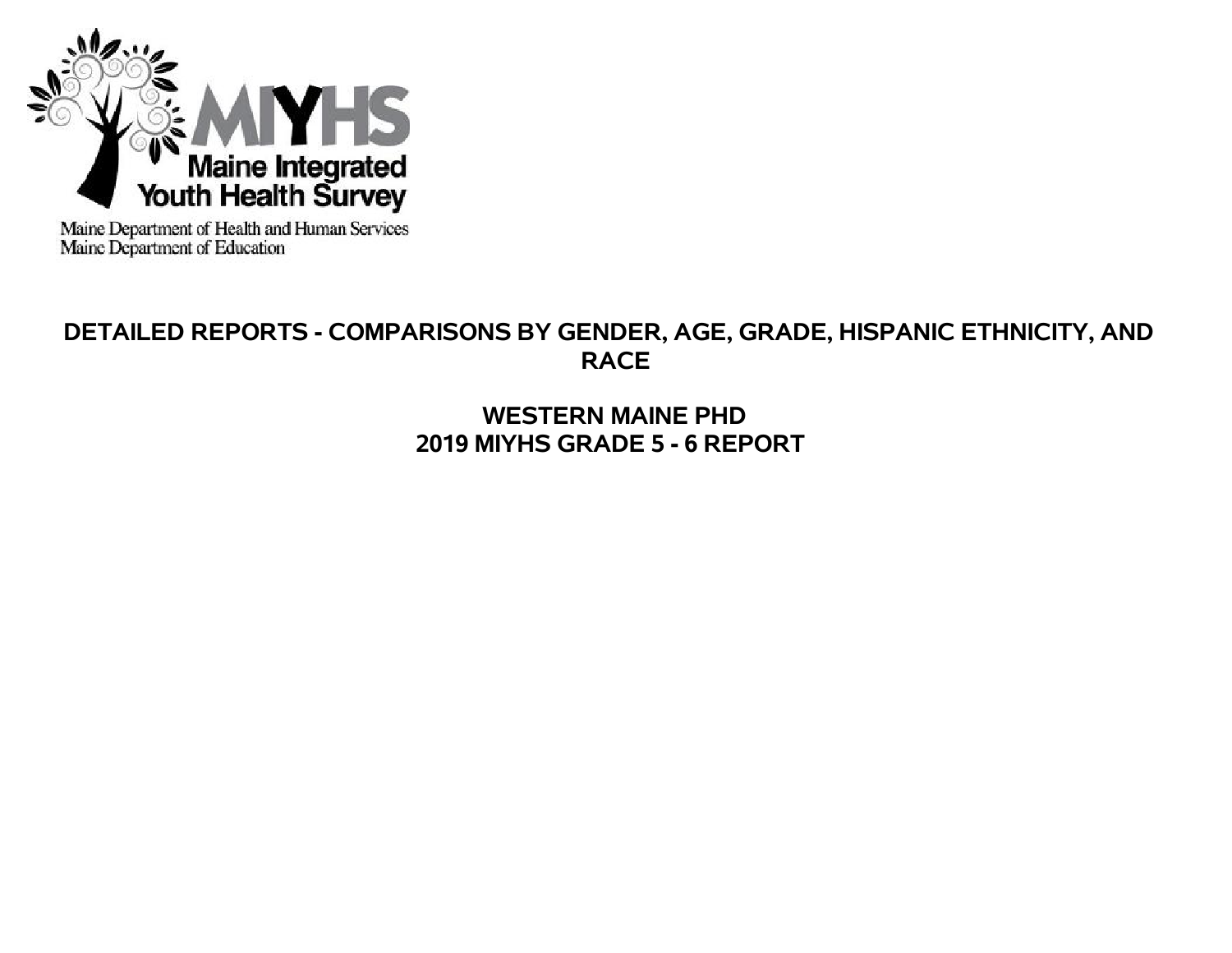|                                           | %     | CI                  | N     | n   |
|-------------------------------------------|-------|---------------------|-------|-----|
|                                           |       |                     |       |     |
| Total                                     | 15.9% |                     | 4,318 | 752 |
| ----Sex----                               |       |                     |       |     |
| Female                                    | 47.8% | $(45.4\% - 50.2\%)$ | 2,063 | 340 |
| Male                                      | 50.4% | $(48.8\% - 52.0\%)$ | 2,176 | 398 |
| Missing                                   | 1.8%  | $(0.4\% - 3.2\%)$   | 79    | 14  |
| ----Grade----                             |       |                     |       |     |
| Grade 5                                   | 46.7% | $(17.9\% - 75.5\%)$ | 2,016 | 188 |
| Grade 6                                   | 52.7% | $(23.5\% - 81.8\%)$ | 2,273 | 560 |
| Missing                                   | 0.7%  | $(0.0\% - 1.4\%)$   | 29    | 4   |
| ----Age----                               |       |                     |       |     |
| 10 or Younger                             | 21.8% | $(8.3\% - 35.4\%)$  | 943   | 92  |
| 11                                        | 51.3% | $(45.5\% - 57.2\%)$ | 2,216 | 391 |
| 12 or Older                               | 26.7% | $(12.6\% - 40.8\%)$ | 1,154 | 268 |
| Missing                                   | 0.1%  | $(0.0\% - 0.4\%)$   | 5     | 1   |
| ----Hispanic Ethnicity----                |       |                     |       |     |
| Hispanic                                  | 1.7%  | $(0.8\% - 2.7\%)$   | 75    | 16  |
| Non-Hispanic                              | 78.8% | $(70.9\% - 86.8\%)$ | 3,405 | 614 |
| Missing                                   | 19.4% | $(11.0\% - 27.8\%)$ | 838   | 122 |
| ----Race----                              |       |                     |       |     |
| American Indian or Alaskan Native         | 3.1%  | $(1.8\% - 4.3\%)$   | 134   | 29  |
| Asian                                     | 0.4%  | $(0.0\% - 0.9\%)$   | 16    | 2   |
| <b>Black or African American</b>          | 3.0%  | $(1.4\% - 4.7\%)$   | 130   | 22  |
| Native Hawaiian or Other Pacific Islander | 0.3%  | $(0.0\% - 0.8\%)$   | 15    | 3   |
| White                                     | 82.7% | $(78.6\% - 86.8\%)$ | 3,570 | 616 |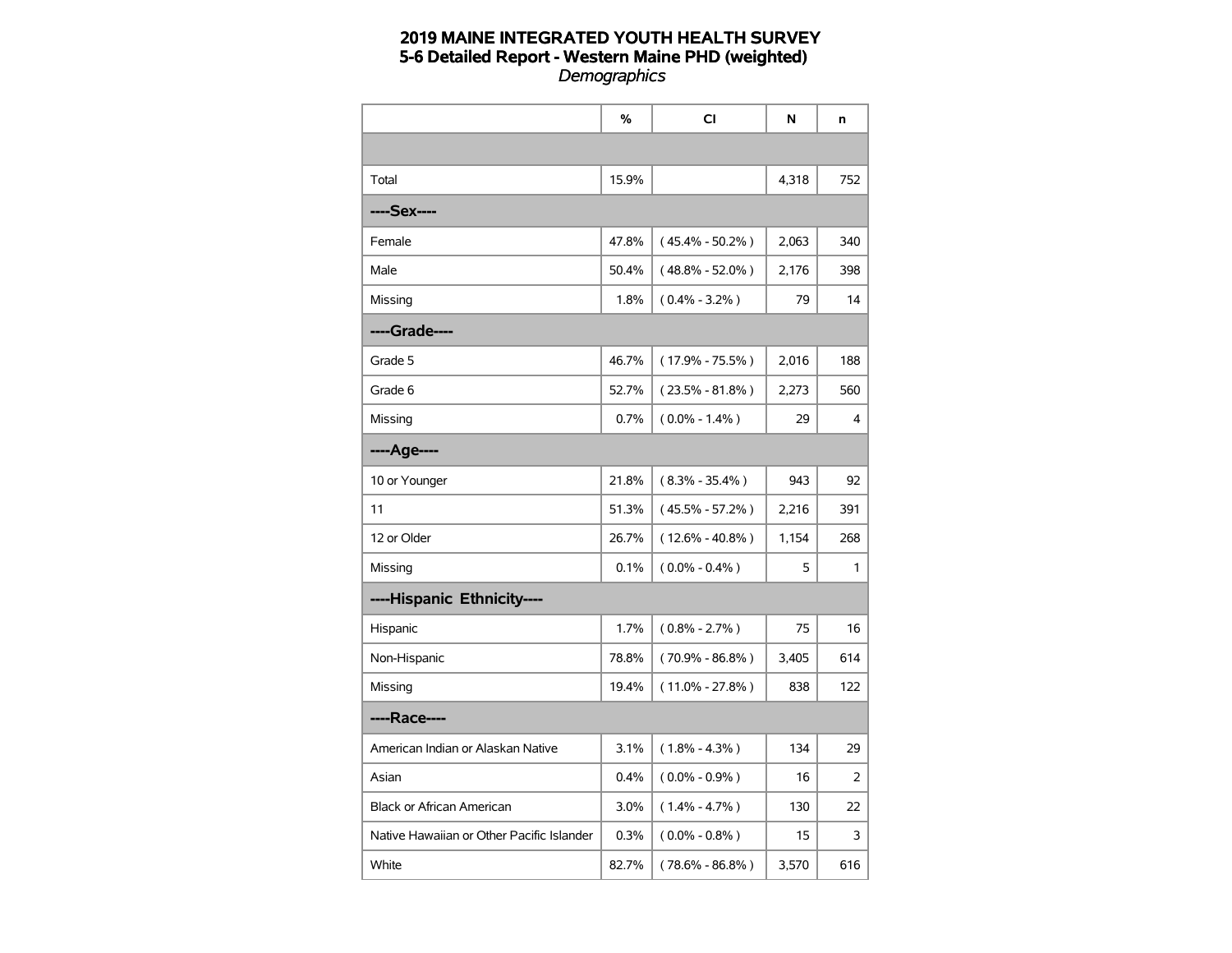|                       | %    | CI                | N   |      |
|-----------------------|------|-------------------|-----|------|
| <b>Multiple Races</b> | 6.5% | $(3.5\% - 9.5\%)$ | 281 | 51 I |
| Missing               | 4.0% | $(1.2\% - 6.8\%)$ | 172 | 29 l |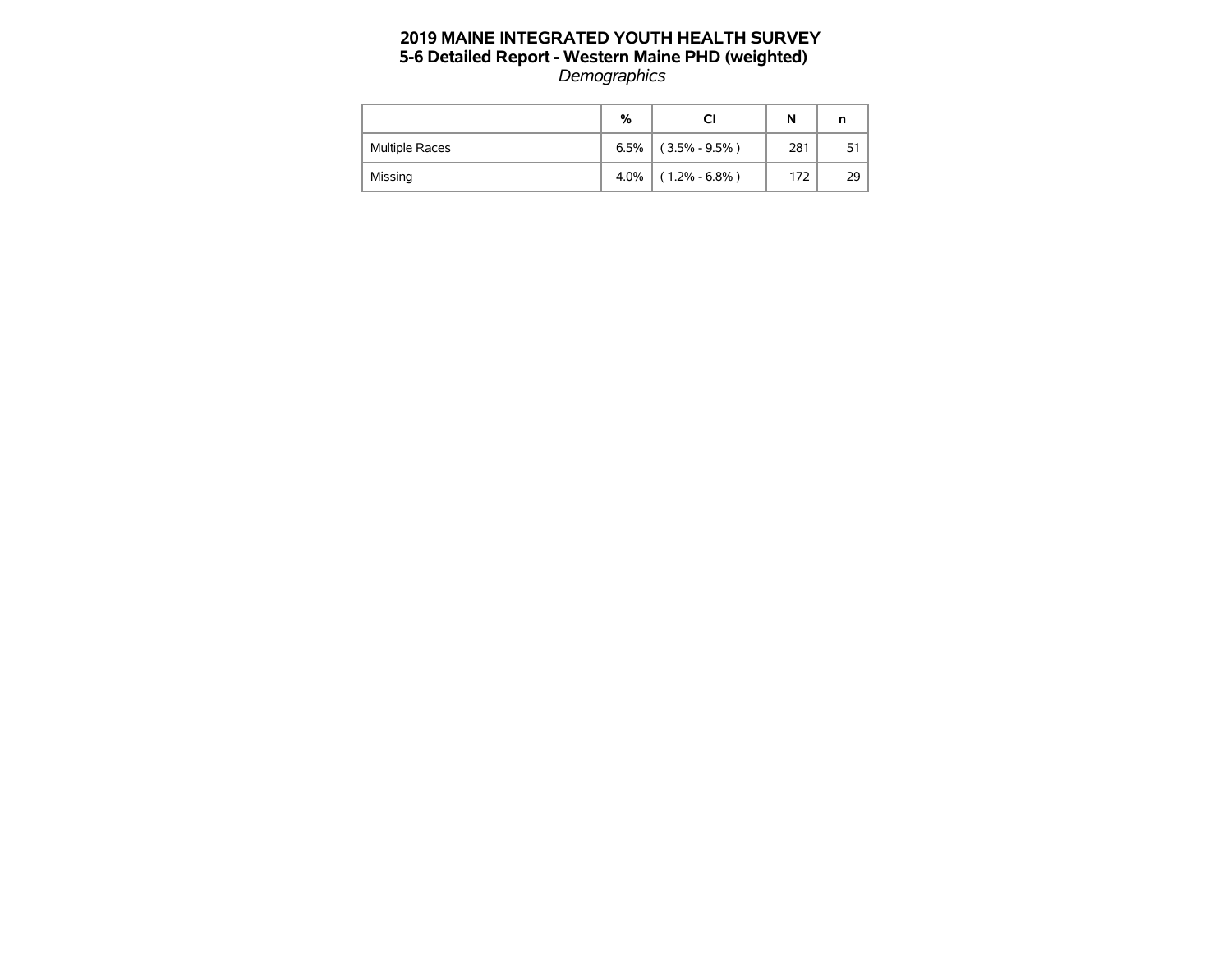|                     | %     | СI                 | N     | n   |
|---------------------|-------|--------------------|-------|-----|
| ----County----      |       |                    |       |     |
| Androscoggin County | 32.2% | $(0.0\% - 68.9\%)$ | 1.392 | 222 |
| Franklin County     | 23.5% | $(0.0\% - 58.9\%)$ | 1,014 | 176 |
| Oxford County       | 44.3% | $(7.9\% - 80.7\%)$ | 1,912 | 354 |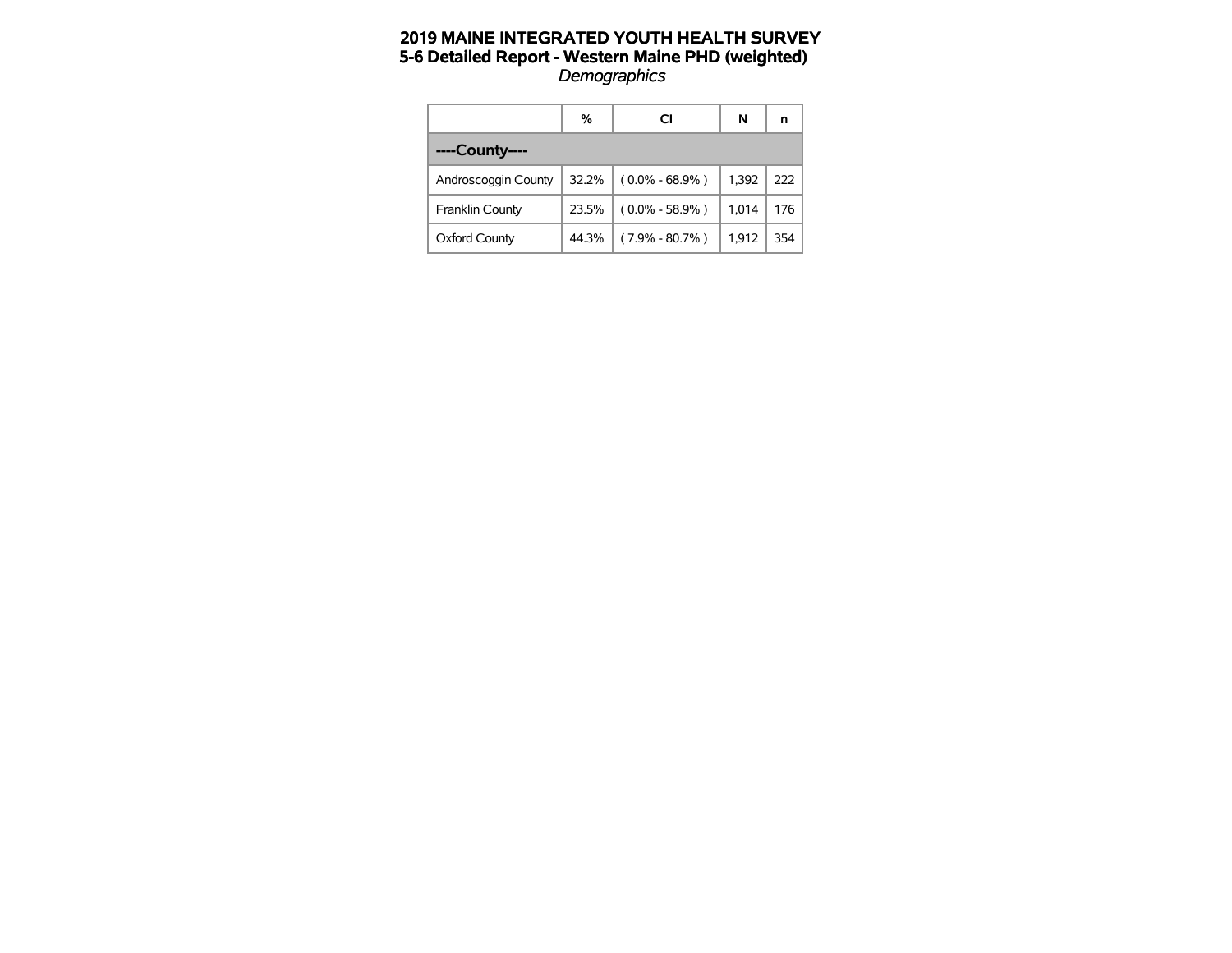*Percentage of students who were overweight (i.e., at or above the 85th percentile but below the 95th percentile for body mass index, by age and sex) -- MEASURED HEIGHT/WEIGHT (enowt2)*

|                                           |               | <b>Total</b>        |        |        | <b>Female</b>              |        |               | <b>Male</b>           |        |
|-------------------------------------------|---------------|---------------------|--------|--------|----------------------------|--------|---------------|-----------------------|--------|
|                                           | $\frac{0}{0}$ | CI                  | N      | %      | <b>CI</b>                  | N      | $\frac{0}{0}$ | <b>CI</b>             | N.     |
|                                           |               |                     |        |        |                            |        |               |                       |        |
| Total                                     | 11.7%         | $(5.9\% - 17.5\%)$  |        |        | 224 10.2% (0.0%-20.4%)     | 92     |               | $13.1\%$ (4.8%-21.4%) | 131    |
| ---- Age----                              |               |                     |        |        |                            |        |               |                       |        |
| 10 or younger                             | 11.1%         | $(4.6\% - 17.7\%)$  | 98     | 12.6%  | $(0.0\% - 26.5\%)$         | 58     | 9.5%          | $(0.0\% - 22.3\%)$    | 40     |
| 11                                        | 9.5%          | $(1.7\% - 17.3\%)$  | 92     | 7.6%   | $(0.0\% - 16.9\%)$         | 34     |               | $11.1\%$ (0.0%-22.6%) | 58     |
| 12 or older                               |               | 54.6% (11.3%-97.8%) | 34     | $\ast$ | $\ast$                     | $\ast$ | $\ast$        | $\ast$                | $\ast$ |
| ----Grade----                             |               |                     |        |        |                            |        |               |                       |        |
| Grade 5                                   | 11.7%         | $(5.9\% - 17.5\%)$  | 224    | 10.2%  | $(0.0\% - 20.4\%)$         | 92     | 13.1%         | $(4.8\% - 21.4\%)$    | 131    |
| Grade 6                                   | N/A           | N/A                 | N/A    | N/A    | N/A                        | N/A    | N/A           | N/A                   | N/A    |
| ----Hispanic Ethnicity----                |               |                     |        |        |                            |        |               |                       |        |
| Hispanic                                  | $\ast$        | $\ast$              | $\ast$ | $\ast$ | $\ast$                     | $\ast$ | $\ast$        | $\ast$                | $\ast$ |
| Non-Hispanic                              | 11.6%         | $(5.2\% - 18.0\%)$  |        |        | 159   11.6%   (1.9%-21.2%) | 75     |               | $11.7\%$ (1.5%-21.8%) | 84     |
| ----Race----                              |               |                     |        |        |                            |        |               |                       |        |
| American Indian or Alaskan Native         | 23.9%         | $(0.0\% - 62.8\%)$  | 15     | $\ast$ | $\ast$                     | $\ast$ | $\ast$        | $\ast$                | $\ast$ |
| Asian                                     | $\ast$        | $\ast$              | $\ast$ | $\ast$ | $\ast$                     | $\ast$ | $\ast$        | $\ast$                | $\ast$ |
| <b>Black or African American</b>          | 47.9%         | $(0.0\% - 99.2\%)$  | 25     | $\ast$ | $\ast$                     | $\ast$ | $\ast$        | $\ast$                | $\ast$ |
| Native Hawaiian or Other Pacific Islander | $\ast$        | $\ast$              | $\ast$ | $\ast$ | $\ast$                     | $\ast$ | $\ast$        | $\ast$                | $\ast$ |
| White                                     | 11.4%         | $(5.3\% - 17.5\%)$  | 181    | 7.4%   | $(0.0\% - 15.4\%)$         | 56     | 15.1%         | $(5.5\% - 24.7\%)$    | 125    |
| Multiple Races                            | $\ast$        | $\ast$              | $\ast$ | $\ast$ | $\ast$                     | $\ast$ | $\ast$        | $\ast$                | $\ast$ |

*\*Estimate suppressed due to small cell sizes. ^Data by sex, hispanic ethnicity, and race are not shown due to small cell sizes in several categories.*

*CI = 95% Confidence Interval*

*N = Number of students who were overweight (i.e., at or above the 85th percentile but below the 95th percentile for body mass index, by age and sex) -- MEASURED HEIGHT/WEIGHT (weighted). Note: Due to missing data, the sum of demographic categories may not equal the overall total.*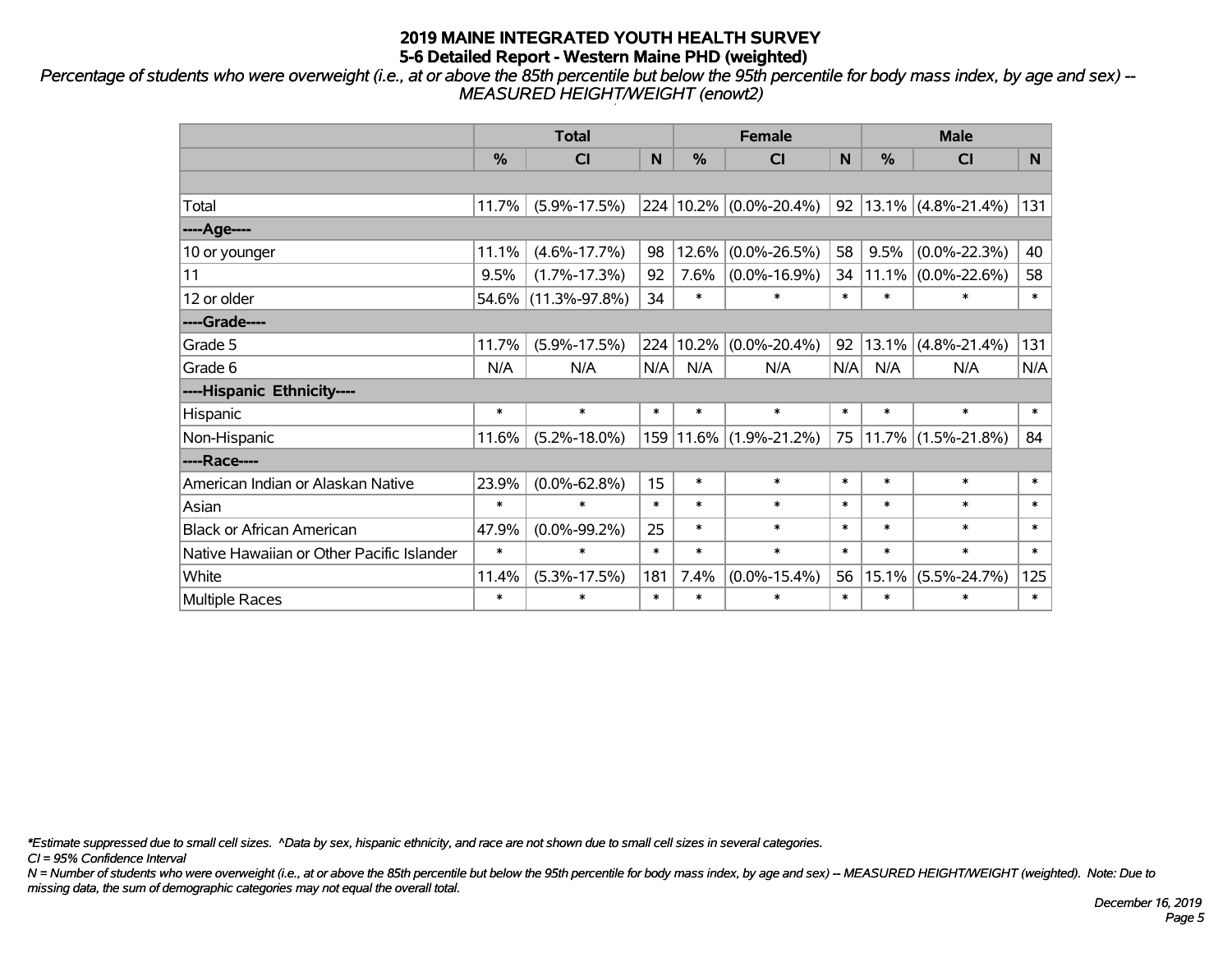*Percentage of students who were obese (i.e., at or above the 95th percentile for body mass index, by age and sex) -- MEASURED HEIGHT/WEIGHT (enobese2)*

|                                           |               | <b>Total</b>       |        |               | <b>Female</b>                  |        | <b>Male</b>   |                            |        |  |
|-------------------------------------------|---------------|--------------------|--------|---------------|--------------------------------|--------|---------------|----------------------------|--------|--|
|                                           | $\frac{0}{0}$ | CI                 | N      | $\frac{9}{6}$ | CI                             | N      | $\frac{0}{0}$ | CI                         | N      |  |
|                                           |               |                    |        |               |                                |        |               |                            |        |  |
| Total                                     | 19.6%         | $(5.0\% - 34.2\%)$ |        |               | $ 376 22.5\% (1.2\% - 43.9\%)$ |        |               | 205   17.0%   (6.6%-27.3%) | 170    |  |
| ----Age----                               |               |                    |        |               |                                |        |               |                            |        |  |
| 10 or younger                             | 25.3%         | $(8.1\% - 42.6\%)$ |        | 223 26.9%     | $(5.8\% - 48.0\%)$             | 125    | 23.6%         | $(5.6\% - 41.5\%)$         | 98     |  |
| 11                                        |               | 14.6% (1.0%-28.2%) |        | 142 18.0%     | $(0.0\% - 44.2\%)$             | 81     | 11.7%         | $(0.0\% - 24.6\%)$         | 61     |  |
| 12 or older                               |               | 17.9% (0.0%-55.5%) | 11     | $\ast$        | $\ast$                         | $\ast$ | $\ast$        | $\ast$                     | $\ast$ |  |
| ----Grade----                             |               |                    |        |               |                                |        |               |                            |        |  |
| Grade 5                                   | 19.6%         | $(5.0\% - 34.2\%)$ |        | 376 22.5%     | $(1.2\% - 43.9\%)$             | 205    | 17.0%         | $(6.6\% - 27.3\%)$         | 170    |  |
| Grade 6                                   | N/A           | N/A                | N/A    | N/A           | N/A                            | N/A    | N/A           | N/A                        | N/A    |  |
| ----Hispanic Ethnicity----                |               |                    |        |               |                                |        |               |                            |        |  |
| Hispanic                                  | $\ast$        | $\ast$             | $\ast$ | $\ast$        | $\ast$                         | $\ast$ | $\ast$        | $\ast$                     | $\ast$ |  |
| Non-Hispanic                              |               | 16.8% (6.6%-26.9%) |        | 230 17.8%     | $(0.8\% - 34.7\%)$             |        |               | 116   15.9%   (9.2%-22.6%) | 114    |  |
| ----Race----                              |               |                    |        |               |                                |        |               |                            |        |  |
| American Indian or Alaskan Native         | $\ast$        | $\ast$             | $\ast$ | $\ast$        | $\ast$                         | $\ast$ | $\ast$        | $\ast$                     | $\ast$ |  |
| Asian                                     | $\ast$        | $\ast$             | $\ast$ | $\ast$        | $\ast$                         | $\ast$ | $\ast$        | $\ast$                     | $\ast$ |  |
| <b>Black or African American</b>          | $\ast$        | $\ast$             | $\ast$ | $\ast$        | $\ast$                         | $\ast$ | $\ast$        | $\ast$                     | $\ast$ |  |
| Native Hawaiian or Other Pacific Islander | $\ast$        | $\ast$             | $\ast$ | $\ast$        | $\ast$                         | $\ast$ | $\ast$        | $\ast$                     | $\ast$ |  |
| White                                     | 21.5%         | $(6.8\% - 36.3\%)$ |        | 342 27.2%     | $(3.4\% - 51.0\%)$             | 205    | 16.4%         | $(7.6\% - 25.2\%)$         | 136    |  |
| <b>Multiple Races</b>                     |               | 23.9% (0.5%-47.3%) | 28     | $\ast$        | $\ast$                         | $\ast$ | $\ast$        | $\ast$                     | $\ast$ |  |

*\*Estimate suppressed due to small cell sizes. ^Data by sex, hispanic ethnicity, and race are not shown due to small cell sizes in several categories.*

*CI = 95% Confidence Interval*

*N = Number of students who were obese (i.e., at or above the 95th percentile for body mass index, by age and sex) -- MEASURED HEIGHT/WEIGHT (weighted). Note: Due to missing data, the sum of demographic categories may not equal the overall total.*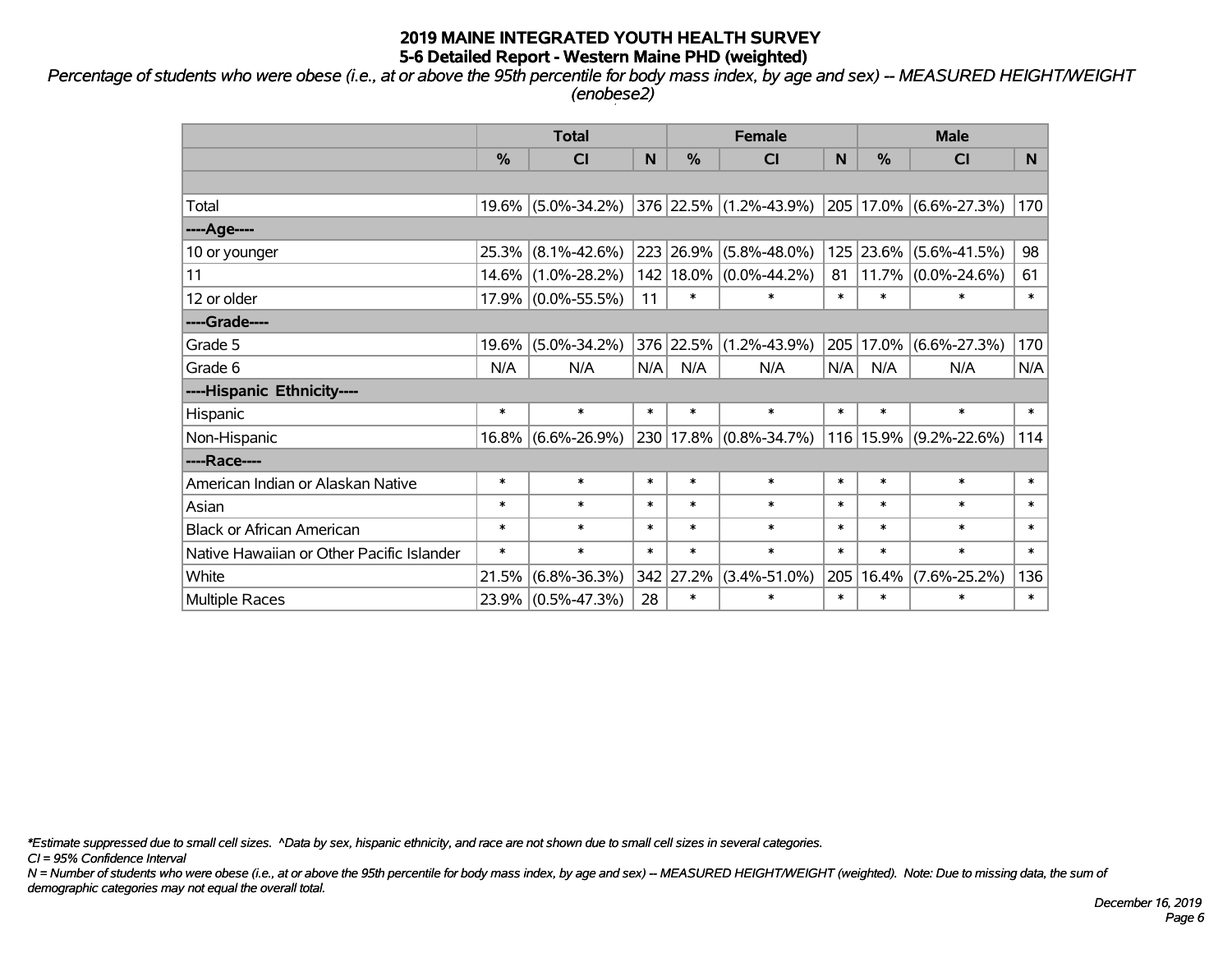*Percentage of students who were either overweight or obese (i.e. at or above the 85th percentile for body mass index, by age and sex) -- MEASURED HEIGHT/WEIGHT (enowtob)*

|                                           |               | <b>Total</b>         |        |           | <b>Female</b>       |              |               | <b>Male</b>             |        |
|-------------------------------------------|---------------|----------------------|--------|-----------|---------------------|--------------|---------------|-------------------------|--------|
|                                           | $\frac{0}{0}$ | <b>CI</b>            | N      | %         | <b>CI</b>           | <sub>N</sub> | $\frac{0}{0}$ | <b>CI</b>               | N.     |
|                                           |               |                      |        |           |                     |              |               |                         |        |
| Total                                     | 31.3%         | $(14.9\% - 47.7\%)$  |        | 599 32.7% | $(8.3\% - 57.0\%)$  |              |               | 298 30.1% (16.3%-43.9%) | 302    |
| ----Age----                               |               |                      |        |           |                     |              |               |                         |        |
| 10 or younger                             | 36.4%         | $(17.4\% - 55.4\%)$  | 321    | 39.4%     | $(10.8\% - 68.1\%)$ |              | 183 33.1%     | $(10.2\% - 55.9\%)$     | 138    |
| 11                                        | 24.1%         | $(7.9\% - 40.3\%)$   |        | 234 25.7% | $(0.9\% - 50.5\%)$  |              | $115$ 22.7%   | $(10.4\% - 35.1\%)$     | 119    |
| 12 or older                               |               | 72.5% (39.2%-100.0%) | 45     | $\ast$    | $\ast$              | $\ast$       | $\ast$        | $\ast$                  | $\ast$ |
| ----Grade----                             |               |                      |        |           |                     |              |               |                         |        |
| Grade 5                                   | 31.3%         | $(14.9\% - 47.7\%)$  | 599    | 32.7%     | $(8.3\% - 57.0\%)$  | 298          | 30.1%         | $(16.3\% - 43.9\%)$     | 302    |
| Grade 6                                   | N/A           | N/A                  | N/A    | N/A       | N/A                 | N/A          | N/A           | N/A                     | N/A    |
| ----Hispanic Ethnicity----                |               |                      |        |           |                     |              |               |                         |        |
| Hispanic                                  | $\ast$        | $\ast$               | $\ast$ | $\ast$    | $\ast$              | $\ast$       | $\ast$        | $\ast$                  | $\ast$ |
| Non-Hispanic                              | 28.4%         | $(14.3\% - 42.5\%)$  | 389    | 29.4%     | $(9.9\% - 48.9\%)$  |              | 191 27.5%     | $(12.7\% - 42.3\%)$     | 198    |
| ----Race----                              |               |                      |        |           |                     |              |               |                         |        |
| American Indian or Alaskan Native         | 28.5%         | $(0.0\% - 71.0\%)$   | 18     | $\ast$    | $\ast$              | $\ast$       | $\ast$        | $\ast$                  | $\ast$ |
| Asian                                     | $\ast$        | $\ast$               | $\ast$ | $\ast$    | $\ast$              | $\ast$       | $\ast$        | $\ast$                  | $\ast$ |
| <b>Black or African American</b>          | 47.9%         | $(0.0\% - 99.2\%)$   | 25     | $\ast$    | $\ast$              | $\ast$       | $\ast$        | $\ast$                  | $\ast$ |
| Native Hawaiian or Other Pacific Islander | $\ast$        | $\ast$               | $\ast$ | $\ast$    | $\ast$              | $\ast$       | $\ast$        | $\ast$                  | $\ast$ |
| White                                     | 33.0%         | $(18.6\% - 47.4\%)$  | 523    | 34.6%     | $(11.1\% - 58.1\%)$ | 261          | 31.5%         | $(18.3\% - 44.7\%)$     | 262    |
| Multiple Races                            | 26.4%         | $(0.0\% - 53.9\%)$   | 31     | $\ast$    | $\ast$              | $\ast$       | $\ast$        | $\ast$                  | $\ast$ |

*\*Estimate suppressed due to small cell sizes. ^Data by sex, hispanic ethnicity, and race are not shown due to small cell sizes in several categories.*

*CI = 95% Confidence Interval*

*N = Number of students who were either overweight or obese (i.e. at or above the 85th percentile for body mass index, by age and sex) -- MEASURED HEIGHT/WEIGHT (weighted). Note: Due to missing data, the sum of demographic categories may not equal the overall total.*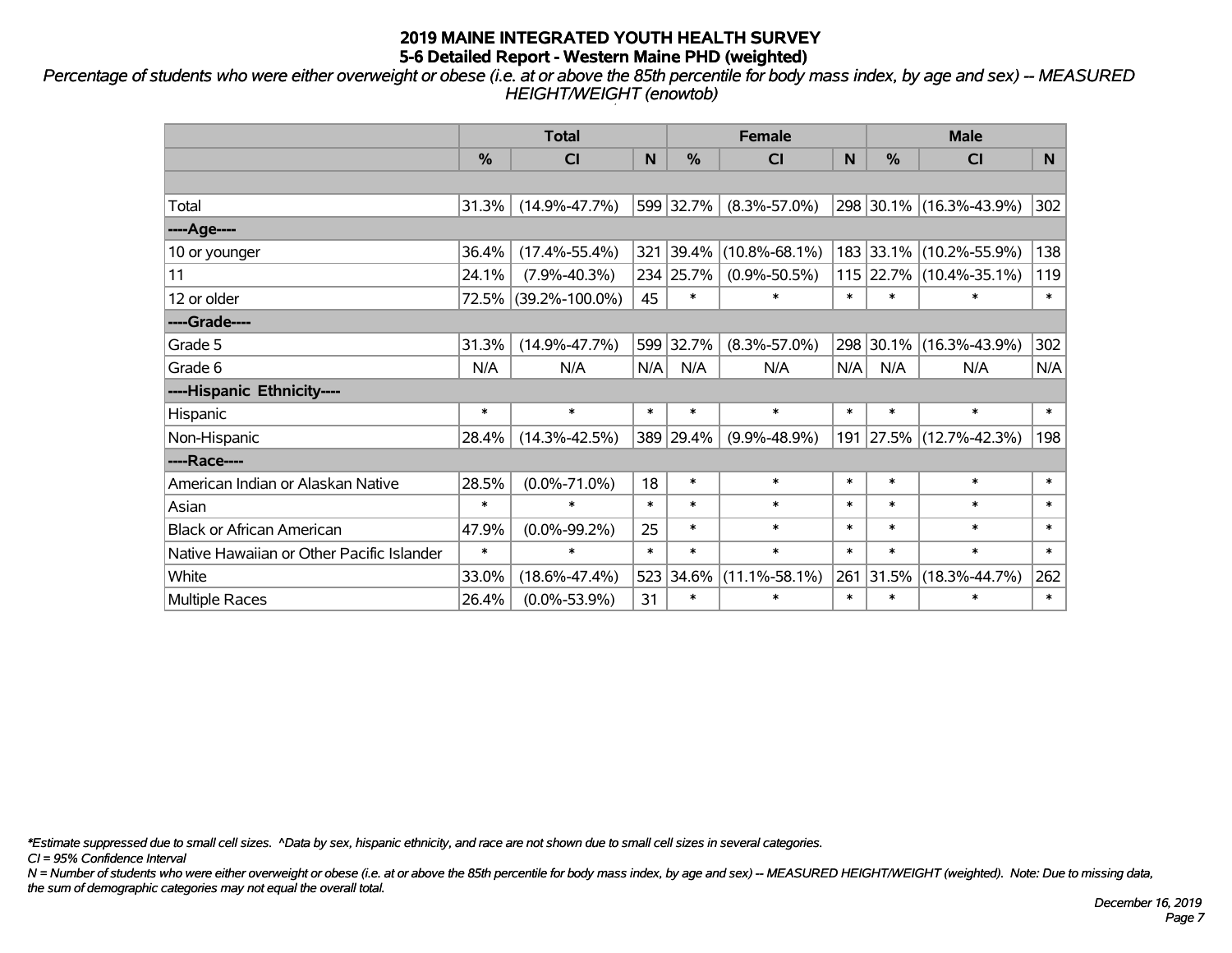*Percentage of students who were at a healthy weight (i.e., at or above the 5th percentile but below the 85th percentile for body mass index, by age and sex) -- MEASURED HEIGHT/WEIGHT (enhlthwt2)*

|                                           |        | <b>Total</b><br><b>Female</b><br><b>Male</b><br>$\frac{0}{0}$<br>$\frac{0}{0}$<br>CI<br>N<br>N<br><b>CI</b><br><b>CI</b><br>$(42.3\% - 64.5\%)$<br>435 58.5% (45.9%-71.2%)<br>1,021<br> 47.7%<br>$(30.9\% - 64.6\%)$<br>$(42.5\% - 66.3\%)$<br>479<br>47.9%<br>$(30.8\% - 65.0\%)$<br>222 61.6% (43.2%-80.0%)<br>212 61.9% (45.7%-78.0%)<br>$(37.9\% - 72.6\%)$<br>537<br>47.5%<br>$(24.3\% - 70.8\%)$<br>$\ast$<br>$(0.0\% - 31.2\%)$<br>6<br>$\ast$<br>$\ast$<br>$\ast$<br>$\ast$<br>$(42.3\% - 64.5\%)$<br>1,021<br>47.7%<br>$(30.9\% - 64.6\%)$<br>435 <br>58.5% |        |        |                      |        |        |                         |              |
|-------------------------------------------|--------|----------------------------------------------------------------------------------------------------------------------------------------------------------------------------------------------------------------------------------------------------------------------------------------------------------------------------------------------------------------------------------------------------------------------------------------------------------------------------------------------------------------------------------------------------------------------|--------|--------|----------------------|--------|--------|-------------------------|--------------|
|                                           | %      |                                                                                                                                                                                                                                                                                                                                                                                                                                                                                                                                                                      |        |        |                      |        |        |                         | N            |
|                                           |        |                                                                                                                                                                                                                                                                                                                                                                                                                                                                                                                                                                      |        |        |                      |        |        |                         |              |
| Total                                     | 53.4%  |                                                                                                                                                                                                                                                                                                                                                                                                                                                                                                                                                                      |        |        |                      |        |        |                         | 587          |
| ----Age----                               |        |                                                                                                                                                                                                                                                                                                                                                                                                                                                                                                                                                                      |        |        |                      |        |        |                         |              |
| 10 or younger                             | 54.4%  |                                                                                                                                                                                                                                                                                                                                                                                                                                                                                                                                                                      |        |        |                      |        |        |                         | 256          |
| 11                                        | 55.3%  |                                                                                                                                                                                                                                                                                                                                                                                                                                                                                                                                                                      |        |        |                      |        |        |                         | 324          |
| 12 or older                               | 9.5%   |                                                                                                                                                                                                                                                                                                                                                                                                                                                                                                                                                                      |        |        |                      |        |        |                         | $\ast$       |
| ----Grade----                             |        |                                                                                                                                                                                                                                                                                                                                                                                                                                                                                                                                                                      |        |        |                      |        |        |                         |              |
| Grade 5                                   | 53.4%  |                                                                                                                                                                                                                                                                                                                                                                                                                                                                                                                                                                      |        |        |                      |        |        | $(45.9\% - 71.2\%)$     | 587          |
| Grade 6                                   | N/A    | N/A                                                                                                                                                                                                                                                                                                                                                                                                                                                                                                                                                                  | N/A    | N/A    | N/A                  | N/A    | N/A    | N/A                     | N/A          |
| ----Hispanic Ethnicity----                |        |                                                                                                                                                                                                                                                                                                                                                                                                                                                                                                                                                                      |        |        |                      |        |        |                         |              |
| Hispanic                                  | $\ast$ | $\ast$                                                                                                                                                                                                                                                                                                                                                                                                                                                                                                                                                               | $\ast$ | $\ast$ | $\ast$               | $\ast$ | $\ast$ | $\ast$                  | $\ast$       |
| Non-Hispanic                              | 56.9%  | $(44.5\% - 69.3\%)$                                                                                                                                                                                                                                                                                                                                                                                                                                                                                                                                                  | 780    | 50.4%  | $(28.1\% - 72.6\%)$  |        |        | 328 62.8% (51.1%-74.5%) | 452          |
| ----Race----                              |        |                                                                                                                                                                                                                                                                                                                                                                                                                                                                                                                                                                      |        |        |                      |        |        |                         |              |
| American Indian or Alaskan Native         | 54.2%  | $(18.6\% - 89.7\%)$                                                                                                                                                                                                                                                                                                                                                                                                                                                                                                                                                  | 35     | $\ast$ | $\ast$               | $\ast$ | $\ast$ | $\ast$                  | $\ast$       |
| Asian                                     | $\ast$ | $\ast$                                                                                                                                                                                                                                                                                                                                                                                                                                                                                                                                                               | $\ast$ | $\ast$ | $\ast$               | $\ast$ | $\ast$ | $\ast$                  | $\ast$       |
| <b>Black or African American</b>          | 52.1%  | $(0.8\% - 100.0\%)$                                                                                                                                                                                                                                                                                                                                                                                                                                                                                                                                                  | 27     | $\ast$ | $\ast$               | $\ast$ | $\ast$ | $\ast$                  | $\ast$       |
| Native Hawaiian or Other Pacific Islander | $\ast$ | $\ast$                                                                                                                                                                                                                                                                                                                                                                                                                                                                                                                                                               | $\ast$ | $\ast$ | $\ast$               | $\ast$ | $\ast$ | $\ast$                  | $\pmb{\ast}$ |
| White                                     | 51.6%  | $(38.9\% - 64.2\%)$                                                                                                                                                                                                                                                                                                                                                                                                                                                                                                                                                  | 817    | 45.0%  | $(24.3\% - 65.7\%)$  | 339    | 57.5%  | $ (43.3\% - 71.8\%)$    | 478          |
| <b>Multiple Races</b>                     | 63.2%  | $(22.1\% - 100.0\%)$                                                                                                                                                                                                                                                                                                                                                                                                                                                                                                                                                 | 74     |        | 75.0% (17.8%-100.0%) | 37     |        | 54.7% (17.4%-92.1%)     | 38           |

*\*Estimate suppressed due to small cell sizes. ^Data by sex, hispanic ethnicity, and race are not shown due to small cell sizes in several categories.*

*CI = 95% Confidence Interval*

*N = Number of students who were at a healthy weight (i.e., at or above the 5th percentile but below the 85th percentile for body mass index, by age and sex) -- MEASURED HEIGHT/WEIGHT (weighted). Note: Due to missing data, the sum of demographic categories may not equal the overall total.*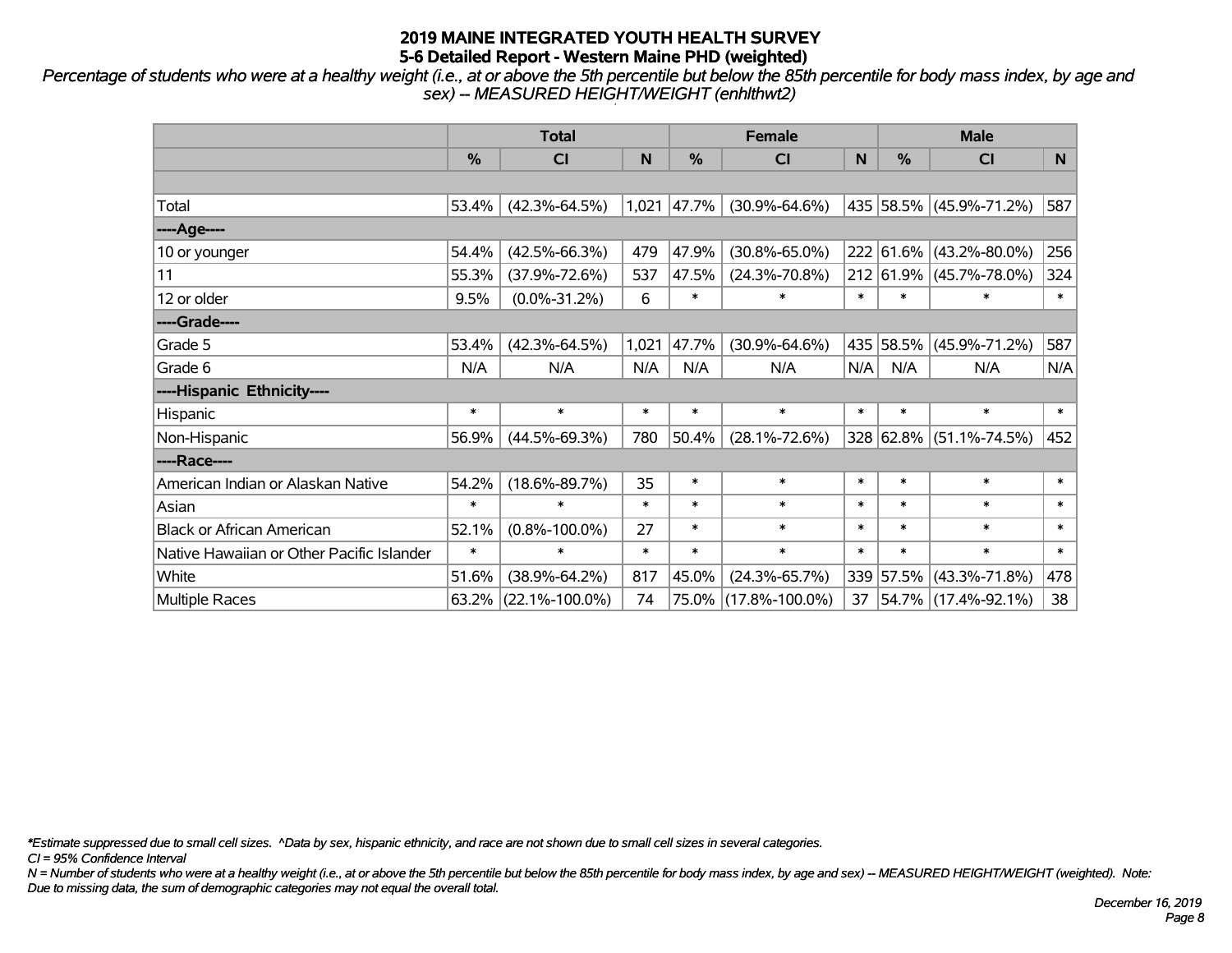*What language is spoken most often at home? (Select only one response) (en6b) Percentage of students who answered something other than 'English'*

|                                           |        | <b>Total</b>       |                 |         | <b>Female</b>             |              | <b>Male</b>  |                    |              |  |
|-------------------------------------------|--------|--------------------|-----------------|---------|---------------------------|--------------|--------------|--------------------|--------------|--|
|                                           | %      | CI                 | $\mathsf{N}$    | %       | C <sub>l</sub>            | $\mathsf{N}$ | %            | CI                 | $\mathsf{N}$ |  |
|                                           |        |                    |                 |         |                           |              |              |                    |              |  |
| Total                                     | 2.3%   | $(0.2\% - 4.4\%)$  |                 |         | $99 2.1\% $ (0.5%-3.7%)   |              | $ 42 2.6\% $ | $(0.0\% - 5.7\%)$  | 55           |  |
| ---- Age----                              |        |                    |                 |         |                           |              |              |                    |              |  |
| 10 or younger                             | 4.3%   | $(0.3\% - 8.3\%)$  |                 |         | 39 3.4% (0.0%-9.9%)       |              | 17 5.4%      | $(0.0\% - 14.5\%)$ | 22           |  |
| 11                                        | 1.8%   | $(0.4\% - 3.3\%)$  |                 |         | 40 2.2% $(0.0\% - 4.4\%)$ |              | 23 1.5%      | $(0.0\% - 3.5\%)$  | 16           |  |
| 12 or older                               | 1.7%   | $(0.0\% - 3.8\%)$  | 20 <sup>°</sup> | $\ast$  | $\ast$                    | $\ast$       | $\ast$       | $\ast$             | $\pmb{\ast}$ |  |
| ----Grade----                             |        |                    |                 |         |                           |              |              |                    |              |  |
| Grade 5                                   | 3.8%   | $(0.4\% - 7.1\%)$  |                 |         | $74 3.1\% $ (0.5%-5.7%)   |              | 29 4.5%      | $(0.0\% - 9.4\%)$  | 45           |  |
| Grade 6                                   | 1.1%   | $(0.4\% - 1.8\%)$  |                 |         | $25 1.2\% $ (0.0%-2.4%)   |              | $13 0.9\% $  | $(0.0\% - 2.1\%)$  | 11           |  |
| ----Hispanic Ethnicity----                |        |                    |                 |         |                           |              |              |                    |              |  |
| Hispanic                                  | 16.3%  | $(0.0\% - 39.8\%)$ | 12              | $\ast$  | $\ast$                    | $\ast$       | $\ast$       | $\ast$             | $\ast$       |  |
| Non-Hispanic                              | 2.2%   | $(0.3\% - 4.1\%)$  |                 |         | 74 1.7% (0.0%-3.9%)       |              | 28 2.6%      | $(0.0\% - 5.4\%)$  | 44           |  |
| ----Race----                              |        |                    |                 |         |                           |              |              |                    |              |  |
| American Indian or Alaskan Native         | $\ast$ | $\ast$             | $\ast$          | $\ast$  | $\ast$                    | $\ast$       | $\ast$       | $\ast$             | $\ast$       |  |
| Asian                                     | $\ast$ | $\ast$             | $\ast$          | $\ast$  | $\ast$                    | $\ast$       | $\ast$       | $\ast$             | $\ast$       |  |
| <b>Black or African American</b>          | $\ast$ | $\ast$             | $\ast$          | $\ast$  | $\ast$                    | $\ast$       | $\ast$       | $\ast$             | $\ast$       |  |
| Native Hawaiian or Other Pacific Islander | $\ast$ | $\ast$             | $\ast$          | $\ast$  | $\ast$                    | $\ast$       | $\ast$       | $\ast$             | $\ast$       |  |
| White                                     | 2.1%   | $(0.2\% - 4.0\%)$  |                 | 74 1.7% | $(0.0\% - 3.7\%)$         |              | 28 2.5%      | $(0.0\% - 6.2\%)$  | 44           |  |
| Multiple Races                            | $\ast$ | $\ast$             | $\ast$          | $\ast$  | $\ast$                    | $\ast$       | $\ast$       | $\ast$             | $\ast$       |  |

*\*Estimate suppressed due to small cell sizes. ^Data by sex, hispanic ethnicity, and race are not shown due to small cell sizes in several categories.*

*CI = 95% Confidence Interval*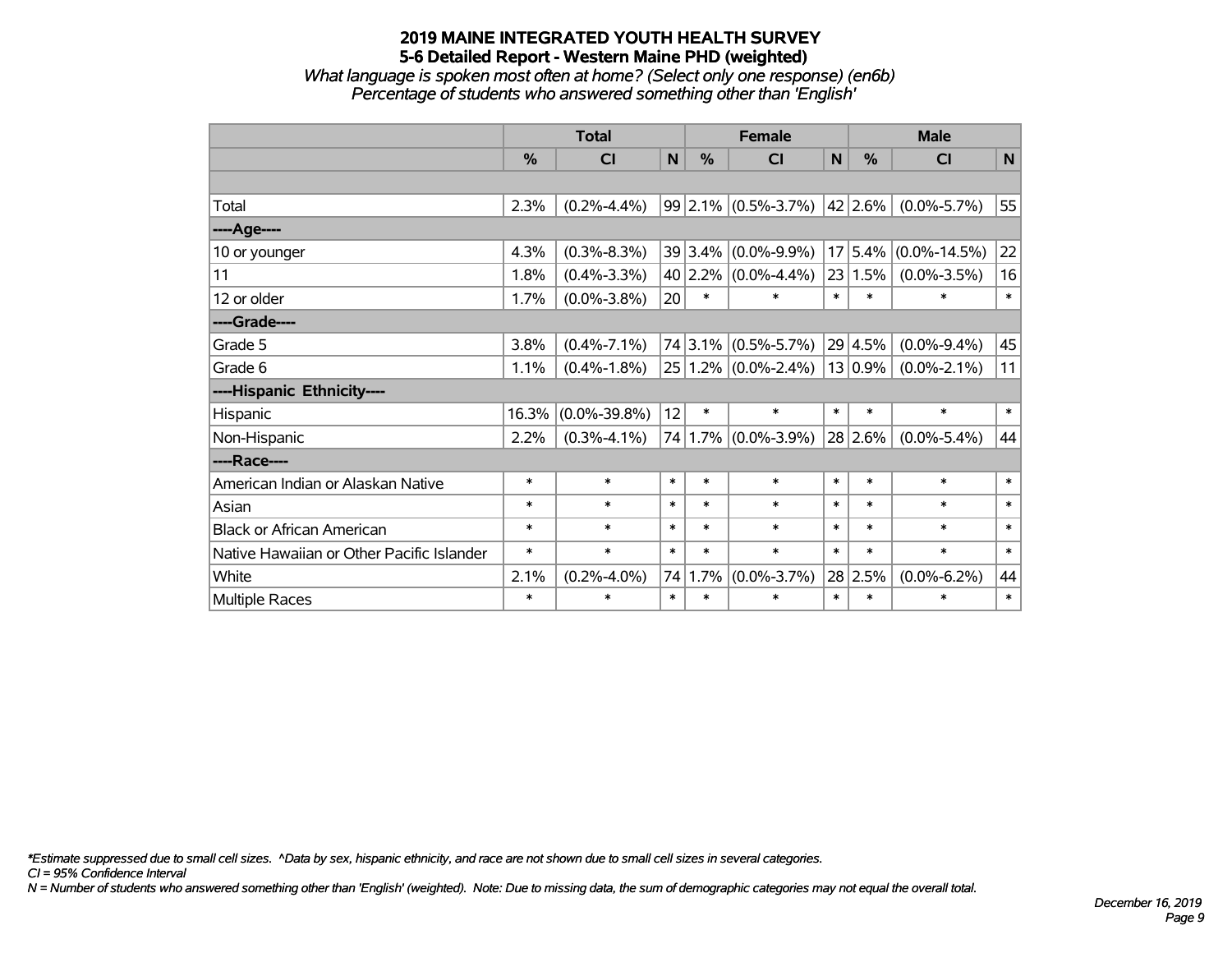*How often do you wear a seat belt when riding in a car? (en7a) Percentage of students who answered 'Never' or 'Rarely'*

|                                           |        | <b>Total</b>       |        | <b>Female</b> |        |        | <b>Male</b> |        |        |
|-------------------------------------------|--------|--------------------|--------|---------------|--------|--------|-------------|--------|--------|
|                                           | $\%$   | <b>CI</b>          | N      | %             | CI N   |        | %           | CI N   |        |
|                                           |        |                    |        |               |        |        |             |        |        |
| Total                                     | 0.8%   | $(0.2\% - 1.4\%)$  | 35     | $\ast$        | $\ast$ | $\ast$ | $\ast$      | $\ast$ | *      |
| ----Age----                               |        |                    |        |               |        |        |             |        |        |
| 10 or younger                             | 0.6%   | $(0.0\% - 1.9\%)$  | 6      | $\ast$        | $\ast$ | $\ast$ | $\ast$      | $\ast$ | $\ast$ |
| 11                                        | 1.0%   | $(0.0\% - 2.0\%)$  | 21     | $\ast$        | $\ast$ | $\ast$ | $\ast$      | $\ast$ | $\ast$ |
| 12 or older                               | 0.7%   | $(0.0\% - 1.6\%)$  | 8      | $\ast$        | $\ast$ | $\ast$ | $\ast$      | $\ast$ | $\ast$ |
| ----Grade----                             |        |                    |        |               |        |        |             |        |        |
| Grade 5                                   | 0.9%   | $(0.0\% - 2.0\%)$  | 17     | $\ast$        | $\ast$ | $\ast$ | $\ast$      | $\ast$ | $\ast$ |
| Grade 6                                   | 0.8%   | $(0.0\% - 1.6\%)$  | 18     | $\ast$        | $\ast$ | $\ast$ | $\ast$      | $\ast$ | $\ast$ |
| ----Hispanic Ethnicity----                |        |                    |        |               |        |        |             |        |        |
| Hispanic                                  | $\ast$ | $\ast$             | $\ast$ | $\ast$        | $\ast$ | $\ast$ | $\ast$      | $\ast$ | *      |
| Non-Hispanic                              | 0.8%   | $(0.0\% - 1.5\%)$  | 25     | $\ast$        | $\ast$ | $\ast$ | $\ast$      | $\ast$ | $\ast$ |
| ----Race----                              |        |                    |        |               |        |        |             |        |        |
| American Indian or Alaskan Native         | 10.9%  | $(0.0\% - 26.7\%)$ | 15     | $\ast$        | $\ast$ | $\ast$ | $\ast$      | $\ast$ | ∗      |
| Asian                                     | *      | $\ast$             | $\ast$ | $\ast$        | $\ast$ | $\ast$ | $\ast$      | $\ast$ | $\ast$ |
| <b>Black or African American</b>          | *      | $\ast$             | $\ast$ | $\ast$        | $\ast$ | $\ast$ | $\ast$      | $\ast$ | $\ast$ |
| Native Hawaiian or Other Pacific Islander | *      | $\ast$             | $\ast$ | $\ast$        | $\ast$ | $\ast$ | $\ast$      | $\ast$ | $\ast$ |
| White                                     | 0.6%   | $(0.1\% - 1.0\%)$  | 20     | $\ast$        | $\ast$ | $\ast$ | $\ast$      | $\ast$ | $\ast$ |
| <b>Multiple Races</b>                     | *      | $\ast$             | $\ast$ | $\ast$        | $\ast$ | $\ast$ | $\ast$      | $\ast$ | $\ast$ |

*\*Estimate suppressed due to small cell sizes. ^Data by sex, hispanic ethnicity, and race are not shown due to small cell sizes in several categories.*

*CI = 95% Confidence Interval*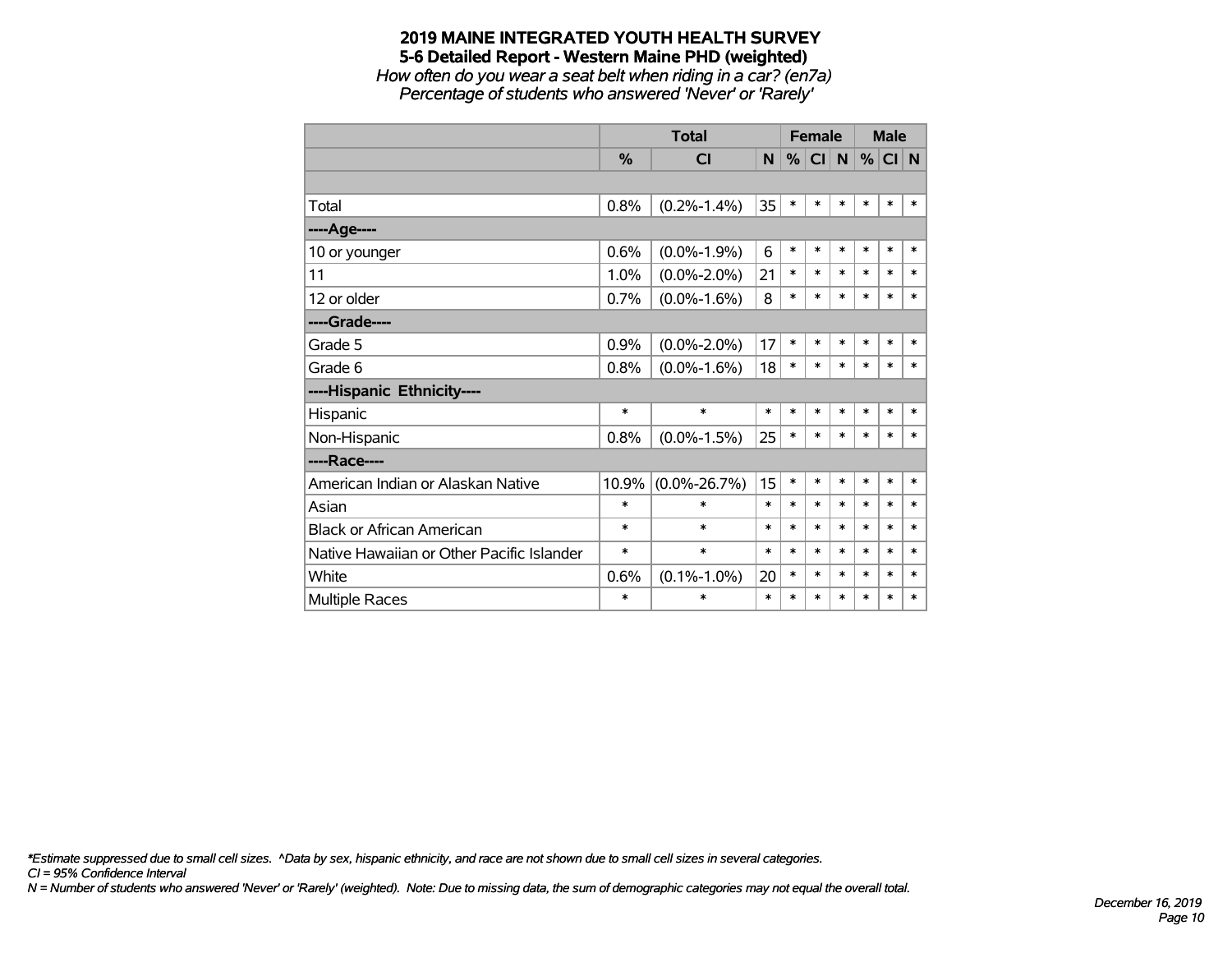# **2019 MAINE INTEGRATED YOUTH HEALTH SURVEY 5-6 Detailed Report - Western Maine PHD (weighted)** *How often do you wear a seat belt when riding in a car? (en7a\_2)*

*Percentage of students who answered 'Always'*

|                                           |               | <b>Total</b>         |        |               | <b>Female</b>             |          | <b>Male</b>   |                      |        |  |
|-------------------------------------------|---------------|----------------------|--------|---------------|---------------------------|----------|---------------|----------------------|--------|--|
|                                           | $\frac{9}{6}$ | CI                   | N      | $\frac{0}{0}$ | CI                        | <b>N</b> | $\frac{9}{6}$ | C <sub>l</sub>       | N      |  |
|                                           |               |                      |        |               |                           |          |               |                      |        |  |
| Total                                     | 83.4%         | $(80.1\% - 86.7\%)$  |        |               | 3,583 86.1% (82.3%-89.8%) |          | 1,776 82.0%   | $(78.1\% - 86.0\%)$  | 1,767  |  |
| ----Age----                               |               |                      |        |               |                           |          |               |                      |        |  |
| 10 or younger                             | 85.9%         | $(79.4\% - 92.5\%)$  | 805    |               | 88.5% (78.5%-98.5%)       | 452      | 85.1%         | $(73.8\% - 96.3\%)$  | 353    |  |
| 11                                        | 84.1%         | $(79.1\% - 89.0\%)$  | 1,850  |               | $ 85.4\% $ (79.4%-91.3%)  | 938      | 84.7%         | $(80.3\% - 89.1\%)$  | 897    |  |
| 12 or older                               | 80.0%         | $(74.6\% - 85.4\%)$  | 923    |               | 85.0% (80.7%-89.2%)       | 386      | 75.9%         | $(68.9\% - 82.8\%)$  | 511    |  |
| ----Grade----                             |               |                      |        |               |                           |          |               |                      |        |  |
| Grade 5                                   | 82.8%         | $(77.6\% - 88.0\%)$  | 1,655  |               | $ 84.8\% $ (78.8%-90.7%)  | 826      | 82.6%         | $(73.9\% - 91.4\%)$  | 826    |  |
| Grade 6                                   | 84.2%         | $(80.7\% - 87.7\%)$  |        |               | 1,911 87.2% (83.8%-90.6%) | 949      | 81.3%         | $(76.6\% - 85.9\%)$  | 925    |  |
| ----Hispanic Ethnicity----                |               |                      |        |               |                           |          |               |                      |        |  |
| Hispanic                                  | 67.4%         | $(43.9\% - 91.0\%)$  | 51     | $\ast$        | $\ast$                    | $\ast$   | $\ast$        | $\ast$               | $\ast$ |  |
| Non-Hispanic                              | 82.5%         | $(78.6\% - 86.4\%)$  |        |               | 2,796 85.4% (82.4%-88.4%) |          | $1,413$ 80.3% | $(75.5\% - 85.1\%)$  | 1,359  |  |
| ----Race----                              |               |                      |        |               |                           |          |               |                      |        |  |
| American Indian or Alaskan Native         | 74.6%         | $(55.6\% - 93.6\%)$  | 100    | $\ast$        | $\ast$                    | $\ast$   | $\ast$        | $\ast$               | $\ast$ |  |
| Asian                                     | $\ast$        | $\ast$               | $\ast$ | $\ast$        | $\ast$                    | $\ast$   | $\ast$        | $\ast$               | $\ast$ |  |
| <b>Black or African American</b>          | 90.6%         | $(77.4\% - 100.0\%)$ | 118    | $\ast$        | $\ast$                    | $\ast$   | $\ast$        | $\ast$               | $\ast$ |  |
| Native Hawaiian or Other Pacific Islander | $\ast$        | $\ast$               | $\ast$ | $\ast$        | $\ast$                    | $\ast$   | $\ast$        | $\ast$               | $\ast$ |  |
| White                                     | 83.6%         | $(80.1\% - 87.0\%)$  | 2,965  |               | 86.6% (84.2%-89.1%)       | 1,482    | 81.1%         | $(76.8\% - 85.5\%)$  | 1,453  |  |
| Multiple Races                            | 81.2%         | $(67.8\% - 94.6\%)$  | 228    |               | 82.6% (65.6%-99.6%)       | 129      |               | 79.5% (53.7%-100.0%) | 100    |  |

*\*Estimate suppressed due to small cell sizes. ^Data by sex, hispanic ethnicity, and race are not shown due to small cell sizes in several categories.*

*CI = 95% Confidence Interval*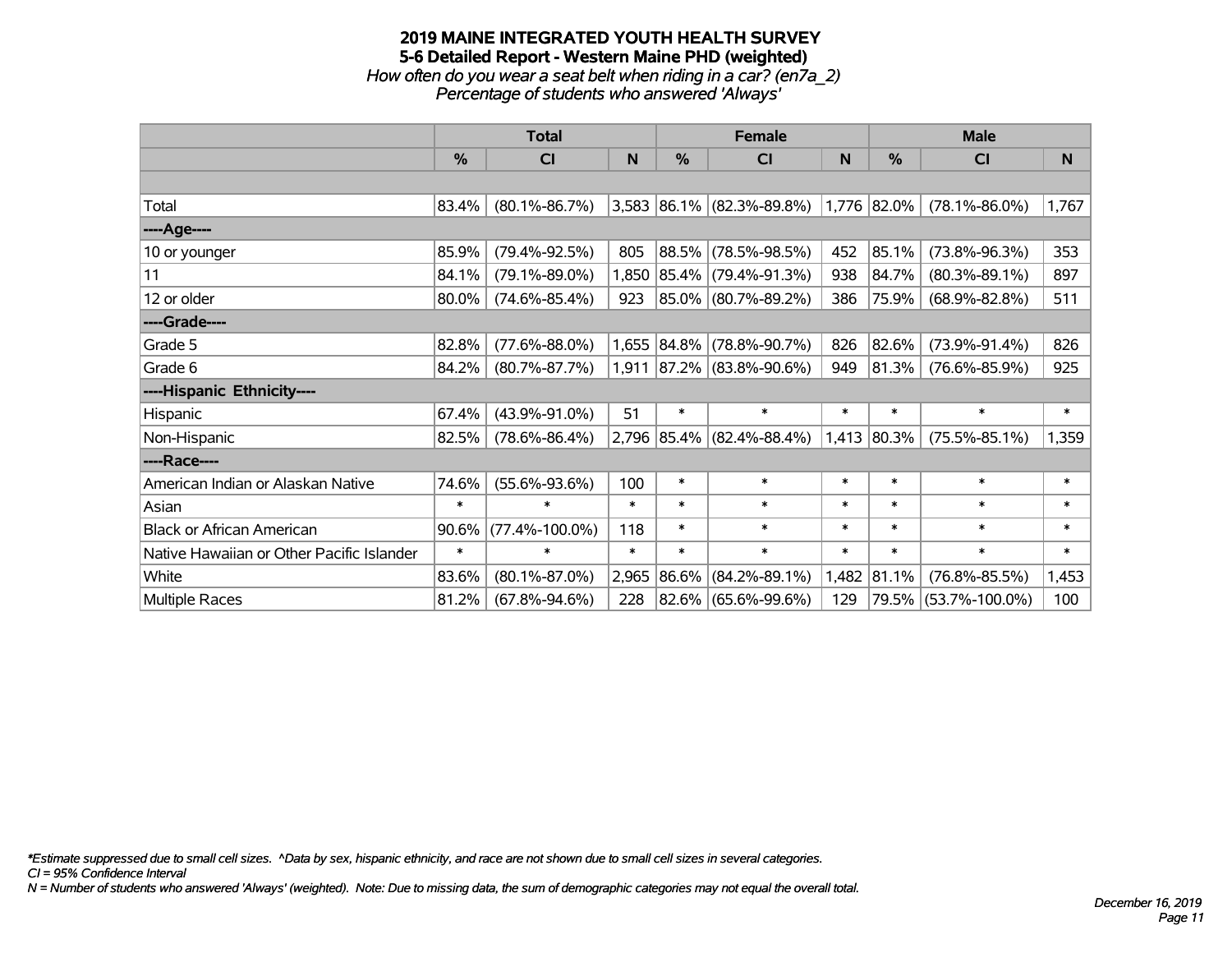*How often do you sit in the back seat when you are riding in a car? (en8a) Percentage of students who answered 'Never' or 'Rarely'*

|                                           |               | <b>Total</b>        |        |               | <b>Female</b>               |          |        | <b>Male</b>                  |        |
|-------------------------------------------|---------------|---------------------|--------|---------------|-----------------------------|----------|--------|------------------------------|--------|
|                                           | $\frac{0}{0}$ | <b>CI</b>           | N.     | $\frac{0}{0}$ | <b>CI</b>                   | <b>N</b> | %      | <b>CI</b>                    | N      |
|                                           |               |                     |        |               |                             |          |        |                              |        |
| Total                                     |               | 17.0% (14.2%-19.8%) |        |               | 727 16.3% (12.1%-20.4%)     |          |        | $ 333 18.4\% $ (13.8%-22.9%) | 394    |
| ----Age----                               |               |                     |        |               |                             |          |        |                              |        |
| 10 or younger                             |               | 15.7% (11.9%-19.6%) |        | 147   18.2%   | $(9.4\% - 27.0\%)$          | 93       | 13.1%  | $(0.7\% - 25.5\%)$           | 54     |
| 11                                        |               | 15.8% (12.4%-19.2%) |        | 347   13.6%   | $(6.6\% - 20.6\%)$          | 148      |        | $18.7\%$ (13.2%-24.2%)       | 199    |
| 12 or older                               |               | 20.4% (17.0%-23.8%) |        |               | 233 20.5% (17.0%-23.9%)     |          |        | 92 21.2% (15.7%-26.6%)       | 142    |
| ----Grade----                             |               |                     |        |               |                             |          |        |                              |        |
| Grade 5                                   | 13.6%         | $(9.2\% - 18.0\%)$  |        | 271   10.8%   | $(5.9\% - 15.6\%)$          | 105      | 16.7%  | $(8.9\% - 24.4\%)$           | 166    |
| Grade 6                                   |               | 20.2% (16.9%-23.4%) |        |               | 455 21.1% (17.4%-24.8%)     |          |        | 226 20.1% (13.7%-26.4%)      | 228    |
| ----Hispanic Ethnicity----                |               |                     |        |               |                             |          |        |                              |        |
| Hispanic                                  | 36.1%         | $(0.0\% - 72.7\%)$  | 27     |               | 56.9% (0.0%-100.0%)         | 16       | 23.6%  | $(0.0\% - 57.7\%)$           | 11     |
| Non-Hispanic                              |               | 18.9% (15.0%-22.9%) |        |               | $638 17.6\% $ (13.1%-22.1%) |          |        | 290 20.7% (14.7%-26.7%)      | 348    |
| ----Race----                              |               |                     |        |               |                             |          |        |                              |        |
| American Indian or Alaskan Native         | 19.6%         | $(1.6\% - 37.6\%)$  | 26     | $\ast$        | $\ast$                      | $\ast$   | $\ast$ | $\ast$                       | $\ast$ |
| Asian                                     | $\ast$        | $\ast$              | $\ast$ | $\ast$        | $\ast$                      | $\ast$   | $\ast$ | $\ast$                       | $\ast$ |
| <b>Black or African American</b>          | 24.1%         | $(0.0\% - 56.2\%)$  | 31     | $\ast$        | $\ast$                      | $\ast$   | $\ast$ | $\ast$                       | $\ast$ |
| Native Hawaiian or Other Pacific Islander | $\ast$        | $\ast$              | $\ast$ | $\ast$        | $\ast$                      | $\ast$   | $\ast$ | $\ast$                       | $\ast$ |
| White                                     | 16.8%         | $(14.3\% - 19.2\%)$ |        | 593 15.2%     | $(11.1\% - 19.3\%)$         | 258      | 18.7%  | $(14.6\% - 22.9\%)$          | 334    |
| Multiple Races                            | 20.5%         | $(9.4\% - 31.6\%)$  | 57     | 19.7%         | $(9.3\% - 30.1\%)$          | 30       | 21.5%  | $(0.0\% - 47.7\%)$           | 27     |

*\*Estimate suppressed due to small cell sizes. ^Data by sex, hispanic ethnicity, and race are not shown due to small cell sizes in several categories.*

*CI = 95% Confidence Interval*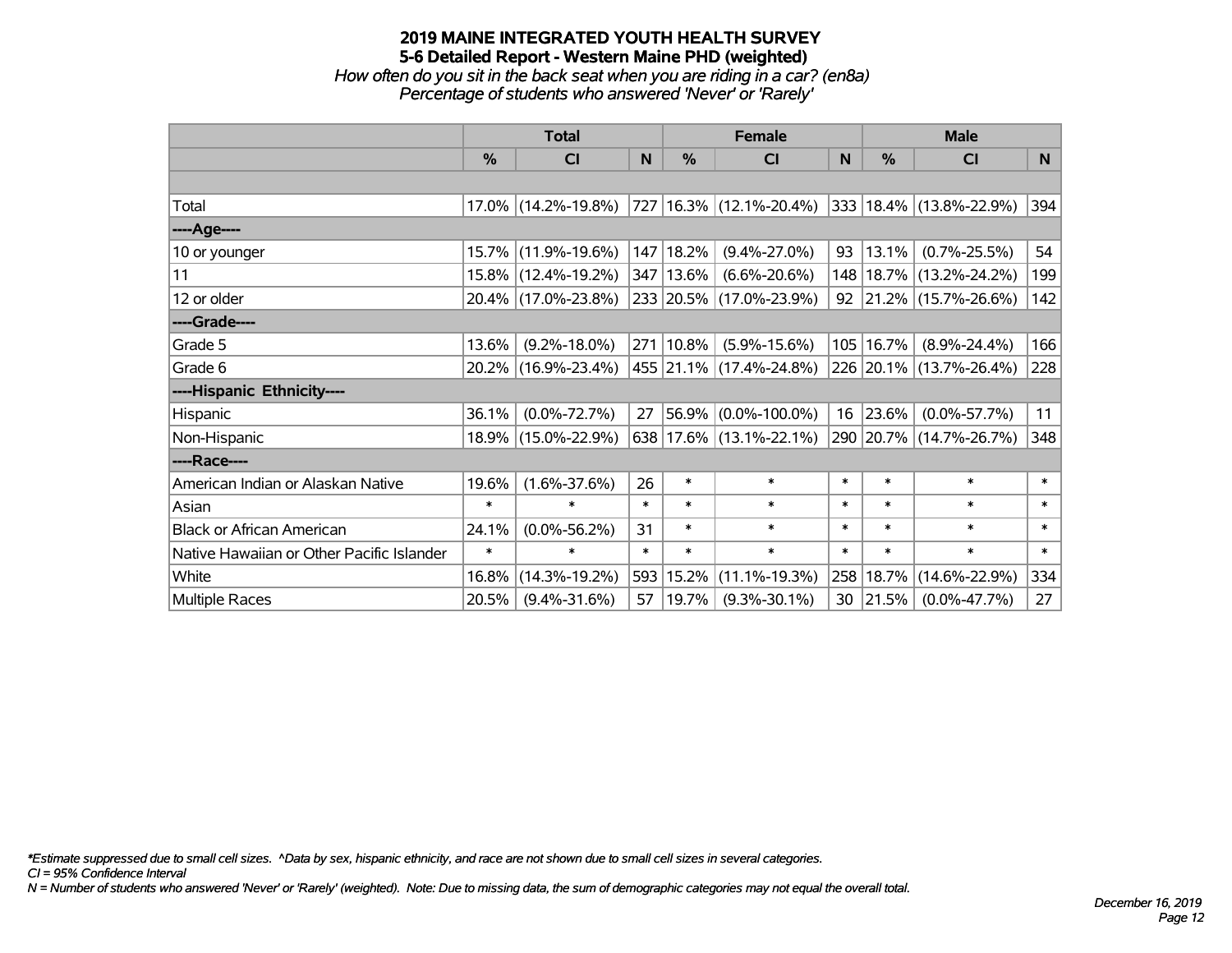# *When you ride a bicycle, how often do you wear a helmet? (en9a)*

*Among students who ride a bicycle, the percentage of students who answered 'Never' or 'Rarely'*

|                                           |               | <b>Total</b>           |        |               | <b>Female</b>               |        | <b>Male</b>   |                         |        |  |
|-------------------------------------------|---------------|------------------------|--------|---------------|-----------------------------|--------|---------------|-------------------------|--------|--|
|                                           | $\frac{0}{0}$ | <b>CI</b>              | N      | $\frac{0}{0}$ | <b>CI</b>                   | N      | $\frac{0}{0}$ | <b>CI</b>               | N      |  |
|                                           |               |                        |        |               |                             |        |               |                         |        |  |
| Total                                     |               | 32.8% (24.9%-40.6%)    |        |               | $1,241$ 30.9% (23.1%-38.7%) |        |               | 564 34.4% (25.8%-43.1%) | 650    |  |
| ----Age----                               |               |                        |        |               |                             |        |               |                         |        |  |
| 10 or younger                             | 33.9%         | $(23.4\% - 44.5\%)$    | 271    | 30.5%         | $(19.8\% - 41.2\%)$         |        |               | 129 38.9% (24.8%-53.1%) | 142    |  |
| 11                                        |               | 28.3% (19.5%-37.2%)    | 563    |               | 26.3% (16.1%-36.5%)         |        |               | 263 30.0% (20.8%-39.2%) | 283    |  |
| 12 or older                               |               | 40.2% (29.0%-51.5%)    | 402    |               | 42.9% (29.9%-55.9%)         |        |               | 172 38.2% (25.7%-50.7%) | 219    |  |
| ----Grade----                             |               |                        |        |               |                             |        |               |                         |        |  |
| Grade 5                                   | 32.1%         | $(21.2\% - 43.0\%)$    | 546    | 26.2%         | $(14.7\% - 37.6\%)$         |        | 219 38.9%     | $(26.4\% - 51.5\%)$     | 327    |  |
| Grade 6                                   |               | 32.9% (23.1%-42.7%)    | 678    |               | $34.8\%$ (22.6%-47.0%)      |        |               | 344 30.8% (21.9%-39.6%) | 318    |  |
| ----Hispanic Ethnicity----                |               |                        |        |               |                             |        |               |                         |        |  |
| Hispanic                                  | 21.4%         | $(0.0\% - 54.3\%)$     | 14     | $\ast$        | $\ast$                      | $\ast$ | $\ast$        | $\ast$                  | $\ast$ |  |
| Non-Hispanic                              |               | 33.7% (26.0%-41.4%)    |        | 1,008 29.8%   | $(21.6\% - 37.9\%)$         |        |               | 438 37.1% (28.4%-45.7%) | 548    |  |
| ----Race----                              |               |                        |        |               |                             |        |               |                         |        |  |
| American Indian or Alaskan Native         | 48.6%         | $(31.7\% - 65.4\%)$    | 58     | $\ast$        | $\ast$                      | $\ast$ | $\ast$        | $\ast$                  | $\ast$ |  |
| Asian                                     | $\ast$        | $\ast$                 | $\ast$ | $\ast$        | $\ast$                      | $\ast$ | $\ast$        | $\ast$                  | $\ast$ |  |
| <b>Black or African American</b>          | 39.8%         | $(22.3\% - 57.3\%)$    | 46     | 41.0%         | $(19.6\% - 62.3\%)$         | 28     | 38.1%         | $(12.1\% - 64.1\%)$     | 18     |  |
| Native Hawaiian or Other Pacific Islander | $\ast$        | $\ast$                 | $\ast$ | $\ast$        | $\ast$                      | $\ast$ | $\ast$        | $\ast$                  | $\ast$ |  |
| White                                     | 31.1%         | $(22.1\% - 40.1\%)$    | 983    | 29.0%         | $(20.0\% - 38.0\%)$         |        | 448 32.7%     | $(22.7\% - 42.6\%)$     | 513    |  |
| <b>Multiple Races</b>                     |               | $41.1\%$ (16.1%-66.0%) | 99     |               | 40.3% (16.2%-64.5%)         | 58     | 42.2%         | $(8.8\% - 75.6\%)$      | 40     |  |

*\*Estimate suppressed due to small cell sizes. ^Data by sex, hispanic ethnicity, and race are not shown due to small cell sizes in several categories.*

*CI = 95% Confidence Interval*

*N = Among students who ride a bicycle, the number of students who answered 'Never' or 'Rarely' (weighted). Note: Due to missing data, the sum of demographic categories may not equal the overall total.*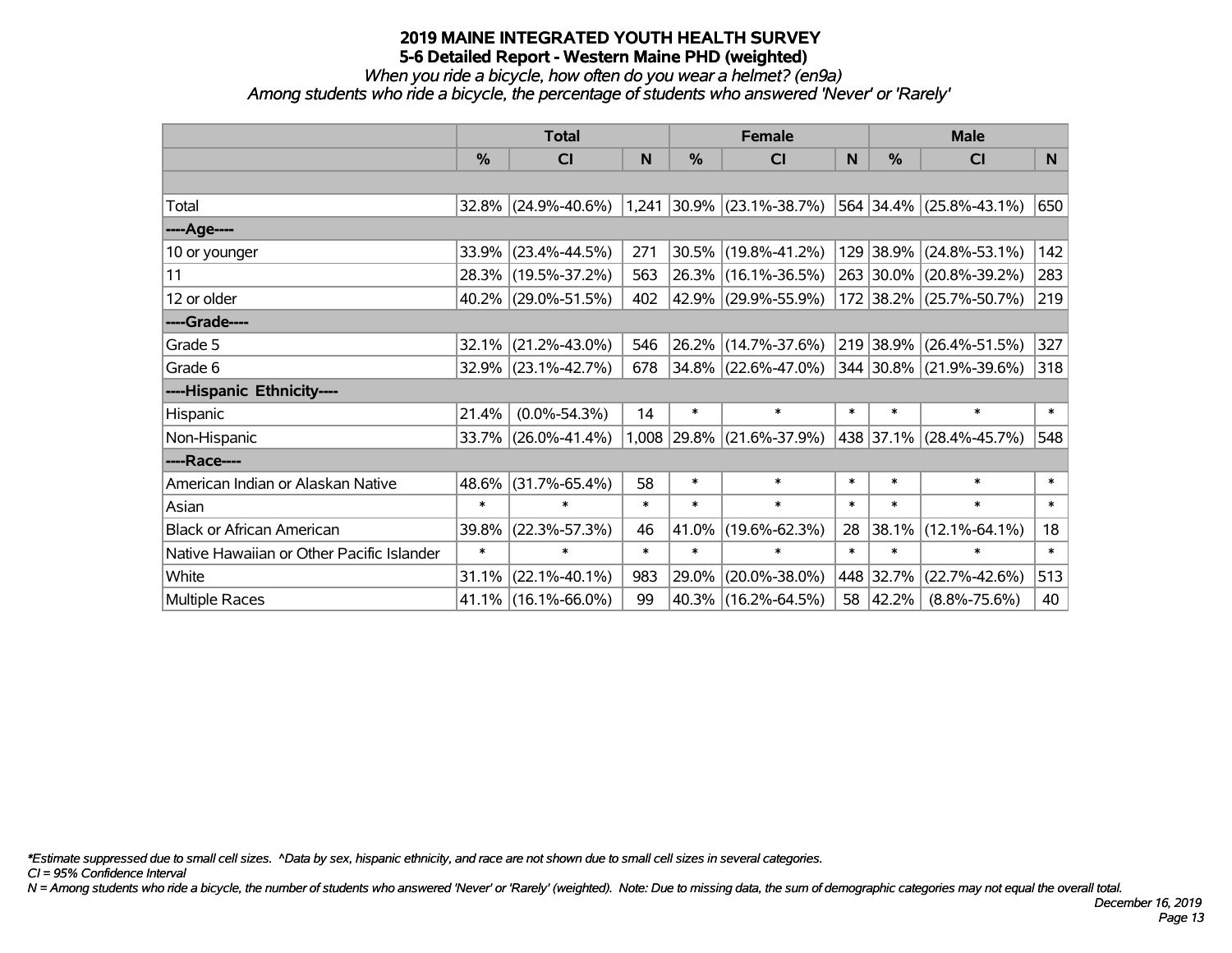#### **2019 MAINE INTEGRATED YOUTH HEALTH SURVEY 5-6 Detailed Report - Western Maine PHD (weighted)** *Have you ever been bullied on school property? (en51) Percentage of students who answered 'Yes'*

|                                           | <b>Total</b>  |                     |        |               | <b>Female</b>               |        | <b>Male</b> |                         |        |  |
|-------------------------------------------|---------------|---------------------|--------|---------------|-----------------------------|--------|-------------|-------------------------|--------|--|
|                                           | $\frac{0}{0}$ | CI                  | N      | $\frac{0}{0}$ | CI                          | N      | %           | <b>CI</b>               | N      |  |
|                                           |               |                     |        |               |                             |        |             |                         |        |  |
| Total                                     |               | 43.8% (37.9%-49.8%) |        |               | $1,877$ 45.8% (37.4%-54.3%) |        |             | 934 42.2% (35.6%-48.9%) | 913    |  |
| ----Age----                               |               |                     |        |               |                             |        |             |                         |        |  |
| 10 or younger                             | 41.7%         | $(35.0\% - 48.4\%)$ | 393    | 47.4%         | $(32.6\% - 62.3\%)$         |        | 242 35.8%   | $(23.1\% - 48.6\%)$     | 151    |  |
| 11                                        |               | 43.1% (37.4%-48.7%) | 942    | 43.2%         | $(36.5\% - 50.0\%)$         |        |             | 468 43.3% (35.3%-51.3%) | 461    |  |
| 12 or older                               |               | 46.8% (36.0%-57.7%) | 537    |               | $ 50.3\% $ (31.4%-69.2%)    |        |             | 225 44.1% (34.9%-53.3%) | 297    |  |
| ----Grade----                             |               |                     |        |               |                             |        |             |                         |        |  |
| Grade 5                                   | 43.8%         | $(39.2\% - 48.4\%)$ | 871    | 44.0%         | $(33.0\% - 55.0\%)$         | 421    | 44.4%       | $(34.9\% - 53.9\%)$     | 447    |  |
| Grade 6                                   |               | 43.9% (34.2%-53.6%) | 994    |               | 47.4% (33.5%-61.3%)         |        |             | 512 39.9% (33.6%-46.2%) | 456    |  |
| ----Hispanic Ethnicity----                |               |                     |        |               |                             |        |             |                         |        |  |
| Hispanic                                  | 36.8%         | $(2.8\% - 70.9\%)$  | 27     | 52.3%         | $(0.0\% - 100.0\%)$         | 15     | 27.2%       | $(0.0\% - 63.6\%)$      | 12     |  |
| Non-Hispanic                              |               | 44.2% (36.2%-52.1%) |        |               | 1,490 44.1% (33.8%-54.5%)   |        |             | 722 43.8% (35.2%-52.3%) | 743    |  |
| ----Race----                              |               |                     |        |               |                             |        |             |                         |        |  |
| American Indian or Alaskan Native         | 51.4%         | $(26.2\% - 76.5\%)$ | 68     | $\ast$        | $\ast$                      | $\ast$ | $\ast$      | $\ast$                  | $\ast$ |  |
| Asian                                     | $\ast$        | $\ast$              | $\ast$ | $\ast$        | $\ast$                      | $\ast$ | $\ast$      | $\ast$                  | $\ast$ |  |
| <b>Black or African American</b>          | 47.0%         | $(25.3\% - 68.8\%)$ | 59     | 54.6%         | $(21.4\% - 87.7\%)$         | 42     | 34.8%       | $(10.6\% - 59.1\%)$     | 17     |  |
| Native Hawaiian or Other Pacific Islander | $\ast$        | $\ast$              | $\ast$ | $\ast$        | $\ast$                      | $\ast$ | $\ast$      | $\ast$                  | $\ast$ |  |
| White                                     | 44.0%         | $(38.3\% - 49.7\%)$ | 1,557  | 45.4%         | $(35.9\% - 55.0\%)$         | 769    | 42.1%       | $(36.2\% - 48.0\%)$     | 758    |  |
| Multiple Races                            |               | 43.8% (24.1%-63.5%) | 123    |               | 47.5% (32.1%-62.9%)         |        | 74 39.3%    | $(3.9\% - 74.7\%)$      | 49     |  |

*\*Estimate suppressed due to small cell sizes. ^Data by sex, hispanic ethnicity, and race are not shown due to small cell sizes in several categories.*

*CI = 95% Confidence Interval*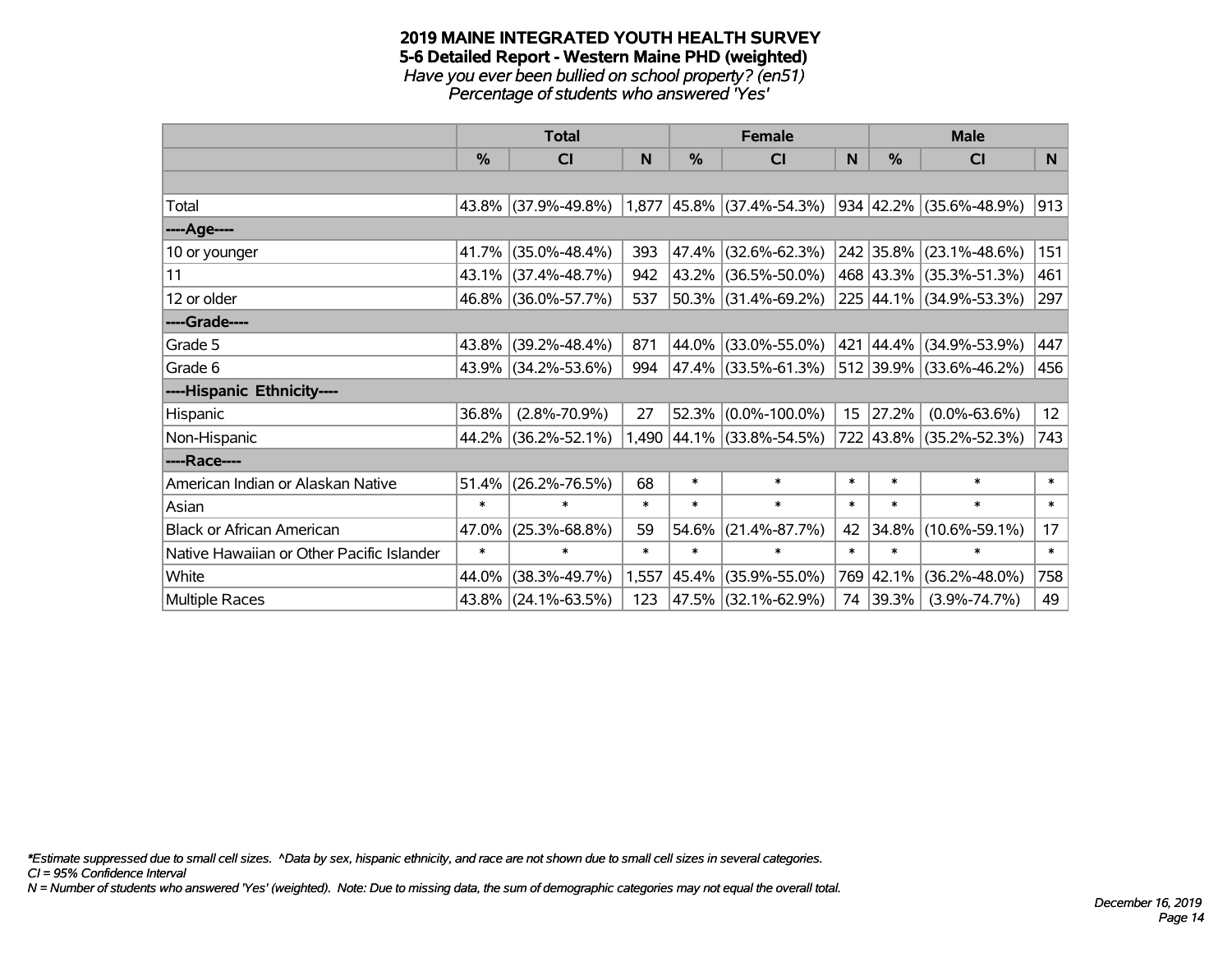### **2019 MAINE INTEGRATED YOUTH HEALTH SURVEY 5-6 Detailed Report - Western Maine PHD (weighted)** *Have you ever been bullied away from school property? (en52a) Percentage of students who answered 'Yes'*

|                                           | <b>Total</b>  |                        |        |        | <b>Female</b>               |        | <b>Male</b> |                          |        |  |
|-------------------------------------------|---------------|------------------------|--------|--------|-----------------------------|--------|-------------|--------------------------|--------|--|
|                                           | $\frac{0}{0}$ | <b>CI</b>              | N      | $\%$   | <b>CI</b>                   | N      | %           | <b>CI</b>                | N      |  |
|                                           |               |                        |        |        |                             |        |             |                          |        |  |
| Total                                     |               | 30.8% (24.8%-36.8%)    |        |        | $1,311$ 30.1% (20.2%-39.9%) |        |             | 603 31.6% (26.5%-36.7%)  | 688    |  |
| ----Age----                               |               |                        |        |        |                             |        |             |                          |        |  |
| 10 or younger                             | 23.0%         | $(16.5\% - 29.5\%)$    | 209    | 21.4%  | $(4.9\% - 38.0\%)$          |        |             | 102 25.3% (14.4%-36.2%)  | 106    |  |
| 11                                        |               | 31.3% (22.0%-40.6%)    | 686    | 29.8%  | $(16.6\% - 42.9\%)$         |        |             | 320 33.2% (25.0%-41.5%)  | 357    |  |
| 12 or older                               |               | 35.7% (26.0%-45.4%)    | 411    |        | $ 39.8\% $ (26.3%-53.3%)    |        |             | 180 32.5% (22.3%-42.7%)  | 219    |  |
| ----Grade----                             |               |                        |        |        |                             |        |             |                          |        |  |
| Grade 5                                   |               | 25.6% (17.3%-33.9%)    | 503    | 22.0%  | $(5.1\% - 39.0\%)$          |        |             | 203 29.2% (22.7%-35.7%)  | 297    |  |
| Grade 6                                   |               | 35.6% (25.7%-45.5%)    | 807    |        | $ 36.8\% $ (21.8%-51.8%)    |        |             | 398 34.2% (27.4%-41.0%)  | 391    |  |
| ----Hispanic Ethnicity----                |               |                        |        |        |                             |        |             |                          |        |  |
| Hispanic                                  | 42.6%         | $(29.3\% - 55.9\%)$    | 32     | $\ast$ | $\ast$                      | $\ast$ | $\ast$      | $\ast$                   | $\ast$ |  |
| Non-Hispanic                              |               | 32.7% (25.0%-40.5%)    |        |        | $1,103$ 30.6% (18.6%-42.6%) |        |             | 495 34.5% (28.7%-40.2%)  | 589    |  |
| ----Race----                              |               |                        |        |        |                             |        |             |                          |        |  |
| American Indian or Alaskan Native         | 36.5%         | $(21.6\% - 51.4\%)$    | 48     | $\ast$ | $\ast$                      | $\ast$ | $\ast$      | $\ast$                   | $\ast$ |  |
| Asian                                     | $\ast$        | $\ast$                 | $\ast$ | $\ast$ | $\ast$                      | $\ast$ | $\ast$      | $\ast$                   | $\ast$ |  |
| <b>Black or African American</b>          | 20.4%         | $(0.0\% - 43.8\%)$     | 27     | 7.5%   | $(0.0\% - 22.0\%)$          | 6      | 42.8%       | $(5.8\% - 79.7\%)$       | 20     |  |
| Native Hawaiian or Other Pacific Islander | $\ast$        | $\ast$                 | $\ast$ | $\ast$ | $\ast$                      | $\ast$ | $\ast$      | $\ast$                   | $\ast$ |  |
| White                                     | 29.7%         | $(23.5\% - 35.9\%)$    | 1,049  | 29.1%  | $(17.2\% - 41.1\%)$         | 487    | 29.8%       | $(25.8\% - 33.9\%)$      | 541    |  |
| Multiple Races                            |               | $41.2\%$ (21.3%-61.1%) | 116    |        | $ 33.3\% $ (15.8%-50.8%)    | 52     |             | $ 51.1\% $ (27.9%-74.3%) | 64     |  |

*\*Estimate suppressed due to small cell sizes. ^Data by sex, hispanic ethnicity, and race are not shown due to small cell sizes in several categories.*

*CI = 95% Confidence Interval*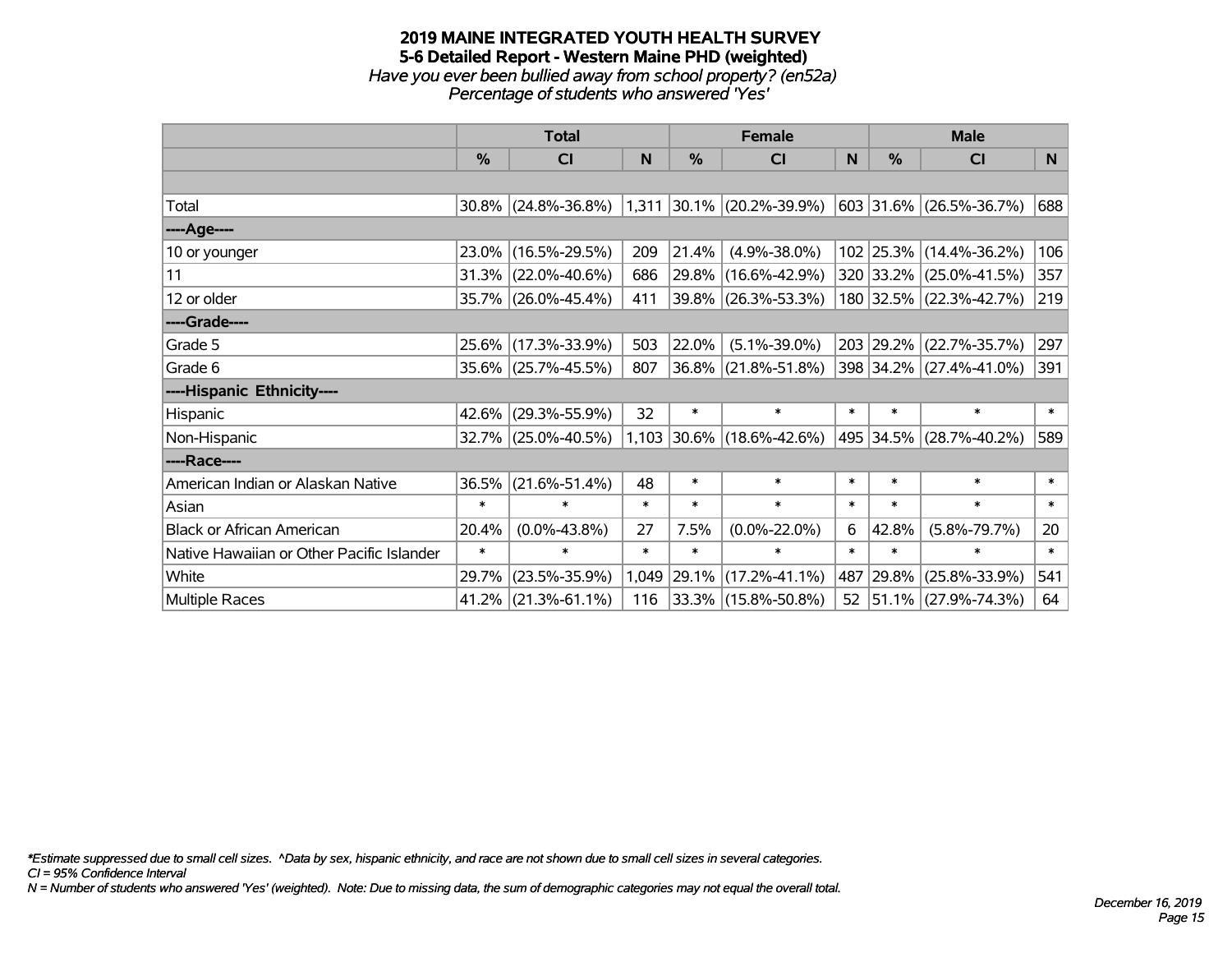*Do you agree or disagree with the following statement? I feel safe at my school. (en12) Percentage of students who answered 'Strongly agree' or 'Agree'*

|                                           |               | <b>Total</b>         |          |               | <b>Female</b>             |        | <b>Male</b> |                      |        |  |
|-------------------------------------------|---------------|----------------------|----------|---------------|---------------------------|--------|-------------|----------------------|--------|--|
|                                           | $\frac{0}{0}$ | CI                   | <b>N</b> | $\frac{0}{0}$ | <b>CI</b>                 | N      | %           | CI                   | N      |  |
|                                           |               |                      |          |               |                           |        |             |                      |        |  |
| Total                                     | 88.3%         | $(85.4\% - 91.2\%)$  | 3,751    |               | $ 90.3\% $ (86.3%-94.3%)  |        | 1,825 86.6% | $(83.9\% - 89.3\%)$  | 1,861  |  |
| ----Age----                               |               |                      |          |               |                           |        |             |                      |        |  |
| 10 or younger                             | 85.9%         | $(76.3\% - 95.6\%)$  | 779      | 86.9%         | $(76.1\% - 97.7\%)$       | 422    | 84.4%       | $(68.5\% - 100.0\%)$ | 346    |  |
| 11                                        | 90.2%         | $(86.9\% - 93.5\%)$  | 1,969    | $ 91.7\% $    | $(86.8\% - 96.6\%)$       | 992    | 89.4%       | $(85.6\% - 93.1\%)$  | 946    |  |
| 12 or older                               | 86.9%         | $(83.9\% - 89.9\%)$  |          |               | 1,003 90.3% (86.2%-94.5%) | 410    | 84.3%       | $(79.5\% - 89.1\%)$  | 568    |  |
| ----Grade----                             |               |                      |          |               |                           |        |             |                      |        |  |
| Grade 5                                   | 87.7%         | $(81.2\% - 94.1\%)$  | 1,711    | 90.1%         | $(82.6\% - 97.6\%)$       | 840    | 85.1%       | $(78.5\% - 91.7\%)$  | 846    |  |
| Grade 6                                   | 88.7%         | $(86.5\% - 91.0\%)$  |          |               | 2,013 90.5% (87.4%-93.7%) | 985    | 87.7%       | $(84.2\% - 91.2\%)$  | 998    |  |
| ----Hispanic Ethnicity----                |               |                      |          |               |                           |        |             |                      |        |  |
| Hispanic                                  | 77.0%         | $(51.0\% - 100.0\%)$ | 58       | $\ast$        | $\ast$                    | $\ast$ | $\ast$      | $\ast$               | $\ast$ |  |
| Non-Hispanic                              | 87.4%         | $(84.4\% - 90.4\%)$  | 2,935    |               | $ 89.2\% $ (84.2%-94.3%)  |        | 1,450 86.0% | $(83.3\% - 88.7\%)$  | 1,456  |  |
| ----Race----                              |               |                      |          |               |                           |        |             |                      |        |  |
| American Indian or Alaskan Native         | 83.3%         | $(66.7\% - 99.9\%)$  | 111      | $\ast$        | $\ast$                    | $\ast$ | $\ast$      | $\ast$               | $\ast$ |  |
| Asian                                     | $\ast$        | $\ast$               | $\ast$   | $\ast$        | $\ast$                    | $\ast$ | $\ast$      | $\ast$               | $\ast$ |  |
| <b>Black or African American</b>          | 85.4%         | $(66.5\% - 100.0\%)$ | 101      | $\ast$        | $\ast$                    | $\ast$ | $\ast$      | $\ast$               | $\ast$ |  |
| Native Hawaiian or Other Pacific Islander | $\ast$        | $\ast$               | $\ast$   | $\ast$        | $\ast$                    | $\ast$ | $\ast$      | $\ast$               | $\ast$ |  |
| White                                     | 89.0%         | $(86.0\% - 91.9\%)$  | 3,137    | 91.6%         | $(88.1\% - 95.2\%)$       | 1,552  | 86.9%       | $(82.4\% - 91.4\%)$  | 1,552  |  |
| Multiple Races                            | 79.9%         | $(63.9\% - 95.8\%)$  | 224      |               | 76.3% (53.4%-99.1%)       | 119    |             | 84.3% (68.6%-100.0%) | 106    |  |

*\*Estimate suppressed due to small cell sizes. ^Data by sex, hispanic ethnicity, and race are not shown due to small cell sizes in several categories.*

*CI = 95% Confidence Interval*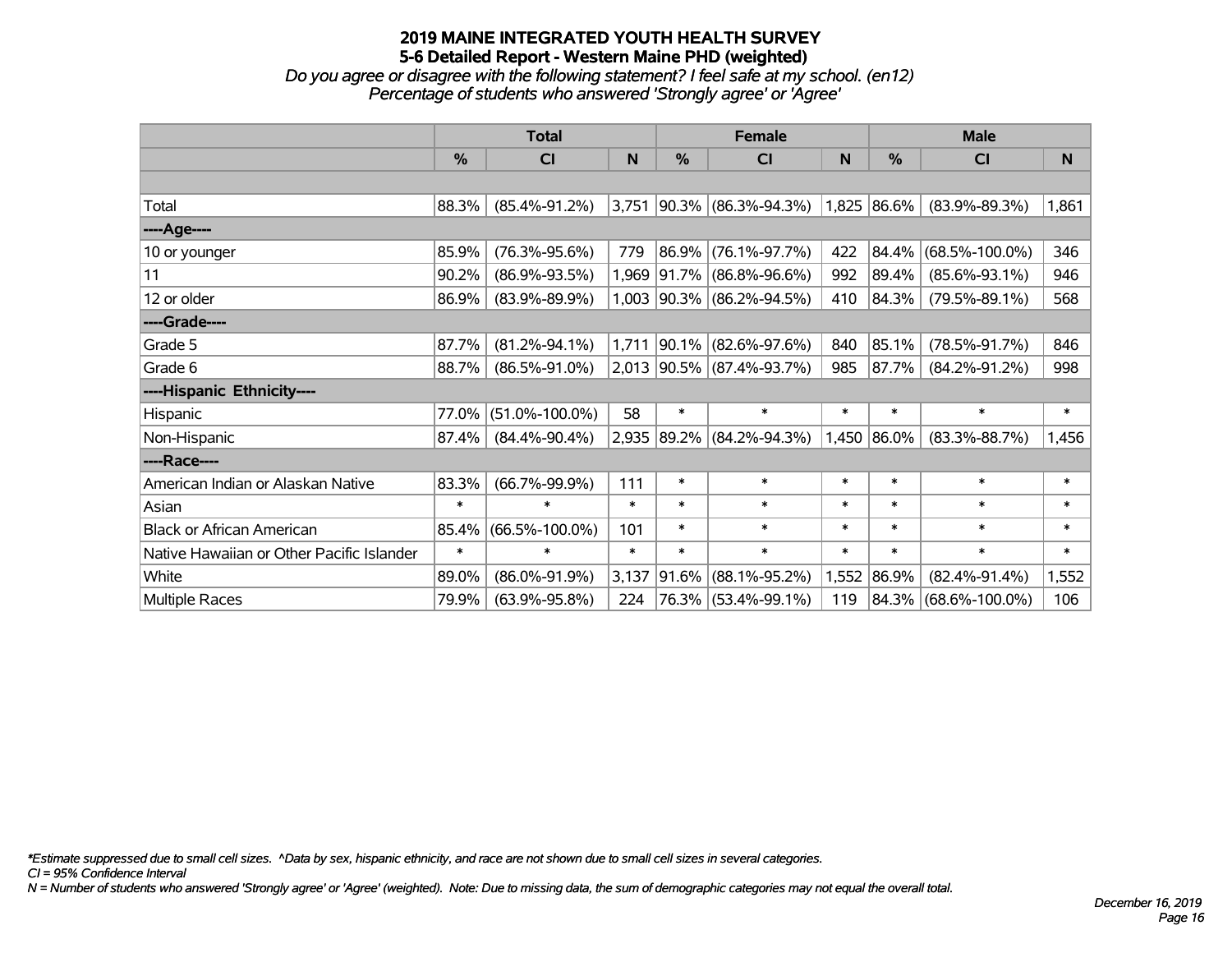### **2019 MAINE INTEGRATED YOUTH HEALTH SURVEY 5-6 Detailed Report - Western Maine PHD (weighted)** *Have you ever tried cigarette smoking, even one or two puffs? (en13) Percentage of students who answered 'Yes'*

|                                           |        | <b>Total</b>       |        | <b>Female</b> |                     |        | <b>Male</b>   |                            |              |  |
|-------------------------------------------|--------|--------------------|--------|---------------|---------------------|--------|---------------|----------------------------|--------------|--|
|                                           | %      | <b>CI</b>          | N      | %             | <b>CI</b>           | N      | $\frac{0}{0}$ | <b>CI</b>                  | N            |  |
|                                           |        |                    |        |               |                     |        |               |                            |              |  |
| Total                                     | 3.1%   | $(1.1\% - 5.0\%)$  | 131    |               | $2.3\%$ (0.0%-5.3%) |        |               | $ 48 3.7\% $ (1.5%-5.8%)   | 78           |  |
| ---- Age----                              |        |                    |        |               |                     |        |               |                            |              |  |
| 10 or younger                             | 1.2%   | $(0.0\% - 3.1\%)$  | 11     | $\ast$        | $\ast$              | $\ast$ | $\ast$        | $\ast$                     | $\ast$       |  |
| 11                                        | 3.5%   | $(0.0\% - 7.2\%)$  | 76     | $3.6\%$       | $(0.0\% - 9.5\%)$   |        | 39 3.6%       | $(1.7\% - 5.4\%)$          | 37           |  |
| 12 or older                               | 3.7%   | $(1.4\% - 6.1\%)$  | 43     |               | $1.9\%$ (0.2%-3.6%) | 9      |               | $ 4.4\% $ (1.6%-7.1%)      | 29           |  |
| ----Grade----                             |        |                    |        |               |                     |        |               |                            |              |  |
| Grade 5                                   | 3.4%   | $(0.0\% - 7.0\%)$  | 68     | 3.5%          | $(0.0\% - 9.5\%)$   |        |               | $34 3.5\% $ (0.1%-6.8%)    | 34           |  |
| Grade 6                                   | 2.8%   | $(0.9\% - 4.6\%)$  | 63     |               | $1.2\%$ (0.2%-2.2%) |        |               | $13 3.9\% (1.4\% - 6.4\%)$ | 44           |  |
| ----Hispanic Ethnicity----                |        |                    |        |               |                     |        |               |                            |              |  |
| Hispanic                                  | $\ast$ | $\ast$             | $\ast$ | $\ast$        | $\ast$              | $\ast$ | $\ast$        | $\ast$                     | $\ast$       |  |
| Non-Hispanic                              | 3.0%   | $(1.0\% - 5.0\%)$  |        | $102$   1.8%  | $(0.0\% - 3.8\%)$   | 31     | 3.9%          | $(0.9\% - 7.0\%)$          | 66           |  |
| ----Race----                              |        |                    |        |               |                     |        |               |                            |              |  |
| American Indian or Alaskan Native         | 9.7%   | $(0.0\% - 25.6\%)$ | 13     | $\ast$        | $\ast$              | $\ast$ | $\ast$        | $\ast$                     | $\ast$       |  |
| Asian                                     | $\ast$ | $\ast$             | $\ast$ | $\ast$        | $\ast$              | $\ast$ | $\ast$        | $\ast$                     | $\ast$       |  |
| <b>Black or African American</b>          | $\ast$ | $\ast$             | $\ast$ | $\ast$        | $\ast$              | $\ast$ | $\ast$        | $\ast$                     | $\ast$       |  |
| Native Hawaiian or Other Pacific Islander | $\ast$ | $\ast$             | $\ast$ | $\ast$        | $\ast$              | $\ast$ | $\ast$        | $\ast$                     | $\ast$       |  |
| White                                     | 3.0%   | $(1.2\% - 4.9\%)$  |        | 108 2.5%      | $(0.0\% - 6.3\%)$   |        | 43 3.4%       | $(0.6\% - 6.1\%)$          | 60           |  |
| Multiple Races                            | $\ast$ | *                  | $\ast$ | $\ast$        | $\ast$              | $\ast$ | $\ast$        | $\ast$                     | $\pmb{\ast}$ |  |

*\*Estimate suppressed due to small cell sizes. ^Data by sex, hispanic ethnicity, and race are not shown due to small cell sizes in several categories.*

*CI = 95% Confidence Interval*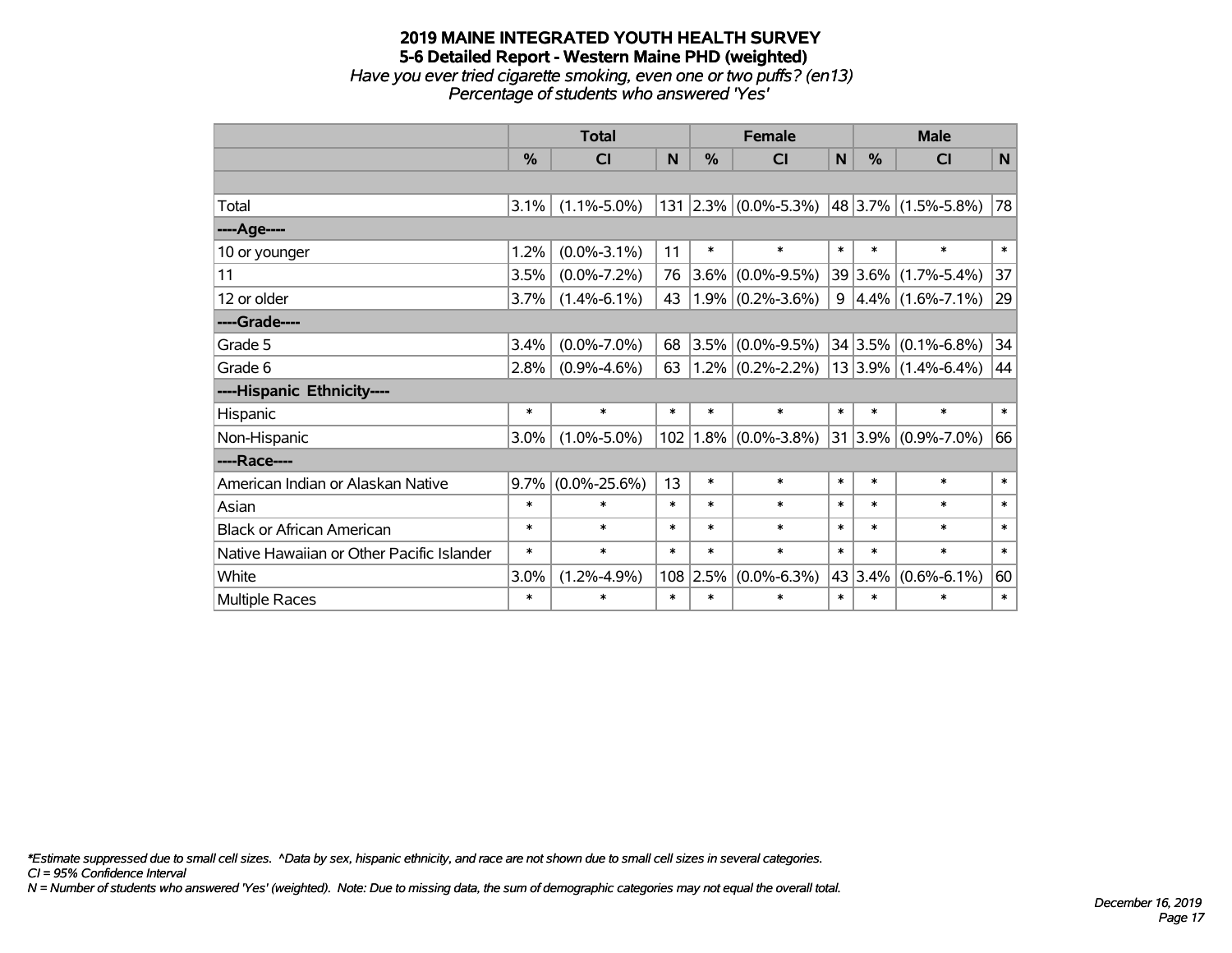*During the past 30 days, on how many days did you smoke cigarettes? (en14) Percentage of students who answered at least 1 day*

|                                           |        | <b>Total</b>        |                |             | <b>Female</b>            |        |               | <b>Male</b>            |                |  |  |
|-------------------------------------------|--------|---------------------|----------------|-------------|--------------------------|--------|---------------|------------------------|----------------|--|--|
|                                           | %      | CI                  | $\mathsf{N}$   | %           | <b>CI</b>                | N      | $\frac{0}{0}$ | <b>CI</b>              | N              |  |  |
|                                           |        |                     |                |             |                          |        |               |                        |                |  |  |
| Total                                     |        | $0.5\%$ (0.1%-1.0%) |                |             | $ 23 0.3\% $ (0.0%-0.8%) |        |               | $6 0.8\% $ (0.0%-1.8%) | 18             |  |  |
| ----Age----                               |        |                     |                |             |                          |        |               |                        |                |  |  |
| 10 or younger                             | 1.2%   | $(0.0\% - 3.1\%)$   | 11             | $\ast$      | $\ast$                   | $\ast$ | $\ast$        | $\ast$                 | $\ast$         |  |  |
| 11                                        |        | $0.3\%$ (0.0%-0.8%) | $\overline{7}$ | $\ast$      | $\ast$                   | $\ast$ | $\ast$        | $\ast$                 | $\ast$         |  |  |
| 12 or older                               |        | $0.5\%$ (0.0%-1.3%) | 6              | $\ast$      | $\ast$                   | $\ast$ | $\ast$        | $\ast$                 | $\ast$         |  |  |
| ----Grade----                             |        |                     |                |             |                          |        |               |                        |                |  |  |
| Grade 5                                   | 0.6%   | $(0.0\% - 1.5\%)$   | 11             | $\ast$      | $\ast$                   | $\ast$ | $\ast$        | $\ast$                 | $\ast$         |  |  |
| Grade 6                                   |        | $0.5\%$ (0.0%-1.1%) |                | $12 0.5\% $ | $(0.0\% - 1.2\%)$        | 6      |               | $0.6\%$ (0.0%-1.7%)    | $\overline{7}$ |  |  |
| ----Hispanic Ethnicity----                |        |                     |                |             |                          |        |               |                        |                |  |  |
| Hispanic                                  | $\ast$ | $\ast$              | $\ast$         | $\ast$      | $\ast$                   | $\ast$ | $\ast$        | $\ast$                 | $\ast$         |  |  |
| Non-Hispanic                              |        | $0.7\%$ (0.1%-1.2%) |                | $23 0.3\% $ | $(0.0\% - 0.9\%)$        | 6      |               | $1.1\%$ (0.0%-2.3%)    | 18             |  |  |
| ----Race----                              |        |                     |                |             |                          |        |               |                        |                |  |  |
| American Indian or Alaskan Native         | $\ast$ | $\ast$              | $\ast$         | $\ast$      | $\ast$                   | $\ast$ | $\ast$        | $\ast$                 | $\ast$         |  |  |
| Asian                                     | $\ast$ | $\ast$              | $\ast$         | $\ast$      | $\ast$                   | $\ast$ | $\ast$        | $\ast$                 | $\ast$         |  |  |
| <b>Black or African American</b>          | $\ast$ | $\ast$              | $\ast$         | $\ast$      | $\ast$                   | $\ast$ | $\ast$        | $\ast$                 | $\ast$         |  |  |
| Native Hawaiian or Other Pacific Islander | $\ast$ | $\ast$              | $\ast$         | $\ast$      | $\ast$                   | $\ast$ | $\ast$        | $\ast$                 | $\ast$         |  |  |
| White                                     | 0.6%   | $(0.1\% - 1.2\%)$   |                | 22 0.3%     | $(0.0\% - 0.9\%)$        | 6      | $ 0.9\% $     | $(0.0\% - 2.1\%)$      | 16             |  |  |
| Multiple Races                            | $\ast$ | $\ast$              | $\ast$         | $\ast$      | *                        | $\ast$ | $\ast$        | $\ast$                 | $\ast$         |  |  |

*\*Estimate suppressed due to small cell sizes. ^Data by sex, hispanic ethnicity, and race are not shown due to small cell sizes in several categories.*

*CI = 95% Confidence Interval*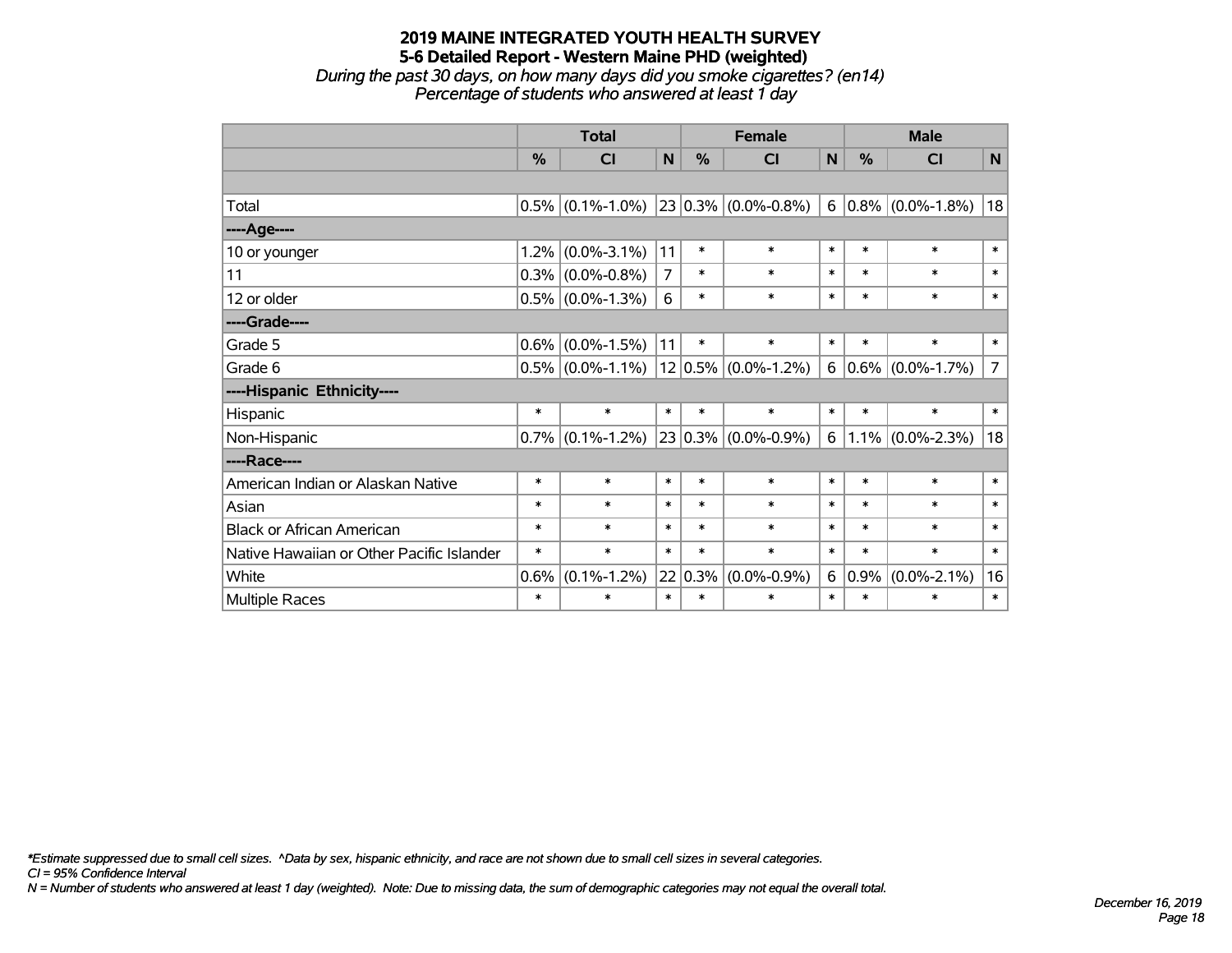# *Do you think you will try a cigarette soon? (en15)*

*Percentage of students who answered 'I definitely will', 'I probably will' or 'I probably will not'*

|                                           | <b>Total</b> |                       |        |        | <b>Female</b>          |                 | <b>Male</b> |                        |        |  |
|-------------------------------------------|--------------|-----------------------|--------|--------|------------------------|-----------------|-------------|------------------------|--------|--|
|                                           | %            | <b>CI</b>             | N      | %      | <b>CI</b>              | N               | %           | <b>CI</b>              | N.     |  |
|                                           |              |                       |        |        |                        |                 |             |                        |        |  |
| Total                                     |              | $10.1\%$ (8.0%-12.2%) | 428    | 8.1%   | $(4.4\% - 11.8\%)$     |                 | 166 11.9%   | $(8.2\% - 15.7\%)$     | 254    |  |
| ----Age----                               |              |                       |        |        |                        |                 |             |                        |        |  |
| 10 or younger                             | 7.2%         | $(3.3\% - 11.0\%)$    | 66     | 5.9%   | $(0.0\% - 14.7\%)$     | 29              | 8.9%        | $(0.9\% - 16.9\%)$     | 37     |  |
| 11                                        | 8.9%         | $(6.2\% - 11.7\%)$    | 195    | 7.7%   | $(2.0\% - 13.4\%)$     | 84              | 10.6%       | $(6.8\% - 14.4\%)$     | 111    |  |
| 12 or older                               |              | $14.5\%$ (9.0%-20.1%) |        |        | 168 11.5% (6.5%-16.4%) | 52              |             | 15.9% (10.3%-21.6%)    | 107    |  |
| ----Grade----                             |              |                       |        |        |                        |                 |             |                        |        |  |
| Grade 5                                   | 7.6%         | $(5.1\% - 10.1\%)$    | 150    | 8.8%   | $(2.5\% - 15.2\%)$     | 85              | 6.6%        | $(0.6\% - 12.7\%)$     | 65     |  |
| Grade 6                                   |              | $12.3\%$ (8.0%-16.6%) | 278    | 7.4%   | $(5.0\% - 9.9\%)$      | 81              |             | 16.7% (10.4%-23.0%)    | 189    |  |
| ----Hispanic Ethnicity----                |              |                       |        |        |                        |                 |             |                        |        |  |
| Hispanic                                  | 10.7%        | $(0.0\% - 27.4\%)$    | 8      | $\ast$ | $\ast$                 | $\ast$          | $\ast$      | $\ast$                 | $\ast$ |  |
| Non-Hispanic                              |              | $10.9\%$ (8.7%-13.1%) | 366    | 8.5%   | $(4.1\% - 13.0\%)$     | 140             |             | $13.1\%$ (10.0%-16.1%) | 219    |  |
| ----Race----                              |              |                       |        |        |                        |                 |             |                        |        |  |
| American Indian or Alaskan Native         | 13.9%        | $(0.0\% - 30.1\%)$    | 19     | $\ast$ | $\ast$                 | $\ast$          | $\ast$      | $\ast$                 | $\ast$ |  |
| Asian                                     | $\ast$       | $\ast$                | $\ast$ | $\ast$ | $\ast$                 | $\ast$          | $\ast$      | $\ast$                 | $\ast$ |  |
| <b>Black or African American</b>          | 13.3%        | $(0.0\% - 31.9\%)$    | 17     | $\ast$ | $\ast$                 | $\ast$          | $\ast$      | $\ast$                 | $\ast$ |  |
| Native Hawaiian or Other Pacific Islander | $\ast$       | $\ast$                | $\ast$ | $\ast$ | $\ast$                 | $\ast$          | $\ast$      | $\ast$                 | $\ast$ |  |
| White                                     | 10.1%        | $(8.0\% - 12.2\%)$    | 356    | 8.3%   | $(4.0\% - 12.6\%)$     | 142             | 11.7%       | $(7.0\% - 16.3\%)$     | 206    |  |
| Multiple Races                            |              | $12.6\%$ (2.4%-22.7%) | 33     | 7.1%   | $(0.0\% - 19.2\%)$     | 10 <sup>°</sup> | 18.6%       | $(6.6\% - 30.6\%)$     | 23     |  |

*\*Estimate suppressed due to small cell sizes. ^Data by sex, hispanic ethnicity, and race are not shown due to small cell sizes in several categories.*

*CI = 95% Confidence Interval*

*N = Number of students who answered 'I definitely will', 'I probably will' or 'I probably will not' (weighted). Note: Due to missing data, the sum of demographic categories may not equal the overall total.*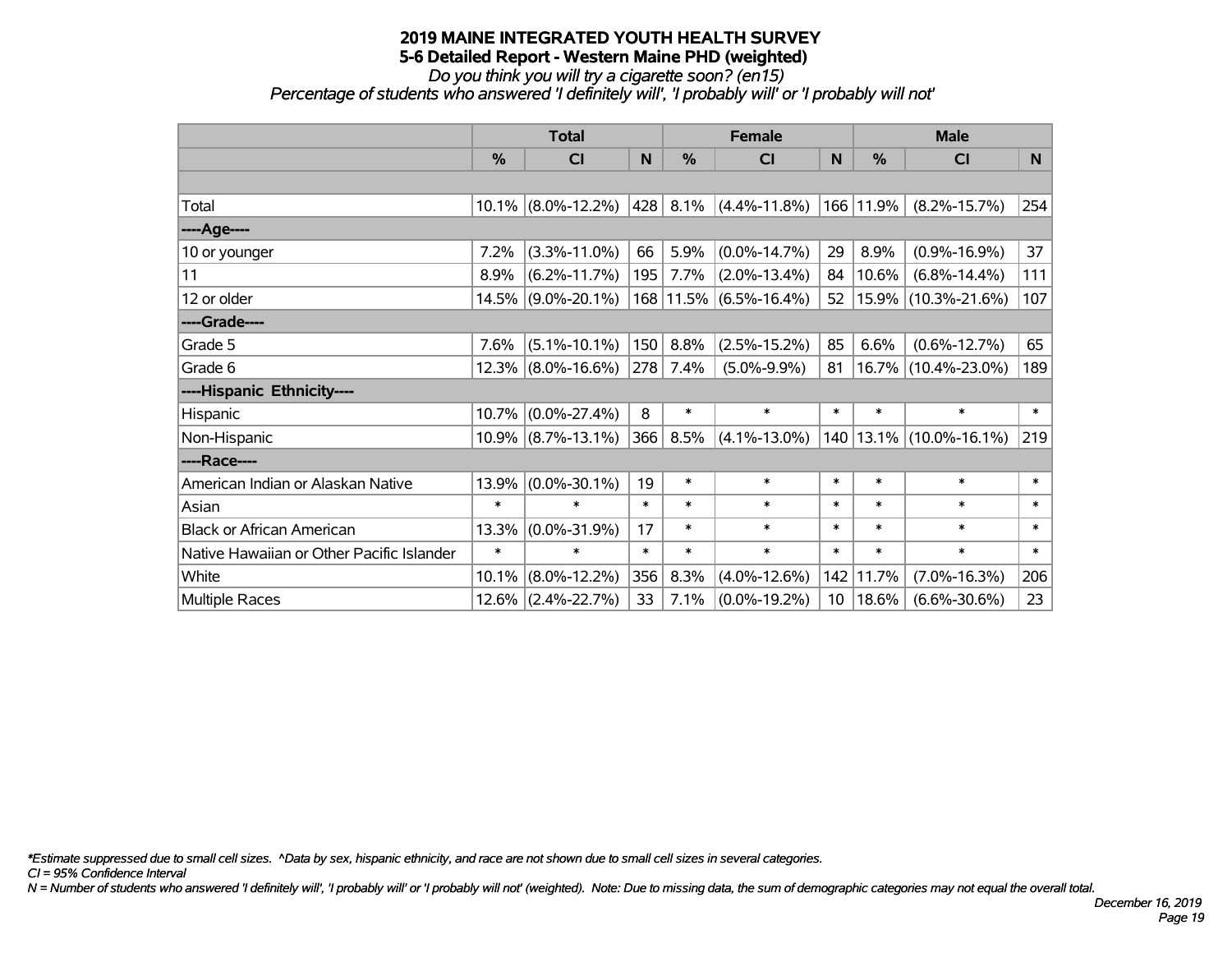*Do you think you will smoke a cigarette at anytime during the next year? (en16) Percentage of students who answered 'I definitely will', 'I probably will' or 'I probably will not'*

|                                           | <b>Total</b> |                    |        | <b>Female</b> |                        |        | <b>Male</b> |                        |        |
|-------------------------------------------|--------------|--------------------|--------|---------------|------------------------|--------|-------------|------------------------|--------|
|                                           | %            | <b>CI</b>          | N      | $\frac{0}{0}$ | <b>CI</b>              | N      | %           | <b>CI</b>              | N.     |
|                                           |              |                    |        |               |                        |        |             |                        |        |
| Total                                     | 5.3%         | $(3.7\% - 7.0\%)$  | 227    | 5.1%          | $(2.0\% - 8.1\%)$      |        | $104$ 5.7%  | $(3.6\% - 7.9\%)$      | 122    |
| ----Age----                               |              |                    |        |               |                        |        |             |                        |        |
| 10 or younger                             | 5.0%         | $(0.6\% - 9.4\%)$  | 46     | 5.9%          | $(0.0\% - 14.7\%)$     | 29     | 4.1%        | $(0.0\% - 9.6\%)$      | 17     |
| 11                                        | 4.4%         | $(1.0\% - 7.9\%)$  | 97     | 4.0%          | $(0.0\% - 9.8\%)$      | 44     | 5.1%        | $(3.1\% - 7.0\%)$      | 53     |
| 12 or older                               | 7.3%         | $(4.3\% - 10.4\%)$ | 84     |               | $ 6.7\% $ (3.1%-10.2%) | 30     |             | $ 7.8\% $ (3.1%-12.6%) | 52     |
| ----Grade----                             |              |                    |        |               |                        |        |             |                        |        |
| Grade 5                                   | 4.8%         | $(1.8\% - 7.8\%)$  | 95     |               | $ 6.6\% $ (1.4%-11.8%) | 63     | 3.2%        | $(0.0\% - 6.4\%)$      | 31     |
| Grade 6                                   | 5.9%         | $(4.2\% - 7.5\%)$  |        | $132$ 3.7%    | $(2.2\% - 5.2\%)$      | 40     |             | $ 8.0\% $ (4.6%-11.5%) | 91     |
| ----Hispanic Ethnicity----                |              |                    |        |               |                        |        |             |                        |        |
| Hispanic                                  | $\ast$       | $\ast$             | $\ast$ | $\ast$        | $\ast$                 | $\ast$ | $\ast$      | $\ast$                 | $\ast$ |
| Non-Hispanic                              | 5.3%         | $(3.6\% - 7.0\%)$  |        | 178 4.9%      | $(1.8\% - 7.9\%)$      | 80     | 5.8%        | $(4.1\% - 7.5\%)$      | 97     |
| ----Race----                              |              |                    |        |               |                        |        |             |                        |        |
| American Indian or Alaskan Native         | 10.9%        | $(0.0\% - 27.1\%)$ | 14     | $\ast$        | $\ast$                 | $\ast$ | $\ast$      | $\ast$                 | $\ast$ |
| Asian                                     | $\ast$       | $\ast$             | $\ast$ | $\ast$        | $\ast$                 | $\ast$ | $\ast$      | $\ast$                 | $\ast$ |
| <b>Black or African American</b>          | 13.3%        | $(0.0\% - 31.9\%)$ | 17     | $\ast$        | $\ast$                 | $\ast$ | $\ast$      | $\ast$                 | $\ast$ |
| Native Hawaiian or Other Pacific Islander | $\ast$       | $\ast$             | $\ast$ | $\ast$        | $\ast$                 | $\ast$ | $\ast$      | $\ast$                 | $\ast$ |
| White                                     | 5.1%         | $(3.5\% - 6.6\%)$  | 179    | 5.0%          | $(1.4\% - 8.6\%)$      | 85     | 5.2%        | $(2.7\% - 7.7\%)$      | 92     |
| <b>Multiple Races</b>                     | 3.7%         | $(0.0\% - 9.5\%)$  | 10     | $\ast$        | $\ast$                 | $\ast$ | $\ast$      | $\ast$                 | $\ast$ |

*\*Estimate suppressed due to small cell sizes. ^Data by sex, hispanic ethnicity, and race are not shown due to small cell sizes in several categories.*

*CI = 95% Confidence Interval*

*N = Number of students who answered 'I definitely will', 'I probably will' or 'I probably will not' (weighted). Note: Due to missing data, the sum of demographic categories may not equal the overall total.*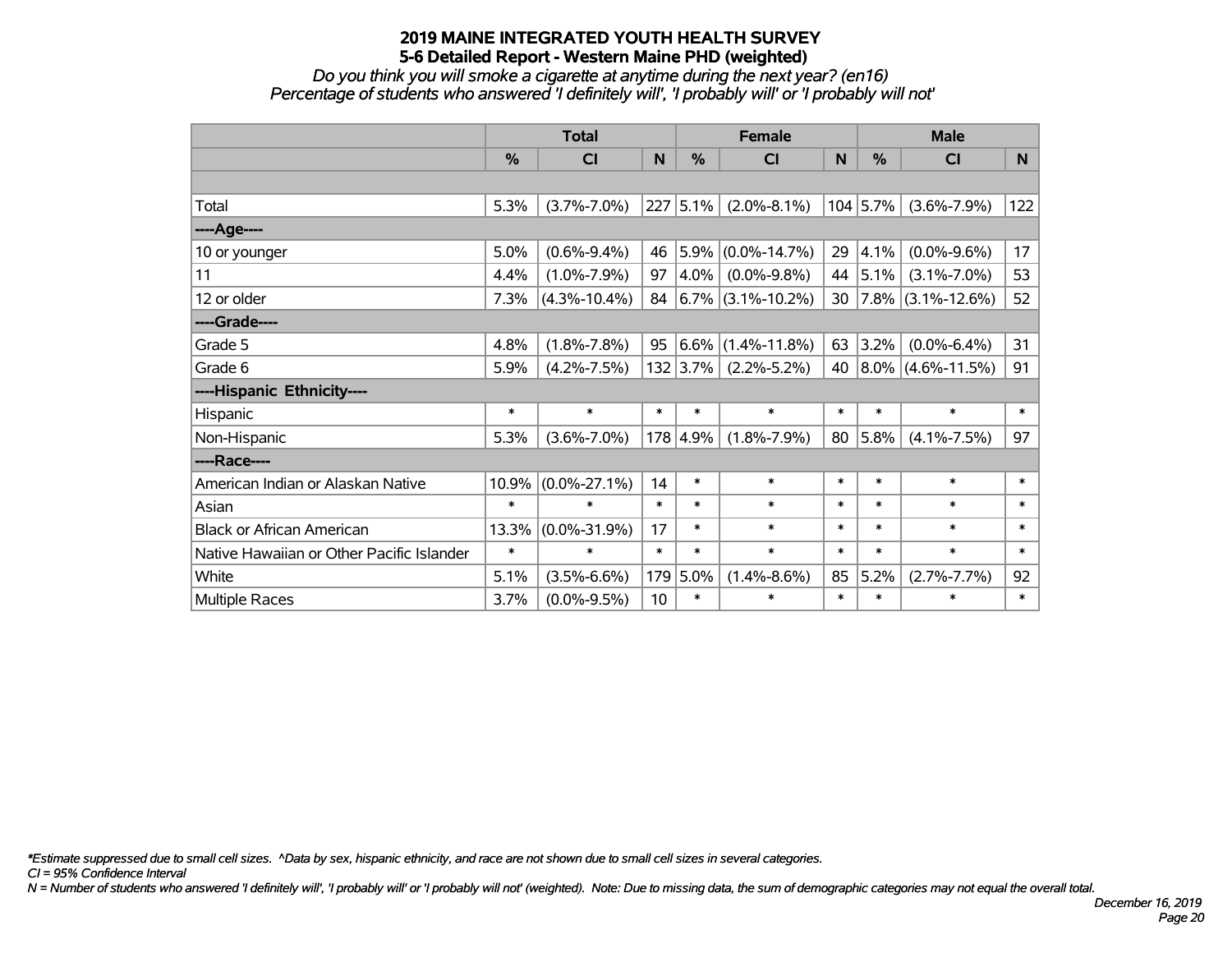# **2019 MAINE INTEGRATED YOUTH HEALTH SURVEY 5-6 Detailed Report - Western Maine PHD (weighted)** *Do you think you will smoke a cigarette at anytime during the next year? (en16\_2)*

| $\sim$ you all in you will strive a cigaretic at any and damig are next year; (child). |                                                             |  |
|----------------------------------------------------------------------------------------|-------------------------------------------------------------|--|
|                                                                                        | Percentage of students who answered 'I definitely will not' |  |

|                                           | <b>Total</b>  |                      |        |               | <b>Female</b>        |        | <b>Male</b>   |                      |          |  |
|-------------------------------------------|---------------|----------------------|--------|---------------|----------------------|--------|---------------|----------------------|----------|--|
|                                           | $\frac{0}{0}$ | CI                   | N      | $\frac{0}{0}$ | CI                   | N      | $\frac{0}{0}$ | <b>CI</b>            | <b>N</b> |  |
|                                           |               |                      |        |               |                      |        |               |                      |          |  |
| Total                                     | 94.7%         | $(93.0\% - 96.3\%)$  |        | 4,025 94.9%   | $(91.9\% - 98.0\%)$  |        | 1,946 94.3%   | $(92.1\% - 96.4\%)$  | 2,002    |  |
| ----Age----                               |               |                      |        |               |                      |        |               |                      |          |  |
| 10 or younger                             | 95.0%         | $(90.6\% - 99.4\%)$  | 870    | 94.1%         | $(85.3\% - 100.0\%)$ | 469    | 95.9%         | $(90.4\% - 100.0\%)$ | 390      |  |
| 11                                        | 95.6%         | $(92.1\% - 99.0\%)$  |        | 2,085 96.0%   | $(90.2\% - 100.0\%)$ | 1,053  | 94.9%         | $(93.0\% - 96.9\%)$  | 990      |  |
| 12 or older                               | 92.7%         | $(89.6\% - 95.7\%)$  |        | 1,064 93.3%   | $(89.8\% - 96.9\%)$  | 424    | 92.2%         | $(87.4\% - 96.9\%)$  | 616      |  |
| ----Grade----                             |               |                      |        |               |                      |        |               |                      |          |  |
| Grade 5                                   | 95.2%         | $(92.2\% - 98.2\%)$  |        | 1,873 93.4%   | $(88.2\% - 98.6\%)$  | 898    | 96.8%         | $(93.6\% - 100.0\%)$ | 949      |  |
| Grade 6                                   | 94.1%         | $(92.5\% - 95.8\%)$  |        | $2,124$ 96.3% | $(94.8\% - 97.8\%)$  |        | 1,046 92.0%   | $(88.5\% - 95.4\%)$  | 1,037    |  |
| ----Hispanic Ethnicity----                |               |                      |        |               |                      |        |               |                      |          |  |
| Hispanic                                  | $\ast$        | $\ast$               | $\ast$ | $\ast$        | $\ast$               | $\ast$ | $\ast$        | $\ast$               | $\ast$   |  |
| Non-Hispanic                              | 94.7%         | $(93.0\% - 96.4\%)$  | 3,177  | 95.1%         | $(92.1\% - 98.2\%)$  | 1,561  | 94.2%         | $(92.5\% - 95.9\%)$  | 1,576    |  |
| ----Race----                              |               |                      |        |               |                      |        |               |                      |          |  |
| American Indian or Alaskan Native         | 89.1%         | $(72.9\% - 100.0\%)$ | 116    | $\ast$        | $\ast$               | $\ast$ | $\ast$        | $\ast$               | $\ast$   |  |
| Asian                                     | $\ast$        | $\ast$               | $\ast$ | $\ast$        | $\ast$               | $\ast$ | $\ast$        | $\ast$               | $\ast$   |  |
| <b>Black or African American</b>          | 86.7%         | $(68.1\% - 100.0\%)$ | 113    | $\ast$        | $\ast$               | $\ast$ | $\ast$        | $\ast$               | $\ast$   |  |
| Native Hawaiian or Other Pacific Islander | $\ast$        | $\ast$               | $\ast$ | $\ast$        | $\ast$               | $\ast$ | $\ast$        | $\ast$               | $\ast$   |  |
| White                                     | 94.9%         | $(93.4\% - 96.5\%)$  | 3,346  | 95.0%         | $(91.4\% - 98.6\%)$  | 1,624  | 94.8%         | $(92.3\% - 97.3\%)$  | 1,678    |  |
| Multiple Races                            | 96.3%         | $(90.5\% - 100.0\%)$ | 259    | $\ast$        | $\ast$               | $\ast$ | $\ast$        | $\ast$               | $\ast$   |  |

*\*Estimate suppressed due to small cell sizes. ^Data by sex, hispanic ethnicity, and race are not shown due to small cell sizes in several categories.*

*CI = 95% Confidence Interval*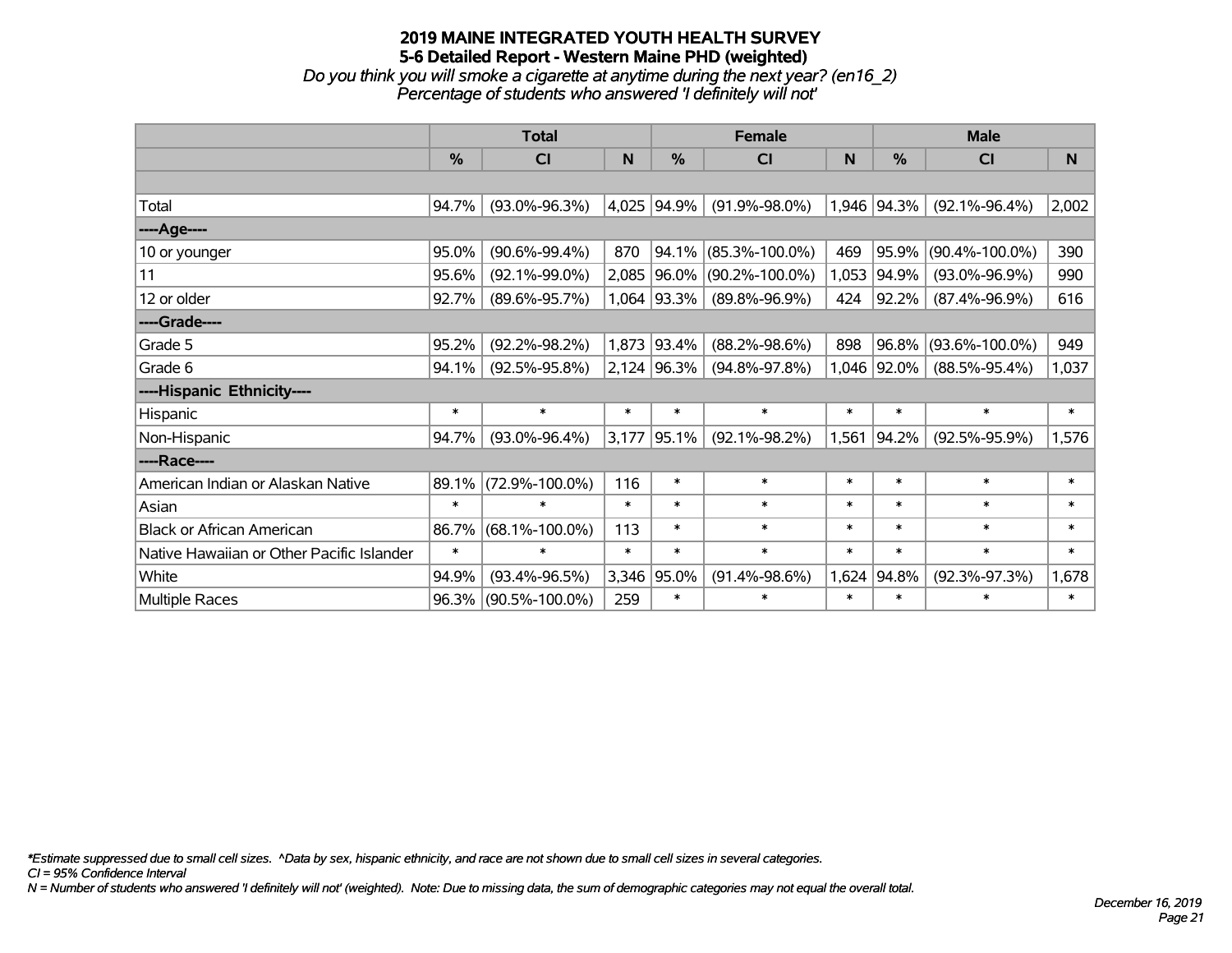*If one of your best friends offered you a cigarette, would you smoke it? (en17) Percentage of students who answered 'Definitely yes', 'Probably yes' or 'Probably not'*

|                                           | <b>Total</b>  |                        |        |               | <b>Female</b>         |        | <b>Male</b> |                            |                |  |
|-------------------------------------------|---------------|------------------------|--------|---------------|-----------------------|--------|-------------|----------------------------|----------------|--|
|                                           | $\frac{0}{0}$ | <b>CI</b>              | N      | $\frac{0}{0}$ | <b>CI</b>             | N      | %           | <b>CI</b>                  | N <sub>1</sub> |  |
|                                           |               |                        |        |               |                       |        |             |                            |                |  |
| Total                                     | 9.3%          | $(8.3\% - 10.4\%)$     | 397    | 7.2%          | $(4.5\% - 10.0\%)$    |        |             | 147   11.7%   (8.9%-14.5%) | 248            |  |
| ----Age----                               |               |                        |        |               |                       |        |             |                            |                |  |
| 10 or younger                             | 9.3%          | $(1.9\% - 16.7\%)$     | 85     | 5.9%          | $(0.0\% - 14.4\%)$    | 29     |             | $13.6\%$ (4.3%-22.9%)      | 56             |  |
| 11                                        | 7.8%          | $(3.6\% - 12.0\%)$     | 171    | 5.5%          | $(0.0\% - 11.2\%)$    | 60     |             | $10.6\%$ (6.6%-14.6%)      | 111            |  |
| 12 or older                               |               | $12.4\%$ (7.9%-16.8%)  | 141    |               | $12.9\%$ (8.1%-17.6%) | 58     |             | $ 12.3\% $ (3.5%-21.1%)    | 82             |  |
| ----Grade----                             |               |                        |        |               |                       |        |             |                            |                |  |
| Grade 5                                   | 8.6%          | $(6.0\% - 11.3\%)$     | 170    | 6.6%          | $(1.5\% - 11.7\%)$    | 63     |             | $10.9\%$ (6.6%-15.1%)      | 107            |  |
| Grade 6                                   |               | 10.1% (7.9%-12.3%) 227 |        | 7.7%          | $(4.8\% - 10.7\%)$    | 84     |             | $ 12.6\% $ (7.3%-17.9%)    | 142            |  |
| ----Hispanic Ethnicity----                |               |                        |        |               |                       |        |             |                            |                |  |
| Hispanic                                  | $\ast$        | $\ast$                 | $\ast$ | $\ast$        | $\ast$                | $\ast$ | $\ast$      | $\ast$                     | $\ast$         |  |
| Non-Hispanic                              | 9.9%          | $(8.3\% - 11.5\%)$     | 332    | 7.5%          | $(4.9\% - 10.2\%)$    |        |             | 123   12.4%   (8.7%-16.2%) | 209            |  |
| ----Race----                              |               |                        |        |               |                       |        |             |                            |                |  |
| American Indian or Alaskan Native         | 23.5%         | $(1.5\% - 45.6\%)$     | 31     | $\ast$        | $\ast$                | $\ast$ | $\ast$      | $\ast$                     | $\ast$         |  |
| Asian                                     | $\ast$        | $\ast$                 | $\ast$ | $\ast$        | $\ast$                | $\ast$ | $\ast$      | $\ast$                     | $\ast$         |  |
| <b>Black or African American</b>          | 18.2%         | $(0.7\% - 35.7\%)$     | 22     | 17.4%         | $(0.0\% - 38.1\%)$    | 12     | 19.5%       | $(0.0\% - 39.3\%)$         | 9              |  |
| Native Hawaiian or Other Pacific Islander | $\ast$        | $\ast$                 | $\ast$ | $\ast$        | $\ast$                | $\ast$ | $\ast$      | $\ast$                     | $\ast$         |  |
| White                                     | 9.1%          | $(7.2\% - 11.0\%)$     | 320    | 6.9%          | $(3.2\% - 10.6\%)$    | 117    | 11.4%       | $(7.9\% - 14.9\%)$         | 201            |  |
| <b>Multiple Races</b>                     | 7.7%          | $(0.0\% - 18.0\%)$     | 21     | $\ast$        | $\ast$                | $\ast$ | $\ast$      | $\ast$                     | $\ast$         |  |

*\*Estimate suppressed due to small cell sizes. ^Data by sex, hispanic ethnicity, and race are not shown due to small cell sizes in several categories.*

*CI = 95% Confidence Interval*

*N = Number of students who answered 'Definitely yes', 'Probably yes' or 'Probably not' (weighted). Note: Due to missing data, the sum of demographic categories may not equal the overall total.*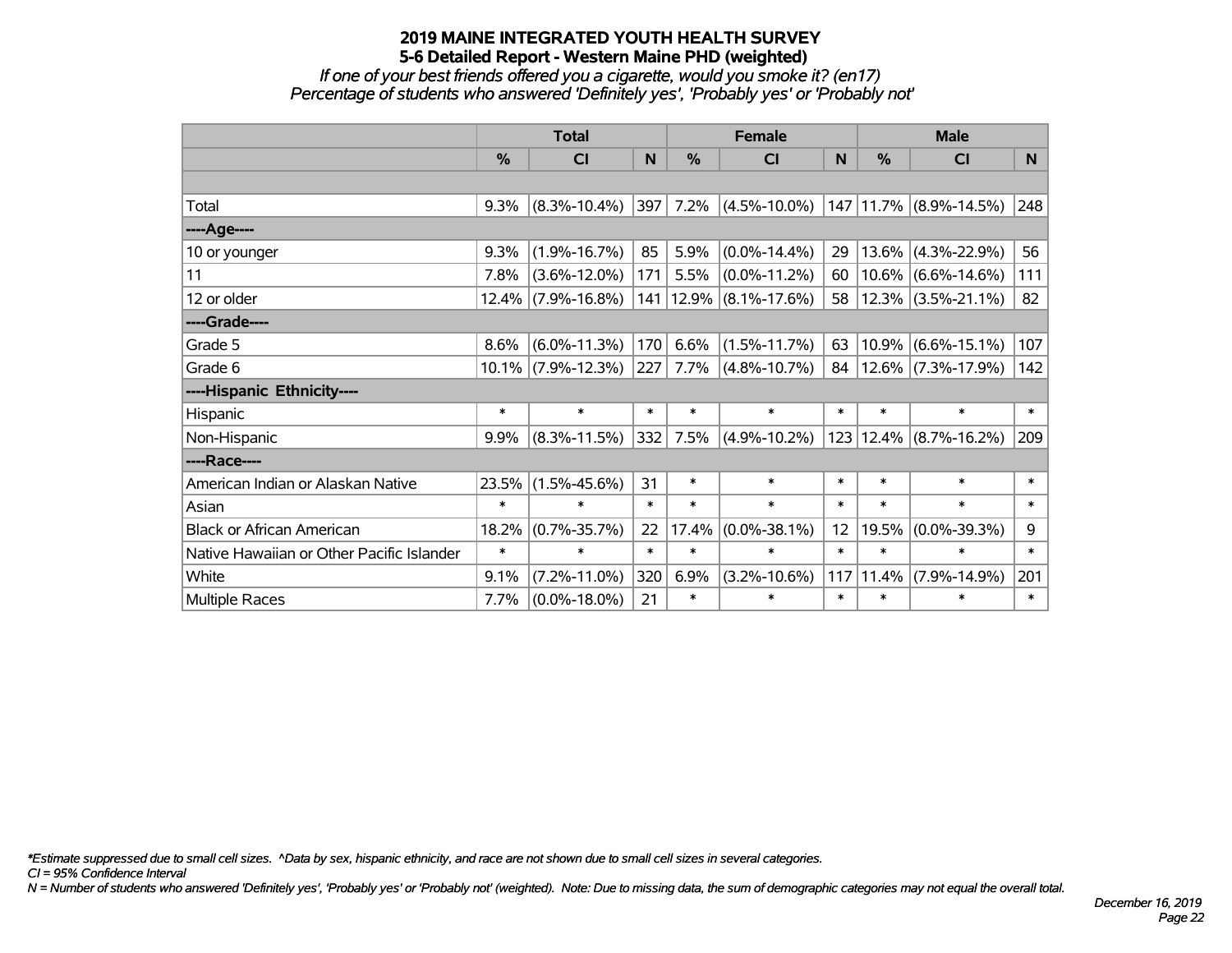*Percentage of students who are susceptible to cigarette use (among all students including those who have tried or are current cigarette users) (entobsus)*

|                                           | <b>Total</b>  |                        |        |           | <b>Female</b>               |                 | <b>Male</b> |                         |        |  |
|-------------------------------------------|---------------|------------------------|--------|-----------|-----------------------------|-----------------|-------------|-------------------------|--------|--|
|                                           | $\frac{0}{0}$ | C <sub>l</sub>         | N      | %         | <b>CI</b>                   | N               | %           | <b>CI</b>               | N      |  |
|                                           |               |                        |        |           |                             |                 |             |                         |        |  |
| Total                                     |               | $13.2\%$ (11.4%-15.1%) | 557    | 9.7%      | $(6.5\% - 13.0\%)$          | 197             |             | 16.7% (13.2%-20.2%)     | 352    |  |
| ----Age----                               |               |                        |        |           |                             |                 |             |                         |        |  |
| 10 or younger                             | 10.6%         | $(3.9\% - 17.4\%)$     | 96     | 6.0%      | $(0.0\% - 14.9\%)$          | 29              | 16.4%       | $(9.9\% - 22.9\%)$      | 67     |  |
| 11                                        | 11.8%         | $(8.6\% - 15.1\%)$     | 257    | 9.1%      | $(3.6\% - 14.5\%)$          | 99 <sub>1</sub> | $15.2\%$    | $(10.1\% - 20.4\%)$     | 158    |  |
| 12 or older                               |               | 18.1% (12.2%-24.0%)    |        |           | 205   15.4%   (10.9%-19.8%) | 69              |             | 19.4% (11.6%-27.1%)     | 127    |  |
| ----Grade----                             |               |                        |        |           |                             |                 |             |                         |        |  |
| Grade 5                                   | 11.1%         | $(8.8\% - 13.4\%)$     | 217    | 9.0%      | $(2.6\% - 15.3\%)$          | 85              | 13.5%       | $(7.2\% - 19.7\%)$      | 132    |  |
| Grade 6                                   |               | 15.3% (10.9%-19.7%)    |        | 340 10.4% | $(7.8\% - 13.0\%)$          |                 |             | 112 19.8% (12.2%-27.4%) | 220    |  |
| ----Hispanic Ethnicity----                |               |                        |        |           |                             |                 |             |                         |        |  |
| Hispanic                                  | 10.7%         | $(0.0\% - 27.4\%)$     | 8      | $\ast$    | $\ast$                      | $\ast$          | $\ast$      | $\ast$                  | $\ast$ |  |
| Non-Hispanic                              |               | 14.3% (12.6%-16.0%)    |        | 476 10.6% | $(6.8\% - 14.4\%)$          |                 | 172 17.9%   | $(13.9\% - 21.8\%)$     | 297    |  |
| ----Race----                              |               |                        |        |           |                             |                 |             |                         |        |  |
| American Indian or Alaskan Native         | 21.8%         | $(0.0\% - 44.5\%)$     | 28     | $\ast$    | $\ast$                      | $\ast$          | $\ast$      | $\ast$                  | $\ast$ |  |
| Asian                                     | $\ast$        | $\ast$                 | $\ast$ | $\ast$    | $\ast$                      | $\ast$          | $\ast$      | $\ast$                  | $\ast$ |  |
| <b>Black or African American</b>          | 18.2%         | $(0.7\% - 35.7\%)$     | 22     | 17.4%     | $(0.0\% - 38.1\%)$          | 12              | 19.5%       | $(0.0\% - 39.3\%)$      | 9      |  |
| Native Hawaiian or Other Pacific Islander | $\ast$        | $\ast$                 | $\ast$ | $\ast$    | $\ast$                      | $\ast$          | $\ast$      | $\ast$                  | $\ast$ |  |
| White                                     | 13.3%         | $(11.2\% - 15.4\%)$    | 465    | 9.8%      | $(5.7\% - 14.0\%)$          | 167             | 16.5%       | $(12.5\% - 20.4\%)$     | 289    |  |
| Multiple Races                            | 13.2%         | $(2.4\% - 24.0\%)$     | 34     | 11.7%     | $(0.0\% - 24.2\%)$          |                 | 16 14.9%    | $(3.5\% - 26.4\%)$      | 18     |  |

*\*Estimate suppressed due to small cell sizes. ^Data by sex, hispanic ethnicity, and race are not shown due to small cell sizes in several categories.*

*CI = 95% Confidence Interval*

*N = Number of students who are susceptible to cigarette use (among all students including those who have tried or are current cigarette users) (weighted). Note: Due to missing data, the sum of demographic categories may not equal the overall total.*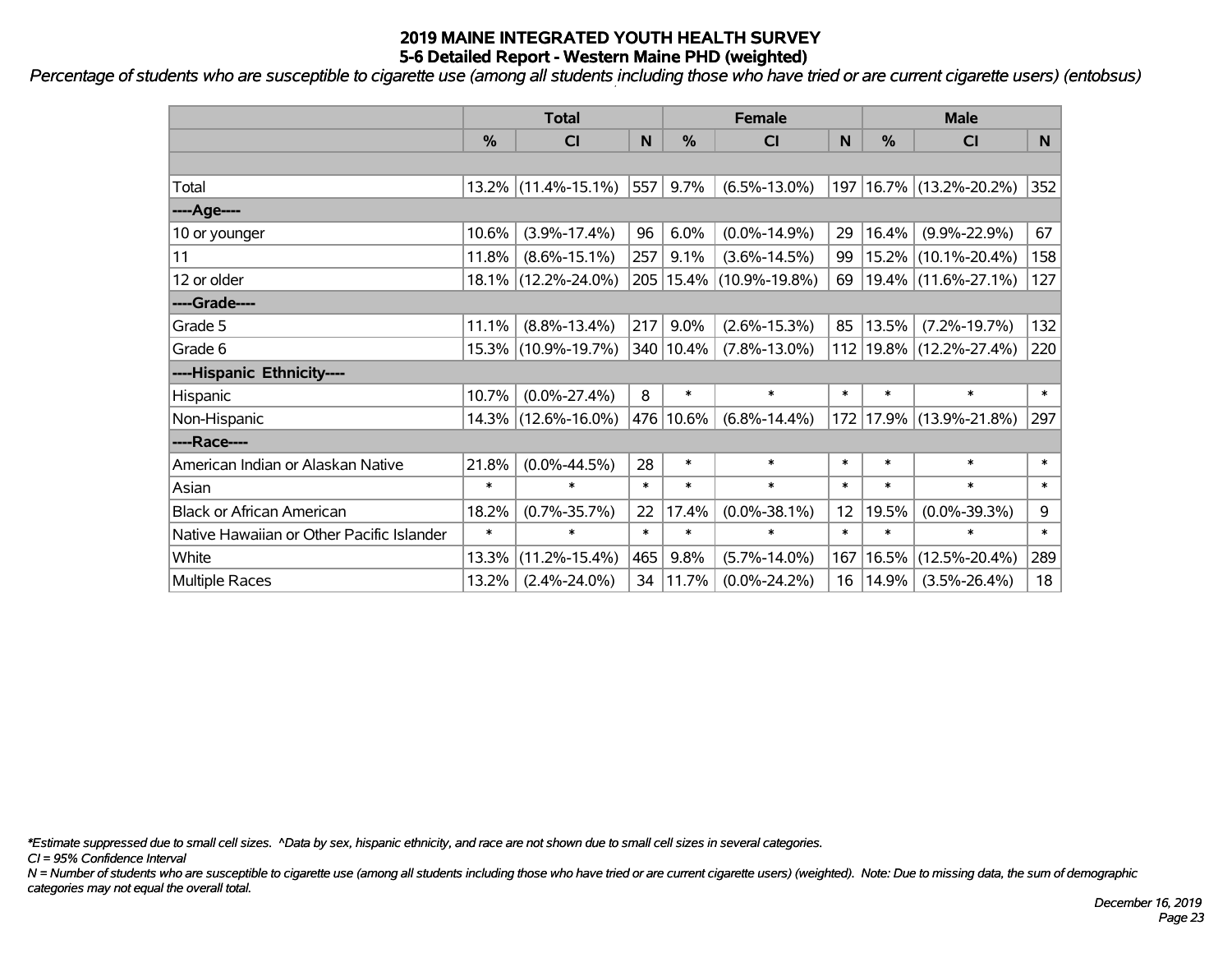*Percentage of students who are susceptible to cigarette use (among students who have never tried cigarettes) (entobsus\_2)*

|                                           |        | <b>Total</b>        |        | <b>Female</b> |                            | <b>Male</b> |             |                             |        |
|-------------------------------------------|--------|---------------------|--------|---------------|----------------------------|-------------|-------------|-----------------------------|--------|
|                                           | %      | <b>CI</b>           | N      | %             | <b>CI</b>                  | N           | %           | <b>CI</b>                   | N      |
|                                           |        |                     |        |               |                            |             |             |                             |        |
| Total                                     | 11.7%  | $(8.8\% - 14.6\%)$  | 477    | 8.0%          | $(3.9\% - 12.0\%)$         |             |             | 157   15.4%   (11.6%-19.2%) | 311    |
| ---- Age----                              |        |                     |        |               |                            |             |             |                             |        |
| 10 or younger                             | 10.9%  | $(3.6\% - 18.2\%)$  | 96     | 6.0%          | $(0.0\% - 14.9\%)$         | 29          | 17.4%       | $(9.9\% - 24.8\%)$          | 67     |
| 11                                        | 9.3%   | $(6.6\% - 12.0\%)$  | 195    | 6.1%          | $(2.0\% - 10.3\%)$         | 65          | 13.0%       | $(7.9\% - 18.2\%)$          | 130    |
| 12 or older                               | 17.1%  | $(11.2\% - 22.9\%)$ |        |               | 186   14.4%   (9.6%-19.1%) | 63          |             | 18.1% (11.1%-25.2%)         | 114    |
| ----Grade----                             |        |                     |        |               |                            |             |             |                             |        |
| Grade 5                                   | 9.1%   | $(4.6\% - 13.6\%)$  | 171    | 5.6%          | $(0.0\% - 13.5\%)$         | 51          | 12.9%       | $(6.1\% - 19.7\%)$          | 120    |
| Grade 6                                   | 14.1%  | $(9.7\% - 18.5\%)$  |        |               | 305 10.0% (7.6%-12.5%)     |             |             | 107   17.9%   (10.8%-25.0%) | 190    |
| ----Hispanic Ethnicity----                |        |                     |        |               |                            |             |             |                             |        |
| Hispanic                                  | 10.7%  | $(0.0\% - 27.4\%)$  | 8      | $\ast$        | $\ast$                     | $\ast$      | $\ast$      | $\ast$                      | $\ast$ |
| Non-Hispanic                              | 12.9%  | $(10.3\% - 15.5\%)$ | 413    | 9.4%          | $(4.8\% - 13.9\%)$         |             | 149   16.3% | $(12.5\% - 20.1\%)$         | 257    |
| ----Race----                              |        |                     |        |               |                            |             |             |                             |        |
| American Indian or Alaskan Native         | 12.2%  | $(0.0\% - 32.6\%)$  | 14     | $\ast$        | $\ast$                     | $\ast$      | $\ast$      | *                           | $\ast$ |
| Asian                                     | $\ast$ | $\ast$              | $\ast$ | $\ast$        | $\ast$                     | $\ast$      | $\ast$      | $\ast$                      | $\ast$ |
| <b>Black or African American</b>          | 19.0%  | $(0.0\% - 38.3\%)$  | 22     | 18.7%         | $(0.0\% - 42.6\%)$         | 12          | 19.5%       | $(0.0\% - 39.3\%)$          | 9      |
| Native Hawaiian or Other Pacific Islander | $\ast$ | $\ast$              | $\ast$ | $\ast$        | $\ast$                     | $\ast$      | $\ast$      | $\ast$                      | $\ast$ |
| White                                     | 11.7%  | $(8.9\% - 14.6\%)$  | 399    | 7.7%          | $(3.4\% - 11.9\%)$         | 128         | 15.5%       | $(11.7\% - 19.3\%)$         | 263    |
| Multiple Races                            | 13.8%  | $(2.9\% - 24.7\%)$  |        | 34 11.7%      | $(0.0\% - 24.2\%)$         | 16          | $ 16.5\% $  | $(4.4\% - 28.6\%)$          | 18     |

*\*Estimate suppressed due to small cell sizes. ^Data by sex, hispanic ethnicity, and race are not shown due to small cell sizes in several categories.*

*CI = 95% Confidence Interval*

*N = Number of students who are susceptible to cigarette use (among students who have never tried cigarettes) (weighted). Note: Due to missing data, the sum of demographic categories may not equal the overall total.*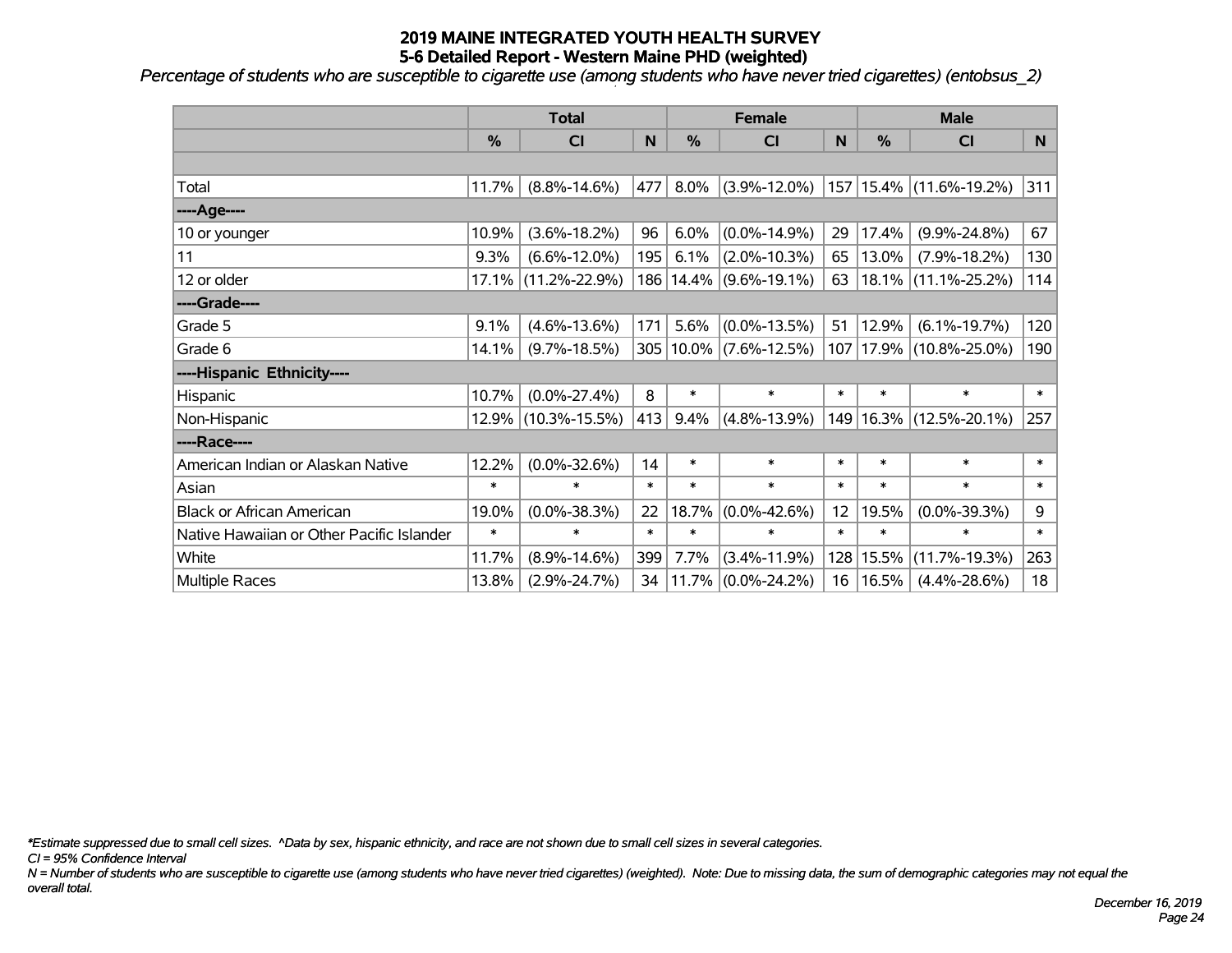### **2019 MAINE INTEGRATED YOUTH HEALTH SURVEY 5-6 Detailed Report - Western Maine PHD (weighted)** *Have you ever had a drink of alcohol, other than a few sips? (en18a) Percentage of students who answered 'Yes'*

|                                           | <b>Total</b> |                    | <b>Female</b> |           |                         | <b>Male</b> |        |                       |        |
|-------------------------------------------|--------------|--------------------|---------------|-----------|-------------------------|-------------|--------|-----------------------|--------|
|                                           | %            | <b>CI</b>          | N             | %         | <b>CI</b>               | N           | %      | <b>CI</b>             | N      |
|                                           |              |                    |               |           |                         |             |        |                       |        |
| Total                                     | 5.4%         | $(3.9\% - 7.0\%)$  |               | 230 3.6%  | $(2.2\% - 5.0\%)$       | 73          | 7.1%   | $(4.2\% - 10.0\%)$    | 150    |
| ----Age----                               |              |                    |               |           |                         |             |        |                       |        |
| 10 or younger                             | 3.7%         | $(0.0\% - 7.7\%)$  | 34            | 3.3%      | $(0.0\% - 9.5\%)$       | 17          | 4.2%   | $(0.0\% - 9.6\%)$     | 17     |
| 11                                        | 3.7%         | $(2.0\% - 5.3\%)$  | 80            | $ 1.5\% $ | $(0.0\% - 3.2\%)$       | 16          | 6.1%   | $(2.1\% - 10.2\%)$    | 64     |
| 12 or older                               | 10.2%        | $(3.3\% - 17.0\%)$ |               |           | $116$ 8.8% (1.1%-16.6%) |             |        | 40 10.4% (4.0%-16.8%) | 70     |
| ----Grade----                             |              |                    |               |           |                         |             |        |                       |        |
| Grade 5                                   | 4.5%         | $(2.3\% - 6.8\%)$  | 90            | 1.8%      | $(0.0\% - 4.8\%)$       | 17          | 7.3%   | $(3.0\% - 11.6\%)$    | 73     |
| Grade 6                                   | 6.3%         | $(2.6\% - 9.9\%)$  |               | 140 5.2%  | $(2.4\% - 7.9\%)$       | 56          | 7.0%   | $(2.1\% - 11.8\%)$    | 78     |
| ----Hispanic Ethnicity----                |              |                    |               |           |                         |             |        |                       |        |
| Hispanic                                  | $\ast$       | $\ast$             | $\ast$        | $\ast$    | $\ast$                  | $\ast$      | $\ast$ | $\ast$                | $\ast$ |
| Non-Hispanic                              | 5.8%         | $(3.6\% - 8.1\%)$  |               | 195 3.7%  | $(1.6\% - 5.8\%)$       | 61          | 7.6%   | $(4.2\% - 11.0\%)$    | 127    |
| ----Race----                              |              |                    |               |           |                         |             |        |                       |        |
| American Indian or Alaskan Native         | 14.0%        | $(0.0\% - 30.4\%)$ | 19            | $\ast$    | $\ast$                  | $\ast$      | $\ast$ | $\ast$                | $\ast$ |
| Asian                                     | $\ast$       | $\ast$             | $\ast$        | $\ast$    | $\ast$                  | $\ast$      | $\ast$ | $\ast$                | $\ast$ |
| <b>Black or African American</b>          | $\ast$       | $\ast$             | $\ast$        | $\ast$    | $\ast$                  | $\ast$      | $\ast$ | $\ast$                | $\ast$ |
| Native Hawaiian or Other Pacific Islander | $\ast$       | $\ast$             | $\ast$        | $\ast$    | $\ast$                  | $\ast$      | $\ast$ | $\ast$                | $\ast$ |
| White                                     | 5.3%         | $(4.0\% - 6.6\%)$  | 185           | 3.5%      | $(1.6\% - 5.4\%)$       | 59          | 6.8%   | $(3.5\% - 10.1\%)$    | 120    |
| <b>Multiple Races</b>                     | 7.0%         | $(0.0\% - 15.4\%)$ | 19            |           | $7.4\%$ (0.0%-15.4%)    | 11          | 6.5%   | $(0.0\% - 17.3\%)$    | 8      |

*\*Estimate suppressed due to small cell sizes. ^Data by sex, hispanic ethnicity, and race are not shown due to small cell sizes in several categories.*

*CI = 95% Confidence Interval*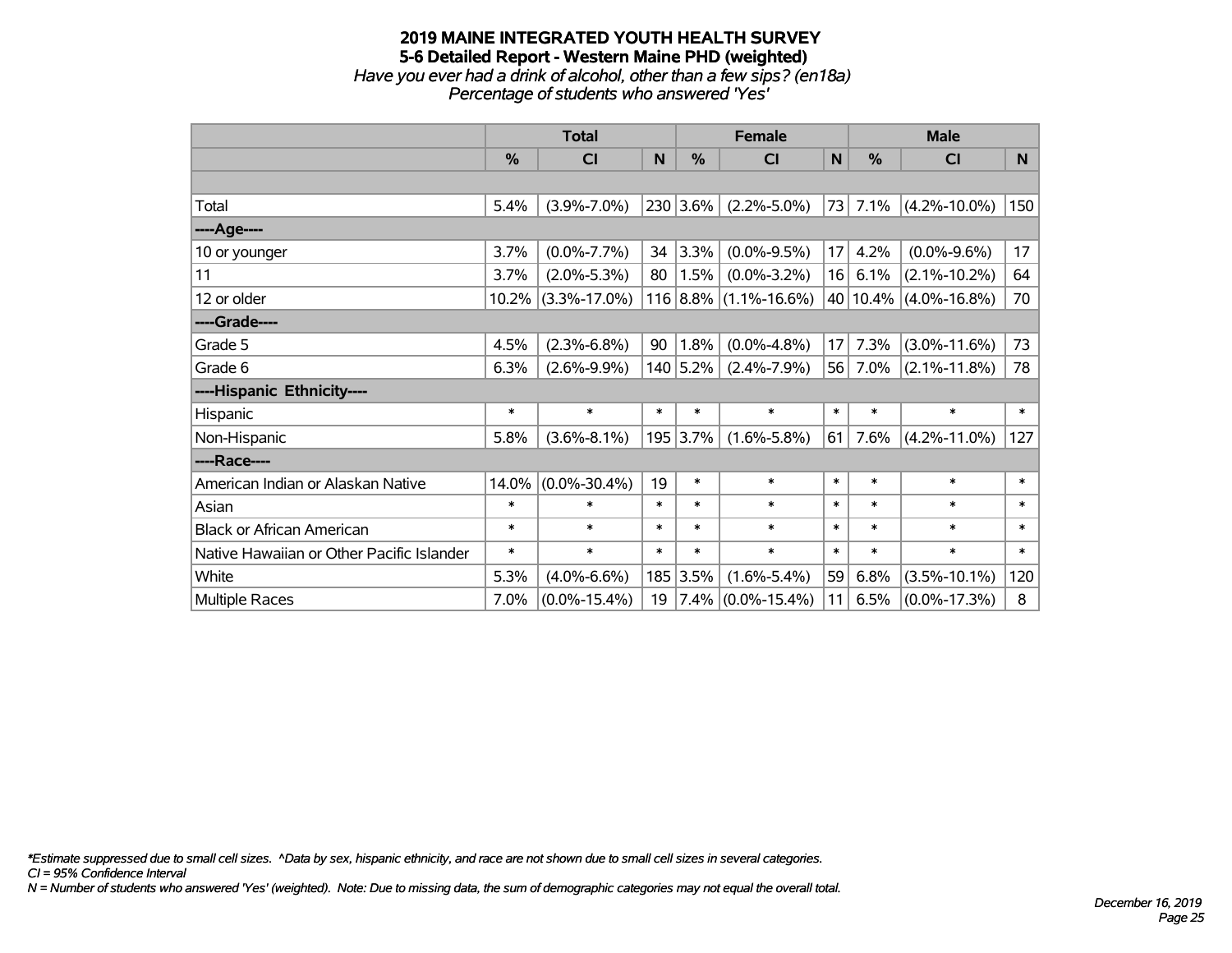*During the past 30 days, on how many days did you have at least one drink of alcohol? (en19) Percentage of students who answered at least 1 day*

|                                           | <b>Total</b> |                    |        |                     | <b>Female</b>           | <b>Male</b> |               |                         |        |
|-------------------------------------------|--------------|--------------------|--------|---------------------|-------------------------|-------------|---------------|-------------------------|--------|
|                                           | %            | <b>CI</b>          | N      | %                   | <b>CI</b>               | N           | $\frac{0}{0}$ | <b>CI</b>               | N      |
|                                           |              |                    |        |                     |                         |             |               |                         |        |
| Total                                     | 1.2%         | $(0.5\% - 2.0\%)$  |        |                     | $52 0.7\% $ (0.0%-1.6%) |             |               | $13 1.8\% $ (0.5%-3.2%) | 39     |
| ----Age----                               |              |                    |        |                     |                         |             |               |                         |        |
| 10 or younger                             | 0.7%         | $(0.0\% - 2.0\%)$  | 6      | $\ast$              | $\ast$                  | $\ast$      | $\ast$        | $\ast$                  | $\ast$ |
| 11                                        | 1.1%         | $(0.1\% - 2.1\%)$  |        | 23 0.6%             | $(0.0\% - 1.4\%)$       | 6           | 1.6%          | $(0.0\% - 3.8\%)$       | 17     |
| 12 or older                               | 2.0%         | $(0.9\% - 3.1\%)$  |        |                     | 23 1.6% (0.0%-3.2%)     | 7           |               | $2.4\%$ (0.4%-4.4%)     | 16     |
| ----Grade----                             |              |                    |        |                     |                         |             |               |                         |        |
| Grade 5                                   | 0.9%         | $(0.0\% - 2.0\%)$  | 18     | $\ast$              | $\ast$                  | $\ast$      | $\ast$        | $\ast$                  | $\ast$ |
| Grade 6                                   | 1.6%         | $(0.9\% - 2.2\%)$  |        | 35 1.2%             | $(0.0\% - 2.5\%)$       | 13          | 1.9%          | $(0.5\% - 3.4\%)$       | 21     |
| ----Hispanic Ethnicity----                |              |                    |        |                     |                         |             |               |                         |        |
| Hispanic                                  | $\ast$       | $\ast$             | $\ast$ | $\ast$              | $\ast$                  | $\ast$      | $\ast$        | $\ast$                  | $\ast$ |
| Non-Hispanic                              | 1.4%         | $(0.5\% - 2.3\%)$  | 47     | $\vert 0.5\% \vert$ | $(0.0\% - 1.2\%)$       | 9           |               | $2.3\%$ (0.5%-4.1%)     | 39     |
| ----Race----                              |              |                    |        |                     |                         |             |               |                         |        |
| American Indian or Alaskan Native         | 11.0%        | $(0.0\% - 26.9\%)$ | 15     | $\ast$              | $\ast$                  | $\ast$      | $\ast$        | $\ast$                  | $\ast$ |
| Asian                                     | $\ast$       | $\ast$             | $\ast$ | $\ast$              | $\ast$                  | $\ast$      | $\ast$        | $\ast$                  | $\ast$ |
| <b>Black or African American</b>          | $\ast$       | $\ast$             | $\ast$ | $\ast$              | $\ast$                  | $\ast$      | $\ast$        | $\ast$                  | $\ast$ |
| Native Hawaiian or Other Pacific Islander | $\ast$       | $\ast$             | $\ast$ | $\ast$              | $\ast$                  | $\ast$      | $\ast$        | $\ast$                  | $\ast$ |
| White                                     | 1.0%         | $(0.2\% - 1.8\%)$  | 35     | 0.8%                | $(0.0\% - 1.9\%)$       | 13          | 1.2%          | $(0.1\% - 2.4\%)$       | 21     |
| Multiple Races                            | $\ast$       | $\ast$             | $\ast$ | $\ast$              | $\ast$                  | $\ast$      | $\ast$        | $\ast$                  | $\ast$ |

*\*Estimate suppressed due to small cell sizes. ^Data by sex, hispanic ethnicity, and race are not shown due to small cell sizes in several categories.*

*CI = 95% Confidence Interval*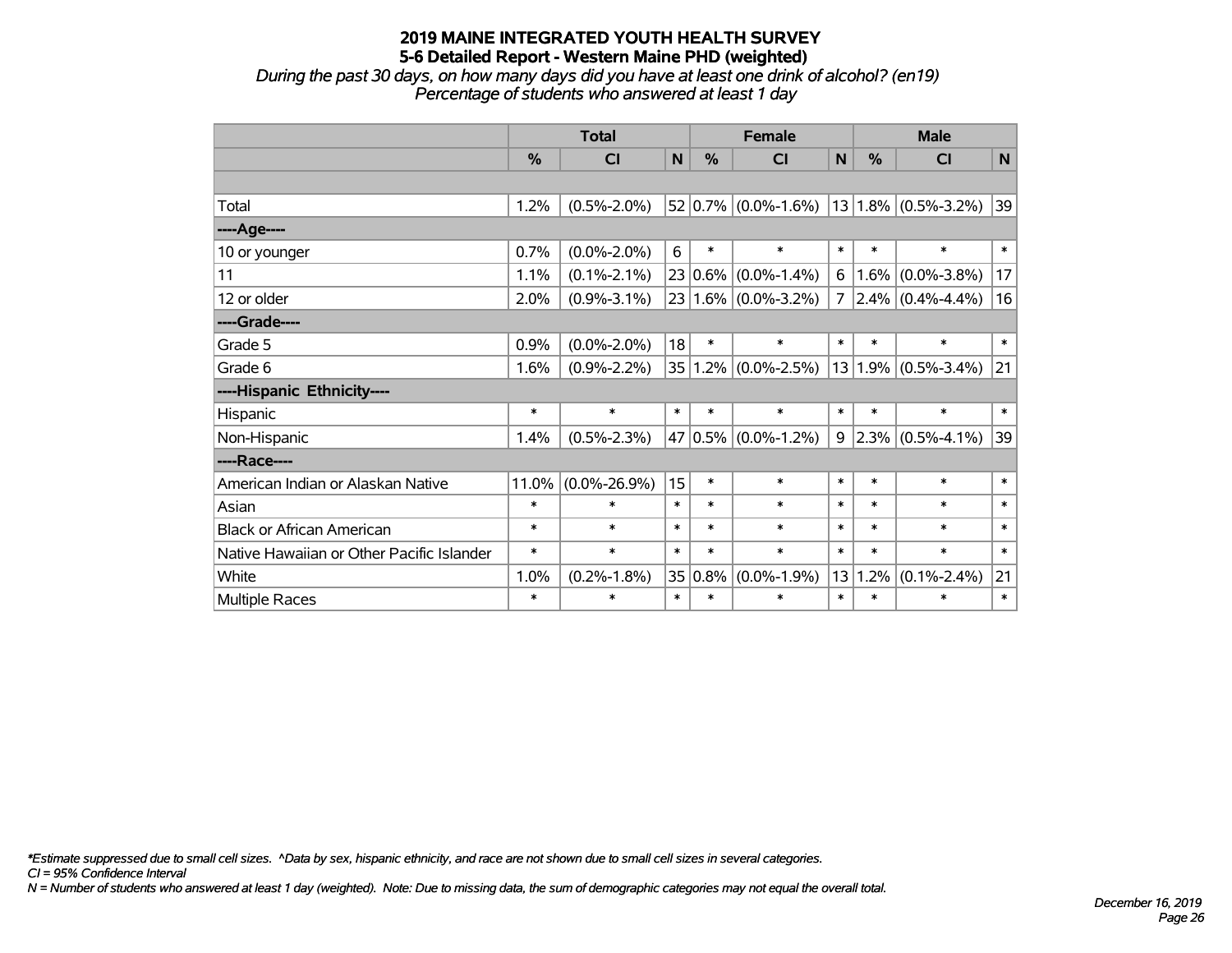*If you wanted to get some alcohol, how easy would it be for you to get some? (en20) Percentage of students who answered 'Sort of easy' or 'Very easy'*

|                                           | <b>Total</b>  |                     |        | <b>Female</b> | <b>Male</b>             |        |        |                         |        |
|-------------------------------------------|---------------|---------------------|--------|---------------|-------------------------|--------|--------|-------------------------|--------|
|                                           | $\frac{0}{0}$ | <b>CI</b>           | N      | $\frac{9}{6}$ | <b>CI</b>               | N      | %      | <b>CI</b>               | N.     |
|                                           |               |                     |        |               |                         |        |        |                         |        |
| Total                                     |               | 13.4% (11.4%-15.4%) |        | 537   12.3%   | $(7.0\% - 17.6\%)$      | 227    |        | $14.3\%$ (11.1%-17.5%)  | 299    |
| ----Age----                               |               |                     |        |               |                         |        |        |                         |        |
| 10 or younger                             | 8.7%          | $(5.3\% - 12.1\%)$  | 73     | 4.0%          | $(0.0\% - 10.3\%)$      | 17     | 13.9%  | $(3.0\% - 24.7\%)$      | 56     |
| 11                                        | 13.0%         | $(8.8\% - 17.2\%)$  |        | 266 13.6%     | $(6.8\% - 20.4\%)$      | 137    | 12.2%  | $(8.3\% - 16.1\%)$      | 124    |
| 12 or older                               | 17.9%         | $(12.4\% - 23.4\%)$ |        |               | 198 17.5% (10.2%-24.9%) | 73     |        | 17.9% (11.6%-24.1%)     | 119    |
| ----Grade----                             |               |                     |        |               |                         |        |        |                         |        |
| Grade 5                                   | 11.2%         | $(5.9\% - 16.4\%)$  | 202    | 8.3%          | $(0.0\% - 20.8\%)$      | 68     | 13.8%  | $(7.7\% - 19.8\%)$      | 134    |
| Grade 6                                   |               | 15.5% (13.1%-17.8%) |        |               | 335 15.5% (12.5%-18.6%) |        |        | 159 15.0% (10.9%-19.1%) | 165    |
| ----Hispanic Ethnicity----                |               |                     |        |               |                         |        |        |                         |        |
| Hispanic                                  | 12.3%         | $(0.0\% - 29.7\%)$  | 9      | $\ast$        | $\ast$                  | $\ast$ | $\ast$ | $\ast$                  | $\ast$ |
| Non-Hispanic                              | $14.6\%$      | $(11.6\% - 17.5\%)$ |        | 468 14.7%     | $(9.2\% - 20.1\%)$      | 222    | 14.2%  | $(11.5\% - 16.9\%)$     | 235    |
| ----Race----                              |               |                     |        |               |                         |        |        |                         |        |
| American Indian or Alaskan Native         | 18.9%         | $(1.7\% - 36.2\%)$  | 25     | $\ast$        | $\ast$                  | $\ast$ | $\ast$ | $\ast$                  | $\ast$ |
| Asian                                     | $\ast$        | $\ast$              | $\ast$ | $\ast$        | $\ast$                  | $\ast$ | $\ast$ | $\ast$                  | $\ast$ |
| <b>Black or African American</b>          | $\ast$        | $\ast$              | $\ast$ | $\ast$        | $\ast$                  | $\ast$ | $\ast$ | $\ast$                  | $\ast$ |
| Native Hawaiian or Other Pacific Islander | $\ast$        | $\ast$              | $\ast$ | $\ast$        | $\ast$                  | $\ast$ | $\ast$ | $\ast$                  | $\ast$ |
| White                                     | 13.5%         | $(11.0\% - 16.0\%)$ |        | 448 12.8%     | $(7.3\% - 18.3\%)$      | 195    | 13.8%  | $(11.3\% - 16.4\%)$     | 242    |
| Multiple Races                            |               | 17.5% (10.9%-24.0%) | 48     | $18.0\%$      | $(6.4\% - 29.5\%)$      | 27     | 16.9%  | $(0.0\% - 33.7\%)$      | 21     |

*\*Estimate suppressed due to small cell sizes. ^Data by sex, hispanic ethnicity, and race are not shown due to small cell sizes in several categories.*

*CI = 95% Confidence Interval*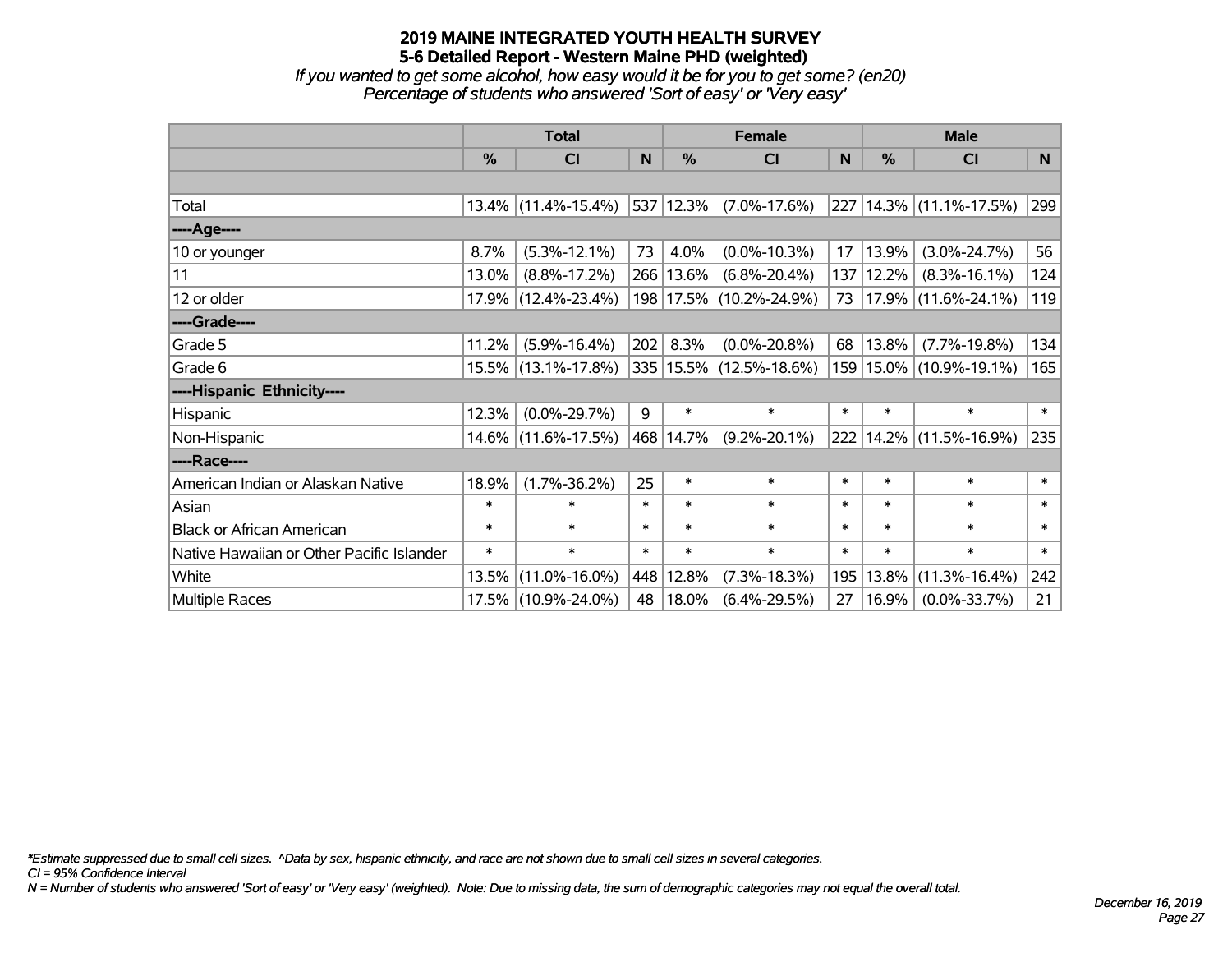*How wrong do your parents feel it would be for you to drink alcohol regularly? (en21) Percentage of students who answered 'A little bit wrong' or 'Not wrong at all'*

|                                           | <b>Total</b> |                    |        | <b>Female</b> | <b>Male</b>        |        |         |                          |        |
|-------------------------------------------|--------------|--------------------|--------|---------------|--------------------|--------|---------|--------------------------|--------|
|                                           | %            | CI                 | N      | %             | <b>CI</b>          | N      | %       | <b>CI</b>                | N      |
|                                           |              |                    |        |               |                    |        |         |                          |        |
| Total                                     | 3.4%         | $(2.1\% - 4.8\%)$  |        | $143$ 2.4%    | $(0.0\% - 4.7\%)$  |        |         | $48 4.6\% $ (2.3%-6.8%)  | 96     |
| ----Age----                               |              |                    |        |               |                    |        |         |                          |        |
| 10 or younger                             | 4.9%         | $(0.4\% - 9.4\%)$  | 43     | 6.2%          | $(0.0\% - 15.2\%)$ |        | 29 3.5% | $(0.0\% - 9.2\%)$        | 14     |
| 11                                        | 2.7%         | $(1.0\% - 4.4\%)$  | 58     | 1.2%          | $(0.0\% - 2.9\%)$  |        |         | $13 4.5\% $ (1.7%-7.2%)  | 46     |
| 12 or older                               | 3.7%         | $(2.1\% - 5.2\%)$  | 41     | 1.3%          | $(0.0\% - 3.4\%)$  |        |         | $6$   5.4%   (2.4%-8.3%) | 36     |
| ----Grade----                             |              |                    |        |               |                    |        |         |                          |        |
| Grade 5                                   | 4.0%         | $(1.2\% - 6.8\%)$  | 77     | 3.1%          | $(0.0\% - 8.2\%)$  |        | 29 4.9% | $(0.9\% - 8.9\%)$        | 48     |
| Grade 6                                   | 3.0%         | $(1.5\% - 4.4\%)$  | 66     | 1.7%          | $(0.8\% - 2.6\%)$  |        |         | $18 4.3\% $ (2.2%-6.5%)  | 48     |
| ----Hispanic Ethnicity----                |              |                    |        |               |                    |        |         |                          |        |
| Hispanic                                  | $\ast$       | $\ast$             | $\ast$ | $\ast$        | $\ast$             | $\ast$ | $\ast$  | $\ast$                   | $\ast$ |
| Non-Hispanic                              | 3.9%         | $(2.3\% - 5.5\%)$  |        | 129 2.9%      | $(0.2\% - 5.6\%)$  |        | 48 4.9% | $(2.6\% - 7.2\%)$        | 82     |
| ----Race----                              |              |                    |        |               |                    |        |         |                          |        |
| American Indian or Alaskan Native         | 13.0%        | $(0.0\% - 32.7\%)$ | 17     | $\ast$        | $\ast$             | $\ast$ | $\ast$  | $\ast$                   | $\ast$ |
| Asian                                     | $\ast$       | $\ast$             | $\ast$ | $\ast$        | $\ast$             | $\ast$ | $\ast$  | $\ast$                   | $\ast$ |
| <b>Black or African American</b>          | 8.9%         | $(0.0\% - 27.9\%)$ | 12     | $\ast$        | $\ast$             | $\ast$ | $\ast$  | $\ast$                   | $\ast$ |
| Native Hawaiian or Other Pacific Islander | $\ast$       | $\ast$             | $\ast$ | $\ast$        | $\ast$             | $\ast$ | $\ast$  | $\ast$                   | $\ast$ |
| White                                     | 2.7%         | $(1.4\% - 3.9\%)$  | 92     | 2.1%          | $(0.4\% - 3.8\%)$  |        | 35 3.3% | $(1.8\% - 4.7\%)$        | 57     |
| Multiple Races                            | $\ast$       | $\ast$             | $\ast$ | $\ast$        | $\ast$             | $\ast$ | $\ast$  | $\ast$                   | $\ast$ |

*\*Estimate suppressed due to small cell sizes. ^Data by sex, hispanic ethnicity, and race are not shown due to small cell sizes in several categories.*

*CI = 95% Confidence Interval*

*N = Number of students who answered 'A little bit wrong' or 'Not wrong at all' (weighted). Note: Due to missing data, the sum of demographic categories may not equal the overall total.*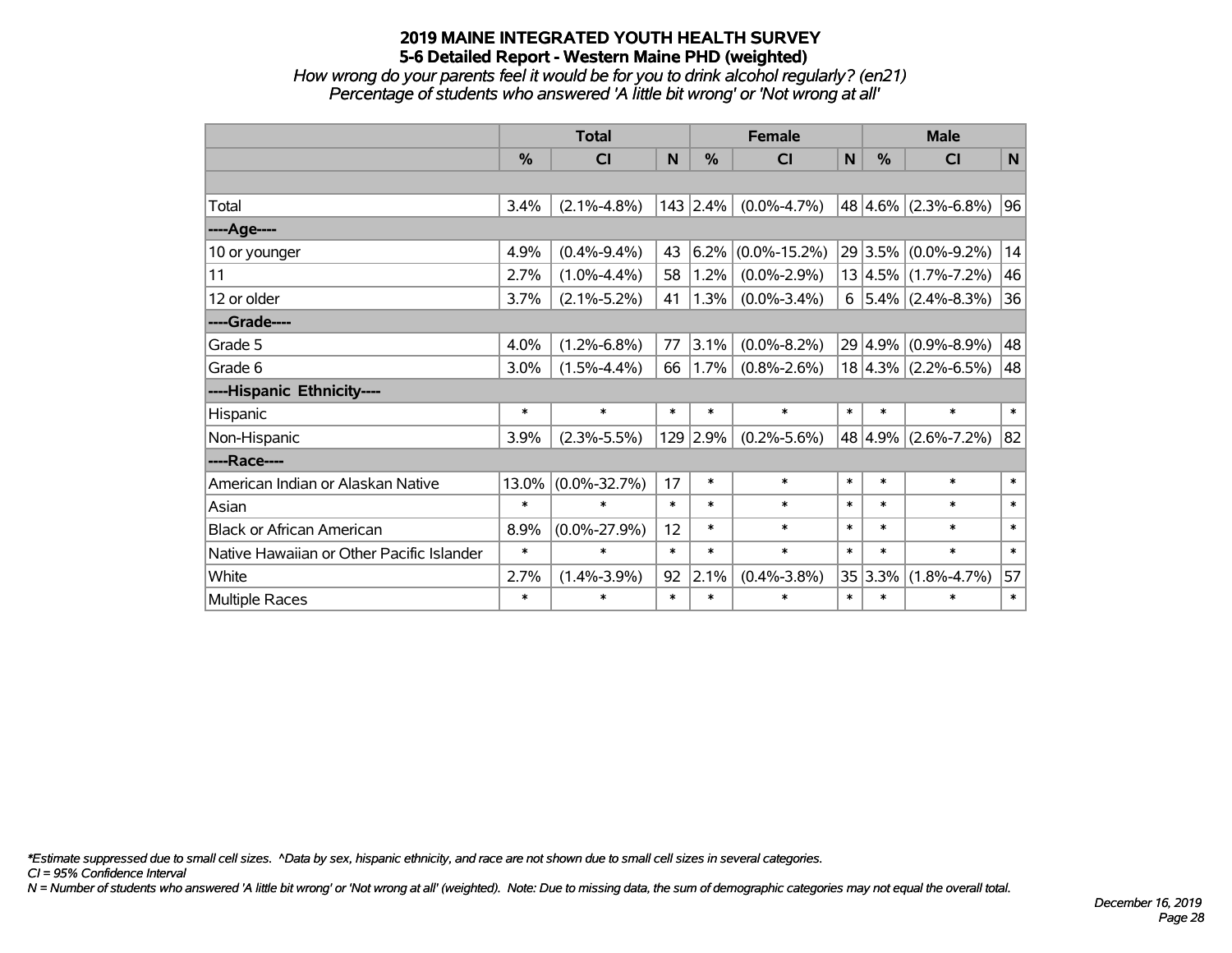#### **2019 MAINE INTEGRATED YOUTH HEALTH SURVEY 5-6 Detailed Report - Western Maine PHD (weighted)** *Have you ever used marijuana? (en53) Percentage of students who answered 'Yes'*

|                                           | <b>Total</b> |                    |              |                 | <b>Female</b>              |        | <b>Male</b>   |                          |        |  |
|-------------------------------------------|--------------|--------------------|--------------|-----------------|----------------------------|--------|---------------|--------------------------|--------|--|
|                                           | %            | <b>CI</b>          | $\mathsf{N}$ | %               | <b>CI</b>                  | N      | $\frac{0}{0}$ | <b>CI</b>                | N      |  |
|                                           |              |                    |              |                 |                            |        |               |                          |        |  |
| Total                                     | 1.9%         | $(0.5\% - 3.4\%)$  |              |                 | $81 1.8\% $ (0.2%-3.5%)    |        |               | $ 37 2.1\% $ (0.5%-3.6%) | 44     |  |
| ---- Age----                              |              |                    |              |                 |                            |        |               |                          |        |  |
| 10 or younger                             | $\ast$       | $\ast$             | $\ast$       | $\ast$          | $\ast$                     | $\ast$ | $\ast$        | $\ast$                   | $\ast$ |  |
| 11                                        | 2.3%         | $(0.0\% - 4.7\%)$  |              | 50 1.8%         | $(0.0\% - 4.8\%)$          |        | 20 2.9%       | $(0.7\% - 5.1\%)$        | 30     |  |
| 12 or older                               | 2.7%         | $(0.0\% - 5.6\%)$  |              |                 | $31 3.9\% (0.2\% - 7.7\%)$ |        |               | $18$ 2.0% (0.0%-4.7%)    | 13     |  |
| ----Grade----                             |              |                    |              |                 |                            |        |               |                          |        |  |
| Grade 5                                   | 1.5%         | $(0.0\% - 4.0\%)$  |              | $29 1.8\% $     | $(0.0\% - 4.8\%)$          |        | 17 1.2%       | $(0.0\% - 3.3\%)$        | 12     |  |
| Grade 6                                   | 2.3%         | $(0.8\% - 3.9\%)$  |              |                 | $52 1.9\% $ (0.3%-3.4%)    |        |               | $20 2.9\% $ (0.7%-5.0%)  | 32     |  |
| ----Hispanic Ethnicity----                |              |                    |              |                 |                            |        |               |                          |        |  |
| Hispanic                                  | *            | $\ast$             | $\ast$       | $\ast$          | $\ast$                     | $\ast$ | $\ast$        | $\ast$                   | $\ast$ |  |
| Non-Hispanic                              | 2.0%         | $(0.2\% - 3.8\%)$  |              |                 | $67 2.2\% $ (0.0%-4.4%)    |        | 36 1.9%       | $(0.3\% - 3.5\%)$        | 32     |  |
| ----Race----                              |              |                    |              |                 |                            |        |               |                          |        |  |
| American Indian or Alaskan Native         | 11.6%        | $(0.0\% - 27.4\%)$ | 16           | $\ast$          | $\ast$                     | $\ast$ | $\ast$        | $\ast$                   | $\ast$ |  |
| Asian                                     | $\ast$       | $\ast$             | $\ast$       | $\ast$          | $\ast$                     | $\ast$ | $\ast$        | $\ast$                   | $\ast$ |  |
| <b>Black or African American</b>          | $\ast$       | $\ast$             | $\ast$       | $\ast$          | $\ast$                     | $\ast$ | $\ast$        | $\ast$                   | $\ast$ |  |
| Native Hawaiian or Other Pacific Islander | *            | $\ast$             | $\ast$       | $\ast$          | $\ast$                     | $\ast$ | $\ast$        | $\ast$                   | $\ast$ |  |
| White                                     | 1.5%         | $(0.4\% - 2.6\%)$  |              | $52 \mid 1.7\%$ | $(0.0\% - 3.7\%)$          | 28     | 1.4%          | $(0.2\% - 2.5\%)$        | 24     |  |
| Multiple Races                            | 2.2%         | $(0.0\% - 5.5\%)$  | 6            | $\ast$          | $\ast$                     | $\ast$ | $\ast$        | $\ast$                   | $\ast$ |  |

*\*Estimate suppressed due to small cell sizes. ^Data by sex, hispanic ethnicity, and race are not shown due to small cell sizes in several categories.*

*CI = 95% Confidence Interval*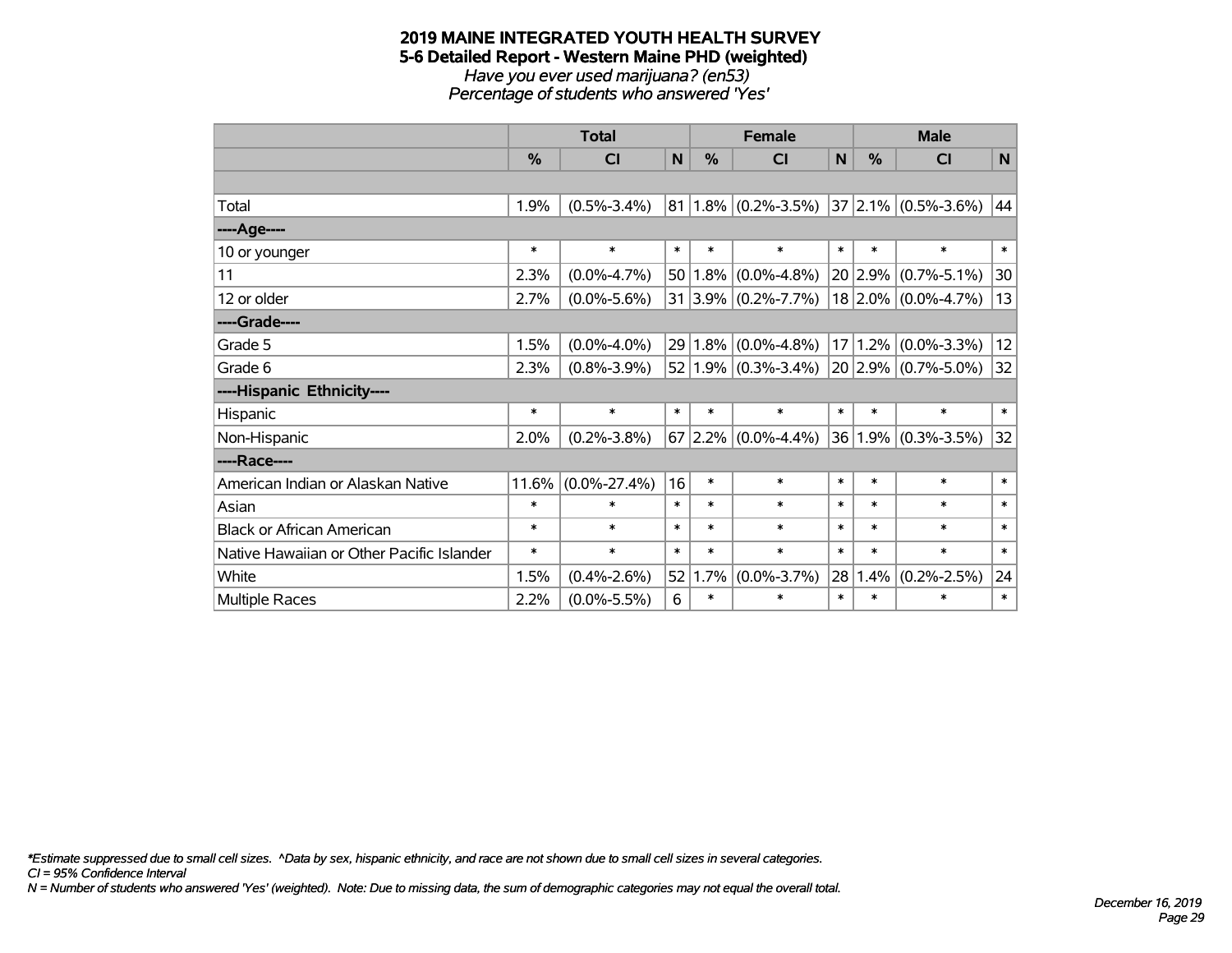*Have you ever sniffed glue, breathed the contents of spray cans, or inhaled any paints or sprays to get high? (en22a) Percentage of students who answered 'Yes'*

|                                           | <b>Total</b>  |                     |        | <b>Female</b> |                                                                                         |        | <b>Male</b> |                          |        |
|-------------------------------------------|---------------|---------------------|--------|---------------|-----------------------------------------------------------------------------------------|--------|-------------|--------------------------|--------|
|                                           | $\frac{9}{6}$ | <b>CI</b>           | N      | $\frac{0}{0}$ | <b>CI</b>                                                                               | N      | $\%$        | <b>CI</b>                | N      |
|                                           |               |                     |        |               |                                                                                         |        |             |                          |        |
| Total                                     |               | $2.3\%$ (1.3%-3.3%) |        |               | $\vert$ 98 $\vert$ 2.0% $\vert$ (0.4%-3.6%) $\vert$ 41 $\vert$ 2.6% $\vert$ (1.0%-4.1%) |        |             |                          | 55     |
| ----Age----                               |               |                     |        |               |                                                                                         |        |             |                          |        |
| 10 or younger                             | $\ast$        | $\ast$              | $\ast$ | $\ast$        | $\ast$                                                                                  | $\ast$ | $\ast$      | $\ast$                   | $\ast$ |
| 11                                        | 2.6%          | $(1.1\% - 4.1\%)$   |        |               | 57 2.5% (0.0%-5.5%)                                                                     |        | 27 2.8%     | $(0.9\% - 4.8\%)$        | 30     |
| 12 or older                               |               | $3.6\%$ (1.6%-5.6%) |        |               | $41 3.1\% $ (0.1%-6.1%)                                                                 |        |             | $14 3.8\% $ (2.0%-5.6%)  | 26     |
| ----Grade----                             |               |                     |        |               |                                                                                         |        |             |                          |        |
| Grade 5                                   | 1.6%          | $(0.3\% - 2.8\%)$   |        |               | $31 1.8\% $ (0.0%-4.8%)                                                                 |        |             | $17 1.4\% $ (0.0%-3.1%)  | 14     |
| Grade 6                                   |               | $3.0\%$ (1.5%-4.5%) |        |               | $67 2.2\% $ (0.0%-4.5%)                                                                 |        |             | $ 24 3.7\% $ (1.9%-5.4%) | 41     |
| ----Hispanic Ethnicity----                |               |                     |        |               |                                                                                         |        |             |                          |        |
| Hispanic                                  | $\ast$        | $\ast$              | $\ast$ | $\ast$        | $\ast$                                                                                  | $\ast$ | $\ast$      | $\ast$                   | $\ast$ |
| Non-Hispanic                              |               | $2.4\%$ (1.2%-3.6%) |        |               | $82 2.4\% $ (0.4%-4.5%)                                                                 |        |             | $ 40 2.4\% $ (1.0%-3.8%) | 41     |
| ----Race----                              |               |                     |        |               |                                                                                         |        |             |                          |        |
| American Indian or Alaskan Native         | $\ast$        | $\ast$              | $\ast$ | $\ast$        | $\ast$                                                                                  | $\ast$ | $\ast$      | $\ast$                   | $\ast$ |
| Asian                                     | $\ast$        | $\ast$              | $\ast$ | $\ast$        | $\ast$                                                                                  | $\ast$ | $\ast$      | $\ast$                   | $\ast$ |
| <b>Black or African American</b>          | $\ast$        | $\ast$              | $\ast$ | $\ast$        | $\ast$                                                                                  | $\ast$ | $\ast$      | $\ast$                   | $\ast$ |
| Native Hawaiian or Other Pacific Islander | $\ast$        | $\ast$              | $\ast$ | $\ast$        | $\ast$                                                                                  | $\ast$ | $\ast$      | $\ast$                   | $\ast$ |
| White                                     | 2.7%          | $(1.4\% - 4.0\%)$   | 97     | 2.3%          | $(0.3\% - 4.3\%)$                                                                       |        | 40 3.1%     | $(1.3\% - 5.0\%)$        | 55     |
| Multiple Races                            | $\ast$        | $\ast$              | $\ast$ | $\ast$        | $\ast$                                                                                  | $\ast$ | $\ast$      | $\ast$                   | $\ast$ |

*\*Estimate suppressed due to small cell sizes. ^Data by sex, hispanic ethnicity, and race are not shown due to small cell sizes in several categories.*

*CI = 95% Confidence Interval*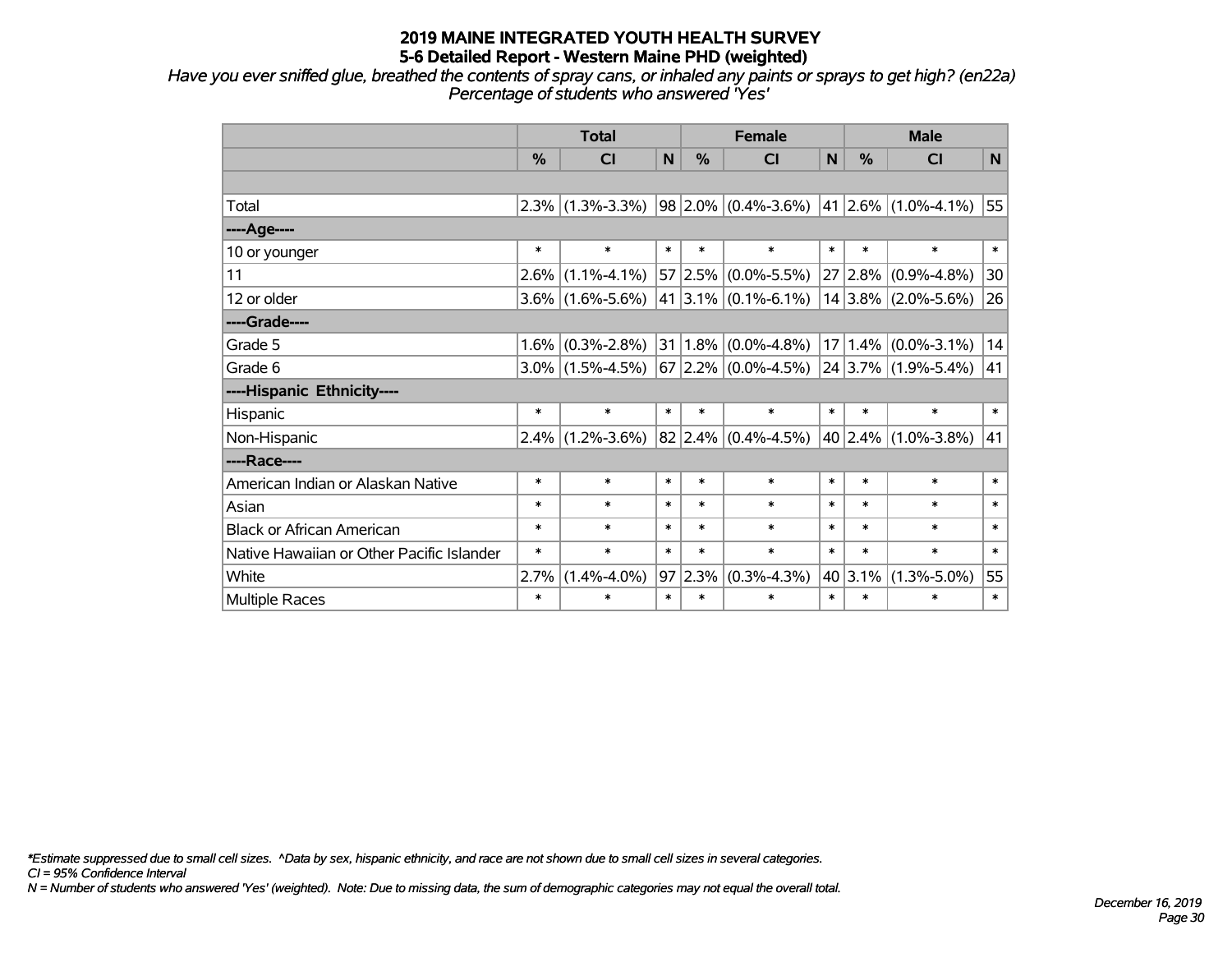*During the past 12 months, have you talked with at least one of your parents about the dangers of tobacco, alcohol, or drug use? (en23) Percentage of students who answered 'Yes'*

|                                           | <b>Total</b>  |                     |        | <b>Female</b> |                             | <b>Male</b> |               |                          |        |
|-------------------------------------------|---------------|---------------------|--------|---------------|-----------------------------|-------------|---------------|--------------------------|--------|
|                                           | $\frac{0}{0}$ | <b>CI</b>           | N      | $\%$          | <b>CI</b>                   | N           | $\frac{0}{0}$ | <b>CI</b>                | N.     |
|                                           |               |                     |        |               |                             |             |               |                          |        |
| Total                                     |               | 37.2% (31.5%-42.9%) |        |               | $1,569$ 36.0% (27.1%-44.9%) |             |               | 719 38.8% (33.4%-44.1%)  | 831    |
| ----Age----                               |               |                     |        |               |                             |             |               |                          |        |
| 10 or younger                             | 31.3%         | $(20.3\% - 42.3\%)$ | 281    | 28.0%         | $(9.1\% - 47.0\%)$          |             |               | 134 35.9% (24.5%-47.3%)  | 147    |
| 11                                        | 39.9%         | $(32.1\% - 47.7\%)$ | 870    | 39.2%         | $(25.4\% - 53.0\%)$         |             |               | 424 41.1% (33.9%-48.4%)  | 436    |
| 12 or older                               |               | 37.0% (30.4%-43.5%) | 417    |               | 36.7% (23.9%-49.4%)         |             |               | 161 37.1% (29.6%-44.5%)  | 248    |
| ----Grade----                             |               |                     |        |               |                             |             |               |                          |        |
| Grade 5                                   | 34.8%         | $(24.8\% - 44.7\%)$ | 676    | 34.8%         | $(16.2\% - 53.4\%)$         | 321         |               | $ 35.6\% $ (30.5%-40.8%) | 354    |
| Grade 6                                   |               | 39.3% (34.2%-44.4%) | 882    |               | $ 37.0\% $ (32.5%-41.5%)    |             |               | 397 42.1% (36.1%-48.0%)  | 476    |
| ----Hispanic Ethnicity----                |               |                     |        |               |                             |             |               |                          |        |
| Hispanic                                  | 22.5%         | $(0.0\% - 48.1\%)$  | 17     | 22.0%         | $(0.0\% - 52.3\%)$          | 6           | 22.9%         | $(0.0\% - 46.7\%)$       | 11     |
| Non-Hispanic                              |               | 38.0% (34.2%-41.9%) |        |               | 1,279 36.7% (29.3%-44.0%)   |             |               | 597 39.6% (35.7%-43.4%)  | 670    |
| ----Race----                              |               |                     |        |               |                             |             |               |                          |        |
| American Indian or Alaskan Native         | 33.4%         | $(13.5\% - 53.3\%)$ | 45     | $\ast$        | $\ast$                      | $\ast$      | $\ast$        | $\ast$                   | $\ast$ |
| Asian                                     | $\ast$        | $\ast$              | $\ast$ | $\ast$        | $\ast$                      | $\ast$      | $\ast$        | $\ast$                   | $\ast$ |
| <b>Black or African American</b>          | 35.2%         | $(14.0\% - 56.3\%)$ | 46     | 17.9%         | $(0.0\% - 37.0\%)$          | 15          | 65.2%         | $(40.9\% - 89.4\%)$      | 31     |
| Native Hawaiian or Other Pacific Islander | $\ast$        | $\ast$              | $\ast$ | $\ast$        | $\ast$                      | $\ast$      | $\ast$        | $\ast$                   | $\ast$ |
| White                                     | 38.1%         | $(32.1\% - 44.0\%)$ | 1,327  | 37.1%         | $(26.3\% - 47.8\%)$         |             | 612 39.2%     | $(33.2\% - 45.3\%)$      | 701    |
| Multiple Races                            |               | 32.3% (18.8%-45.8%) | 91     |               | 38.1% (25.5%-50.8%)         | 59          | 25.1%         | $(4.9\% - 45.2\%)$       | 31     |

*\*Estimate suppressed due to small cell sizes. ^Data by sex, hispanic ethnicity, and race are not shown due to small cell sizes in several categories.*

*CI = 95% Confidence Interval*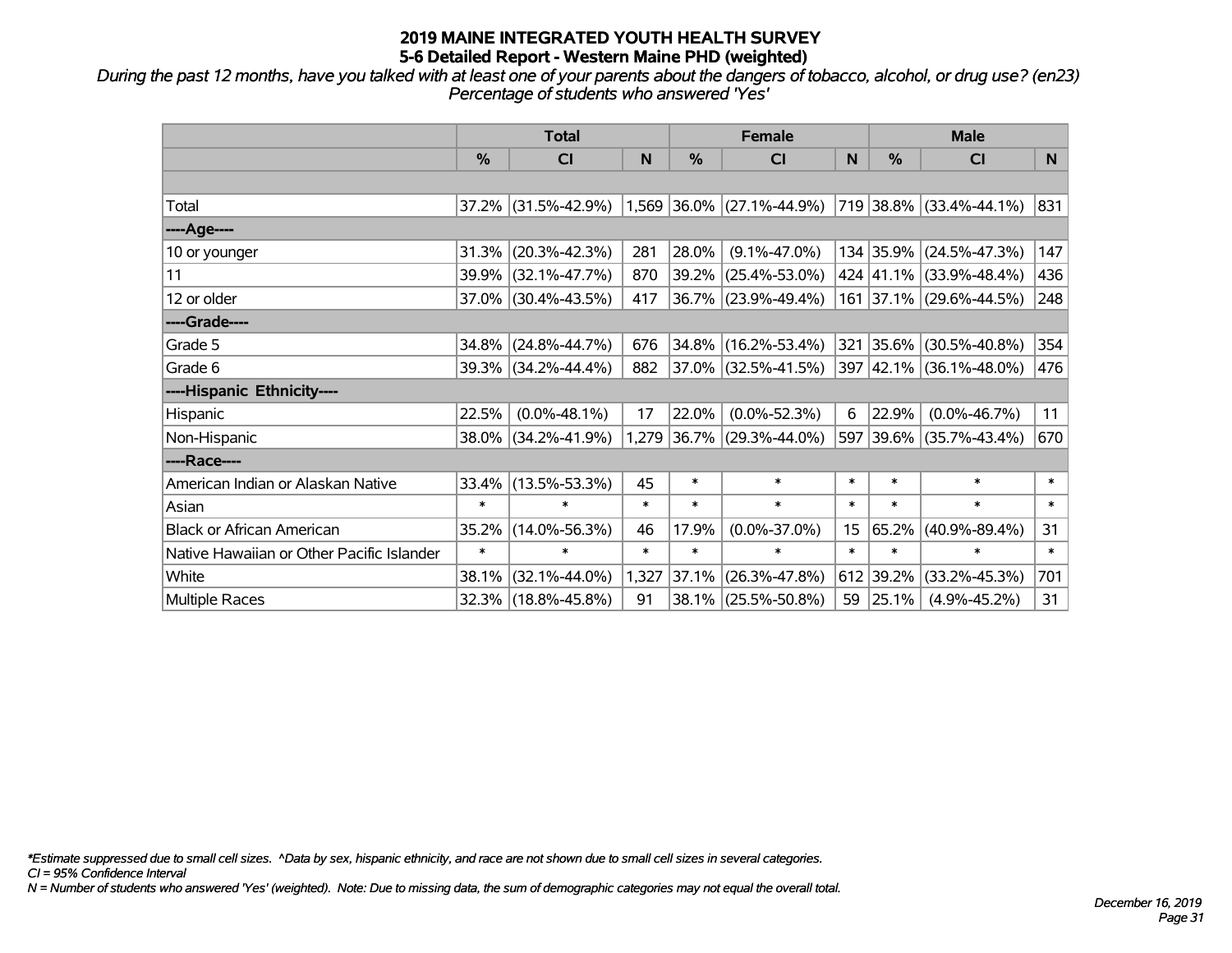*Do you agree or disagree with the following statement? My family has clear rules about alcohol and drug use. (en24) Percentage of students who answered 'Strongly agree' or 'Agree'*

|                                           | <b>Total</b> |                      |        |             | <b>Female</b>             |        | <b>Male</b>   |                           |        |  |
|-------------------------------------------|--------------|----------------------|--------|-------------|---------------------------|--------|---------------|---------------------------|--------|--|
|                                           | %            | C <sub>l</sub>       | N      | %           | C <sub>l</sub>            | N      | $\frac{0}{0}$ | <b>CI</b>                 | N      |  |
|                                           |              |                      |        |             |                           |        |               |                           |        |  |
| Total                                     | 91.0%        | $(87.7\% - 94.4\%)$  |        | 3,679 92.5% | $(88.8\% - 96.1\%)$       |        |               | 1,784 90.0% (86.4%-93.6%) | 1,854  |  |
| ----Age----                               |              |                      |        |             |                           |        |               |                           |        |  |
| 10 or younger                             | 92.2%        | $(87.0\% - 97.5\%)$  | 778    | 97.3%       | $(93.2\% - 100.0\%)$      | 435    | $86.6\%$      | $(77.6\% - 95.6\%)$       | 343    |  |
| 11                                        | 91.9%        | $(88.6\% - 95.2\%)$  | 1,922  | 91.8%       | $(86.6\% - 97.0\%)$       | 960    |               | 92.3% (88.8%-95.8%)       | 937    |  |
| 12 or older                               | 88.4%        | $(81.7\% - 95.2\%)$  | 974    | 89.2%       | $(85.0\% - 93.4\%)$       | 390    |               | 88.4% (79.8%-97.0%)       | 569    |  |
| ----Grade----                             |              |                      |        |             |                           |        |               |                           |        |  |
| Grade 5                                   | 91.1%        | $(85.0\% - 97.3\%)$  | 1,678  |             | $ 94.8\% $ (87.4%-100.0%) | 847    | 87.6%         | $(81.4\% - 93.8\%)$       | 827    |  |
| Grade 6                                   | 90.8%        | $(88.2\% - 93.5\%)$  |        | 1,972 90.4% | $(87.8\% - 93.0\%)$       | 935    |               | 91.9% (89.0%-94.9%)       | 1,011  |  |
| ----Hispanic Ethnicity----                |              |                      |        |             |                           |        |               |                           |        |  |
| Hispanic                                  | 68.0%        | $(49.4\% - 86.7\%)$  | 48     | $\ast$      | $\ast$                    | $\ast$ | $\ast$        | $\ast$                    | $\ast$ |  |
| Non-Hispanic                              | 90.9%        | $(86.8\% - 95.0\%)$  | 2,975  | $ 91.5\% $  | $(87.2\% - 95.7\%)$       | 1,442  | 90.8%         | $(86.3\% - 95.2\%)$       | 1,502  |  |
| ----Race----                              |              |                      |        |             |                           |        |               |                           |        |  |
| American Indian or Alaskan Native         | 86.2%        | $(65.6\% - 100.0\%)$ | 103    | $\ast$      | $\ast$                    | $\ast$ | $\ast$        | $\ast$                    | $\ast$ |  |
| Asian                                     | $\ast$       | $\ast$               | $\ast$ | $\ast$      | $\ast$                    | $\ast$ | $\ast$        | $\ast$                    | $\ast$ |  |
| <b>Black or African American</b>          | 91.7%        | $(80.1\% - 100.0\%)$ | 118    | $\ast$      | $\ast$                    | $\ast$ | $\ast$        | $\ast$                    | $\ast$ |  |
| Native Hawaiian or Other Pacific Islander | $\ast$       | $\ast$               | $\ast$ | $\ast$      | $\ast$                    | $\ast$ | $\ast$        | $\ast$                    | $\ast$ |  |
| White                                     | 91.5%        | $(88.3\% - 94.7\%)$  | 3,091  | 94.1%       | $(91.6\% - 96.6\%)$       | 1,519  | 89.5%         | $(85.2\% - 93.8\%)$       | 1,537  |  |
| Multiple Races                            | 86.1%        | $(82.6\% - 89.7\%)$  | 226    | $\ast$      | $\ast$                    | $\ast$ | $\ast$        | $\ast$                    | $\ast$ |  |

*\*Estimate suppressed due to small cell sizes. ^Data by sex, hispanic ethnicity, and race are not shown due to small cell sizes in several categories.*

*CI = 95% Confidence Interval*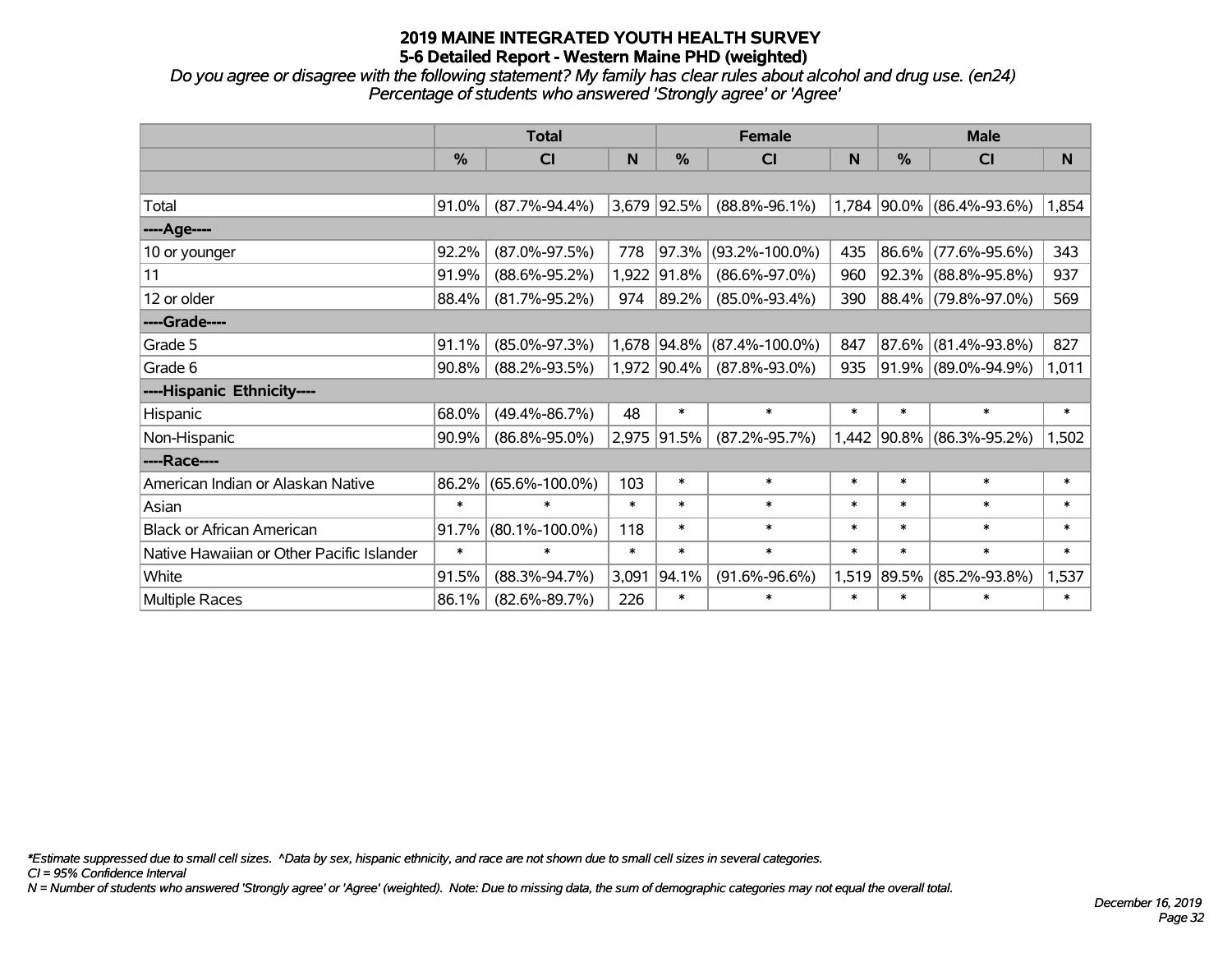*On an average school day, how long after school are you alone without a parent or trusted adult? (en62) Percentage of students who answered '2 hours or more'*

|                                           | <b>Total</b>  |                                             |        | <b>Female</b>  | <b>Male</b>               |        |           |                                 |        |
|-------------------------------------------|---------------|---------------------------------------------|--------|----------------|---------------------------|--------|-----------|---------------------------------|--------|
|                                           | $\frac{0}{0}$ | <b>CI</b>                                   | N      | %              | <b>CI</b>                 | N      | %         | <b>CI</b>                       | N.     |
|                                           |               |                                             |        |                |                           |        |           |                                 |        |
| Total                                     |               | 22.0% (17.7%-26.4%)                         |        |                | 929  20.5%  (15.7%-25.3%) |        |           | $ 410 24.1\% (18.4\% - 29.9\%)$ | 517    |
| ----Age----                               |               |                                             |        |                |                           |        |           |                                 |        |
| 10 or younger                             | 12.4%         | $(7.8\% - 17.1\%)$                          |        | 113 12.3%      | $(1.4\% - 23.3\%)$        | 59     | 12.9%     | $(7.1\% - 18.6\%)$              | 54     |
| 11                                        | $22.4\%$      | $(18.7\% - 26.2\%)$                         |        |                | 486 20.8% (15.8%-25.7%)   |        |           | 224 25.0% (18.0%-32.0%)         | 263    |
| 12 or older                               |               | 29.0% (25.6%-32.3%)                         |        |                | 329 28.6% (23.9%-33.4%)   |        |           | 128 30.1% (26.1%-34.1%)         | 200    |
| ----Grade----                             |               |                                             |        |                |                           |        |           |                                 |        |
| Grade 5                                   |               | $16.1\%$ (12.4%-19.8%)                      |        | $ 315 16.1\% $ | $(9.9\% - 22.2\%)$        | 148    | 16.6%     | $(10.6\% - 22.6\%)$             | 167    |
| Grade 6                                   |               | 27.4% (24.7%-30.2%) 614 24.4% (18.8%-29.9%) |        |                |                           |        |           | 262 31.3% (29.4%-33.1%)         | 350    |
| ----Hispanic Ethnicity----                |               |                                             |        |                |                           |        |           |                                 |        |
| Hispanic                                  | $\ast$        | $\ast$                                      | $\ast$ | $\ast$         | $\ast$                    | $\ast$ | $\ast$    | $\ast$                          | $\ast$ |
| Non-Hispanic                              |               | 23.7% (18.3%-29.0%)                         |        |                | 786 22.4% (16.1%-28.7%)   |        |           | 360 25.4% (19.3%-31.5%)         | 425    |
| ----Race----                              |               |                                             |        |                |                           |        |           |                                 |        |
| American Indian or Alaskan Native         | 31.4%         | $(7.2\% - 55.7\%)$                          | 42     | $\ast$         | $\ast$                    | $\ast$ | $\ast$    | $\ast$                          | $\ast$ |
| Asian                                     | $\ast$        | $\ast$                                      | $\ast$ | $\ast$         | $\ast$                    | $\ast$ | $\ast$    | $\ast$                          | $\ast$ |
| <b>Black or African American</b>          | 35.2%         | $(12.1\% - 58.4\%)$                         | 46     | 29.3%          | $(0.0\% - 61.5\%)$        | 24     | 45.5%     | $(8.7\% - 82.4\%)$              | 22     |
| Native Hawaiian or Other Pacific Islander | $\ast$        | $\ast$                                      | $\ast$ | $\ast$         | $\ast$                    | $\ast$ | $\ast$    | $\ast$                          | $\ast$ |
| White                                     | 19.2%         | $(13.9\% - 24.5\%)$                         | 670    | 17.3%          | $(12.7\% - 22.0\%)$       |        | 287 21.3% | $(14.8\% - 27.9\%)$             | 381    |
| <b>Multiple Races</b>                     |               | 39.0% (26.1%-51.9%)                         |        |                | 106 32.0% (16.6%-47.3%)   |        |           | 48 47.9% (28.0%-67.7%)          | 57     |

*\*Estimate suppressed due to small cell sizes. ^Data by sex, hispanic ethnicity, and race are not shown due to small cell sizes in several categories.*

*CI = 95% Confidence Interval*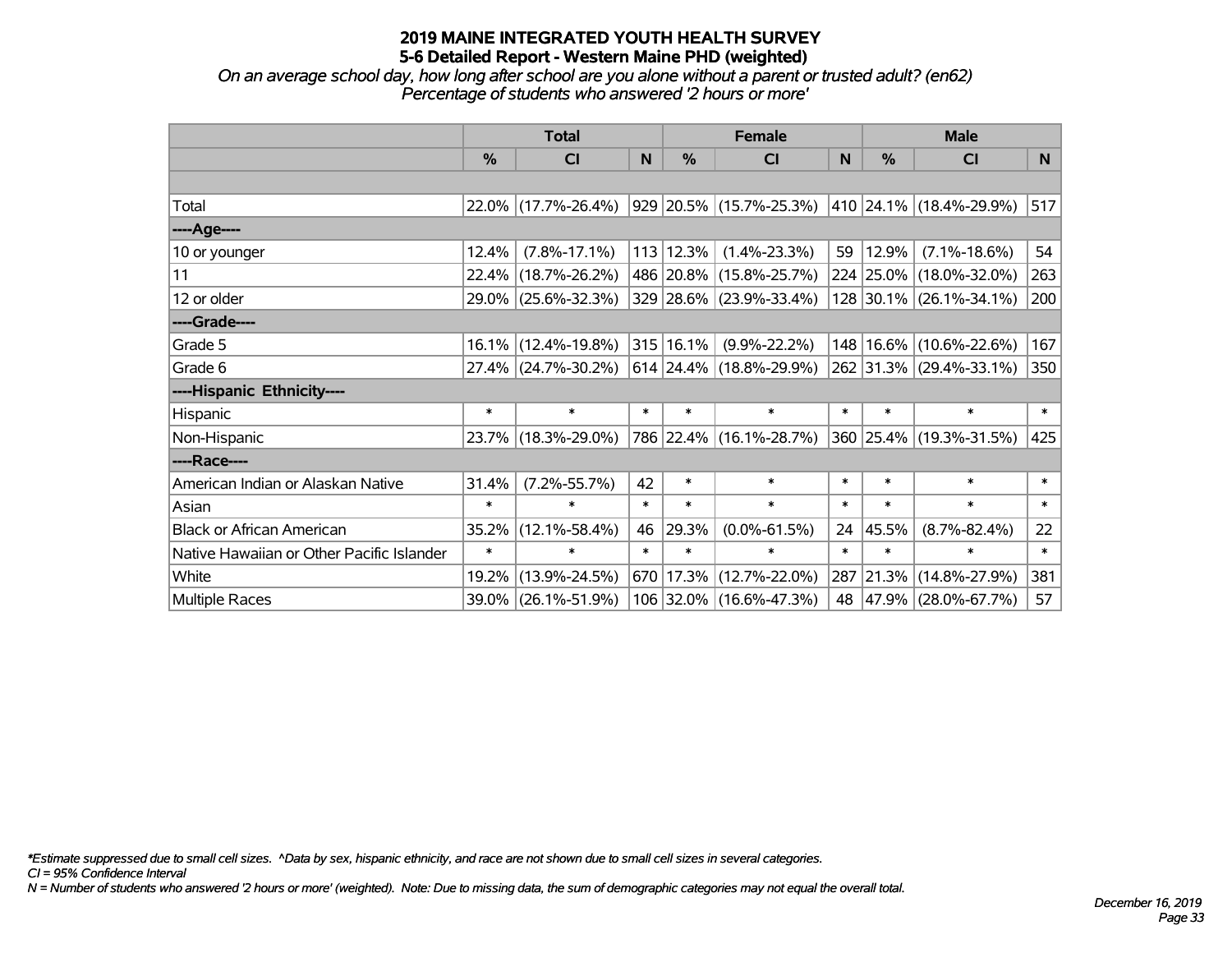*Percentage of students who drank 100% fruit juice and/or ate fruit two or more times yesterday (enfruit\_2)*

|                                           | <b>Total</b>  |                        |        |             | <b>Female</b>                      |        | <b>Male</b>      |                      |        |  |
|-------------------------------------------|---------------|------------------------|--------|-------------|------------------------------------|--------|------------------|----------------------|--------|--|
|                                           | $\frac{0}{0}$ | <b>CI</b>              | N      | %           | <b>CI</b>                          | N      | $\frac{0}{0}$    | <b>CI</b>            | N.     |  |
|                                           |               |                        |        |             |                                    |        |                  |                      |        |  |
| Total                                     |               | $67.4\%$ (64.9%-70.0%) |        |             | $ 2,747 70.6\%  (66.2\% - 75.0\%)$ |        | $ 1,418 63.9\% $ | $(58.1\% - 69.7\%)$  | 1,277  |  |
| ----Age----                               |               |                        |        |             |                                    |        |                  |                      |        |  |
| 10 or younger                             | 65.5%         | $(60.8\% - 70.3\%)$    | 575    | 67.3%       | $(56.8\% - 77.9\%)$                | 344    | 61.8%            | $(45.5\% - 78.1\%)$  | 221    |  |
| 11                                        |               | 68.6% (64.8%-72.4%)    |        |             | $1,422$ 71.4% (61.5%-81.3%)        | 757    | 65.6%            | $(56.6\% - 74.5\%)$  | 643    |  |
| 12 or older                               |               | 66.5% (62.3%-70.8%)    | 745    |             | 72.5% (67.4%-77.6%)                | 317    | 62.2%            | $(54.6\% - 69.9\%)$  | 409    |  |
| ----Grade----                             |               |                        |        |             |                                    |        |                  |                      |        |  |
| Grade 5                                   |               | $67.7\%$ (62.6%-72.7%) |        | 1,257 72.8% | $(66.0\% - 79.5\%)$                | 696    | 62.0%            | $(53.3\% - 70.6\%)$  | 549    |  |
| Grade 6                                   |               | $66.9\%$ (64.5%-69.2%) |        |             | $1,464$ 68.7% (62.6%-74.8%)        | 721    | 64.9%            | $(60.6\% - 69.2\%)$  | 712    |  |
| ----Hispanic Ethnicity----                |               |                        |        |             |                                    |        |                  |                      |        |  |
| Hispanic                                  | 72.8%         | $(53.9\% - 91.6\%)$    | 51     | $\ast$      | $\ast$                             | $\ast$ | $\ast$           | $\ast$               | $\ast$ |  |
| Non-Hispanic                              |               | $65.6\%$ (62.0%-69.1%) |        |             | $ 2,112 68.9\%  (63.4\% - 74.4\%)$ |        | 1,106 61.6%      | $(54.9\% - 68.2\%)$  | 970    |  |
| ----Race----                              |               |                        |        |             |                                    |        |                  |                      |        |  |
| American Indian or Alaskan Native         | 86.2%         | $(73.9\% - 98.5\%)$    | 115    | $\ast$      | $\ast$                             | $\ast$ | $\ast$           | $\ast$               | $\ast$ |  |
| Asian                                     | $\ast$        | $\ast$                 | $\ast$ | $\ast$      | $\ast$                             | $\ast$ | $\ast$           | $\ast$               | $\ast$ |  |
| <b>Black or African American</b>          | 84.5%         | $(71.4\% - 97.7\%)$    | 106    | $\ast$      | $\ast$                             | $\ast$ | $\ast$           | $\ast$               | $\ast$ |  |
| Native Hawaiian or Other Pacific Islander | $\ast$        | $\ast$                 | $\ast$ | $\ast$      | $\ast$                             | $\ast$ | $\ast$           | $\ast$               | $\ast$ |  |
| White                                     | 65.0%         | $(61.0\% - 69.1\%)$    | 2,191  | 68.0%       | $(62.4\% - 73.5\%)$                | 1,135  | 61.7%            | $(54.0\% - 69.4\%)$  | 1,020  |  |
| Multiple Races                            |               | 74.5% (57.0%-92.1%)    | 193    |             | 70.3% (57.0%-83.7%)                | 103    |                  | 79.9% (53.7%-100.0%) | 91     |  |

*\*Estimate suppressed due to small cell sizes. ^Data by sex, hispanic ethnicity, and race are not shown due to small cell sizes in several categories.*

*CI = 95% Confidence Interval*

*N = Number of students who drank 100% fruit juice and/or ate fruit two or more times yesterday (weighted). Note: Due to missing data, the sum of demographic categories may not equal the overall total.*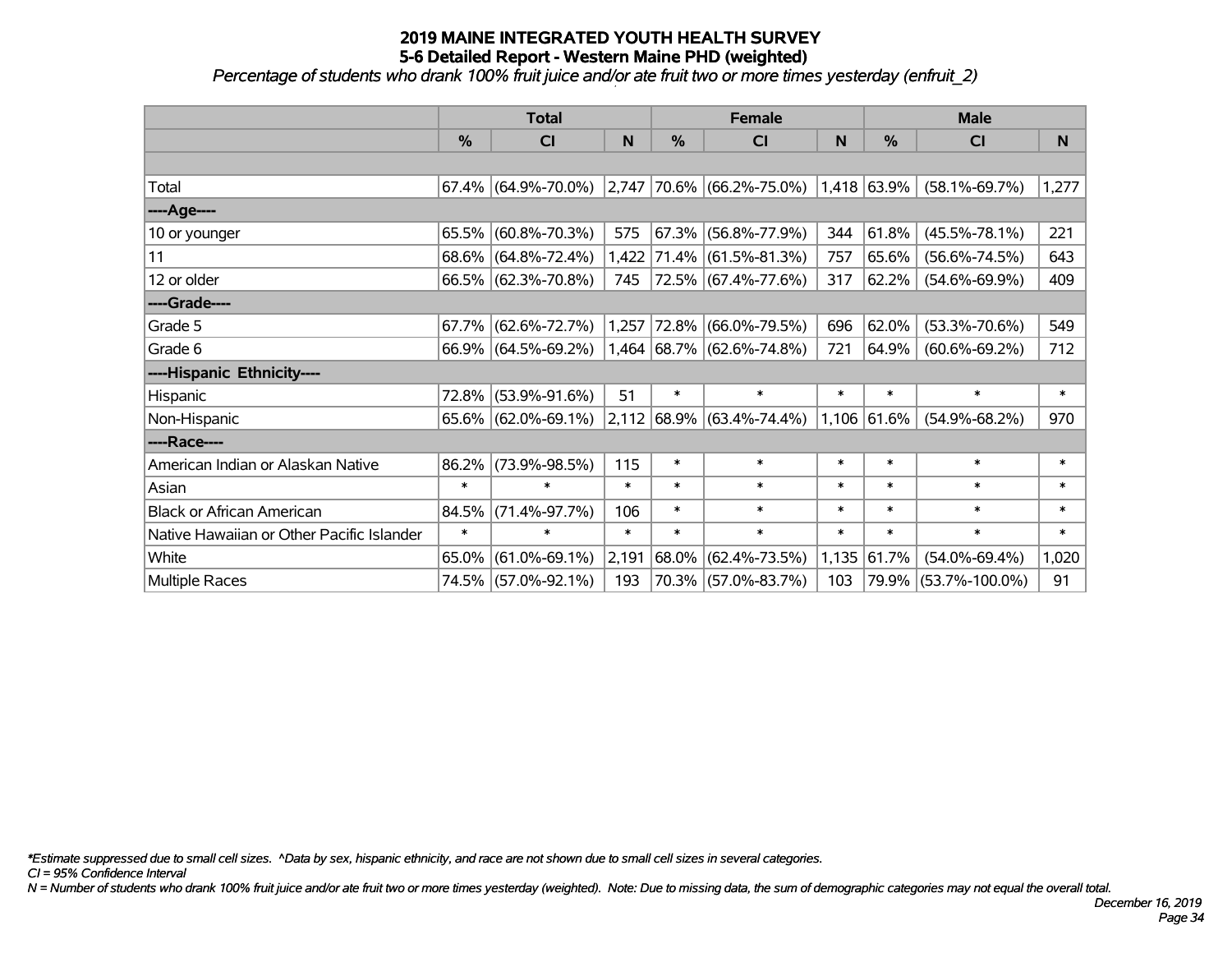*Percentage of students who consumed less than 1 fruit or 100% fruit juice yesterday (enonefrt)*

|                                           | <b>Total</b>  |                        |        | <b>Female</b> | <b>Male</b>             |        |           |                        |        |
|-------------------------------------------|---------------|------------------------|--------|---------------|-------------------------|--------|-----------|------------------------|--------|
|                                           | $\frac{0}{0}$ | CI                     | N      | %             | <b>CI</b>               | N      | %         | <b>CI</b>              | N.     |
|                                           |               |                        |        |               |                         |        |           |                        |        |
| Total                                     |               | $13.4\%$ (11.8%-14.9%) |        | 545 13.4%     | $(9.6\% - 17.2\%)$      | 270    | 13.5%     | $(9.4\% - 17.6\%)$     | 270    |
| ----Age----                               |               |                        |        |               |                         |        |           |                        |        |
| 10 or younger                             | 16.3%         | $(11.4\% - 21.1\%)$    |        | 143 17.6%     | $(7.7\% - 27.5\%)$      | 90     | 14.8%     | $(0.2\% - 29.4\%)$     | 53     |
| 11                                        | 12.0%         | $(8.5\% - 15.5\%)$     |        | 249 12.1%     | $(6.0\% - 18.3\%)$      | 129    | 12.3%     | $(9.6\% - 14.9\%)$     | 120    |
| 12 or older                               | 13.7%         | $(8.5\% - 18.9\%)$     |        | 154 11.8%     | $(4.7\% - 18.8\%)$      | 51     | 14.8%     | $(7.1\% - 22.4\%)$     | 97     |
| ----Grade----                             |               |                        |        |               |                         |        |           |                        |        |
| Grade 5                                   | $14.2\%$      | $(12.2\% - 16.3\%)$    |        | 264 13.4%     | $(7.1\% - 19.7\%)$      | 128    | 15.4%     | $(9.1\% - 21.6\%)$     | 136    |
| Grade 6                                   |               | 12.8% (10.4%-15.2%)    |        | 281 13.5%     | $(9.5\% - 17.5\%)$      |        | 142 12.2% | $(7.3\% - 17.1\%)$     | 134    |
| ----Hispanic Ethnicity----                |               |                        |        |               |                         |        |           |                        |        |
| Hispanic                                  | 10.8%         | $(0.0\% - 27.1\%)$     | 8      | $\ast$        | $\ast$                  | $\ast$ | $\ast$    | $\ast$                 | $\ast$ |
| Non-Hispanic                              |               | 14.9% (12.9%-16.9%)    |        |               | 479 14.6% (11.1%-18.0%) | 234    |           | $15.6\%$ (11.1%-20.1%) | 246    |
| ----Race----                              |               |                        |        |               |                         |        |           |                        |        |
| American Indian or Alaskan Native         | $\ast$        | $\ast$                 | $\ast$ | $\ast$        | $\ast$                  | $\ast$ | $\ast$    | $\ast$                 | $\ast$ |
| Asian                                     | $\ast$        | $\ast$                 | $\ast$ | $\ast$        | $\ast$                  | $\ast$ | $\ast$    | $\ast$                 | $\ast$ |
| <b>Black or African American</b>          | 15.5%         | $(2.3\% - 28.6\%)$     | 19     | $\ast$        | $\ast$                  | $\ast$ | $\ast$    | $\ast$                 | $\ast$ |
| Native Hawaiian or Other Pacific Islander | $\ast$        | $\ast$                 | $\ast$ | $\ast$        | $\ast$                  | $\ast$ | $\ast$    | $\ast$                 | $\ast$ |
| White                                     | 14.4%         | $(11.9\% - 16.9\%)$    | 486    | 14.6%         | $(9.5\% - 19.7\%)$      | 244    | 14.6%     | $(9.4\% - 19.8\%)$     | 241    |
| Multiple Races                            | 8.6%          | $(0.0\% - 19.0\%)$     | 22     | $\ast$        | $\ast$                  | $\ast$ | $\ast$    | *                      | $\ast$ |

*\*Estimate suppressed due to small cell sizes. ^Data by sex, hispanic ethnicity, and race are not shown due to small cell sizes in several categories.*

*CI = 95% Confidence Interval*

*N = Number of students who consumed less than 1 fruit or 100% fruit juice yesterday (weighted). Note: Due to missing data, the sum of demographic categories may not equal the overall total.*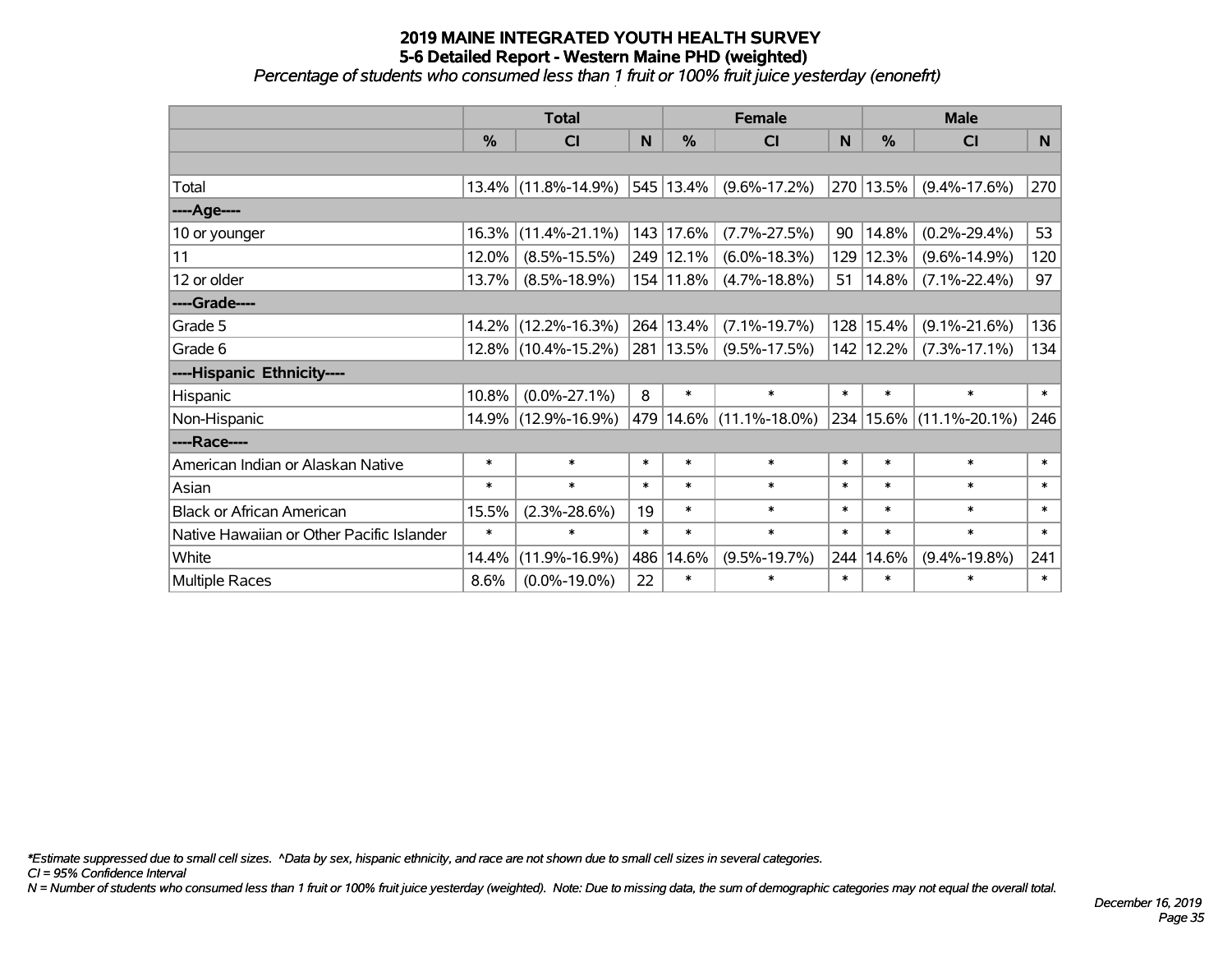*Yesterday, how many times did you eat vegetables, such as carrots, green salad, corn, or green beans? (Do not count french fries or other fried potatoes.) (enoneveg)*

*Percentage of students who ate vegetables less than 1 time yesterday*

|                                           | <b>Total</b>  |                     |        | <b>Female</b> |                             | <b>Male</b> |               |                          |        |
|-------------------------------------------|---------------|---------------------|--------|---------------|-----------------------------|-------------|---------------|--------------------------|--------|
|                                           | $\frac{0}{0}$ | <b>CI</b>           | N      | %             | <b>CI</b>                   | N           | $\frac{0}{0}$ | <b>CI</b>                | N.     |
|                                           |               |                     |        |               |                             |             |               |                          |        |
| Total                                     |               | 26.1% (20.3%-32.0%) |        |               | $1,109$ 22.3% (15.1%-29.6%) |             |               | 458 30.4% (23.5%-37.2%)  | 645    |
| ---- Age----                              |               |                     |        |               |                             |             |               |                          |        |
| 10 or younger                             | 31.8%         | $(25.7\% - 37.9\%)$ | 295    | 27.8%         | $(20.3\% - 35.3\%)$         | 142         | 37.7%         | $(20.9\% - 54.5\%)$      | 154    |
| 11                                        |               | 25.6% (18.3%-33.0%) | 559    | 23.6%         | $(13.9\% - 33.3\%)$         |             |               | 258 28.0% (19.4%-36.5%)  | 295    |
| 12 or older                               |               | 22.5% (14.6%-30.3%) | 254    | 12.9%         | $(4.2\% - 21.5\%)$          | 58          |               | $ 29.9\% $ (21.5%-38.3%) | 196    |
| ----Grade----                             |               |                     |        |               |                             |             |               |                          |        |
| Grade 5                                   | 29.9%         | $(19.6\% - 40.3\%)$ | 588    | 26.9%         | $(15.7\% - 38.0\%)$         |             |               | 262 33.4% (18.4%-48.5%)  | 327    |
| Grade 6                                   |               | 23.0% (16.1%-30.0%) | 519    |               | $18.1\%$ (11.1%-25.0%)      |             |               | 195 28.1% (20.3%-36.0%)  | 319    |
| ----Hispanic Ethnicity----                |               |                     |        |               |                             |             |               |                          |        |
| Hispanic                                  | 13.3%         | $(0.0\% - 29.8\%)$  | 10     | $\ast$        | $\ast$                      | $\ast$      | $\ast$        | $\ast$                   | $\ast$ |
| Non-Hispanic                              | 25.9%         | $(20.2\% - 31.7\%)$ | 875    | 20.6%         | $(12.6\% - 28.7\%)$         |             |               | 339 31.4% (24.8%-38.1%)  | 530    |
| ----Race----                              |               |                     |        |               |                             |             |               |                          |        |
| American Indian or Alaskan Native         | 16.1%         | $(0.0\% - 36.5\%)$  | 21     | $\ast$        | $\ast$                      | $\ast$      | $\ast$        | $\ast$                   | $\ast$ |
| Asian                                     | $\ast$        | $\ast$              | $\ast$ | $\ast$        | $\ast$                      | $\ast$      | $\ast$        | $\ast$                   | $\ast$ |
| <b>Black or African American</b>          | 12.5%         | $(0.0\% - 26.2\%)$  | 16     | 8.5%          | $(0.0\% - 21.0\%)$          | 7           | 19.5%         | $(0.0\% - 43.7\%)$       | 9      |
| Native Hawaiian or Other Pacific Islander | $\ast$        | $\ast$              | $\ast$ | $\ast$        | $\ast$                      | $\ast$      | $\ast$        | $\ast$                   | $\ast$ |
| White                                     | 29.2%         | $(22.3\% - 36.0\%)$ | 1,026  | 25.5%         | $(17.1\% - 34.0\%)$         | 435         | 33.2%         | $(26.1\% - 40.2\%)$      | 585    |
| <b>Multiple Races</b>                     | 9.9%          | $(5.9\% - 14.0\%)$  | 28     | 4.0%          | $(0.0\% - 9.5\%)$           | 6           | 17.3%         | $(5.8\% - 28.9\%)$       | 22     |

*\*Estimate suppressed due to small cell sizes. ^Data by sex, hispanic ethnicity, and race are not shown due to small cell sizes in several categories.*

*CI = 95% Confidence Interval*

*N = Number of students who ate vegetables less than 1 time yesterday (weighted). Note: Due to missing data, the sum of demographic categories may not equal the overall total.*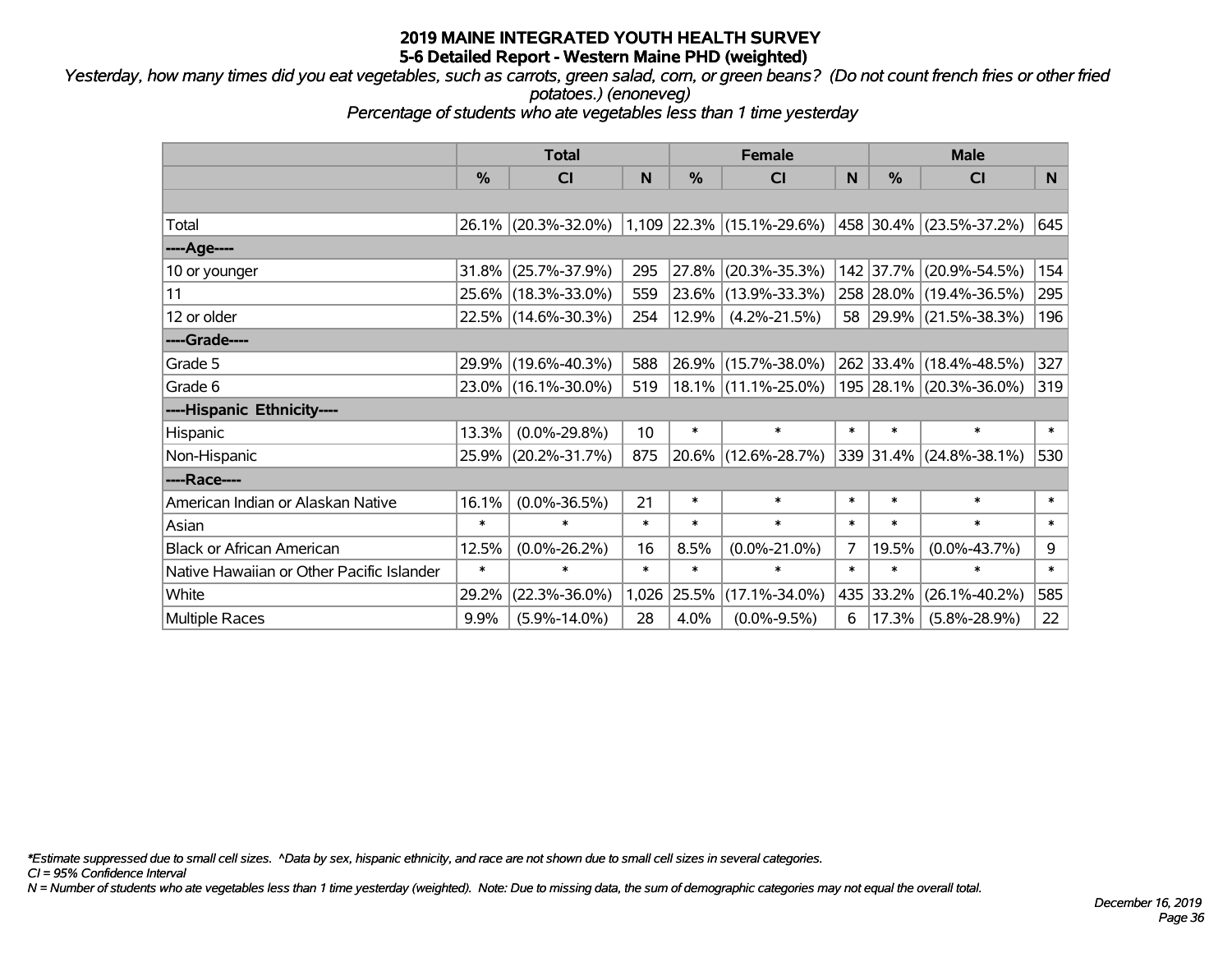*Percentage of students who ate vegetables three or more times yesterday (enveg\_2)*

|                                           | <b>Total</b>  |                        | <b>Female</b> |           |                      | <b>Male</b> |           |                         |        |
|-------------------------------------------|---------------|------------------------|---------------|-----------|----------------------|-------------|-----------|-------------------------|--------|
|                                           | $\frac{0}{0}$ | <b>CI</b>              | N             | %         | CI                   | N           | %         | <b>CI</b>               | N      |
|                                           |               |                        |               |           |                      |             |           |                         |        |
| Total                                     |               | 22.3% (16.8%-27.9%)    |               | 948 23.3% | $(15.2\% - 31.3\%)$  |             |           | 477 21.1% (16.4%-25.8%) | 449    |
| ----Age----                               |               |                        |               |           |                      |             |           |                         |        |
| 10 or younger                             | 17.8%         | $(8.6\% - 27.0\%)$     |               | 165 20.9% | $(8.1\% - 33.7\%)$   |             | 107 14.4% | $(6.7\% - 22.1\%)$      | 59     |
| 11                                        |               | 21.8% (14.1%-29.4%)    |               | 475 21.6% | $(9.2\% - 34.1\%)$   |             |           | 236 21.0% (13.8%-28.3%) | 222    |
| 12 or older                               |               | 27.2% (21.8%-32.6%)    |               | 308 30.0% | $(26.5\% - 33.4\%)$  |             |           | 134 25.6% (17.5%-33.7%) | 168    |
| ----Grade----                             |               |                        |               |           |                      |             |           |                         |        |
| Grade 5                                   |               | $17.4\%$ (11.1%-23.8%) |               | 343 17.7% | $(7.8\% - 27.6\%)$   |             | 173 17.4% | $(9.8\% - 25.1\%)$      | 170    |
| Grade 6                                   |               | 26.4% (19.2%-33.5%)    |               | 594 28.3% | $(18.7\% - 37.9\%)$  |             |           | 305 24.6% (19.5%-29.7%) | 279    |
| ----Hispanic Ethnicity----                |               |                        |               |           |                      |             |           |                         |        |
| Hispanic                                  |               | 39.9% (23.0%-56.7%)    | 30            | 60.6%     | $(17.9\% - 100.0\%)$ | 17          | 27.3%     | $(0.0\% - 58.0\%)$      | 13     |
| Non-Hispanic                              |               | 22.9% (17.0%-28.7%)    |               | 770 24.3% | $(15.7\% - 33.0\%)$  |             |           | 400 20.7% (15.3%-26.1%) | 349    |
| ----Race----                              |               |                        |               |           |                      |             |           |                         |        |
| American Indian or Alaskan Native         |               | 29.3% (14.2%-44.3%)    | 39            | $\ast$    | $\ast$               | $\ast$      | $\ast$    | $\ast$                  | $\ast$ |
| Asian                                     | $\ast$        | $\ast$                 | $\ast$        | $\ast$    | $\ast$               | $\ast$      | $\ast$    | $\ast$                  | $\ast$ |
| <b>Black or African American</b>          |               | 31.8% (11.4%-52.2%)    | 41            | $\ast$    | $\ast$               | $\ast$      | $\ast$    | $\ast$                  | $\ast$ |
| Native Hawaiian or Other Pacific Islander | $\ast$        | $\ast$                 | $\ast$        | $\ast$    | $\ast$               | $\ast$      | $\ast$    | $\ast$                  | $\ast$ |
| White                                     |               | 20.1% (13.0%-27.3%)    | 708           | 20.1%     | $(10.0\% - 30.2\%)$  |             | 342 19.5% | $(14.2\% - 24.8\%)$     | 344    |
| Multiple Races                            |               | $31.2\%$ (20.4%-42.0%) | 88            | 34.9%     | $(12.6\% - 57.3\%)$  |             | 54 26.5%  | $(1.9\% - 51.2\%)$      | 33     |

*\*Estimate suppressed due to small cell sizes. ^Data by sex, hispanic ethnicity, and race are not shown due to small cell sizes in several categories.*

*CI = 95% Confidence Interval*

*N = Number of students who ate vegetables three or more times yesterday (weighted). Note: Due to missing data, the sum of demographic categories may not equal the overall total.*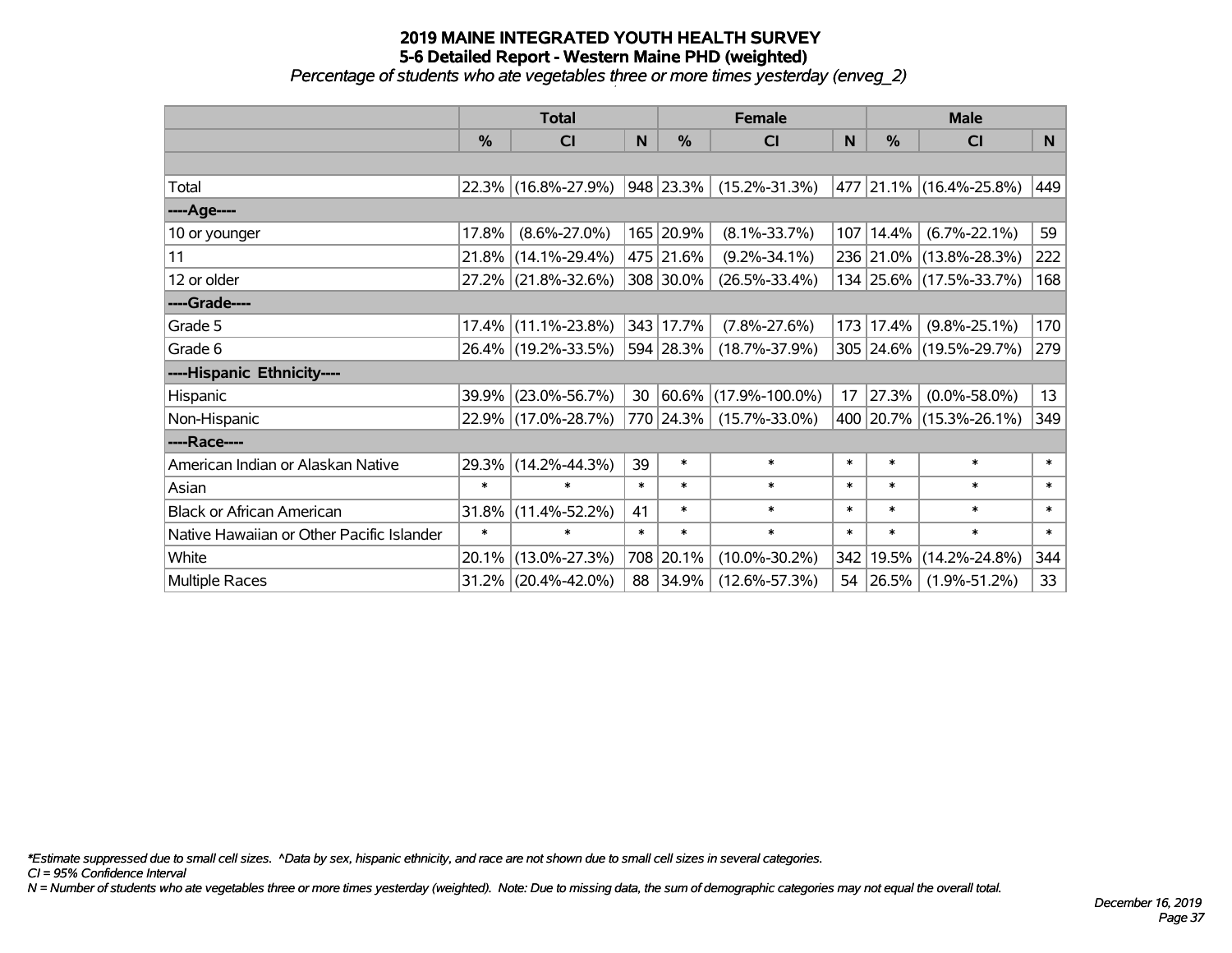*Percentage of students who drank 100% fruit juice, ate fruit and/or ate vegetables five or more times yesterday (enfrvg\_2)*

|                                           | <b>Total</b>  |                     |        | <b>Female</b> | <b>Male</b>          |        |           |                         |        |
|-------------------------------------------|---------------|---------------------|--------|---------------|----------------------|--------|-----------|-------------------------|--------|
|                                           | $\frac{0}{0}$ | <b>CI</b>           | N      | %             | <b>CI</b>            | N      | %         | <b>CI</b>               | N.     |
|                                           |               |                     |        |               |                      |        |           |                         |        |
| Total                                     | 41.7%         | $(35.8\% - 47.5\%)$ |        | 1,692 44.0%   | $(39.4\% - 48.5\%)$  |        |           | 883 38.7% (30.4%-47.0%) | 768    |
| ----Age----                               |               |                     |        |               |                      |        |           |                         |        |
| 10 or younger                             | 34.5%         | $(23.3\% - 45.7\%)$ | 303    | 39.0%         | $(28.0\% - 50.0\%)$  |        | 199 26.0% | $(8.3\% - 43.6\%)$      | 93     |
| 11                                        |               | 43.0% (36.4%-49.6%) | 890    | $ 44.3\% $    | $(37.4\% - 51.3\%)$  |        |           | 470 41.3% (31.7%-50.9%) | 403    |
| 12 or older                               |               | 45.1% (37.6%-52.6%) | 500    | $ 48.9\% $    | $(39.4\% - 58.5\%)$  |        |           | 214 42.2% (34.3%-50.0%) | 272    |
| ----Grade----                             |               |                     |        |               |                      |        |           |                         |        |
| Grade 5                                   | 40.7%         | $(30.0\% - 51.4\%)$ | 749    | 44.7%         | $(38.3\% - 51.0\%)$  |        |           | 428 35.6% (18.3%-53.0%) | 311    |
| Grade 6                                   |               | 42.1% (35.9%-48.2%) | 921    | $ 43.4\% $    | $(36.7\% - 50.0\%)$  |        |           | 455 40.7% (34.9%-46.5%) | 446    |
| ----Hispanic Ethnicity----                |               |                     |        |               |                      |        |           |                         |        |
| Hispanic                                  | 54.2%         | $(34.9\% - 73.4\%)$ | 38     | 65.1%         | $(24.3\% - 100.0\%)$ | 18     | 46.8%     | $(20.5\% - 73.1\%)$     | 20     |
| Non-Hispanic                              |               | 40.7% (36.2%-45.2%) |        | $1,311$ 42.6% | $(37.6\% - 47.6\%)$  |        |           | 684 38.2% (30.1%-46.4%) | 602    |
| ----Race----                              |               |                     |        |               |                      |        |           |                         |        |
| American Indian or Alaskan Native         | 48.7%         | $(21.1\% - 76.2\%)$ | 65     | $\ast$        | $\ast$               | $\ast$ | $\ast$    | $\ast$                  | $\ast$ |
| Asian                                     | $\ast$        | $\ast$              | $\ast$ | $\ast$        | $\ast$               | $\ast$ | $\ast$    | $\ast$                  | $\ast$ |
| <b>Black or African American</b>          | 60.1%         | $(26.3\% - 93.8\%)$ | 75     | 64.7%         | $(22.8\% - 100.0\%)$ | 54     | 51.1%     | $(14.8\% - 87.4\%)$     | 22     |
| Native Hawaiian or Other Pacific Islander | $\ast$        | $\ast$              | $\ast$ | $\ast$        | $\ast$               | $\ast$ | $\ast$    | $\ast$                  | $\ast$ |
| White                                     | 38.3%         | $(31.1\% - 45.4\%)$ | 1,284  | 39.9%         | $(33.1\% - 46.6\%)$  |        | 666 36.2% | $(26.2\% - 46.1\%)$     | 593    |
| Multiple Races                            |               | 57.3% (41.4%-73.3%) | 149    | 60.2%         | $(43.1\% - 77.2\%)$  |        |           | 88 53.7% (36.0%-71.5%)  | 61     |

*\*Estimate suppressed due to small cell sizes. ^Data by sex, hispanic ethnicity, and race are not shown due to small cell sizes in several categories.*

*CI = 95% Confidence Interval*

*N = Number of students who drank 100% fruit juice, ate fruit and/or ate vegetables five or more times yesterday (weighted). Note: Due to missing data, the sum of demographic categories may not equal the overall total.*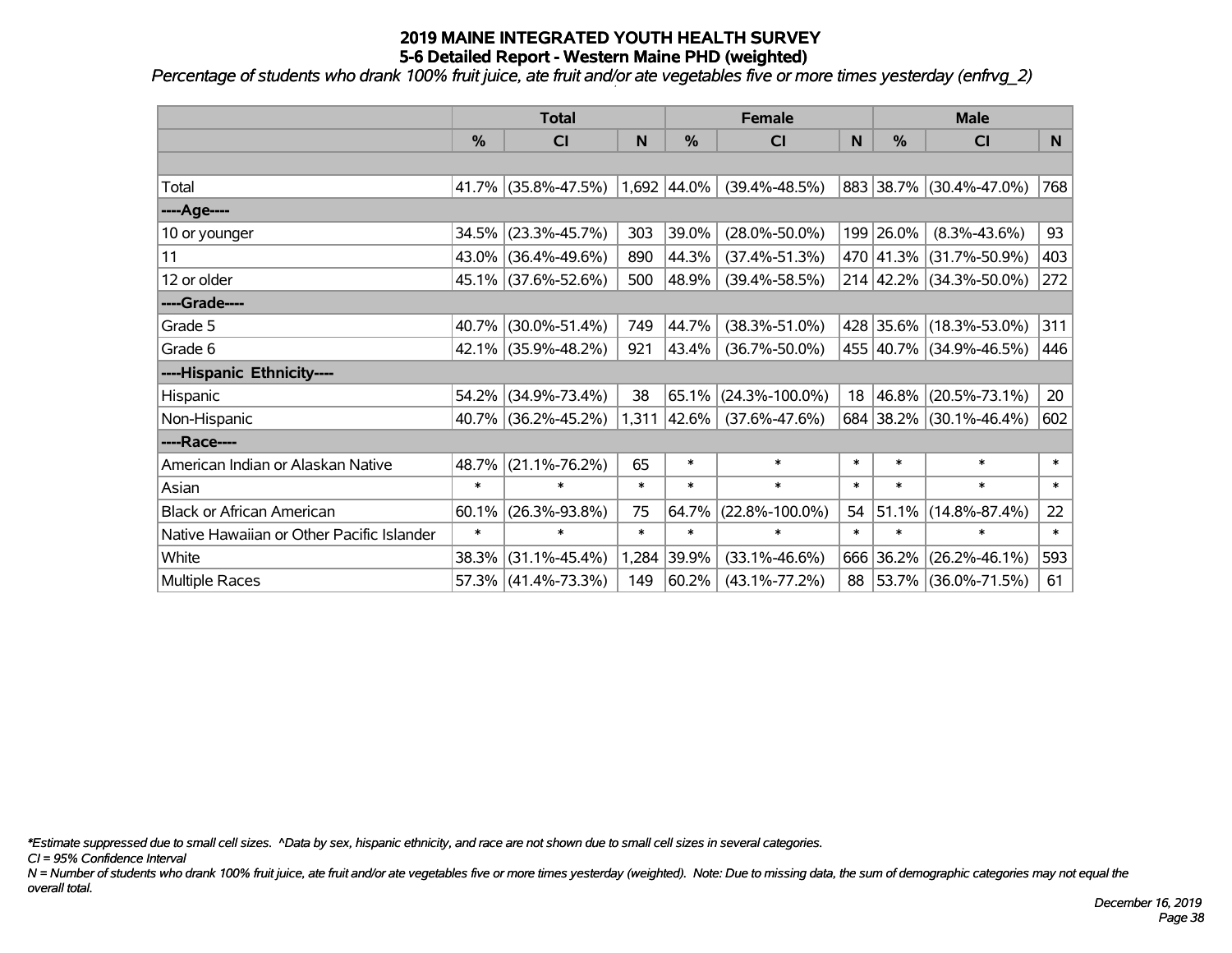*Yesterday, how many times did you drink a can, bottle, or glass of soda, sports drink, energy drink, or other sugar-sweetened beverage such as Gatorade, Red Bull, lemonade, sweetened tea or coffee drinks, flavored milk, Snapple, or Sunny D? (Do not count diet soda, other diet drinks, or 100% fruit juice.) (en66)*

*Percentage of students who answered at least one time yesterday*

|                                           | <b>Total</b>  |                        |             | <b>Female</b> | <b>Male</b>          |        |               |                          |        |
|-------------------------------------------|---------------|------------------------|-------------|---------------|----------------------|--------|---------------|--------------------------|--------|
|                                           | $\frac{0}{0}$ | <b>CI</b>              | $\mathbf N$ | $\frac{0}{0}$ | <b>CI</b>            | N      | $\frac{0}{0}$ | CI                       | N      |
|                                           |               |                        |             |               |                      |        |               |                          |        |
| Total                                     |               | $57.1\%$ (51.1%-63.1%) |             | 2,418 57.4%   | $(51.4\% - 63.3\%)$  | 1,171  |               | $ 57.0\% $ (49.8%-64.2%) | 1,207  |
| ----Age----                               |               |                        |             |               |                      |        |               |                          |        |
| 10 or younger                             | 45.3%         | $(31.1\% - 59.6\%)$    | 419         | 45.7%         | $(29.5\% - 62.0\%)$  | 233    | 46.1%         | $(30.6\% - 61.5\%)$      | 185    |
| 11                                        |               | 58.8% (50.4%-67.2%)    | 1,276       | 60.4%         | $(49.4\% - 71.3\%)$  | 653    |               | 57.1% (48.2%-66.0%)      | 598    |
| 12 or older                               |               | $63.1\%$ (57.1%-69.2%) | 718         | $ 63.4\% $    | $(55.5\% - 71.3\%)$  | 284    |               | $63.1\%$ (56.4%-69.9%)   | 419    |
| ----Grade----                             |               |                        |             |               |                      |        |               |                          |        |
| Grade 5                                   | 51.5%         | $(43.5\% - 59.6\%)$    | 1,011       | 51.0%         | $(43.6\% - 58.4\%)$  | 488    |               | $51.9\%$ (42.0%-61.8%)   | 509    |
| Grade 6                                   |               | $62.0\%$ (53.5%-70.5%) |             | 1,395 62.9%   | $(56.4\% - 69.5\%)$  | 681    |               | $61.0\%$ (49.0%-73.1%)   | 687    |
| ----Hispanic Ethnicity----                |               |                        |             |               |                      |        |               |                          |        |
| Hispanic                                  | 77.2%         | $(56.2\% - 98.2\%)$    | 58          | $\ast$        | $\ast$               | $\ast$ | $\ast$        | $\ast$                   | $\ast$ |
| Non-Hispanic                              |               | 59.4% (53.1%-65.8%)    |             | 1,995 59.9%   | $(54.2\% - 65.6\%)$  | 987    |               | 59.3% (50.4%-68.2%)      | 989    |
| ----Race----                              |               |                        |             |               |                      |        |               |                          |        |
| American Indian or Alaskan Native         | 59.6%         | $(28.5\% - 90.6\%)$    | 76          | $\ast$        | $\ast$               | $\ast$ | $\ast$        | $\ast$                   | $\ast$ |
| Asian                                     | $\ast$        | $\ast$                 | $\ast$      | $\ast$        | $\ast$               | $\ast$ | $\ast$        | $\ast$                   | $\ast$ |
| <b>Black or African American</b>          | 67.2%         | $(39.5\% - 95.0\%)$    | 88          | 70.1%         | $(34.4\% - 100.0\%)$ | 58     | 62.3%         | $(25.3\% - 99.3\%)$      | 30     |
| Native Hawaiian or Other Pacific Islander | $\ast$        | $\ast$                 | $\ast$      | $\ast$        | $\ast$               | $\ast$ | $\ast$        | $\ast$                   | $\ast$ |
| White                                     | 56.0%         | $(49.7\% - 62.3\%)$    | 1,959       | 54.1%         | $(44.7\% - 63.6\%)$  | 917    | 57.8%         | $(51.6\% - 64.0\%)$      | 1,018  |
| <b>Multiple Races</b>                     |               | $62.8\%$ (53.0%-72.6%) | 176         | 72.9%         | $(63.3\% - 82.6\%)$  | 114    |               | 50.2% (32.2%-68.2%)      | 63     |

*\*Estimate suppressed due to small cell sizes. ^Data by sex, hispanic ethnicity, and race are not shown due to small cell sizes in several categories.*

*CI = 95% Confidence Interval*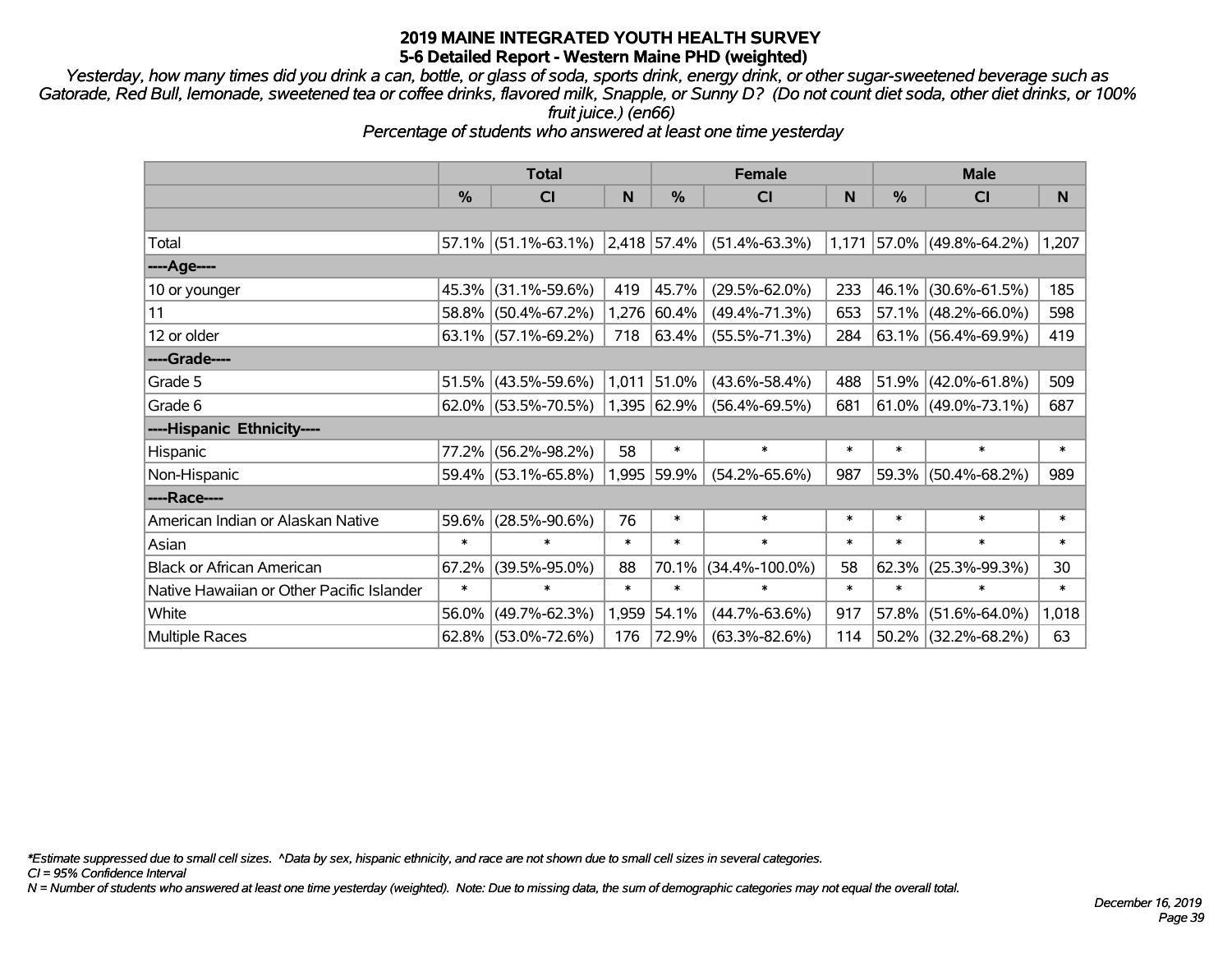*During the past 7 days, on how many days did you eat dinner at home with at least one of your parents or guardians? (en67a) Percentage of students who answered at least 5 days*

|                                           | <b>Total</b>  |                      |        |             | <b>Female</b>        |        | <b>Male</b> |                      |              |  |
|-------------------------------------------|---------------|----------------------|--------|-------------|----------------------|--------|-------------|----------------------|--------------|--|
|                                           | $\frac{0}{0}$ | <b>CI</b>            | N      | %           | <b>CI</b>            | N      | %           | <b>CI</b>            | <sub>N</sub> |  |
|                                           |               |                      |        |             |                      |        |             |                      |              |  |
| Total                                     | 82.6%         | $(76.8\% - 88.4\%)$  |        | 3,490 84.1% | $(78.0\% - 90.2\%)$  |        | 1,706 80.8% | $(74.0\% - 87.5\%)$  | 1,711        |  |
| ----Age----                               |               |                      |        |             |                      |        |             |                      |              |  |
| 10 or younger                             | 86.8%         | $(81.0\% - 92.6\%)$  | 778    | 84.4%       | $(75.2\% - 93.6\%)$  | 412    | 89.5%       | $(81.8\% - 97.1\%)$  | 354          |  |
| 11                                        | 84.6%         | $(79.8\% - 89.4\%)$  | 1,861  | 86.0%       | $(80.0\% - 91.9\%)$  | 945    | 83.1%       | $(75.8\% - 90.3\%)$  | 880          |  |
| 12 or older                               | 75.3%         | $(64.1\% - 86.5\%)$  | 846    | 79.1%       | $(69.0\% - 89.2\%)$  | 349    | 71.7%       | $(59.0\% - 84.5\%)$  | 471          |  |
| ----Grade----                             |               |                      |        |             |                      |        |             |                      |              |  |
| Grade 5                                   | 85.3%         | $(78.5\% - 92.0\%)$  |        | 1,660 87.0% | $(80.5\% - 93.4\%)$  | 829    | 83.2%       | $(73.4\% - 93.0\%)$  | 806          |  |
| Grade 6                                   | 80.3%         | $(72.5\% - 88.1\%)$  |        | 1,807 81.5% | $(72.7\% - 90.3\%)$  | 876    | 78.9%       | $(70.5\% - 87.2\%)$  | 893          |  |
| ----Hispanic Ethnicity----                |               |                      |        |             |                      |        |             |                      |              |  |
| Hispanic                                  | 52.1%         | $(34.5\% - 69.7\%)$  | 39     | $\ast$      | $\ast$               | $\ast$ | $\ast$      | $\ast$               | $\ast$       |  |
| Non-Hispanic                              | 82.7%         | $(75.5\% - 90.0\%)$  |        | 2,767 83.7% | $(75.9\% - 91.5\%)$  |        | 1,364 81.7% | $(73.9\% - 89.6\%)$  | 1,368        |  |
| ----Race----                              |               |                      |        |             |                      |        |             |                      |              |  |
| American Indian or Alaskan Native         | 84.6%         | $(64.9\% - 100.0\%)$ | 110    | $\ast$      | $\ast$               | $\ast$ | $\ast$      | $\ast$               | $\ast$       |  |
| Asian                                     | $\ast$        | $\ast$               | $\ast$ | $\ast$      | $\ast$               | $\ast$ | $\ast$      | $\ast$               | $\ast$       |  |
| <b>Black or African American</b>          | 87.3%         | $(74.8\% - 99.7\%)$  | 114    | $\ast$      | $\ast$               | $\ast$ | $\ast$      | $\ast$               | $\ast$       |  |
| Native Hawaiian or Other Pacific Islander | $\ast$        | $\ast$               | $\ast$ | $\ast$      | $\ast$               | $\ast$ | $\ast$      | $\ast$               | $\ast$       |  |
| White                                     | 82.5%         | $(76.5\% - 88.4\%)$  | 2,877  | 85.1%       | $(78.3\% - 91.9\%)$  | 1,432  | 79.9%       | $(73.4\% - 86.4\%)$  | 1,405        |  |
| <b>Multiple Races</b>                     |               | 83.2% (59.9%-100.0%) | 234    |             | 86.5% (70.6%-100.0%) | 135    |             | 79.2% (44.7%-100.0%) | 99           |  |

*\*Estimate suppressed due to small cell sizes. ^Data by sex, hispanic ethnicity, and race are not shown due to small cell sizes in several categories.*

*CI = 95% Confidence Interval*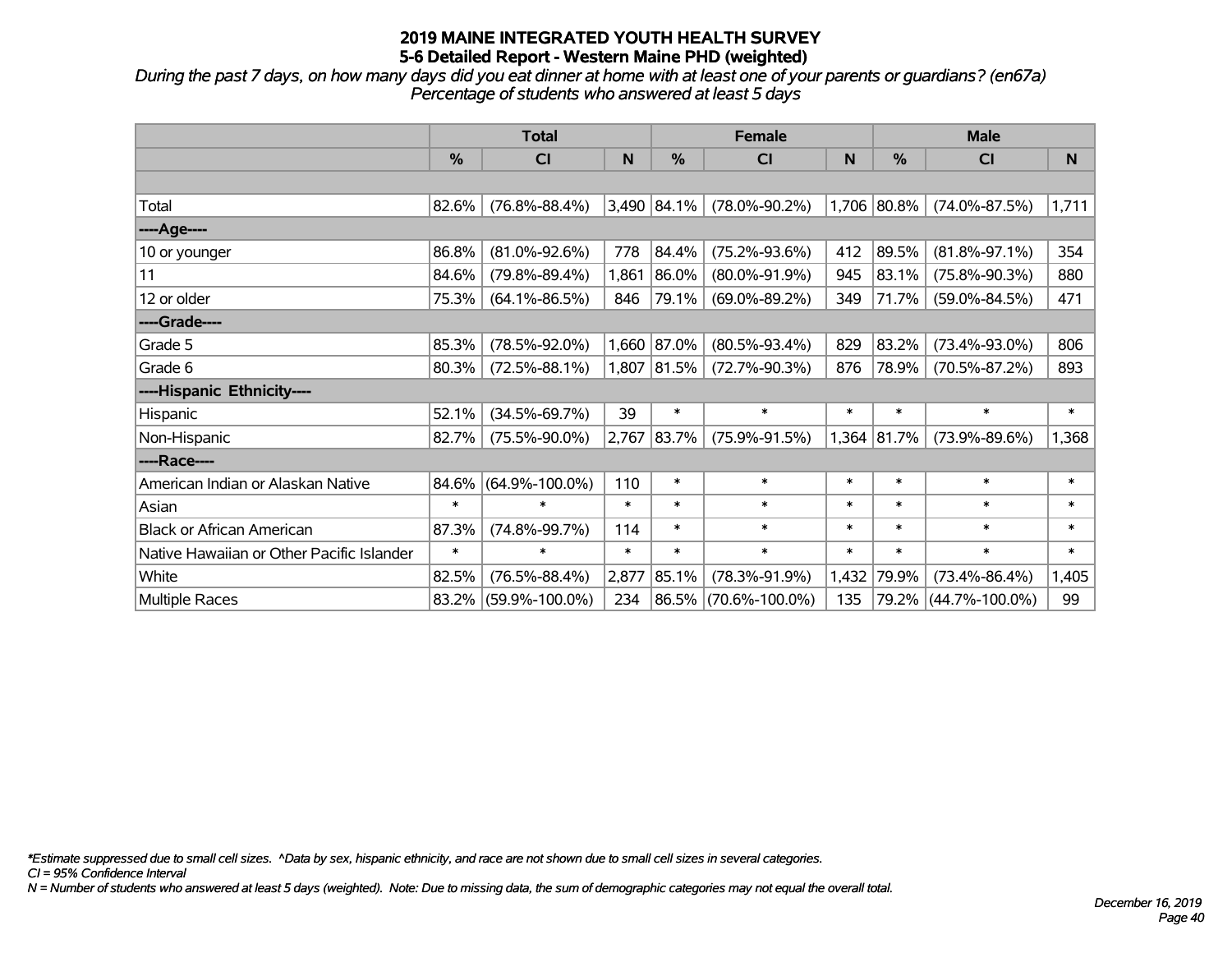*How many days each week do you exercise, dance or play sports for at least an hour? (en68) Percentage of students who answered at least 7 days.*

|                                           | <b>Total</b>  |                                                  |        | <b>Female</b> |                          |        | <b>Male</b>   |                          |        |
|-------------------------------------------|---------------|--------------------------------------------------|--------|---------------|--------------------------|--------|---------------|--------------------------|--------|
|                                           | $\frac{0}{0}$ | CI                                               | N      | $\%$          | CI                       | N      | $\frac{0}{0}$ | <b>CI</b>                | N      |
|                                           |               |                                                  |        |               |                          |        |               |                          |        |
| Total                                     |               | $24.4\%$ (21.1%-27.6%) 1,041 19.5% (15.8%-23.3%) |        |               |                          |        |               | 398 28.6% (23.3%-33.8%)  | 618    |
| ----Age----                               |               |                                                  |        |               |                          |        |               |                          |        |
| 10 or younger                             | 22.2%         | $(16.3\% - 28.1\%)$                              | 209    | 18.0%         | $(9.1\% - 27.0\%)$       | 92     |               | $ 27.8\% $ (19.1%-36.6%) | 117    |
| 11                                        |               | 26.3% (22.7%-29.9%)                              | 575    |               | 18.2% (13.8%-22.5%)      |        |               | 198 34.3% (27.8%-40.8%)  | 366    |
| 12 or older                               |               | 22.6% (15.2%-30.1%)                              | 256    |               | $ 24.6\% $ (13.2%-36.0%) |        |               | 108 20.1% (13.3%-27.0%)  | 135    |
| ----Grade----                             |               |                                                  |        |               |                          |        |               |                          |        |
| Grade 5                                   | 24.1%         | $(18.0\% - 30.3\%)$                              | 484    | 17.2%         | $(9.0\% - 25.5\%)$       |        | 168 31.1%     | $(26.0\% - 36.1\%)$      | 316    |
| Grade 6                                   |               | 23.9% (18.9%-28.9%)                              | 535    |               | 21.6% (18.2%-25.0%)      |        |               | 230 25.8% (16.1%-35.4%)  | 291    |
| ----Hispanic Ethnicity----                |               |                                                  |        |               |                          |        |               |                          |        |
| Hispanic                                  | 35.4%         | $(21.3\% - 49.5\%)$                              | 27     | $\ast$        | $\ast$                   | $\ast$ | $\ast$        | $\ast$                   | $\ast$ |
| Non-Hispanic                              |               | 22.9% (19.1%-26.7%)                              | 773    |               | 19.7% (14.7%-24.7%)      |        |               | 323 25.5% (18.7%-32.2%)  | 432    |
| ----Race----                              |               |                                                  |        |               |                          |        |               |                          |        |
| American Indian or Alaskan Native         | 15.2%         | $(0.0\% - 30.9\%)$                               | 20     | $\ast$        | $\ast$                   | $\ast$ | $\ast$        | $\ast$                   | $\ast$ |
| Asian                                     | $\ast$        | $\ast$                                           | $\ast$ | $\ast$        | $\ast$                   | $\ast$ | $\ast$        | $\ast$                   | $\ast$ |
| <b>Black or African American</b>          | 36.8%         | $(11.3\% - 62.2\%)$                              | 48     | 42.4%         | $(0.5\% - 84.2\%)$       | 35     | 27.0%         | $(0.0\% - 70.4\%)$       | 13     |
| Native Hawaiian or Other Pacific Islander | $\ast$        | $\ast$                                           | $\ast$ | $\ast$        | $\ast$                   | $\ast$ | $\ast$        | $\ast$                   | $\ast$ |
| White                                     | 23.7%         | $(18.3\% - 29.0\%)$                              | 838    | 17.0%         | $(9.8\% - 24.1\%)$       |        | 288 29.5%     | $(22.8\% - 36.2\%)$      | 531    |
| Multiple Races                            |               | 38.0% (22.9%-53.1%)                              | 105    | 40.8%         | $(9.4\% - 72.1\%)$       | 62     |               | $ 34.6\% $ (12.2%-57.1%) | 43     |

*\*Estimate suppressed due to small cell sizes. ^Data by sex, hispanic ethnicity, and race are not shown due to small cell sizes in several categories.*

*CI = 95% Confidence Interval*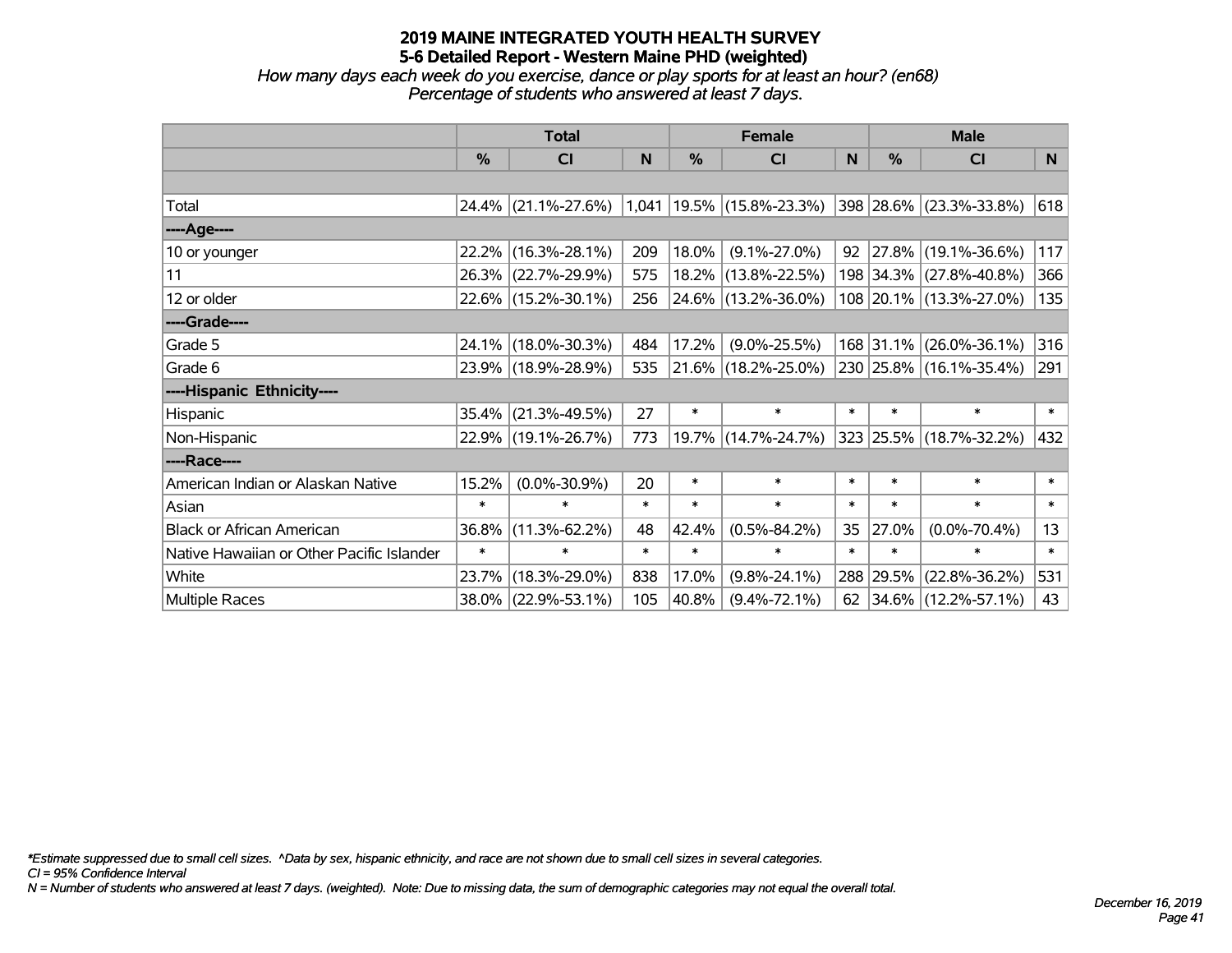*On an average school day, how many hours do you watch TV? (en34) Percentage of students who answered at least 3 hours*

|                                           | <b>Total</b>  |                     |        | <b>Female</b> | <b>Male</b>             |          |        |                         |        |
|-------------------------------------------|---------------|---------------------|--------|---------------|-------------------------|----------|--------|-------------------------|--------|
|                                           | $\frac{0}{0}$ | <b>CI</b>           | N.     | $\frac{0}{0}$ | <b>CI</b>               | <b>N</b> | %      | <b>CI</b>               | N      |
|                                           |               |                     |        |               |                         |          |        |                         |        |
| Total                                     |               | 24.1% (18.9%-29.4%) |        |               | 991 19.8% (14.0%-25.6%) |          |        | 394 28.4% (22.5%-34.3%) | 587    |
| ----Age----                               |               |                     |        |               |                         |          |        |                         |        |
| 10 or younger                             |               | 20.1% (10.1%-30.0%) |        | 175 16.6%     | $(7.2\% - 25.9\%)$      | 77       | 24.0%  | $(4.9\% - 43.1\%)$      | 99     |
| 11                                        |               | 24.2% (19.7%-28.8%) |        |               | 516 20.3% (14.6%-26.1%) |          |        | 220 28.3% (23.6%-33.0%) | 288    |
| 12 or older                               |               | 27.3% (15.3%-39.3%) |        | 299 21.9%     | $(2.2\% - 41.6\%)$      |          |        | 97 31.8% (23.6%-40.0%)  | 201    |
| ----Grade----                             |               |                     |        |               |                         |          |        |                         |        |
| Grade 5                                   |               | 24.9% (17.8%-32.1%) |        |               | 470 19.3% (13.1%-25.5%) |          |        | 179 30.1% (19.0%-41.2%) | 289    |
| Grade 6                                   |               | 23.8% (17.9%-29.7%) |        |               | 520 20.3% (11.4%-29.1%) |          |        | 215 27.4% (22.8%-32.0%) | 299    |
| ----Hispanic Ethnicity----                |               |                     |        |               |                         |          |        |                         |        |
| Hispanic                                  | 40.3%         | $(23.2\% - 57.4\%)$ | 30     | $\ast$        | $\ast$                  | $\ast$   | $\ast$ | $\ast$                  | $\ast$ |
| Non-Hispanic                              |               | 24.0% (18.7%-29.4%) |        |               | 787 17.9% (12.2%-23.5%) |          |        | 286 30.3% (24.4%-36.1%) | 493    |
| ----Race----                              |               |                     |        |               |                         |          |        |                         |        |
| American Indian or Alaskan Native         | 19.8%         | $(2.2\% - 37.4\%)$  | 22     | $\ast$        | $\ast$                  | $\ast$   | $\ast$ | $\ast$                  | $\ast$ |
| Asian                                     | $\ast$        | $\ast$              | $\ast$ | $\ast$        | $\ast$                  | $\ast$   | $\ast$ | $\ast$                  | $\ast$ |
| <b>Black or African American</b>          | 16.4%         | $(4.1\% - 28.6\%)$  | 19     | $\ast$        | $\ast$                  | $\ast$   | $\ast$ | $\ast$                  | $\ast$ |
| Native Hawaiian or Other Pacific Islander | $\ast$        | $\ast$              | $\ast$ | $\ast$        | $\ast$                  | $\ast$   | $\ast$ | $\ast$                  | $\ast$ |
| White                                     | 24.0%         | $(19.4\% - 28.7\%)$ |        | 828 20.0%     | $(14.6\% - 25.4\%)$     | 331      | 27.9%  | $(22.8\% - 33.1\%)$     | 486    |
| Multiple Races                            |               | 34.8% (10.9%-58.8%) | 98     | 20.6%         | $(0.0\% - 45.2\%)$      |          |        | 32 52.6% (31.6%-73.6%)  | 66     |

*\*Estimate suppressed due to small cell sizes. ^Data by sex, hispanic ethnicity, and race are not shown due to small cell sizes in several categories.*

*CI = 95% Confidence Interval*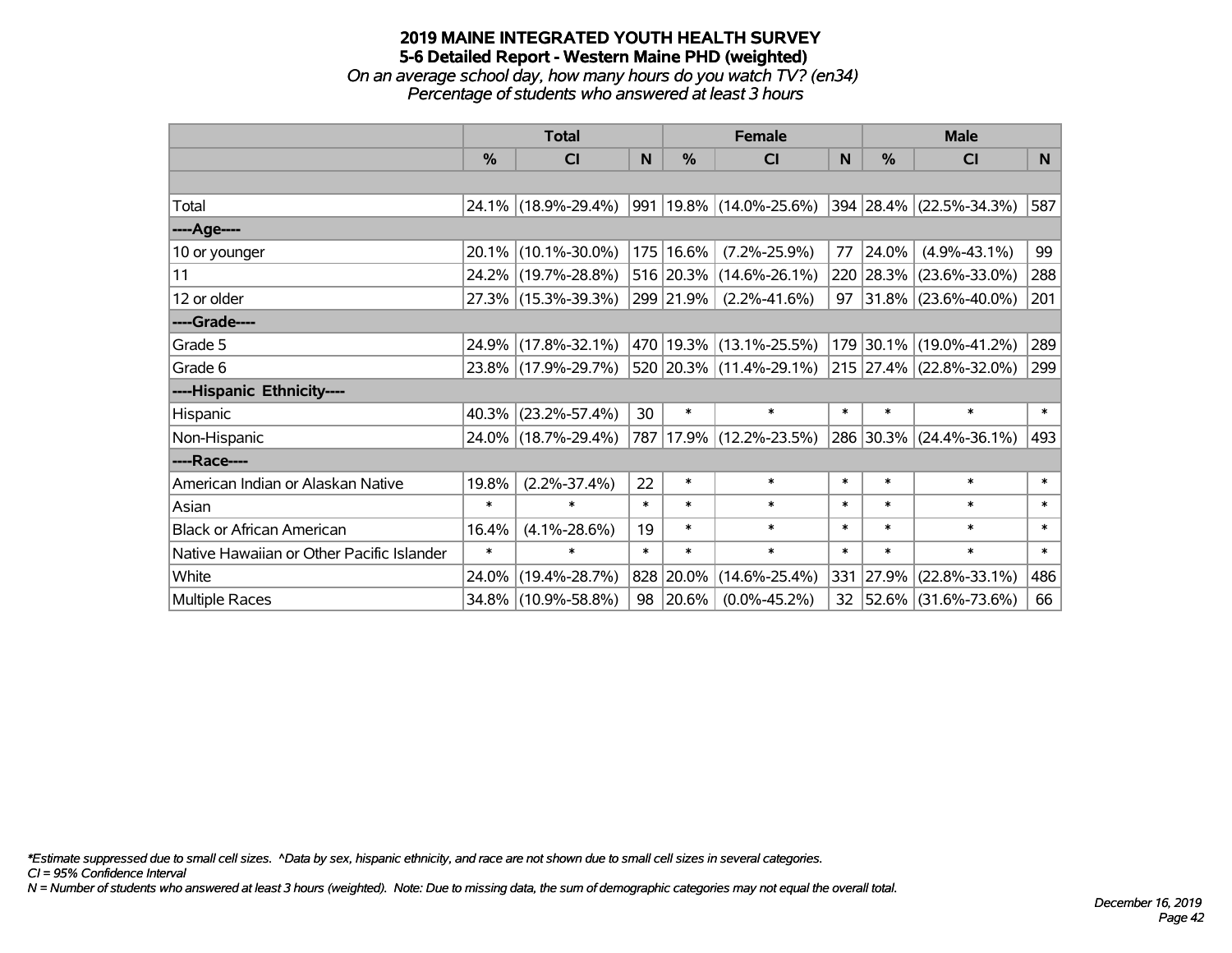# **2019 MAINE INTEGRATED YOUTH HEALTH SURVEY 5-6 Detailed Report - Western Maine PHD (weighted)** *On an average school day, how many hours do you watch TV? (en34\_2)*

*Percentage of students who answered 2 or fewer hours*

|                                           | <b>Total</b>  |                        |        | <b>Female</b> | <b>Male</b>          |        |               |                             |        |
|-------------------------------------------|---------------|------------------------|--------|---------------|----------------------|--------|---------------|-----------------------------|--------|
|                                           | $\frac{9}{6}$ | <b>CI</b>              | N      | $\frac{0}{0}$ | <b>CI</b>            | N      | $\frac{0}{0}$ | <b>CI</b>                   | N      |
|                                           |               |                        |        |               |                      |        |               |                             |        |
| Total                                     |               | 75.9% (70.6%-81.1%)    |        | $3,113$ 80.2% | $(74.4\% - 86.0\%)$  |        |               | $1,594$ 71.6% (65.7%-77.5%) | 1,478  |
| ----Age----                               |               |                        |        |               |                      |        |               |                             |        |
| 10 or younger                             | 79.9%         | $(70.0\% - 89.9\%)$    | 699    | 83.4%         | $(74.1\% - 92.8\%)$  | 387    |               | 76.0% (56.9%-95.1%)         | 312    |
| 11                                        |               | 75.8% (71.2%-80.3%)    | 1,614  | 79.7%         | $(73.9\% - 85.4\%)$  | 862    |               | 71.7% (67.0%-76.4%)         | 730    |
| 12 or older                               |               | 72.7% (60.7%-84.7%)    | 795    | 78.1%         | $(58.4\% - 97.8\%)$  | 345    |               | 68.2% (60.0%-76.4%)         | 431    |
| ----Grade----                             |               |                        |        |               |                      |        |               |                             |        |
| Grade 5                                   |               | 75.1% (67.9%-82.2%)    |        | 1,418 80.7%   | $(74.5\% - 86.9\%)$  | 749    |               | 69.9% (58.8%-81.0%)         | 669    |
| Grade 6                                   |               | 76.2% (70.3%-82.1%)    |        | 1,666 79.7%   | $(70.9\% - 88.6\%)$  | 844    |               | 72.6% (68.0%-77.2%)         | 793    |
| ----Hispanic Ethnicity----                |               |                        |        |               |                      |        |               |                             |        |
| Hispanic                                  | 59.7%         | $(42.6\% - 76.8\%)$    | 45     | $\ast$        | $\ast$               | $\ast$ | $\ast$        | $\ast$                      | $\ast$ |
| Non-Hispanic                              |               | 76.0% (70.6%-81.3%)    |        | 2,487 82.1%   | $(76.5\% - 87.8\%)$  |        |               | $1,315$ 69.7% (63.9%-75.6%) | 1,137  |
| ----Race----                              |               |                        |        |               |                      |        |               |                             |        |
| American Indian or Alaskan Native         | 80.2%         | $(62.6\% - 97.8\%)$    | 88     | $\ast$        | $\ast$               | $\ast$ | $\ast$        | $\ast$                      | $\ast$ |
| Asian                                     | $\ast$        | $\ast$                 | $\ast$ | $\ast$        | $\ast$               | $\ast$ | $\ast$        | $\ast$                      | $\ast$ |
| <b>Black or African American</b>          | 83.6%         | $(71.4\% - 95.9\%)$    | 99     | $\ast$        | $\ast$               | $\ast$ | $\ast$        | $\ast$                      | $\ast$ |
| Native Hawaiian or Other Pacific Islander | $\ast$        | $\ast$                 | $\ast$ | $\ast$        | $\ast$               | $\ast$ | $\ast$        | $\ast$                      | $\ast$ |
| White                                     | 76.0%         | $(71.3\% - 80.6\%)$    | 2,615  | 80.0%         | $(74.6\% - 85.4\%)$  | 1,322  | 72.1%         | $(66.9\% - 77.2\%)$         | ,256   |
| Multiple Races                            |               | $65.2\%$ (41.2%-89.1%) | 183    |               | 79.4% (54.8%-100.0%) | 124    |               | $ 47.4\% $ (26.4%-68.4%)    | 59     |

*\*Estimate suppressed due to small cell sizes. ^Data by sex, hispanic ethnicity, and race are not shown due to small cell sizes in several categories.*

*CI = 95% Confidence Interval*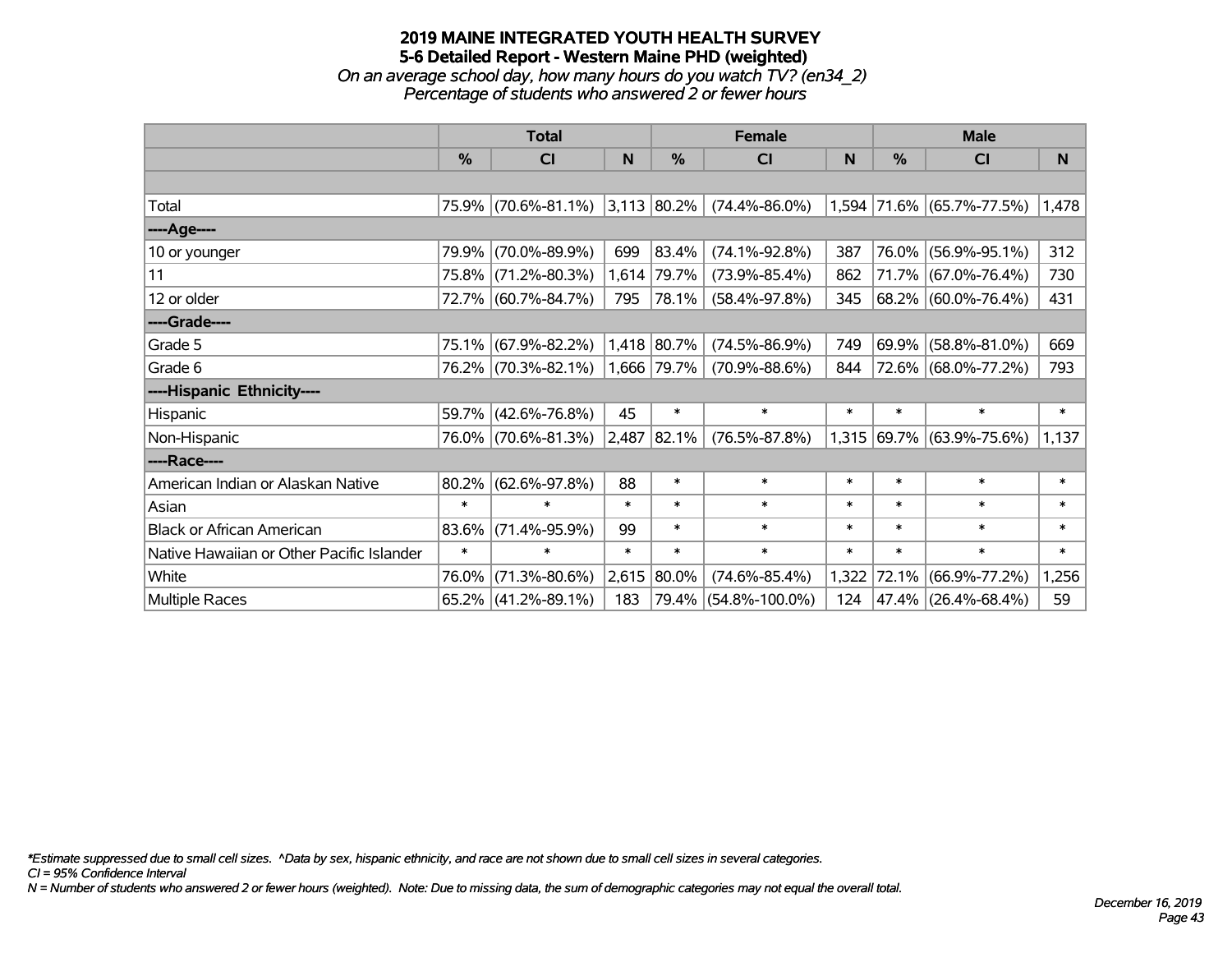*On an average school day, how many hours do you play video or computer games or use a computer for something that is not school work? (Count time spent playing games, watching videos, texting, or using social media on your smartphone, computer, Xbox, PlayStation, iPad, or other tablet.) (en57b) Percentage of students who answered at least 3 hours*

|                                           | <b>Total</b> |                     | <b>Female</b> |             |                      | <b>Male</b> |        |                           |        |
|-------------------------------------------|--------------|---------------------|---------------|-------------|----------------------|-------------|--------|---------------------------|--------|
|                                           | $\%$         | <b>CI</b>           | N             | $\%$        | <b>CI</b>            | N           | %      | <b>CI</b>                 | N.     |
|                                           |              |                     |               |             |                      |             |        |                           |        |
| Total                                     | 36.4%        | $(28.6\% - 44.2\%)$ |               | 1,530 33.5% | $(24.5\% - 42.5\%)$  |             |        | $678$ 39.4% (31.8%-46.9%) | 834    |
| ----Age----                               |              |                     |               |             |                      |             |        |                           |        |
| 10 or younger                             | 33.2%        | $(18.7\% - 47.7\%)$ | 309           | 35.8%       | $(16.5\% - 55.0\%)$  |             |        | 178 31.1% (17.9%-44.3%)   | 131    |
| 11                                        | 34.0%        | $(27.2\% - 40.8\%)$ | 733           | 31.0%       | $(22.4\% - 39.7\%)$  |             |        | 337 37.8% (31.0%-44.6%)   | 393    |
| 12 or older                               |              | 43.7% (33.1%-54.2%) | 488           | 37.0%       | $(28.8\% - 45.3\%)$  |             |        | 163 47.2% (35.2%-59.3%)   | 310    |
| ----Grade----                             |              |                     |               |             |                      |             |        |                           |        |
| Grade 5                                   | 33.3%        | $(20.9\% - 45.7\%)$ | 657           | 31.3%       | $(17.1\% - 45.5\%)$  |             |        | 301 35.4% (24.2%-46.7%)   | 352    |
| Grade 6                                   | 39.3%        | $(30.0\% - 48.6\%)$ | 867           | 35.4%       | $(25.9\% - 44.8\%)$  |             |        | 376 43.0% (33.4%-52.7%)   | 476    |
| ----Hispanic Ethnicity----                |              |                     |               |             |                      |             |        |                           |        |
| Hispanic                                  | 19.9%        | $(1.0\% - 38.7\%)$  | 14            | $\ast$      | $\ast$               | $\ast$      | $\ast$ | $\ast$                    | $\ast$ |
| Non-Hispanic                              | 37.8%        | $(30.2\% - 45.5\%)$ |               | 1,256 35.5% | $(25.6\% - 45.3\%)$  |             |        | 575 40.6% (33.8%-47.4%)   | 673    |
| ----Race----                              |              |                     |               |             |                      |             |        |                           |        |
| American Indian or Alaskan Native         | 36.0%        | $(12.7\% - 59.3\%)$ | 48            | $\ast$      | $\ast$               | $\ast$      | $\ast$ | $\ast$                    | $\ast$ |
| Asian                                     | $\ast$       | $\ast$              | $\ast$        | $\ast$      | $\ast$               | $\ast$      | $\ast$ | $\ast$                    | $\ast$ |
| <b>Black or African American</b>          | 52.9%        | $(27.5\% - 78.3\%)$ | 62            | 68.2%       | $(35.5\% - 100.0\%)$ | 48          | 30.2%  | $(9.2\% - 51.2\%)$        | 14     |
| Native Hawaiian or Other Pacific Islander | $\ast$       | $\ast$              | $\ast$        | $\ast$      | $\ast$               | $\ast$      | $\ast$ | $\ast$                    | $\ast$ |
| White                                     | 36.2%        | $(29.1\% - 43.3\%)$ | 1,275         | 31.0%       | $(22.4\% - 39.6\%)$  | 526         | 41.4%  | $(34.7\% - 48.1\%)$       | 736    |
| <b>Multiple Races</b>                     | 42.9%        | $(33.8\% - 51.9\%)$ | 118           | 50.1%       | $(34.3\% - 65.9\%)$  |             |        | 76 34.2% (16.2%-52.1%)    | 43     |

*\*Estimate suppressed due to small cell sizes. ^Data by sex, hispanic ethnicity, and race are not shown due to small cell sizes in several categories.*

*CI = 95% Confidence Interval*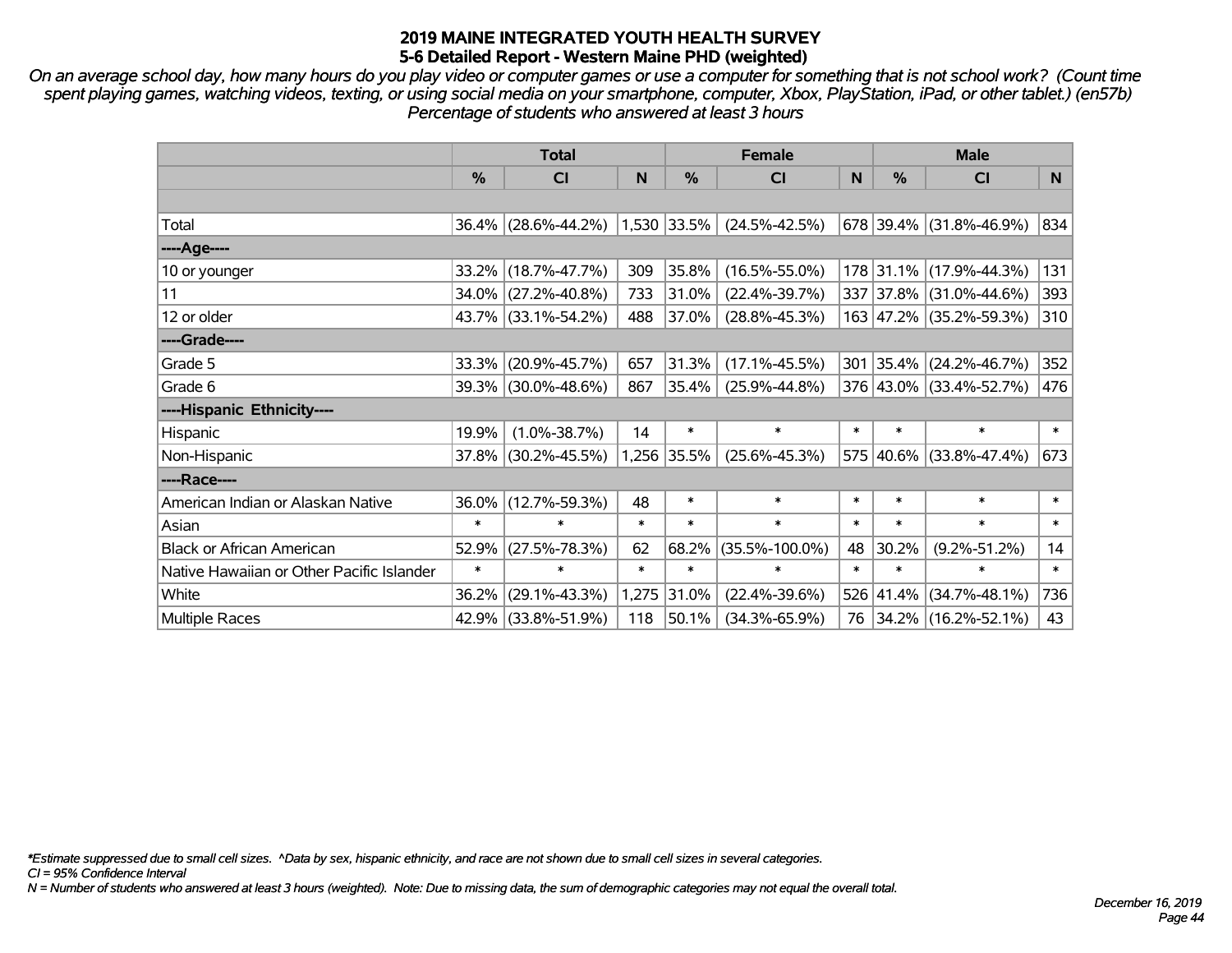*On an average school day, how many hours do you play video or computer games or use a computer for something that is not school work? (Count time spent playing games, watching videos, texting, or using social media on your smartphone, computer, Xbox, PlayStation, iPad, or other tablet.) (en57b\_3) Percentage of students who answered 2 or fewer hours*

|                                           | <b>Total</b> |                        |        | <b>Female</b> |                                    | <b>Male</b> |               |                             |        |
|-------------------------------------------|--------------|------------------------|--------|---------------|------------------------------------|-------------|---------------|-----------------------------|--------|
|                                           | $\%$         | C <sub>l</sub>         | N      | $\frac{0}{0}$ | <b>CI</b>                          | N           | $\frac{0}{0}$ | <b>CI</b>                   | N      |
|                                           |              |                        |        |               |                                    |             |               |                             |        |
| Total                                     |              | $63.6\%$ (55.8%-71.4%) |        |               | $\vert$ 2,675 66.5% (57.5%-75.5%)  |             |               | $1,347$ 60.6% (53.1%-68.2%) | 1,284  |
| ----Age----                               |              |                        |        |               |                                    |             |               |                             |        |
| 10 or younger                             |              | $66.8\%$ (52.3%-81.3%) | 621    |               | $64.2\%$ (45.0%-83.5%)             | 320         |               | $68.9\%$ (55.7%-82.1%)      | 290    |
| 11                                        |              | 66.0% (59.2%-72.8%)    | 1,425  |               | 69.0% (60.3%-77.6%)                | 750         |               | $62.2\%$ (55.4%-69.0%)      | 647    |
| 12 or older                               |              | $56.3\%$ (45.8%-66.9%) | 629    |               | 63.0% (54.7%-71.2%)                | 277         |               | $52.8\%$ (40.7%-64.8%)      | 347    |
| ----Grade----                             |              |                        |        |               |                                    |             |               |                             |        |
| Grade 5                                   |              | 66.7% (54.3%-79.1%)    |        |               | $1,314$ 68.7% (54.5%-82.9%)        | 660         |               | 64.6% (53.3%-75.8%)         | 642    |
| Grade 6                                   |              | $60.7\%$ (51.4%-70.0%) |        |               | $ 1,339 64.6\%  (55.2\% - 74.1\%)$ | 686         |               | 57.0% (47.3%-66.6%)         | 631    |
| ----Hispanic Ethnicity----                |              |                        |        |               |                                    |             |               |                             |        |
| Hispanic                                  |              | $80.1\%$ (61.3%-99.0%) | 55     | $\ast$        | $\ast$                             | $\ast$      | $\ast$        | $\ast$                      | $\ast$ |
| Non-Hispanic                              |              | 62.2% (54.5%-69.8%)    |        |               | 2,064 64.5% (54.7%-74.4%)          | 1,047       |               | 59.4% (52.6%-66.2%)         | 984    |
| ----Race----                              |              |                        |        |               |                                    |             |               |                             |        |
| American Indian or Alaskan Native         | $64.0\%$     | $(40.7\% - 87.3\%)$    | 85     | $\ast$        | $\ast$                             | $\ast$      | $\ast$        | $\ast$                      | $\ast$ |
| Asian                                     | $\ast$       | $\ast$                 | $\ast$ | $\ast$        | $\ast$                             | $\ast$      | $\ast$        | $\ast$                      | $\ast$ |
| <b>Black or African American</b>          | 47.1%        | $(21.7\% - 72.5\%)$    | 56     | 31.8%         | $(0.0\% - 64.5\%)$                 | 22          | 69.8%         | $(48.8\% - 90.8\%)$         | 33     |
| Native Hawaiian or Other Pacific Islander | $\ast$       | $\ast$                 | $\ast$ | $\ast$        | $\ast$                             | $\ast$      | $\ast$        | $\ast$                      | $\ast$ |
| White                                     | 63.8%        | $(56.7\% - 70.9\%)$    | 2,246  |               | 69.0% (60.4%-77.6%)                | 1,171       | 58.6%         | $(51.9\% - 65.3\%)$         | 1,042  |
| Multiple Races                            |              | $57.1\%$ (48.1%-66.2%) | 158    |               | 49.9% (34.1%-65.7%)                | 75          |               | $65.8\%$ (47.9%-83.8%)      | 82     |

*\*Estimate suppressed due to small cell sizes. ^Data by sex, hispanic ethnicity, and race are not shown due to small cell sizes in several categories.*

*CI = 95% Confidence Interval*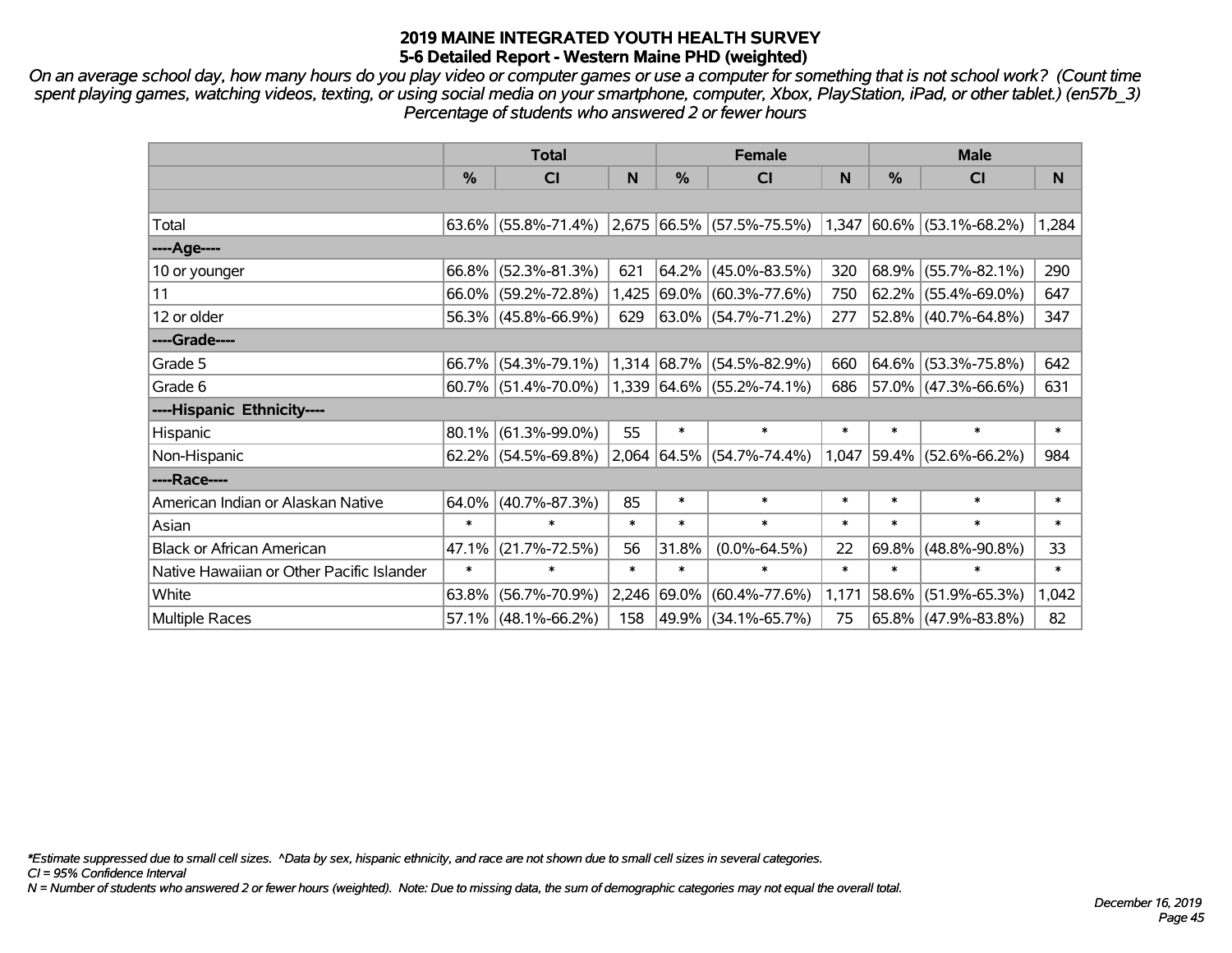*Percentage of students watching 2 or fewer hours of combined screen time (tv, video games, computer) per day on an average school day (enscreen)*

|                                           | <b>Total</b>  |                        |        |               | <b>Female</b>               | <b>Male</b> |               |                          |        |
|-------------------------------------------|---------------|------------------------|--------|---------------|-----------------------------|-------------|---------------|--------------------------|--------|
|                                           | $\frac{0}{0}$ | <b>CI</b>              | N      | $\frac{0}{0}$ | <b>CI</b>                   | N           | $\frac{0}{0}$ | <b>CI</b>                | N.     |
|                                           |               |                        |        |               |                             |             |               |                          |        |
| Total                                     | 35.3%         | $(26.8\% - 43.9\%)$    |        |               | $1,432$ 37.1% (27.6%-46.5%) | 727         |               | $ 33.8\% $ (24.4%-43.1%) | 688    |
| ----Age----                               |               |                        |        |               |                             |             |               |                          |        |
| 10 or younger                             | 38.6%         | $(25.5\% - 51.7\%)$    | 333    | 41.5%         | $(22.6\% - 60.5\%)$         |             | 187 35.4%     | $(24.3\% - 46.5\%)$      | 145    |
| 11                                        | 38.1%         | $(28.5\% - 47.7\%)$    | 800    |               | 39.6% (27.9%-51.3%)         |             |               | 424 36.0% (25.0%-46.9%)  | 360    |
| 12 or older                               |               | 27.5% (17.1%-37.9%)    | 299    |               | 26.3% (17.9%-34.8%)         |             |               | 116 29.2% (16.6%-41.8%)  | 183    |
| ----Grade----                             |               |                        |        |               |                             |             |               |                          |        |
| Grade 5                                   | 39.1%         | $(27.6\% - 50.5\%)$    | 729    | 43.3%         | $(30.6\% - 55.9\%)$         |             | 396 35.2%     | $(22.9\% - 47.4\%)$      | 333    |
| Grade 6                                   |               | $31.6\%$ (18.8%-44.3%) | 681    |               | 31.7% (18.2%-45.2%)         |             |               | 331 32.0% (19.4%-44.7%)  | 344    |
| ----Hispanic Ethnicity----                |               |                        |        |               |                             |             |               |                          |        |
| Hispanic                                  | $32.1\%$      | $(19.0\% - 45.3\%)$    | 22     | $\ast$        | $\ast$                      | $\ast$      | $\ast$        | $\ast$                   | $\ast$ |
| Non-Hispanic                              |               | 34.8% (26.3%-43.3%)    |        |               | $1,122$ 37.7% (26.5%-48.8%) |             |               | 594 31.8% (24.2%-39.5%)  | 512    |
| ----Race----                              |               |                        |        |               |                             |             |               |                          |        |
| American Indian or Alaskan Native         | 44.4%         | $(18.1\% - 70.7\%)$    | 49     | $\ast$        | $\ast$                      | $\ast$      | $\ast$        | $\ast$                   | $\ast$ |
| Asian                                     | $\ast$        | $\ast$                 | $\ast$ | $\ast$        | $\ast$                      | $\ast$      | $\ast$        | $\ast$                   | $\ast$ |
| <b>Black or African American</b>          | 38.3%         | $(9.9\% - 66.6\%)$     | 40     | 30.0%         | $(0.0\% - 71.2\%)$          | 17          | 48.4%         | $(17.9\% - 78.9\%)$      | 23     |
| Native Hawaiian or Other Pacific Islander | $\ast$        | $\ast$                 | $\ast$ | $\ast$        | $\ast$                      | $\ast$      | $\ast$        | $\ast$                   | $\ast$ |
| White                                     | 35.1%         | $(26.9\% - 43.3\%)$    |        | 1,196 37.7%   | $(27.7\% - 47.8\%)$         | 621         | 32.5%         | $(23.1\% - 41.9\%)$      | 559    |
| <b>Multiple Races</b>                     |               | 29.0% (16.6%-41.3%)    | 80     |               | 31.1% (16.7%-45.5%)         | 47          | 26.4%         | $(6.7\% - 46.0\%)$       | 33     |

*\*Estimate suppressed due to small cell sizes. ^Data by sex, hispanic ethnicity, and race are not shown due to small cell sizes in several categories.*

*CI = 95% Confidence Interval*

*N = Number of students watching 2 or fewer hours of combined screen time (tv, video games, computer) per day on an average school day (weighted). Note: Due to missing data, the sum of demographic categories may not equal the overall total.*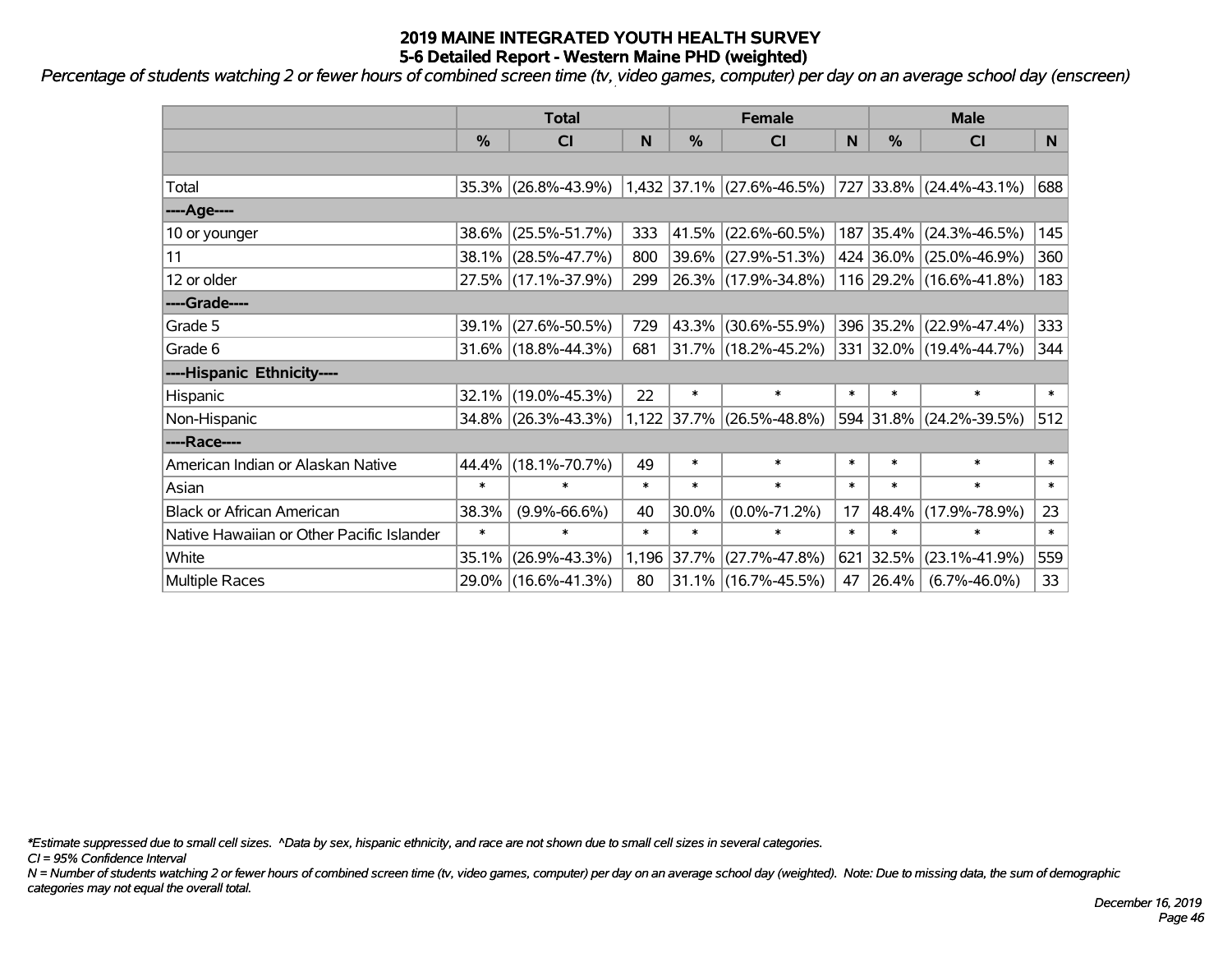*During an average week, how many days do you spend time in clubs, after-school programs, or other organized activities (other than sports) outside of regular school hours? (en35)*

*Percentage of students who answered at least 1 day*

|                                           | <b>Total</b> |                        |        | <b>Female</b> |                             |        | <b>Male</b> |                           |        |
|-------------------------------------------|--------------|------------------------|--------|---------------|-----------------------------|--------|-------------|---------------------------|--------|
|                                           | %            | CI                     | N      | %             | <b>CI</b>                   | N      | %           | <b>CI</b>                 | N      |
|                                           |              |                        |        |               |                             |        |             |                           |        |
| Total                                     |              | $43.8\%$ (38.1%-49.6%) |        |               | $1,847$ 46.8% (36.9%-56.8%) |        |             | 948 40.8% (37.0%-44.6%)   | 867    |
| ----Age----                               |              |                        |        |               |                             |        |             |                           |        |
| 10 or younger                             | 45.9%        | $(30.3\% - 61.5\%)$    | 431    | 49.8%         | $(23.2\% - 76.4\%)$         |        | 254 42.4%   | $(30.4\% - 54.4\%)$       | 177    |
| 11                                        |              | 43.5% (36.7%-50.2%)    | 930    |               | 46.5% (36.3%-56.8%)         |        |             | 499 39.7% (33.9%-45.4%)   | 412    |
| 12 or older                               |              | 42.9% (38.4%-47.4%)    | 485    |               | 44.2% (37.1%-51.3%)         |        |             | 196 41.9% (36.3%-47.6%)   | 278    |
| ----Grade----                             |              |                        |        |               |                             |        |             |                           |        |
| Grade 5                                   |              | 42.4% (32.2%-52.5%)    | 832    | 46.0%         | $(27.7\% - 64.2\%)$         |        | 440 39.2%   | $(32.0\% - 46.4\%)$       | 389    |
| Grade 6                                   |              | 44.4% (36.9%-51.9%)    | 988    |               | 47.7%   (39.1%-56.3%)       |        |             | $509$ 41.3% (34.1%-48.6%) | 462    |
| ----Hispanic Ethnicity----                |              |                        |        |               |                             |        |             |                           |        |
| Hispanic                                  | 48.0%        | $(36.0\% - 60.0\%)$    | 36     | $\ast$        | $\ast$                      | $\ast$ | $\ast$      | $\ast$                    | $\ast$ |
| Non-Hispanic                              |              | 43.4% (37.0%-49.8%)    |        |               | 1,440 45.5% (38.0%-53.0%)   |        |             | 735 41.2% (35.1%-47.2%)   | 683    |
| ----Race----                              |              |                        |        |               |                             |        |             |                           |        |
| American Indian or Alaskan Native         | 40.9%        | $(21.0\% - 60.8\%)$    | 53     | $\ast$        | $\ast$                      | $\ast$ | $\ast$      | $\ast$                    | $\ast$ |
| Asian                                     | $\ast$       | $\ast$                 | $\ast$ | $\ast$        | $\ast$                      | $\ast$ | $\ast$      | $\ast$                    | $\ast$ |
| <b>Black or African American</b>          | 50.6%        | $(23.1\% - 78.1\%)$    | 66     | 55.1%         | $(18.1\% - 92.1\%)$         | 46     | 42.8%       | $(12.0\% - 73.5\%)$       | 20     |
| Native Hawaiian or Other Pacific Islander | $\ast$       | $\ast$                 | $\ast$ | $\ast$        | $\ast$                      | $\ast$ | $\ast$      | $\ast$                    | $\ast$ |
| White                                     | 41.4%        | $(36.3\% - 46.5\%)$    | 1,451  | 41.5%         | $(34.5\% - 48.6\%)$         |        | 699 40.8%   | $(36.1\% - 45.5\%)$       | 725    |
| <b>Multiple Races</b>                     |              | 66.0% (52.1%-79.8%)    | 182    |               | 78.6% (57.3%-99.9%)         |        |             | 119 50.8% (36.0%-65.6%)   | 64     |

*\*Estimate suppressed due to small cell sizes. ^Data by sex, hispanic ethnicity, and race are not shown due to small cell sizes in several categories.*

*CI = 95% Confidence Interval*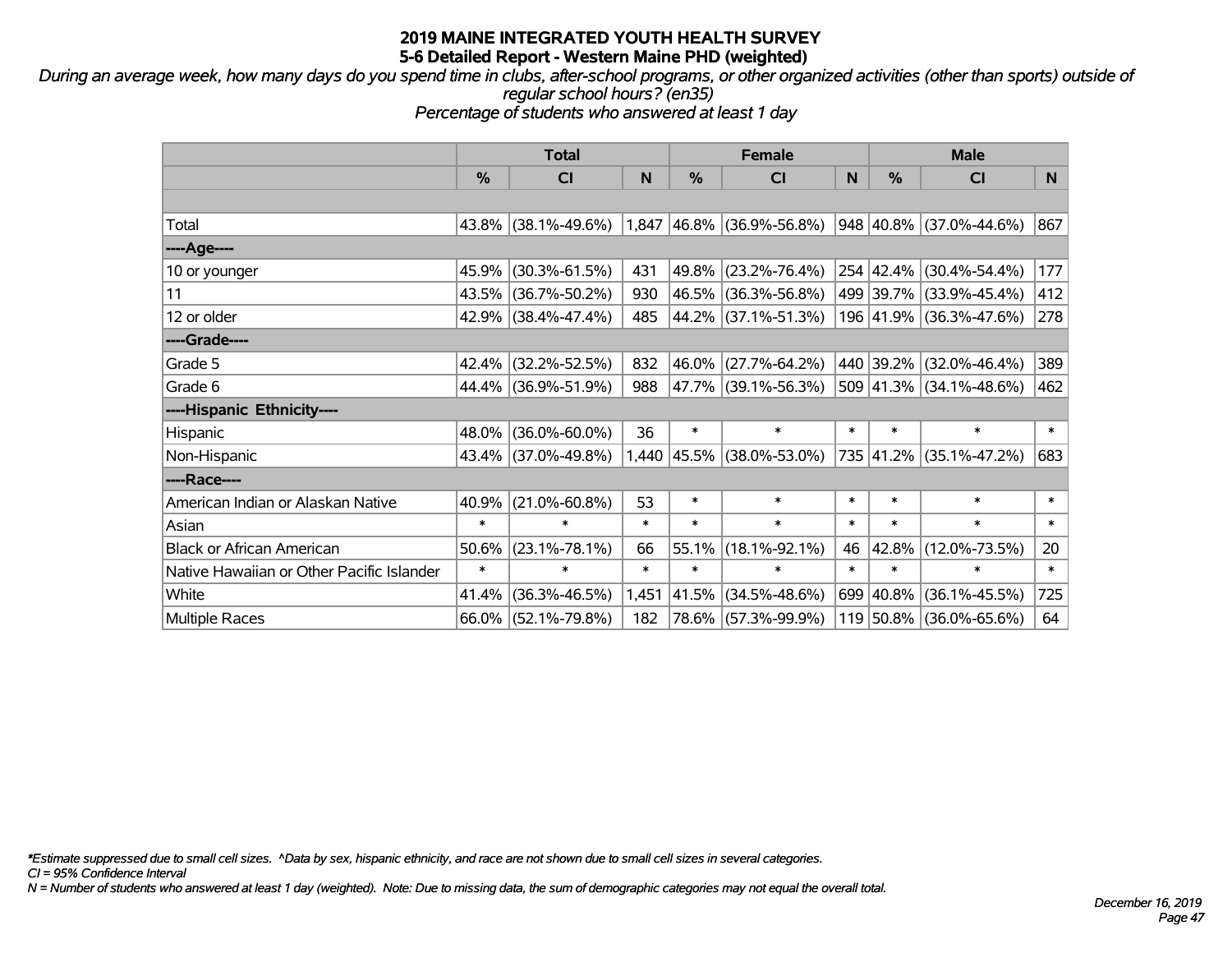*Has a doctor, nurse, or other adult ever told you that you have asthma? (en69) Percentage of students who answered 'Yes' (Excludes 'Not Sure' responses)*

|                                           | <b>Total</b> |                     |        |               | <b>Female</b>                    |              | <b>Male</b> |                         |        |
|-------------------------------------------|--------------|---------------------|--------|---------------|----------------------------------|--------------|-------------|-------------------------|--------|
|                                           | $\%$         | <b>CI</b>           | N      | $\%$          | <b>CI</b>                        | <sub>N</sub> | %           | CI                      | N      |
|                                           |              |                     |        |               |                                  |              |             |                         |        |
| Total                                     |              | 18.9% (14.8%-23.0%) |        |               | $ 712 16.3\%  (10.8\% - 21.8\%)$ |              |             | 288 21.2% (16.2%-26.1%) | 412    |
| ----Age----                               |              |                     |        |               |                                  |              |             |                         |        |
| 10 or younger                             | 13.5%        | $(8.6\% - 18.3\%)$  |        | 113 11.0%     | $(0.8\% - 21.1\%)$               | 51           | 17.0%       | $(0.5\% - 33.5\%)$      | 62     |
| 11                                        |              | 19.2% (12.7%-25.7%) |        | $372$   18.4% | $(9.6\% - 27.2\%)$               | 171          |             | 19.4% (13.8%-25.0%)     | 190    |
| 12 or older                               |              | 22.9% (19.2%-26.7%) |        |               | 227 17.7% (10.1%-25.3%)          | 66           |             | 26.8% (20.0%-33.5%)     | 160    |
| ----Grade----                             |              |                     |        |               |                                  |              |             |                         |        |
| Grade 5                                   | 16.0%        | $(8.8\% - 23.2\%)$  |        | 280 14.1%     | $(5.9\% - 22.4\%)$               |              | 114 17.9%   | $(6.4\% - 29.5\%)$      | 166    |
| Grade 6                                   |              | 21.6% (18.5%-24.7%) |        |               | 432 18.1% (11.3%-25.0%)          |              |             | 174 24.5% (20.9%-28.0%) | 246    |
| ----Hispanic Ethnicity----                |              |                     |        |               |                                  |              |             |                         |        |
| Hispanic                                  | 25.4%        | $(0.0\% - 61.8\%)$  | 13     | $\ast$        | $\ast$                           | $\ast$       | $\ast$      | $\ast$                  | $\ast$ |
| Non-Hispanic                              |              | 18.4% (12.6%-24.2%) |        | 553 14.9%     | $(7.5\% - 22.4\%)$               |              |             | 218 21.3% (14.9%-27.8%) | 323    |
| ----Race----                              |              |                     |        |               |                                  |              |             |                         |        |
| American Indian or Alaskan Native         | 36.6%        | $(17.9\% - 55.4\%)$ | 43     | $\ast$        | $\ast$                           | $\ast$       | $\ast$      | $\ast$                  | $\ast$ |
| Asian                                     | $\ast$       | $\ast$              | $\ast$ | $\ast$        | $\ast$                           | $\ast$       | $\ast$      | $\ast$                  | $\ast$ |
| <b>Black or African American</b>          | 37.0%        | $(3.2\% - 70.8\%)$  | 39     | 47.4%         | $(2.7\% - 92.0\%)$               | 29           | 21.8%       | $(0.0\% - 47.0\%)$      | 9      |
| Native Hawaiian or Other Pacific Islander | $\ast$       | $\ast$              | $\ast$ | $\ast$        | $\ast$                           | $\ast$       | $\ast$      | $\ast$                  | $\ast$ |
| White                                     | 17.8%        | $(13.7\% - 22.0\%)$ | 567    | 15.1%         | $(9.0\% - 21.2\%)$               | 225          | 20.1%       | $(14.7\% - 25.5\%)$     | 330    |
| Multiple Races                            |              | 24.6% (14.5%-34.6%) | 57     | $ 20.8\% $    | $(6.1\% - 35.5\%)$               | 26           |             | 29.1% (11.0%-47.1%)     | 31     |

*\*Estimate suppressed due to small cell sizes. ^Data by sex, hispanic ethnicity, and race are not shown due to small cell sizes in several categories.*

*CI = 95% Confidence Interval*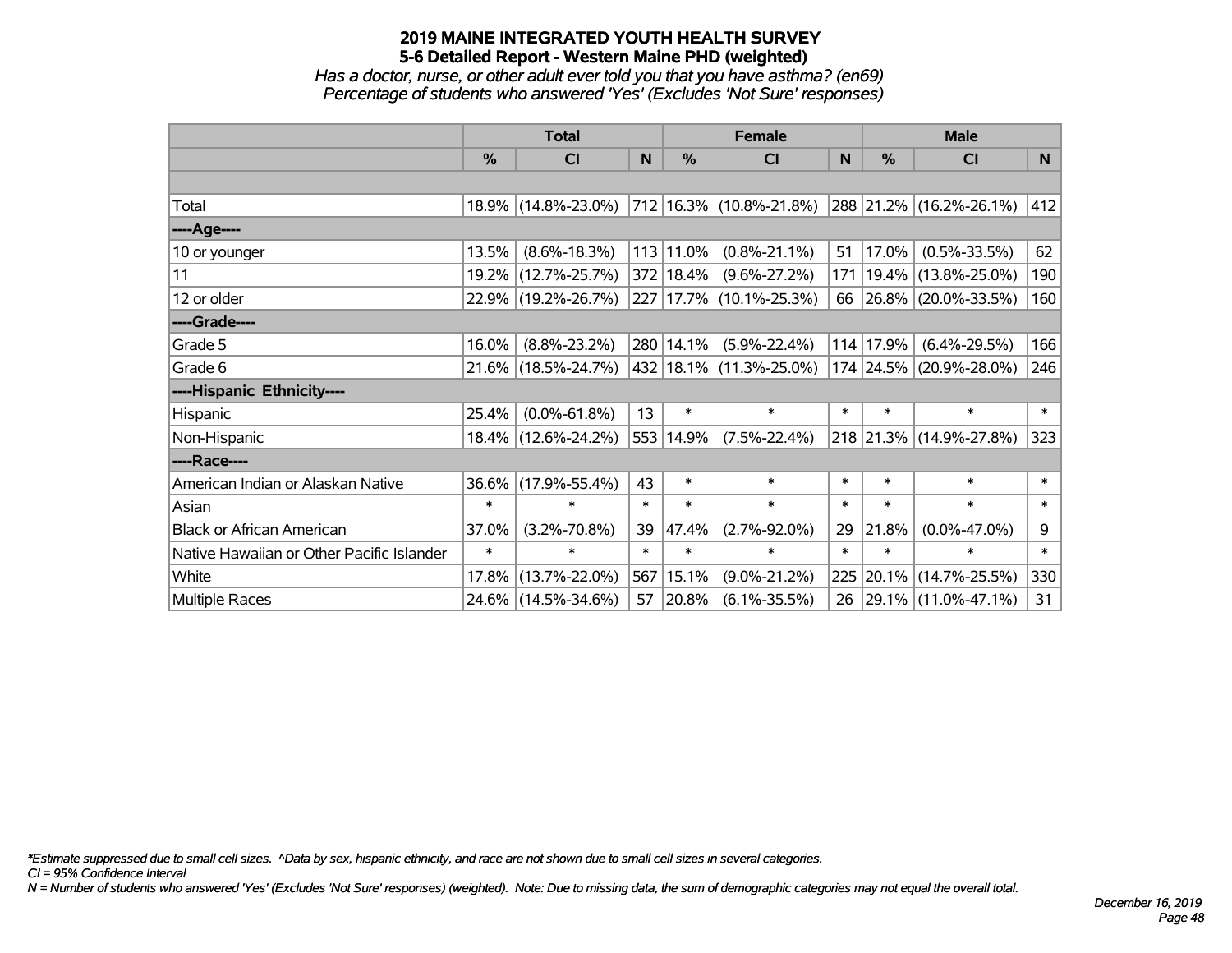*Percentage of students with current asthma prevalence (Excludes 'Not sure' responses from e69 and e59) (encrasth\_2)*

|                                           | <b>Total</b> |                     |                 |           | <b>Female</b>              |        | <b>Male</b> |                             |                 |  |
|-------------------------------------------|--------------|---------------------|-----------------|-----------|----------------------------|--------|-------------|-----------------------------|-----------------|--|
|                                           | %            | CI                  | N               | %         | <b>CI</b>                  | N      | %           | <b>CI</b>                   | N.              |  |
|                                           |              |                     |                 |           |                            |        |             |                             |                 |  |
| Total                                     | 12.4%        | $(9.5\% - 15.4\%)$  |                 | 450 10.0% | $(4.0\% - 16.0\%)$         |        |             | 169 15.0% (11.1%-18.9%)     | 279             |  |
| ---- Age----                              |              |                     |                 |           |                            |        |             |                             |                 |  |
| 10 or younger                             | 6.7%         | $(2.4\% - 10.9\%)$  | 53              | 4.8%      | $(0.0\% - 10.5\%)$         | 22     | 9.4%        | $(0.0\% - 21.5\%)$          | 31              |  |
| 11                                        | 12.8%        | $(7.4\% - 18.3\%)$  |                 | 242 11.6% | $(2.6\% - 20.5\%)$         |        | 104 14.5%   | $(7.9\% - 21.0\%)$          | 138             |  |
| 12 or older                               |              | 16.4% (10.8%-22.1%) |                 |           | 156   12.5%   (6.2%-18.8%) | 44     | 19.2%       | $(8.2\% - 30.2\%)$          | 110             |  |
| ----Grade----                             |              |                     |                 |           |                            |        |             |                             |                 |  |
| Grade 5                                   | 9.4%         | $(4.0\% - 14.8\%)$  | 157             | 7.1%      | $(0.0\% - 16.7\%)$         | 56     | 11.5%       | $(1.6\% - 21.3\%)$          | 102             |  |
| Grade 6                                   | 15.3%        | $(13.9\% - 16.7\%)$ |                 |           | 293 12.4% (6.7%-18.1%)     |        |             | $114 18.4\% $ (12.3%-24.5%) | 178             |  |
| ----Hispanic Ethnicity----                |              |                     |                 |           |                            |        |             |                             |                 |  |
| Hispanic                                  | 20.7%        | $(0.0\% - 54.4\%)$  | 10 <sup>°</sup> | $\ast$    | $\ast$                     | $\ast$ | $\ast$      | $\ast$                      | $\ast$          |  |
| Non-Hispanic                              | 12.4%        | $(7.9\% - 17.0\%)$  | 360             | 9.4%      | $(1.7\% - 17.2\%)$         |        | 132 15.6%   | $(10.9\% - 20.3\%)$         | 227             |  |
| ----Race----                              |              |                     |                 |           |                            |        |             |                             |                 |  |
| American Indian or Alaskan Native         | 32.1%        | $(13.5\% - 50.7\%)$ | 38              | $\ast$    | $\ast$                     | $\ast$ | *           | $\ast$                      | $\ast$          |  |
| Asian                                     | $\ast$       | $\ast$              | $\ast$          | $\ast$    | $\ast$                     | $\ast$ | $\ast$      | $\ast$                      | $\ast$          |  |
| <b>Black or African American</b>          | 7.3%         | $(0.0\% - 20.1\%)$  | 6               | $\ast$    | $\ast$                     | $\ast$ | $\ast$      | $\ast$                      | $\ast$          |  |
| Native Hawaiian or Other Pacific Islander | $\ast$       | $\ast$              | $\ast$          | $\ast$    | $\ast$                     | $\ast$ | $\ast$      | $\ast$                      | $\ast$          |  |
| White                                     | 11.9%        | $(9.3\% - 14.5\%)$  | 364             | 9.9%      | $(3.6\% - 16.3\%)$         | 143    | 14.0%       | $(10.9\% - 17.1\%)$         | 220             |  |
| <b>Multiple Races</b>                     | 19.2%        | $(6.8\% - 31.6\%)$  | 42              | 20.0%     | $(5.8\% - 34.2\%)$         | 25     | 18.2%       | $(0.0\% - 37.5\%)$          | 17 <sub>2</sub> |  |

*\*Estimate suppressed due to small cell sizes. ^Data by sex, hispanic ethnicity, and race are not shown due to small cell sizes in several categories.*

*CI = 95% Confidence Interval*

*N = Number of students with current asthma prevalence (Excludes 'Not sure' responses from e69 and e59) (weighted). Note: Due to missing data, the sum of demographic categories may not equal the overall total.*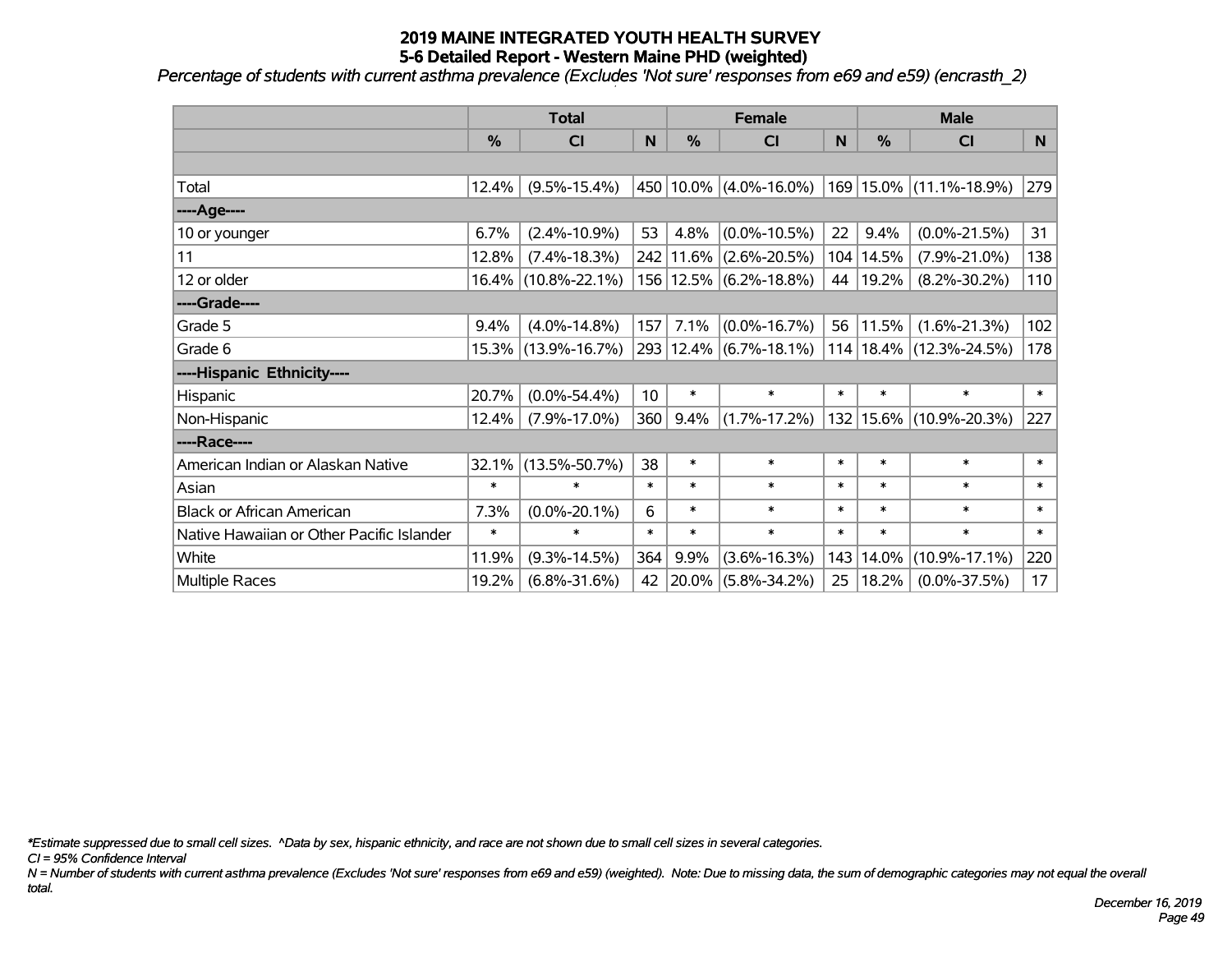*Has a doctor, nurse, or asthma educator ever taught you what to do during an asthma episode or attack? (en38b\_3) Among students who reported to have asthma in e69, the percentage of students who answered 'Yes'*

|                                           | <b>Total</b> |                     |        |           | <b>Female</b>           | <b>Male</b> |          |                             |        |
|-------------------------------------------|--------------|---------------------|--------|-----------|-------------------------|-------------|----------|-----------------------------|--------|
|                                           | %            | <b>CI</b>           | N      | %         | <b>CI</b>               | N           | $\%$     | <b>CI</b>                   | N.     |
|                                           |              |                     |        |           |                         |             |          |                             |        |
| Total                                     |              | 41.1% (32.0%-50.3%) |        |           | 293 28.9% (16.4%-41.3%) |             |          | $ 83 49.7\% $ (40.8%-58.5%) | 205    |
| ----Age----                               |              |                     |        |           |                         |             |          |                             |        |
| 10 or younger                             | 37.5%        | $(9.6\% - 65.4\%)$  | 42     | $\ast$    | $\ast$                  | $\ast$      | $\ast$   | $\ast$                      | $\ast$ |
| 11                                        | 42.5%        | $(25.6\% - 59.4\%)$ |        | 158 38.3% | $(20.5\% - 56.2\%)$     |             | 65 45.9% | $(24.7\% - 67.1\%)$         | 87     |
| 12 or older                               |              | 40.7% (25.2%-56.2%) | 92     | 26.7%     | $(0.0\% - 65.3\%)$      |             |          | 18 46.9% (37.9%-55.9%)      | 75     |
| ----Grade----                             |              |                     |        |           |                         |             |          |                             |        |
| Grade 5                                   | 29.3%        | $(14.9\% - 43.6\%)$ | 82     | 14.9%     | $(0.0\% - 40.2\%)$      |             | 17 39.1% | $(22.7\% - 55.5\%)$         | 65     |
| Grade 6                                   |              | 48.8% (41.0%-56.7%) |        |           | 211 38.0% (26.5%-49.6%) |             |          | 66 56.8% (50.3%-63.2%)      | 140    |
| ----Hispanic Ethnicity----                |              |                     |        |           |                         |             |          |                             |        |
| Hispanic                                  | $\ast$       | $\ast$              | $\ast$ | $\ast$    | $\ast$                  | $\ast$      | $\ast$   | $\ast$                      | $\ast$ |
| Non-Hispanic                              | $42.2\%$     | $(32.3\% - 52.2\%)$ |        |           | 234 35.9% (22.4%-49.5%) |             | 78 46.4% | $(35.2\% - 57.7\%)$         | 150    |
| ----Race----                              |              |                     |        |           |                         |             |          |                             |        |
| American Indian or Alaskan Native         | 30.2%        | $(6.7\% - 53.8\%)$  | 13     | $\ast$    | $\ast$                  | $\ast$      | $\ast$   | $\ast$                      | $\ast$ |
| Asian                                     | $\ast$       | $\ast$              | $\ast$ | $\ast$    | $\ast$                  | $\ast$      | $\ast$   | $\ast$                      | $\ast$ |
| <b>Black or African American</b>          | 33.3%        | $(0.0\% - 82.0\%)$  | 13     | $\ast$    | $\ast$                  | $\ast$      | $\ast$   | $\ast$                      | $\ast$ |
| Native Hawaiian or Other Pacific Islander | $\ast$       | $\ast$              | $\ast$ | $\ast$    | $\ast$                  | $\ast$      | $\ast$   | $\ast$                      | $\ast$ |
| White                                     | 43.5%        | $(33.4\% - 53.5\%)$ | 247    | 28.7%     | $(14.6\% - 42.8\%)$     |             | 64 53.5% | $(44.0\% - 63.1\%)$         | 177    |
| Multiple Races                            |              | 36.1% (15.4%-56.8%) | 21     | 47.5%     | $(0.0\% - 95.6\%)$      |             | 12 26.4% | $(0.3\% - 52.4\%)$          | 8      |

*\*Estimate suppressed due to small cell sizes. ^Data by sex, hispanic ethnicity, and race are not shown due to small cell sizes in several categories.*

*CI = 95% Confidence Interval*

*N = Among students who reported to have asthma in e69, the number of students who answered 'Yes' (weighted). Note: Due to missing data, the sum of demographic categories may not equal the overall total.*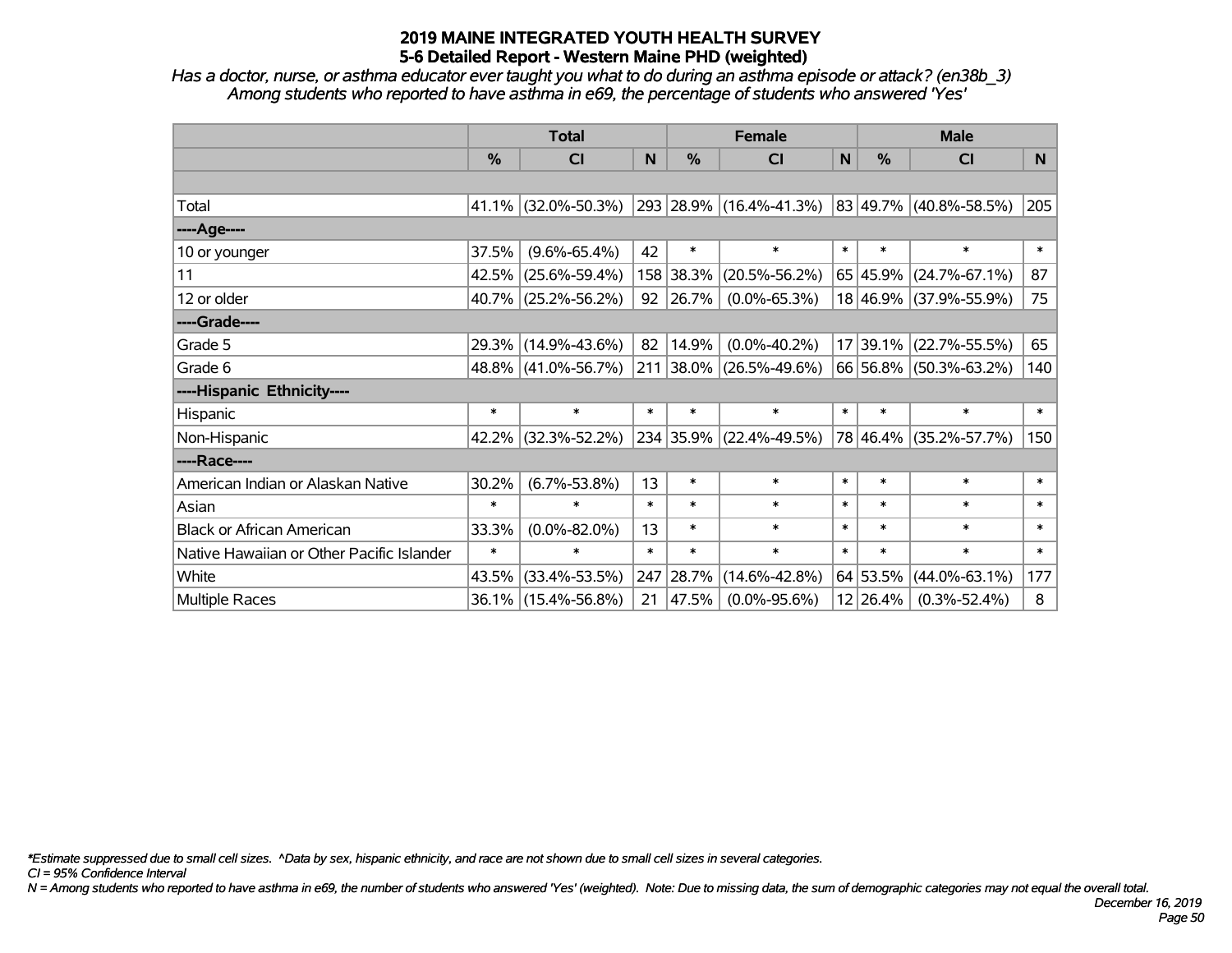*During the past month,has asthma limited your usual activities? (en70)*

*Among students who reported to have asthma in e69, the percentage of students who answered 'Yes' (Excludes 'Not sure' responses from e70)*

|                                           | <b>Total</b>  |                     |        |               | <b>Female</b>            | <b>Male</b> |               |                                        |                  |
|-------------------------------------------|---------------|---------------------|--------|---------------|--------------------------|-------------|---------------|----------------------------------------|------------------|
|                                           | $\frac{0}{0}$ | CI                  | N      | $\frac{0}{0}$ | CI                       | N           | $\frac{0}{0}$ | <b>CI</b>                              | N                |
|                                           |               |                     |        |               |                          |             |               |                                        |                  |
| Total                                     |               | 29.5% (16.8%-42.2%) |        |               | 184 25.9% (11.5%-40.3%)  |             |               | 63 32.5% (17.1%-47.9%)                 | 119              |
| ----Age----                               |               |                     |        |               |                          |             |               |                                        |                  |
| 10 or younger                             | 29.1%         | $(0.0\% - 63.3\%)$  | 25     | $\ast$        | $\ast$                   | $\ast$      | $\ast$        | $\ast$                                 | $\ast$           |
| 11                                        | 26.4%         | $(10.3\% - 42.5\%)$ | 89     | 29.0%         | $(11.4\% - 46.7\%)$      |             | 44 25.8%      | $(2.4\% - 49.2\%)$                     | 45               |
| 12 or older                               |               | 34.8% (23.9%-45.7%) | 71     |               | 25.2% (12.0%-38.5%)      |             | 15 38.1%      | $(21.7\% - 54.5\%)$                    | 54               |
| ----Grade----                             |               |                     |        |               |                          |             |               |                                        |                  |
| Grade 5                                   | 26.9%         | $(8.7\% - 45.0\%)$  | 68     | 22.1%         | $(0.0\% - 49.7\%)$       |             | 22 29.8%      | $(8.3\% - 51.4\%)$                     | 46               |
| Grade 6                                   |               | 31.3% (20.0%-42.6%) |        |               | 116 28.4% (18.3%-38.6%)  |             |               | 42 34.4% (20.0%-48.8%)                 | 73               |
| ----Hispanic Ethnicity----                |               |                     |        |               |                          |             |               |                                        |                  |
| Hispanic                                  | $\ast$        | $\ast$              | $\ast$ | $\ast$        | $\ast$                   | $\ast$      | $\ast$        | $\ast$                                 | $\ast$           |
| Non-Hispanic                              |               | 31.2% (18.5%-43.9%) |        |               | 152 25.0% (11.0%-38.9%)  |             | 49 36.4%      | $(17.8\% - 55.0\%)$                    | 102              |
| ----Race----                              |               |                     |        |               |                          |             |               |                                        |                  |
| American Indian or Alaskan Native         | 41.6%         | $(0.0\% - 88.0\%)$  | 18     | $\ast$        | $\ast$                   | $\ast$      | $\ast$        | $\ast$                                 | $\ast$           |
| Asian                                     | $\ast$        | $\ast$              | $\ast$ | $\ast$        | $\ast$                   | $\ast$      | $\ast$        | $\ast$                                 | $\ast$           |
| <b>Black or African American</b>          | $\ast$        | $\ast$              | $\ast$ | $\ast$        | $\ast$                   | $\ast$      | $\ast$        | $\ast$                                 | $\ast$           |
| Native Hawaiian or Other Pacific Islander | $\ast$        | $\ast$              | $\ast$ | $\ast$        | $\ast$                   | $\ast$      | $\ast$        | $\ast$                                 | $\ast$           |
| White                                     | 29.5%         | $(15.3\% - 43.7\%)$ | 144    | 29.2%         | $(15.7\% - 42.8\%)$      |             | 56 30.4%      | $(11.6\% - 49.2\%)$                    | 87               |
| <b>Multiple Races</b>                     | 44.2%         | $(0.0\% - 88.8\%)$  | 21     |               | $ 38.2\% $ (11.4%-64.9%) |             |               | $6 \mid 47.4\% \mid (0.0\% - 100.0\%)$ | 15 <sub>15</sub> |

*\*Estimate suppressed due to small cell sizes. ^Data by sex, hispanic ethnicity, and race are not shown due to small cell sizes in several categories.*

*CI = 95% Confidence Interval*

*N = Among students who reported to have asthma in e69, the number of students who answered 'Yes' (Excludes 'Not sure' responses from e70) (weighted). Note: Due to missing data, the sum of demographic categories may not equal the overall total.*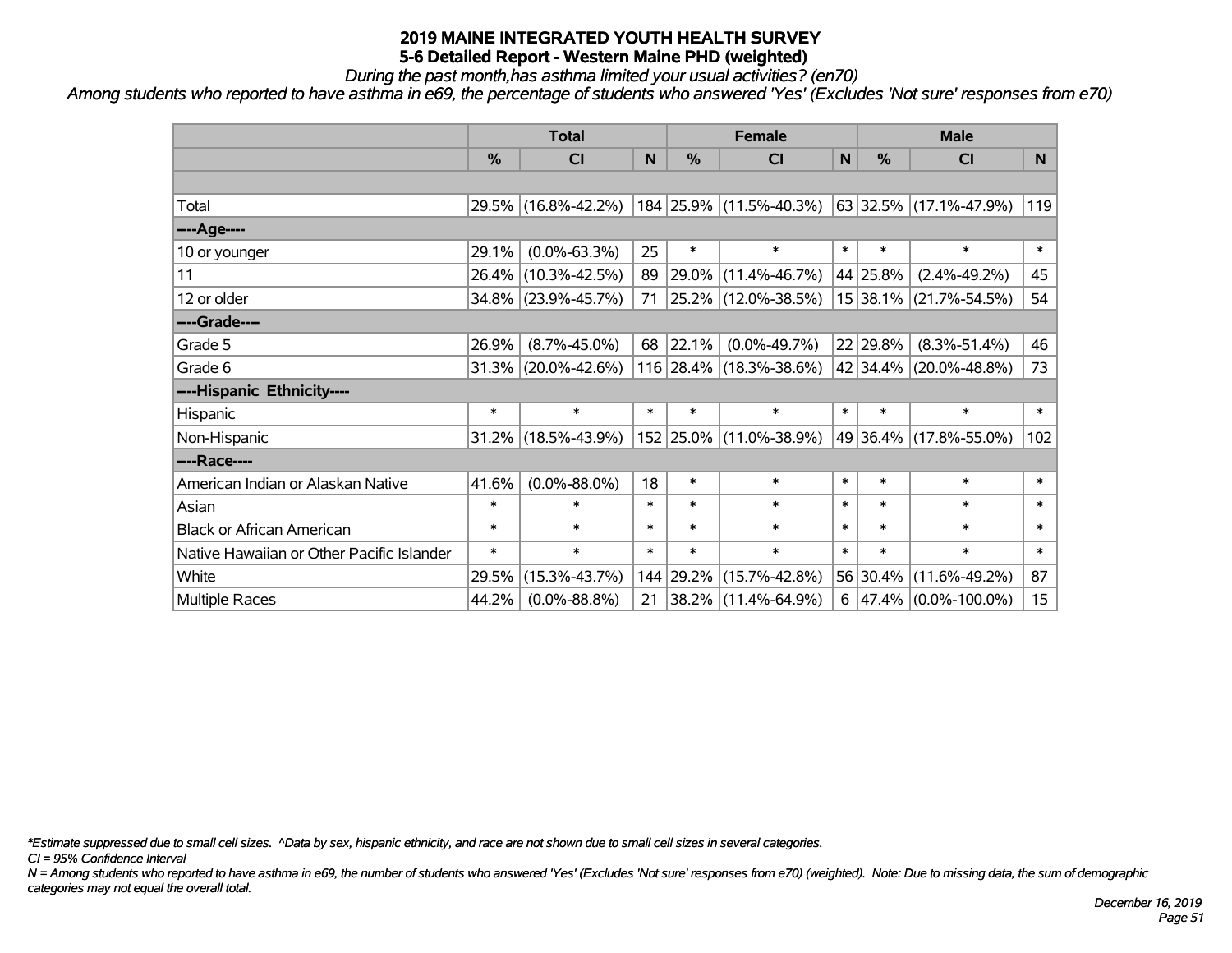*Have you missed school this year because of your asthma? (en71)*

*Among students who reported to have asthma in e69, the percentage of students who answered 'Yes' (Excludes 'Not sure' responses from e71)*

|                                           | <b>Total</b> |                       |              |          | <b>Female</b>               | <b>Male</b> |          |                        |              |
|-------------------------------------------|--------------|-----------------------|--------------|----------|-----------------------------|-------------|----------|------------------------|--------------|
|                                           | $\%$         | CI                    | $\mathsf{N}$ | %        | <b>CI</b>                   | $\mathbf N$ | %        | <b>CI</b>              | $\mathsf{N}$ |
|                                           |              |                       |              |          |                             |             |          |                        |              |
| Total                                     | 12.3%        | $(4.0\% - 20.6\%)$    |              | 84 11.5% | $(2.8\% - 20.2\%)$          |             | 32 13.3% | $(3.5\% - 23.1\%)$     | 52           |
| ----Age----                               |              |                       |              |          |                             |             |          |                        |              |
| 10 or younger                             | 13.4%        | $(0.0\% - 36.0\%)$    | 15           | $\ast$   | $\ast$                      | $\ast$      | $\ast$   | $\ast$                 | $\ast$       |
| 11                                        | $10.0\%$     | $(1.2\% - 18.7\%)$    | 35           | 8.6%     | $(0.0\% - 22.1\%)$          |             | 14 11.8% | $(2.1\% - 21.5\%)$     | 21           |
| 12 or older                               |              | $15.6\%$ (8.7%-22.6%) |              | 34 26.6% | $(3.3\% - 49.9\%)$          |             | 18 11.0% | $(0.0\% - 25.9\%)$     | 17           |
| ----Grade----                             |              |                       |              |          |                             |             |          |                        |              |
| Grade 5                                   | 9.8%         | $(0.0\% - 24.3\%)$    | 26           | $\ast$   | $\ast$                      | $\ast$      | $\ast$   | $\ast$                 | $\ast$       |
| Grade 6                                   | $13.9\%$     | $(9.1\% - 18.7\%)$    |              |          | $ 58 19.0\% $ (12.4%-25.5%) |             | 32 11.0% | $(5.4\% - 16.7\%)$     | 26           |
| ----Hispanic Ethnicity----                |              |                       |              |          |                             |             |          |                        |              |
| Hispanic                                  | $\ast$       | $\ast$                | $\ast$       | $\ast$   | $\ast$                      | $\ast$      | $\ast$   | $\ast$                 | $\ast$       |
| Non-Hispanic                              | 12.2%        | $(4.3\% - 20.1\%)$    |              | 65 12.7% | $(3.2\% - 22.3\%)$          | 27          | 12.4%    | $(2.6\% - 22.1\%)$     | 38           |
| ----Race----                              |              |                       |              |          |                             |             |          |                        |              |
| American Indian or Alaskan Native         | $\ast$       | $\ast$                | $\ast$       | $\ast$   | $\ast$                      | $\ast$      | $\ast$   | $\ast$                 | $\ast$       |
| Asian                                     | $\ast$       | $\ast$                | $\ast$       | $\ast$   | $\ast$                      | $\ast$      | $\ast$   | $\ast$                 | $\ast$       |
| <b>Black or African American</b>          | $\ast$       | $\ast$                | $\ast$       | $\ast$   | $\ast$                      | $\ast$      | $\ast$   | $\ast$                 | $\ast$       |
| Native Hawaiian or Other Pacific Islander | $\ast$       | $\ast$                | $\ast$       | $\ast$   | $\ast$                      | $\ast$      | $\ast$   | $\ast$                 | $\ast$       |
| White                                     | 10.2%        | $(3.9\% - 16.5\%)$    | 55           | 10.3%    | $(2.9\% - 17.7\%)$          | 22          | 10.5%    | $(2.1\% - 19.0\%)$     | 33           |
| Multiple Races                            | 42.9%        | $(0.0\% - 87.1\%)$    |              | 24 37.7% | $(5.0\% - 70.5\%)$          |             |          | 10 47.4% (0.0%-100.0%) | 15           |

*\*Estimate suppressed due to small cell sizes. ^Data by sex, hispanic ethnicity, and race are not shown due to small cell sizes in several categories.*

*CI = 95% Confidence Interval*

*N = Among students who reported to have asthma in e69, the number of students who answered 'Yes' (Excludes 'Not sure' responses from e71) (weighted). Note: Due to missing data, the sum of demographic categories may not equal the overall total.*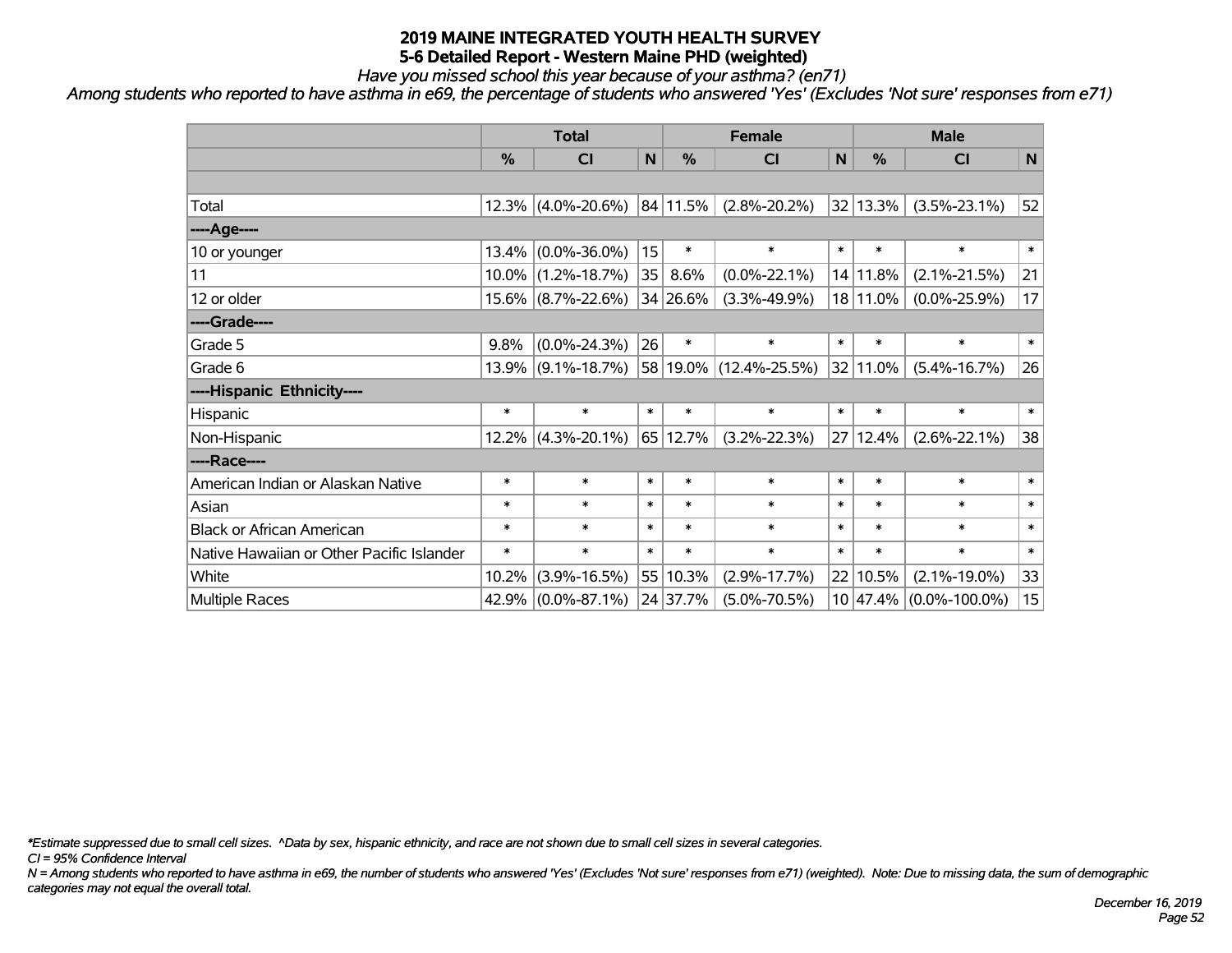*During the past month, did your asthma make it difficult for you to stay asleep? (en72)*

*Among students who reported to have asthma in e69, the percentage of students who answered 'Yes' (Excludes 'Not sure' responses from e72)*

|                                           | <b>Total</b>  |                     |        |        | <b>Female</b>           |           | <b>Male</b> |                            |              |  |
|-------------------------------------------|---------------|---------------------|--------|--------|-------------------------|-----------|-------------|----------------------------|--------------|--|
|                                           | $\frac{0}{0}$ | <b>CI</b>           | N      | %      | <b>CI</b>               | ${\sf N}$ | $\%$        | <b>CI</b>                  | $\mathsf{N}$ |  |
|                                           |               |                     |        |        |                         |           |             |                            |              |  |
| Total                                     | 21.5%         | $(8.8\% - 34.3\%)$  |        |        | 139 26.8% (12.4%-41.3%) |           | 66 18.5%    | $(1.9\% - 35.0\%)$         | 71           |  |
| ----Age----                               |               |                     |        |        |                         |           |             |                            |              |  |
| 10 or younger                             | 31.3%         | $(0.0\% - 69.0\%)$  | 25     | $\ast$ | $\ast$                  | $\ast$    | $\ast$      | $\ast$                     | $\ast$       |  |
| 11                                        | 13.4%         | $(3.9\% - 22.8\%)$  | 48     | 21.0%  | $(6.3\% - 35.7\%)$      | 35        | 7.2%        | $(0.0\% - 14.7\%)$         | 13           |  |
| 12 or older                               |               | 32.3% (16.3%-48.3%) | 66     |        | 43.1% (34.9%-51.3%)     |           | 26 27.0%    | $(1.7\% - 52.2\%)$         | 38           |  |
| ----Grade----                             |               |                     |        |        |                         |           |             |                            |              |  |
| Grade 5                                   | 14.7%         | $(0.0\% - 33.7\%)$  | 36     | $\ast$ | $\ast$                  | $\ast$    | $\ast$      | $\ast$                     | $\ast$       |  |
| Grade 6                                   |               | 25.7% (16.6%-34.9%) |        |        | 103 37.1% (31.4%-42.9%) |           | $61 18.0\%$ | $(1.6\% - 34.3\%)$         | 40           |  |
| ----Hispanic Ethnicity----                |               |                     |        |        |                         |           |             |                            |              |  |
| Hispanic                                  | $\ast$        | $\ast$              | $\ast$ | $\ast$ | $\ast$                  | $\ast$    | $\ast$      | $\ast$                     | $\ast$       |  |
| Non-Hispanic                              |               | 22.8% (10.2%-35.4%) |        |        | 115 29.4% (12.3%-46.4%) |           | 56 19.0%    | $(0.8\% - 37.3\%)$         | 57           |  |
| ----Race----                              |               |                     |        |        |                         |           |             |                            |              |  |
| American Indian or Alaskan Native         | $\ast$        | $\ast$              | $\ast$ | $\ast$ | $\ast$                  | $\ast$    | $\ast$      | $\ast$                     | $\ast$       |  |
| Asian                                     | $\ast$        | $\ast$              | $\ast$ | $\ast$ | $\ast$                  | $\ast$    | $\ast$      | $\ast$                     | $\ast$       |  |
| <b>Black or African American</b>          | $\ast$        | $\ast$              | $\ast$ | $\ast$ | $\ast$                  | $\ast$    | $\ast$      | $\ast$                     | $\ast$       |  |
| Native Hawaiian or Other Pacific Islander | $\ast$        | $\ast$              | $\ast$ | $\ast$ | $\ast$                  | $\ast$    | $\ast$      | $\ast$                     | $\ast$       |  |
| White                                     | 20.5%         | $(9.1\% - 31.9\%)$  | 103    | 29.6%  | $(12.1\% - 47.1\%)$     | 55        | 15.3%       | $(4.0\% - 26.7\%)$         | 47           |  |
| Multiple Races                            |               | 46.2% (11.4%-81.1%) | 26     |        | 44.8% (11.3%-78.3%)     |           |             | $11 47.4\% $ (0.0%-100.0%) | 15           |  |

*\*Estimate suppressed due to small cell sizes. ^Data by sex, hispanic ethnicity, and race are not shown due to small cell sizes in several categories.*

*CI = 95% Confidence Interval*

*N = Among students who reported to have asthma in e69, the number of students who answered 'Yes' (Excludes 'Not sure' responses from e72) (weighted). Note: Due to missing data, the sum of demographic categories may not equal the overall total.*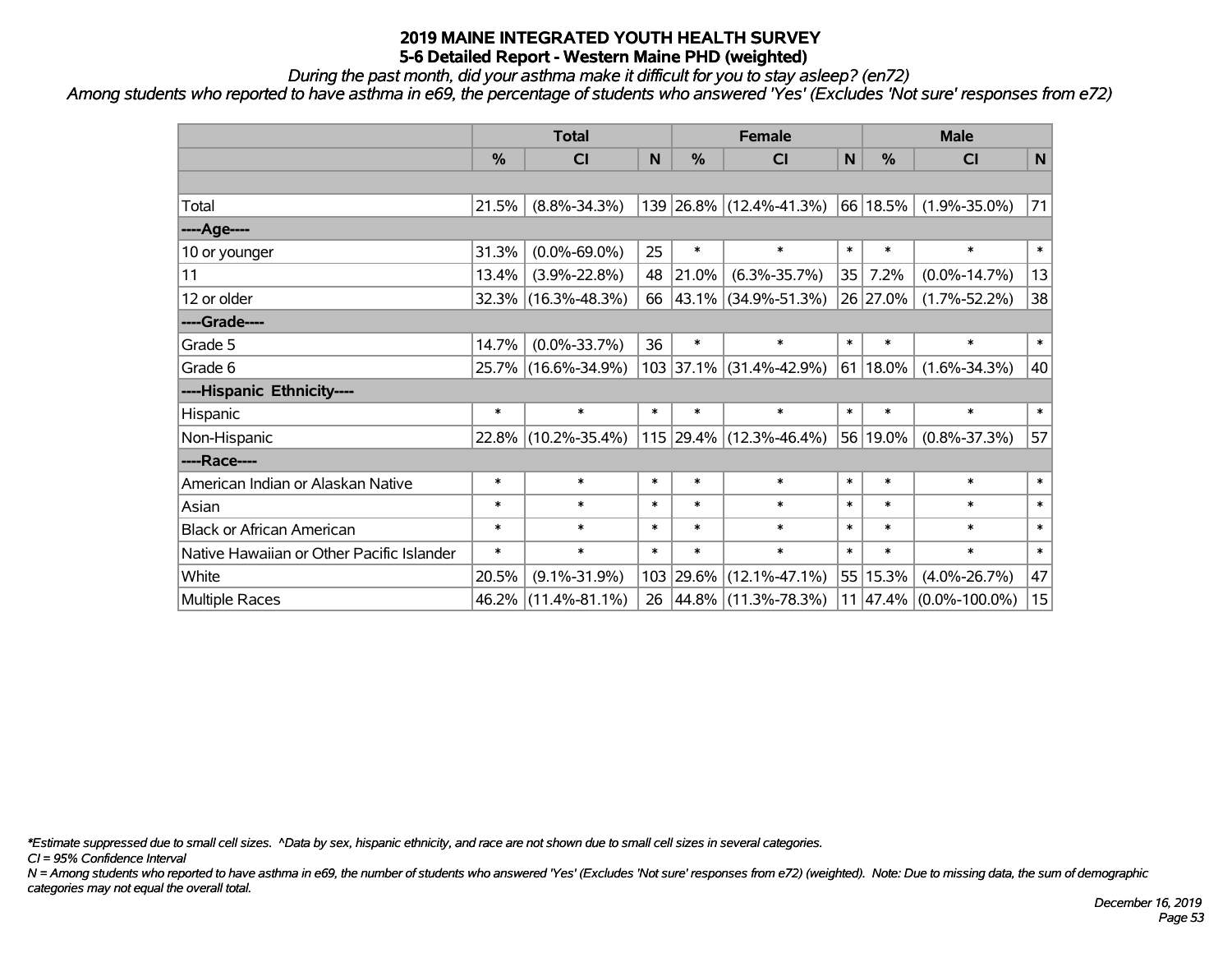*During the past month, did you ever have any symptoms of asthma such as shortness of breath, tightness in your chest, or a wheezing cough? (en73) Among students who reported to have asthma in e69, the percentage of students who answered 'Yes' (Excludes 'Not sure' responses from e73)*

|                                           | <b>Total</b>  |                      |        |               | <b>Female</b>           | <b>Male</b> |        |                         |        |
|-------------------------------------------|---------------|----------------------|--------|---------------|-------------------------|-------------|--------|-------------------------|--------|
|                                           | $\frac{0}{0}$ | <b>CI</b>            | N      | $\frac{0}{0}$ | <b>CI</b>               | N           | %      | <b>CI</b>               | N.     |
|                                           |               |                      |        |               |                         |             |        |                         |        |
| Total                                     | 64.5%         | $(53.4\% - 75.6\%)$  |        |               | 396 67.0% (48.7%-85.3%) |             |        | 155 64.7% (55.7%-73.7%) | 240    |
| ----Age----                               |               |                      |        |               |                         |             |        |                         |        |
| 10 or younger                             | 59.9%         | $(21.8\% - 98.1\%)$  | 56     |               | 63.7% (1.5%-100.0%)     | 22          | 57.8%  | $(26.8\% - 88.8\%)$     | 34     |
| 11                                        | 60.4%         | $(44.4\% - 76.3\%)$  |        |               | 204 62.0% (38.8%-85.3%) | 89          | 62.7%  | $(45.7\% - 79.6\%)$     | 115    |
| 12 or older                               | 74.3%         | $(63.9\% - 84.8\%)$  |        |               | 137 81.9% (67.5%-96.2%) | 45          |        | 70.8% (57.3%-84.3%)     | 90     |
| ----Grade----                             |               |                      |        |               |                         |             |        |                         |        |
| Grade 5                                   | 53.5%         | $(38.4\% - 68.5\%)$  |        | 130   42.1%   | $(7.1\% - 77.2\%)$      | 34          | 59.0%  | $(44.1\% - 74.0\%)$     | 96     |
| Grade 6                                   | 71.7%         | $(66.8\% - 76.6\%)$  |        |               | 266 80.1% (74.2%-86.1%) |             |        | 122 69.2% (60.9%-77.4%) | 143    |
| ----Hispanic Ethnicity----                |               |                      |        |               |                         |             |        |                         |        |
| Hispanic                                  | $\ast$        | $\ast$               | $\ast$ | $\ast$        | $\ast$                  | $\ast$      | $\ast$ | $\ast$                  | $\ast$ |
| Non-Hispanic                              | 68.1%         | $(54.5\% - 81.8\%)$  | 331    |               | 70.8% (50.2%-91.3%)     | 131         | 68.9%  | $(57.8\% - 80.0\%)$     | 199    |
| ----Race----                              |               |                      |        |               |                         |             |        |                         |        |
| American Indian or Alaskan Native         | 66.2%         | $(31.1\% - 100.0\%)$ | 23     | $\ast$        | $\ast$                  | $\ast$      | $\ast$ | $\ast$                  | $\ast$ |
| Asian                                     | $\ast$        | $\ast$               | $\ast$ | $\ast$        | $\ast$                  | $\ast$      | $\ast$ | $\ast$                  | $\ast$ |
| <b>Black or African American</b>          | 61.0%         | $(8.0\% - 100.0\%)$  | 24     | $\ast$        | $\ast$                  | $\ast$      | $\ast$ | $\ast$                  | $\ast$ |
| Native Hawaiian or Other Pacific Islander | $\ast$        | $\ast$               | $\ast$ | $\ast$        | $\ast$                  | $\ast$      | $\ast$ | $\ast$                  | $\ast$ |
| White                                     | 64.5%         | $(50.3\% - 78.7\%)$  | 311    | 68.1%         | $(43.6\% - 92.6\%)$     | 118         | 64.6%  | $(54.3\% - 75.0\%)$     | 192    |
| Multiple Races                            |               | 73.8% (39.3%-100.0%) | 38     | $\ast$        | $\ast$                  | $\ast$      | $\ast$ | $\ast$                  | $\ast$ |

*\*Estimate suppressed due to small cell sizes. ^Data by sex, hispanic ethnicity, and race are not shown due to small cell sizes in several categories.*

*CI = 95% Confidence Interval*

*N = Among students who reported to have asthma in e69, the number of students who answered 'Yes' (Excludes 'Not sure' responses from e73) (weighted). Note: Due to missing data, the sum of demographic categories may not equal the overall total.*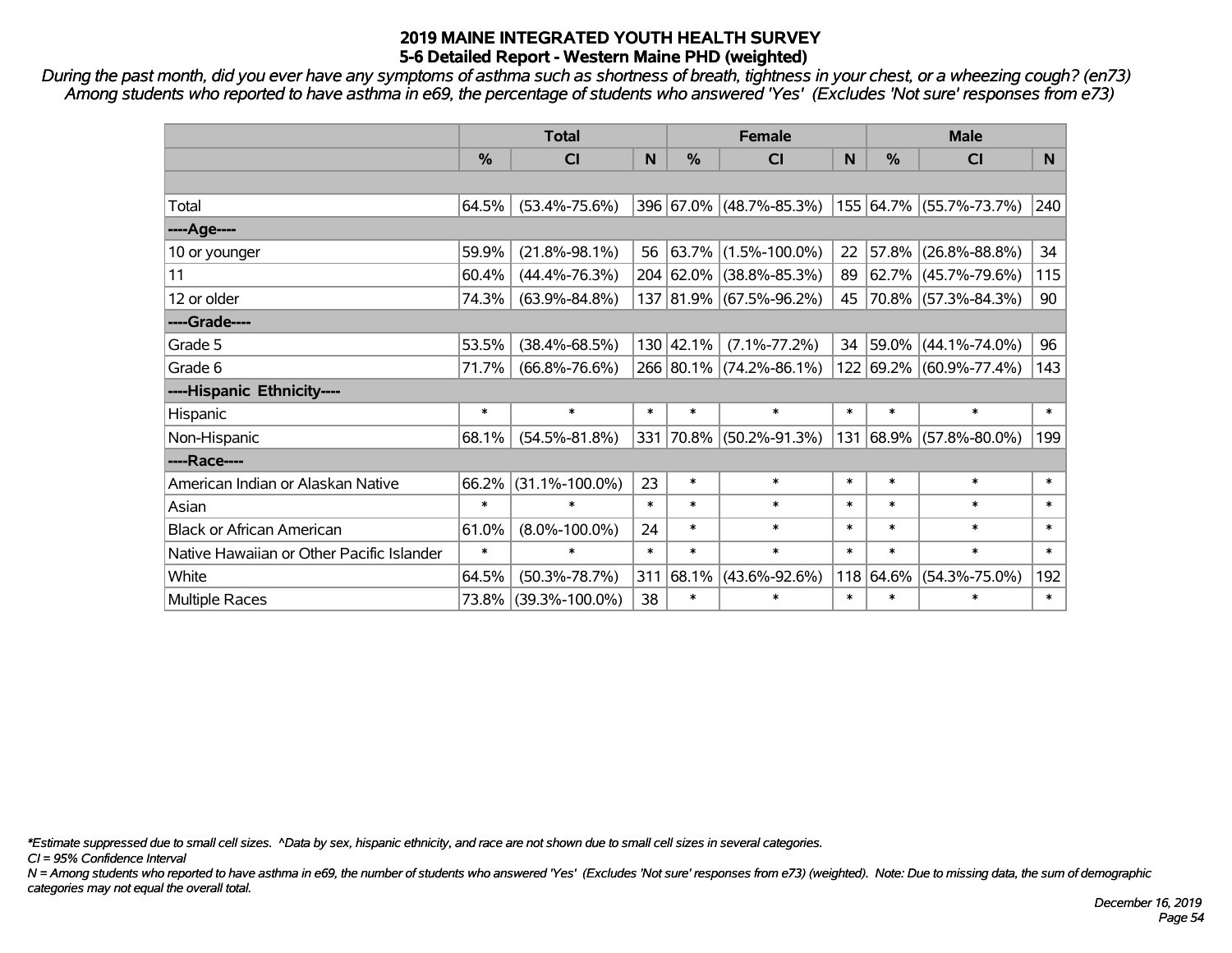### **2019 MAINE INTEGRATED YOUTH HEALTH SURVEY 5-6 Detailed Report - Western Maine PHD (weighted)** *Has a doctor or nurse ever told you that you have diabetes? (en43a) Percentage of students who answered 'Yes'*

|                                           | <b>Total</b> |                     |        |        | <b>Female</b>            |        | <b>Male</b> |                          |        |  |
|-------------------------------------------|--------------|---------------------|--------|--------|--------------------------|--------|-------------|--------------------------|--------|--|
|                                           | %            | CI                  | N      | %      | <b>CI</b>                | N      | %           | <b>CI</b>                | N      |  |
|                                           |              |                     |        |        |                          |        |             |                          |        |  |
| Total                                     | 1.5%         | $(0.8\% - 2.2\%)$   |        |        | 63 0.8% $(0.0\% -1.7\%)$ |        |             | $ 17 2.1\% $ (0.7%-3.6%) | 46     |  |
| ----Age----                               |              |                     |        |        |                          |        |             |                          |        |  |
| 10 or younger                             | $\ast$       | $\ast$              | $\ast$ | $\ast$ | $\ast$                   | $\ast$ | $\ast$      | $\ast$                   | $\ast$ |  |
| 11                                        | 1.5%         | $(0.4\% - 2.6\%)$   |        |        | $32 0.5\% $ (0.0%-1.6%)  |        | $6$   2.5%  | $(0.2\% - 4.8\%)$        | 27     |  |
| 12 or older                               |              | $2.7\%$ (0.4%-5.0%) |        |        | $30 2.6\% $ (0.0%-6.4%)  |        |             | $11 2.9\% $ (0.4%-5.3%)  | 19     |  |
| ----Grade----                             |              |                     |        |        |                          |        |             |                          |        |  |
| Grade 5                                   | 0.7%         | $(0.0\% - 1.9\%)$   | 14     | $\ast$ | $\ast$                   | $\ast$ | $\ast$      | $\ast$                   | $\ast$ |  |
| Grade 6                                   |              | $2.2\%$ (1.2%-3.2%) |        |        | 49 $1.6\%$ (0.0%-3.3%)   |        | $17 2.8\% $ | $(1.2\% - 4.5\%)$        | 32     |  |
| ----Hispanic Ethnicity----                |              |                     |        |        |                          |        |             |                          |        |  |
| Hispanic                                  | $\ast$       | $\ast$              | $\ast$ | $\ast$ | $\ast$                   | $\ast$ | $\ast$      | $\ast$                   | $\ast$ |  |
| Non-Hispanic                              | 1.6%         | $(0.7\% - 2.5\%)$   |        |        | 55 1.0% (0.0%-2.2%)      |        |             | $17 2.2\% $ (0.5%-4.0%)  | 38     |  |
| ----Race----                              |              |                     |        |        |                          |        |             |                          |        |  |
| American Indian or Alaskan Native         | $\ast$       | $\ast$              | $\ast$ | $\ast$ | $\ast$                   | $\ast$ | $\ast$      | $\ast$                   | $\ast$ |  |
| Asian                                     | $\ast$       | $\ast$              | $\ast$ | $\ast$ | $\ast$                   | $\ast$ | $\ast$      | $\ast$                   | $\ast$ |  |
| <b>Black or African American</b>          | $\ast$       | $\ast$              | $\ast$ | $\ast$ | $\ast$                   | $\ast$ | $\ast$      | $\ast$                   | $\ast$ |  |
| Native Hawaiian or Other Pacific Islander | *            | $\ast$              | $\ast$ | $\ast$ | $\ast$                   | $\ast$ | $\ast$      | $\ast$                   | $\ast$ |  |
| White                                     | 1.8%         | $(1.0\% - 2.6\%)$   | 61     | 0.9%   | $(0.0\% - 1.9\%)$        |        | 16 2.5%     | $(0.9\% - 4.2\%)$        | 46     |  |
| Multiple Races                            | $\ast$       | $\ast$              | $\ast$ | $\ast$ | $\ast$                   | $\ast$ | $\ast$      | $\ast$                   | $\ast$ |  |

*\*Estimate suppressed due to small cell sizes. ^Data by sex, hispanic ethnicity, and race are not shown due to small cell sizes in several categories.*

*CI = 95% Confidence Interval*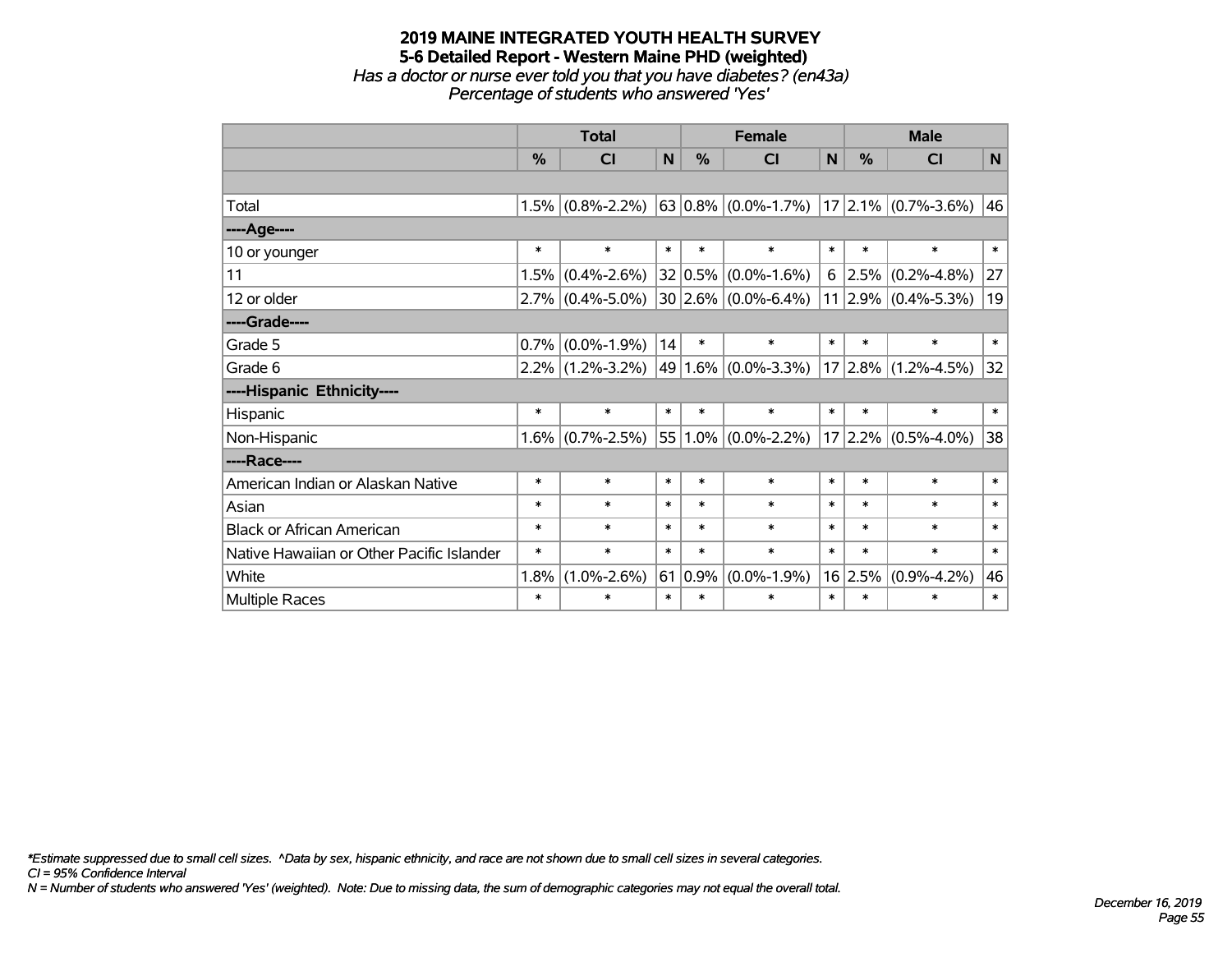*Percentage of students with diagnosed diabetes (Excludes 'Not sure' responses from e43a) (endiab)*

|                                           | <b>Total</b> |                   |             |         | <b>Female</b>             | <b>Male</b> |               |                         |        |
|-------------------------------------------|--------------|-------------------|-------------|---------|---------------------------|-------------|---------------|-------------------------|--------|
|                                           | %            | <b>CI</b>         | $\mathbf N$ | %       | <b>CI</b>                 | N           | $\frac{0}{0}$ | <b>CI</b>               | N.     |
|                                           |              |                   |             |         |                           |             |               |                         |        |
| Total                                     | 1.5%         | $(0.8\% - 2.3\%)$ |             |         | 63 0.9% $(0.0\% - 1.8\%)$ |             |               | 17 2.2% (0.7%-3.7%) 46  |        |
| ----Age----                               |              |                   |             |         |                           |             |               |                         |        |
| 10 or younger                             | $\ast$       | $\ast$            | $\ast$      | $\ast$  | $\ast$                    | $\ast$      | $\ast$        | $\ast$                  | $\ast$ |
| 11                                        | 1.5%         | $(0.4\% - 2.6\%)$ |             | 32 0.5% | $(0.0\% - 1.6\%)$         | 6           | $ 2.6\% $     | $(0.3\% - 4.9\%)$       | 27     |
| 12 or older                               | 2.8%         | $(0.4\% - 5.3\%)$ |             |         | $30 2.7\% $ (0.0%-6.8%)   |             |               | $11 3.0\% $ (0.3%-5.7%) | 19     |
| ----Grade----                             |              |                   |             |         |                           |             |               |                         |        |
| Grade 5                                   | 0.7%         | $(0.0\% - 2.0\%)$ | 14          | $\ast$  | $\ast$                    | $\ast$      | $\ast$        | $\ast$                  | $\ast$ |
| Grade 6                                   | 2.3%         | $(1.2\% - 3.3\%)$ |             |         | $49 1.6\% $ (0.0%-3.4%)   |             |               | $17 2.9\% $ (1.2%-4.7%) | 32     |
| ----Hispanic Ethnicity----                |              |                   |             |         |                           |             |               |                         |        |
| Hispanic                                  | $\ast$       | $\ast$            | $\ast$      | $\ast$  | $\ast$                    | $\ast$      | $\ast$        | $\ast$                  | $\ast$ |
| Non-Hispanic                              | 1.7%         | $(0.7\% - 2.6\%)$ |             |         | $55 1.1\% $ (0.0%-2.3%)   |             |               | $17 2.3\% $ (0.5%-4.1%) | 38     |
| ----Race----                              |              |                   |             |         |                           |             |               |                         |        |
| American Indian or Alaskan Native         | $\ast$       | $\ast$            | $\ast$      | $\ast$  | $\ast$                    | $\ast$      | $\ast$        | $\ast$                  | $\ast$ |
| Asian                                     | $\ast$       | $\ast$            | $\ast$      | $\ast$  | $\ast$                    | $\ast$      | $\ast$        | $\ast$                  | $\ast$ |
| <b>Black or African American</b>          | $\ast$       | $\ast$            | $\ast$      | $\ast$  | $\ast$                    | $\ast$      | $\ast$        | $\ast$                  | $\ast$ |
| Native Hawaiian or Other Pacific Islander | $\ast$       | $\ast$            | $\ast$      | $\ast$  | $\ast$                    | $\ast$      | $\ast$        | $\ast$                  | $\ast$ |
| White                                     | 1.8%         | $(1.0\% - 2.6\%)$ | 61          | 1.0%    | $(0.0\% - 2.0\%)$         |             | 16 2.6%       | $(0.9\% - 4.4\%)$       | 46     |
| Multiple Races                            | $\ast$       | $\ast$            | $\ast$      | $\ast$  | *                         | $\ast$      | $\ast$        | $\ast$                  | $\ast$ |

*\*Estimate suppressed due to small cell sizes. ^Data by sex, hispanic ethnicity, and race are not shown due to small cell sizes in several categories.*

*CI = 95% Confidence Interval*

*N = Number of students with diagnosed diabetes (Excludes 'Not sure' responses from e43a) (weighted). Note: Due to missing data, the sum of demographic categories may not equal the overall total.*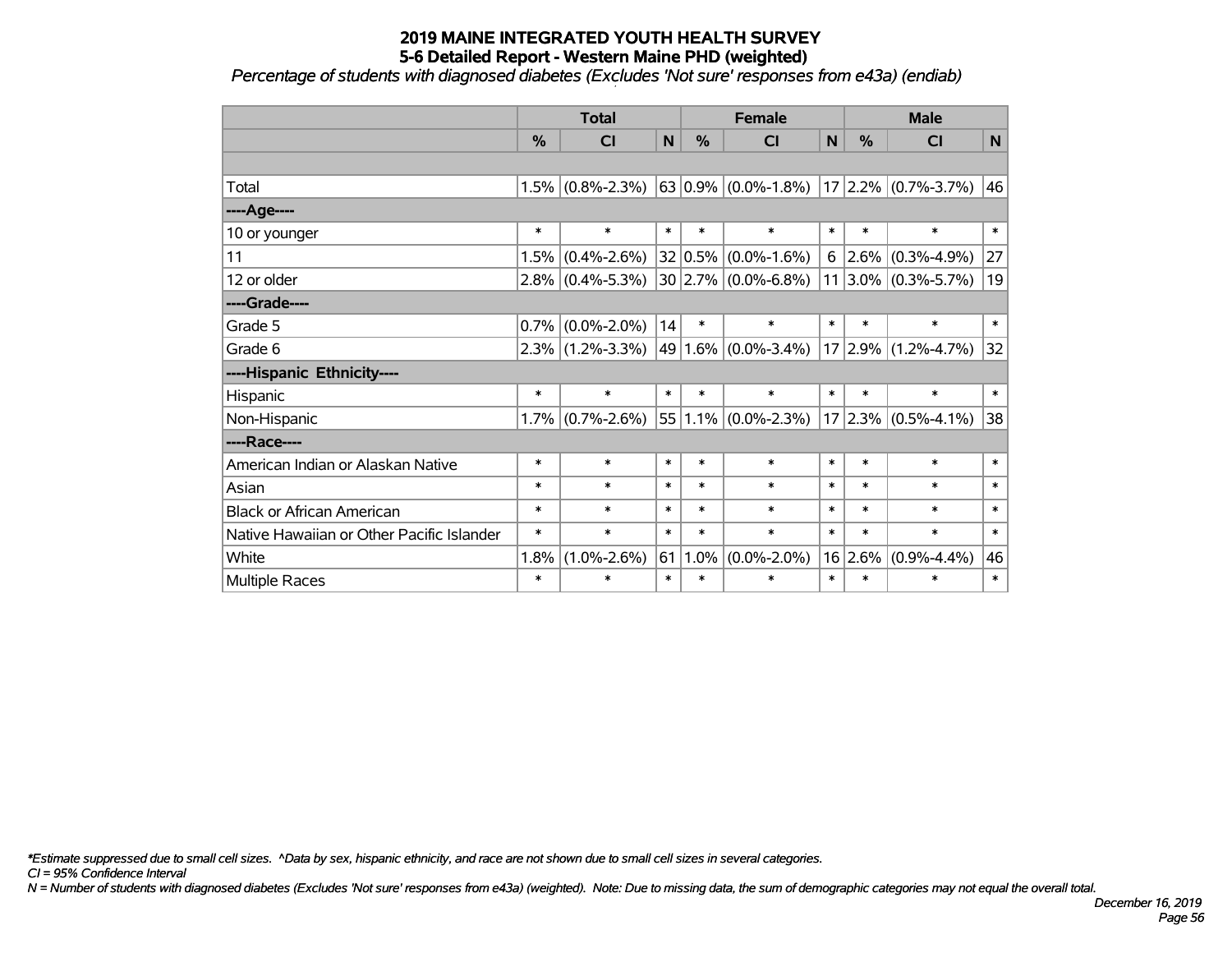*When was the last time you saw a dentist or dental hygienist for a check-up, exam, teeth cleaning, or other dental work? (en60) Percentage of students who answered 'During the past 12 months (1 year)' (Excludes 'Not sure' responses from e60)*

|                                           |        | <b>Total</b>         |        | <b>Female</b> |                      | <b>Male</b> |             |                      |              |
|-------------------------------------------|--------|----------------------|--------|---------------|----------------------|-------------|-------------|----------------------|--------------|
|                                           | %      | <b>CI</b>            | N      | %             | <b>CI</b>            | N           | %           | <b>CI</b>            | <sub>N</sub> |
|                                           |        |                      |        |               |                      |             |             |                      |              |
| Total                                     | 82.4%  | $(77.1\% - 87.8\%)$  |        | 2,550 82.2%   | $(76.3\% - 88.1\%)$  |             | 1,212 83.6% | $(78.2\% - 89.0\%)$  | 1,303        |
| ----Age----                               |        |                      |        |               |                      |             |             |                      |              |
| 10 or younger                             | 80.6%  | $(68.8\% - 92.3\%)$  | 522    | 84.7%         | $(65.7\% - 100.0\%)$ | 281         | 79.1%       | $(69.4\% - 88.8\%)$  | 241          |
| 11                                        | 81.8%  | $(75.8\% - 87.9\%)$  | 1,310  | 80.3%         | $(72.8\% - 87.9\%)$  | 630         | 84.4%       | $(77.2\% - 91.6\%)$  | 663          |
| 12 or older                               | 84.9%  | $(76.5\% - 93.4\%)$  | 718    | 83.9%         | $(70.5\% - 97.3\%)$  | 301         | 85.2%       | $(77.6\% - 92.7\%)$  | 399          |
| ----Grade----                             |        |                      |        |               |                      |             |             |                      |              |
| Grade 5                                   | 77.1%  | $(68.6\% - 85.7\%)$  | 1,023  | 78.6%         | $(66.3\% - 90.9\%)$  | 497         | 77.3%       | $(69.2\% - 85.5\%)$  | 526          |
| Grade 6                                   | 86.2%  | $(81.6\% - 90.8\%)$  |        | 1,500 84.9%   | $(78.5\% - 91.3\%)$  | 715         | $ 88.2\% $  | $(84.3\% - 92.2\%)$  | 762          |
| ----Hispanic Ethnicity----                |        |                      |        |               |                      |             |             |                      |              |
| Hispanic                                  | 68.0%  | $(54.8\% - 81.3\%)$  | 41     | $\ast$        | $\ast$               | $\ast$      | $\ast$      | $\ast$               | $\ast$       |
| Non-Hispanic                              | 81.7%  | $(75.4\% - 88.0\%)$  |        | 2,032 78.9%   | $(69.9\% - 87.9\%)$  | 961         | 84.8%       | $(79.0\% - 90.6\%)$  | 1,044        |
| ----Race----                              |        |                      |        |               |                      |             |             |                      |              |
| American Indian or Alaskan Native         | 73.8%  | $(47.4\% - 100.0\%)$ | 75     | $\ast$        | $\ast$               | $\ast$      | $\ast$      | $\ast$               | $\ast$       |
| Asian                                     | $\ast$ | $\ast$               | $\ast$ | $\ast$        | $\ast$               | $\ast$      | $\ast$      | $\ast$               | $\ast$       |
| <b>Black or African American</b>          | 51.9%  | $(18.2\% - 85.6\%)$  | 50     | 48.4%         | $(15.0\% - 81.9\%)$  | 29          | 57.7%       | $(3.7\% - 100.0\%)$  | 21           |
| Native Hawaiian or Other Pacific Islander | $\ast$ | $\ast$               | $\ast$ | $\ast$        | $\ast$               | $\ast$      | $\ast$      | $\ast$               | $\ast$       |
| White                                     | 83.9%  | $(78.8\% - 89.1\%)$  | 2,224  | 83.6%         | $(77.8\% - 89.5\%)$  | 1,041       | 84.7%       | $(78.9\% - 90.6\%)$  | 1,155        |
| Multiple Races                            | 79.0%  | $(64.5\% - 93.5\%)$  | 140    | 77.9%         | $(51.5\% - 100.0\%)$ | 95          |             | 81.5% (56.8%-100.0%) | 45           |

*\*Estimate suppressed due to small cell sizes. ^Data by sex, hispanic ethnicity, and race are not shown due to small cell sizes in several categories.*

*CI = 95% Confidence Interval*

*N = Number of students who answered 'During the past 12 months (1 year)' (Excludes 'Not sure' responses from e60) (weighted). Note: Due to missing data, the sum of demographic categories may not equal the overall total.*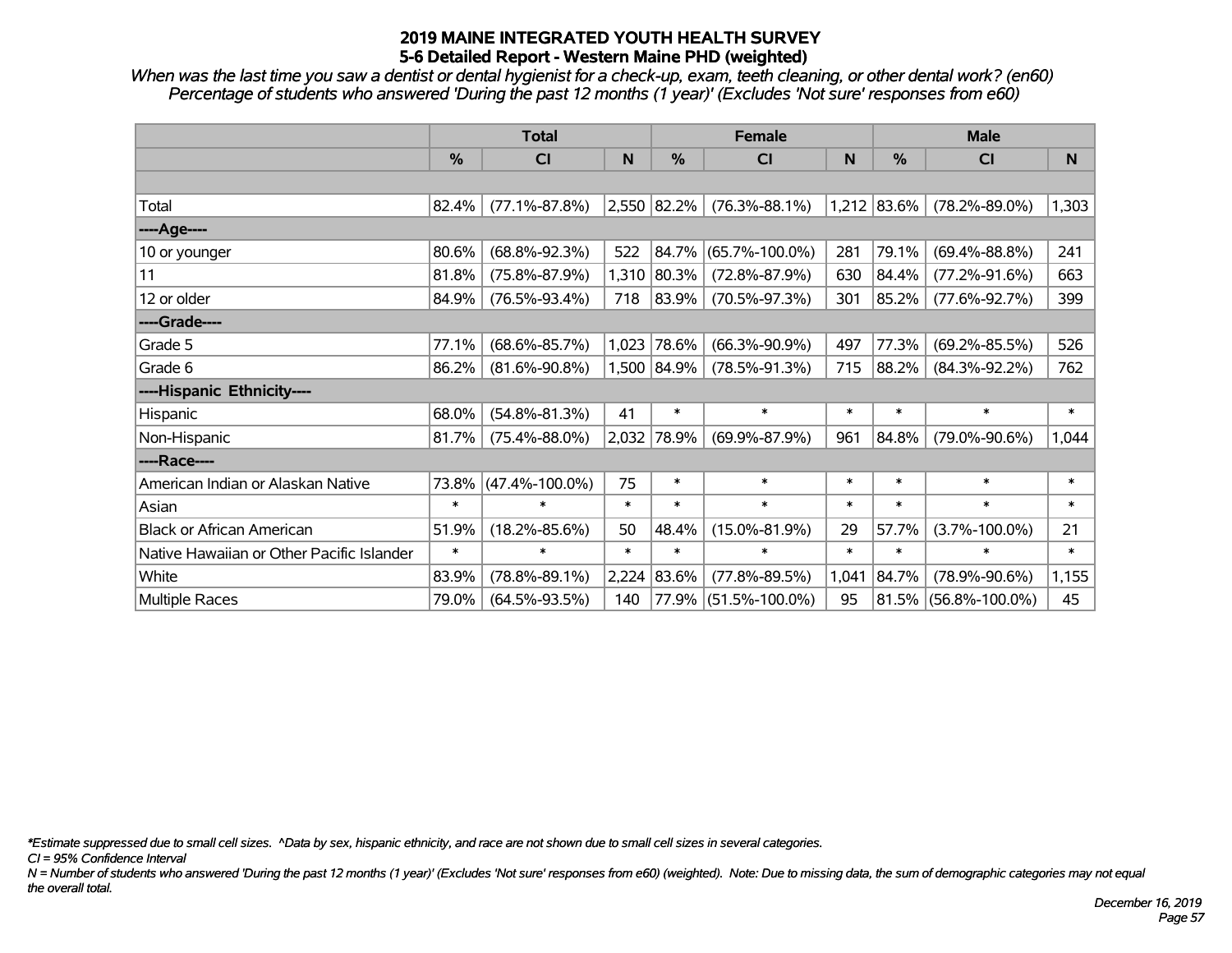*Have you missed any school this year because of problems with your teeth? For example, you needed to get a cavity filled or your tooth hurt. We are not asking about missing school to see a dentist for a regular check-up or cleaning. (en61) Percentage of students who answered 'Yes' (Excludes 'Don't know' responses from e61)*

|                                           | <b>Total</b>  |                     |                 |               | <b>Female</b>               |        | <b>Male</b> |                             |        |  |
|-------------------------------------------|---------------|---------------------|-----------------|---------------|-----------------------------|--------|-------------|-----------------------------|--------|--|
|                                           | $\frac{0}{0}$ | C <sub>l</sub>      | N               | $\frac{0}{0}$ | CI                          | N      | %           | CI                          | N.     |  |
|                                           |               |                     |                 |               |                             |        |             |                             |        |  |
| Total                                     |               | 15.8% (13.6%-18.1%) |                 |               | 616 16.5% (13.5%-19.6%)     |        |             | 303 15.5% (12.2%-18.7%)     | 308    |  |
| ----Age----                               |               |                     |                 |               |                             |        |             |                             |        |  |
| 10 or younger                             | 16.2%         | $(7.2\% - 25.3\%)$  |                 | 135 17.1%     | $(6.8\% - 27.3\%)$          | 77     | 15.7%       | $(2.1\% - 29.2\%)$          | 58     |  |
| 11                                        |               | 15.8% (12.8%-18.8%) |                 |               | 321   16.4%   (10.7%-22.1%) |        | 162 15.8%   | $(10.2\% - 21.4\%)$         | 159    |  |
| 12 or older                               |               | 15.6% (10.2%-20.9%) |                 | 160   16.2%   | $(9.7\% - 22.7\%)$          |        | 64   14.9%  | $(7.1\% - 22.7\%)$          | 90     |  |
| ----Grade----                             |               |                     |                 |               |                             |        |             |                             |        |  |
| Grade 5                                   | 14.3%         | $(8.7\% - 19.9\%)$  |                 | 258 16.4%     | $(9.6\% - 23.3\%)$          |        | 141 12.7%   | $(7.3\% - 18.1\%)$          | 117    |  |
| Grade 6                                   |               | 16.8% (14.2%-19.3%) |                 |               | 346 16.5% (12.6%-20.3%)     |        |             | 161   17.1%   (13.4%-20.8%) | 180    |  |
| ----Hispanic Ethnicity----                |               |                     |                 |               |                             |        |             |                             |        |  |
| Hispanic                                  | 13.1%         | $(0.0\% - 29.3\%)$  | 10 <sup>°</sup> | $\ast$        | $\ast$                      | $\ast$ | $\ast$      | $\ast$                      | $\ast$ |  |
| Non-Hispanic                              |               | 15.4% (13.2%-17.7%) |                 | 476 13.7%     | $(9.9\% - 17.4\%)$          |        |             | 200   17.1%   (13.7%-20.4%) | 271    |  |
| ----Race----                              |               |                     |                 |               |                             |        |             |                             |        |  |
| American Indian or Alaskan Native         | 5.5%          | $(0.0\% - 14.5\%)$  | 6               | $\ast$        | $\ast$                      | $\ast$ | $\ast$      | $\ast$                      | $\ast$ |  |
| Asian                                     | $\ast$        | $\ast$              | $\ast$          | $\ast$        | $\ast$                      | $\ast$ | $\ast$      | $\ast$                      | $\ast$ |  |
| <b>Black or African American</b>          | 10.0%         | $(0.6\% - 19.4\%)$  | 11              | $\ast$        | $\ast$                      | $\ast$ | $\ast$      | $\ast$                      | $\ast$ |  |
| Native Hawaiian or Other Pacific Islander | $\ast$        | $\ast$              | $\ast$          | $\ast$        | $\ast$                      | $\ast$ | $\ast$      | $\ast$                      | $\ast$ |  |
| White                                     | 16.4%         | $(13.5\% - 19.3\%)$ | 532             | 16.4%         | $(12.1\% - 20.7\%)$         | 254    | 16.4%       | $(13.1\% - 19.8\%)$         | 273    |  |
| <b>Multiple Races</b>                     | 18.4%         | $(4.3\% - 32.4\%)$  | 45              | 18.8%         | $(7.1\% - 30.5\%)$          |        | 26   17.8%  | $(0.0\% - 47.0\%)$          | 19     |  |

*\*Estimate suppressed due to small cell sizes. ^Data by sex, hispanic ethnicity, and race are not shown due to small cell sizes in several categories.*

*CI = 95% Confidence Interval*

*N = Number of students who answered 'Yes' (Excludes 'Don't know' responses from e61) (weighted). Note: Due to missing data, the sum of demographic categories may not equal the overall total.*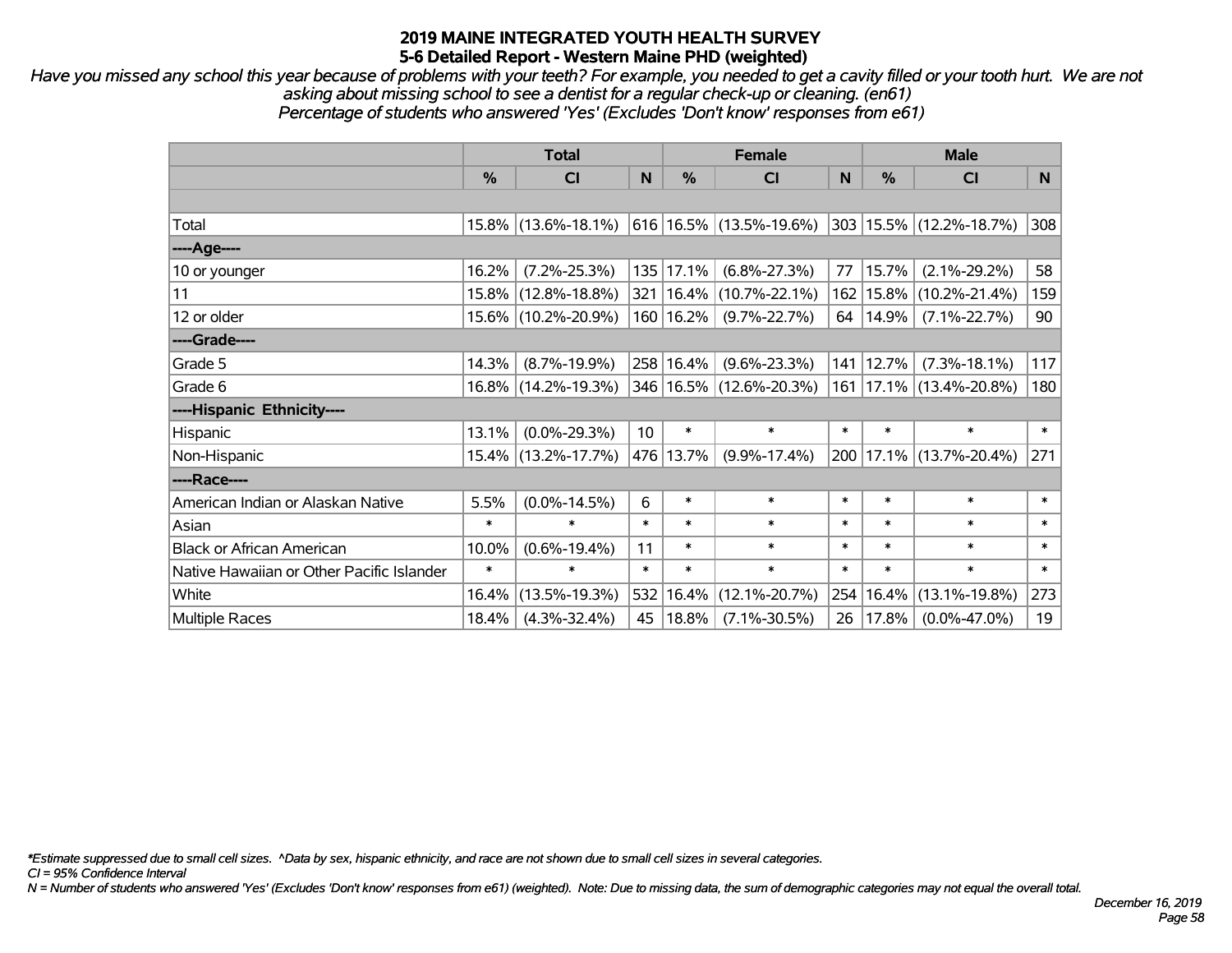*When you are outside for more than one hour on a sunny day, how often do you wear sunscreen with an SPF of 15 or higher? (en46) Percentage of students who answered 'Most of the time' or 'Always'*

|                                           | <b>Total</b>  |                     |        |             | <b>Female</b>        | <b>Male</b> |           |                         |        |
|-------------------------------------------|---------------|---------------------|--------|-------------|----------------------|-------------|-----------|-------------------------|--------|
|                                           | $\frac{0}{0}$ | <b>CI</b>           | N      | $\%$        | <b>CI</b>            | N           | $\%$      | <b>CI</b>               | N.     |
|                                           |               |                     |        |             |                      |             |           |                         |        |
| Total                                     |               | 40.7% (35.7%-45.8%) |        | 1,696 48.4% | $(42.5\% - 54.2\%)$  |             |           | 960 33.8% (29.2%-38.5%) | 717    |
| ----Age----                               |               |                     |        |             |                      |             |           |                         |        |
| 10 or younger                             | 48.4%         | $(33.7\% - 63.1\%)$ | 425    | 56.0%       | $(32.7\% - 79.3\%)$  |             | 264 39.5% | $(31.4\% - 47.7\%)$     | 161    |
| 11                                        |               | 41.0% (36.7%-45.3%) | 878    | 49.7%       | $(40.8\% - 58.5\%)$  |             |           | 529 32.3% (28.8%-35.7%) | 338    |
| 12 or older                               |               | 34.5% (27.4%-41.6%) | 392    | 37.2%       | $(30.4\% - 44.0\%)$  |             |           | 167 33.0% (21.5%-44.5%) | 219    |
| ----Grade----                             |               |                     |        |             |                      |             |           |                         |        |
| Grade 5                                   | 43.1%         | $(35.8\% - 50.3\%)$ | 819    | 51.0%       | $(41.0\% - 61.0\%)$  |             |           | 468 35.8% (31.1%-40.4%) | 350    |
| Grade 6                                   |               | 38.5% (32.2%-44.9%) | 861    | $ 46.1\% $  | $(39.6\% - 52.7\%)$  |             |           | 492 32.2% (26.3%-38.1%) | 362    |
| ----Hispanic Ethnicity----                |               |                     |        |             |                      |             |           |                         |        |
| Hispanic                                  | 44.7%         | $(10.4\% - 79.1\%)$ | 34     | 78.0%       | $(39.3\% - 100.0\%)$ | 22          | 24.6%     | $(0.0\% - 61.0\%)$      | 12     |
| Non-Hispanic                              |               | 40.0% (36.0%-44.0%) |        | 1,327 46.6% | $(42.2\% - 51.1\%)$  |             |           | 754 33.5% (28.4%-38.6%) | 556    |
| ----Race----                              |               |                     |        |             |                      |             |           |                         |        |
| American Indian or Alaskan Native         | 37.9%         | $(16.8\% - 59.0\%)$ | 46     | $\ast$      | $\ast$               | $\ast$      | $\ast$    | $\ast$                  | $\ast$ |
| Asian                                     | $\ast$        | $\ast$              | $\ast$ | $\ast$      | $\ast$               | $\ast$      | $\ast$    | $\ast$                  | $\ast$ |
| <b>Black or African American</b>          | 19.6%         | $(7.4\% - 31.8\%)$  | 26     | $\ast$      | $\ast$               | $\ast$      | $\ast$    | $\ast$                  | $\ast$ |
| Native Hawaiian or Other Pacific Islander | $\ast$        | $\ast$              | $\ast$ | $\ast$      | $\ast$               | $\ast$      | $\ast$    | $\ast$                  | $\ast$ |
| White                                     | 40.6%         | $(36.4\% - 44.8\%)$ | 1,407  | 47.9%       | $(43.0\% - 52.8\%)$  |             | 784 33.9% | $(29.2\% - 38.7\%)$     | 605    |
| Multiple Races                            |               | 48.0% (36.5%-59.5%) | 129    | 54.0%       | $(38.5\% - 69.5\%)$  |             | 84 39.7%  | $(8.0\% - 71.5\%)$      | 45     |

*\*Estimate suppressed due to small cell sizes. ^Data by sex, hispanic ethnicity, and race are not shown due to small cell sizes in several categories.*

*CI = 95% Confidence Interval*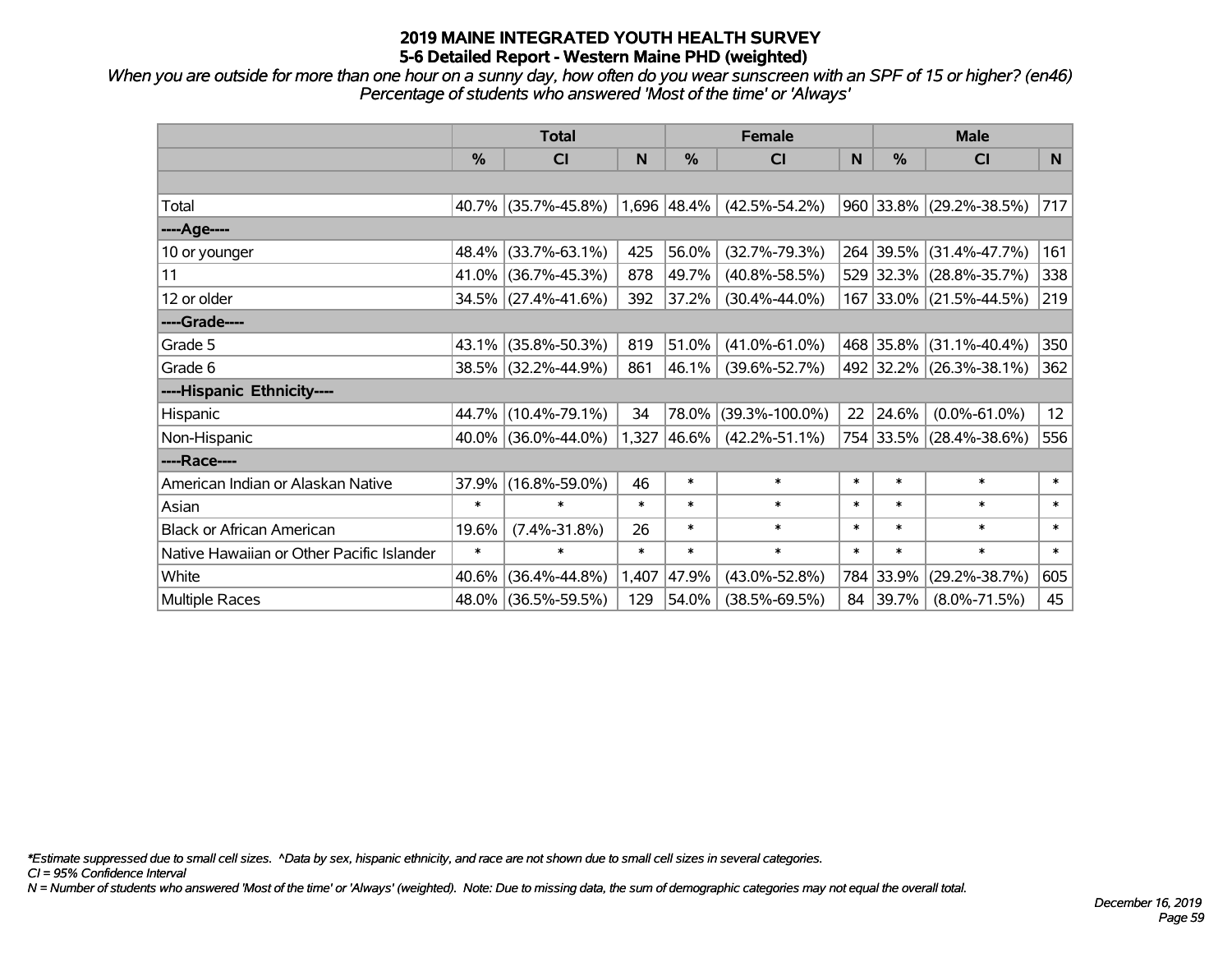*When you are outside for more than one hour on a sunny day, how often do you do one of the following: stay in the shade, wear clothing that covers most of your arms and legs, or wear a hat? (en47)*

*Percentage of students who answered 'Most of the time' or 'Always'*

|                                           | <b>Total</b> |                        |        |          | <b>Female</b>                   |                 | <b>Male</b> |                         |        |  |
|-------------------------------------------|--------------|------------------------|--------|----------|---------------------------------|-----------------|-------------|-------------------------|--------|--|
|                                           | %            | CI                     | N      | %        | <b>CI</b>                       | N               | %           | <b>CI</b>               | N      |  |
|                                           |              |                        |        |          |                                 |                 |             |                         |        |  |
| Total                                     |              | $37.6\%$ (33.4%-41.8%) |        |          | $ 1,571 34.9\% 28.1\% -41.7\% $ |                 |             | 688 40.3% (35.3%-45.3%) | 857    |  |
| ----Age----                               |              |                        |        |          |                                 |                 |             |                         |        |  |
| 10 or younger                             | 42.7%        | $(35.1\% - 50.3\%)$    | 379    | 35.5%    | $(21.6\% - 49.3\%)$             | 171             |             | 49.9% (40.4%-59.4%)     | 197    |  |
| 11                                        |              | 38.9% (33.4%-44.5%)    | 839    |          | 37.2% (26.2%-48.2%)             |                 |             | 388 41.9% (34.5%-49.2%) | 448    |  |
| 12 or older                               |              | $31.3\%$ (25.5%-37.0%) | 353    |          | 28.9% (23.8%-34.0%)             |                 |             | 129 32.3% (23.6%-41.0%) | 212    |  |
| ----Grade----                             |              |                        |        |          |                                 |                 |             |                         |        |  |
| Grade 5                                   | 44.2%        | $(36.1\% - 52.2\%)$    | 843    | $37.6\%$ | $(23.8\% - 51.4\%)$             |                 | 336 49.8%   | $(43.7\% - 55.9\%)$     | 493    |  |
| Grade 6                                   |              | 32.5% (27.6%-37.5%)    | 728    |          | 32.7% (25.8%-39.5%)             |                 |             | 352 32.5% (27.8%-37.2%) | 364    |  |
| ----Hispanic Ethnicity----                |              |                        |        |          |                                 |                 |             |                         |        |  |
| Hispanic                                  | 42.3%        | $(6.2\% - 78.4\%)$     | 32     | 43.1%    | $(0.0\% - 100.0\%)$             | 12 <sup>2</sup> | 41.8%       | $(16.5\% - 67.1\%)$     | 20     |  |
| Non-Hispanic                              |              | 35.2% (30.8%-39.5%)    |        |          | 1,163 31.6% (24.3%-38.9%)       |                 |             | 505 39.1% (34.3%-43.9%) | 653    |  |
| ----Race----                              |              |                        |        |          |                                 |                 |             |                         |        |  |
| American Indian or Alaskan Native         | 50.5%        | $(25.9\% - 75.1\%)$    | 66     | $\ast$   | $\ast$                          | $\ast$          | $\ast$      | $\ast$                  | $\ast$ |  |
| Asian                                     | $\ast$       | $\ast$                 | $\ast$ | $\ast$   | $\ast$                          | $\ast$          | $\ast$      | $\ast$                  | $\ast$ |  |
| <b>Black or African American</b>          | 15.6%        | $(0.0\% - 34.2\%)$     | 18     | 7.9%     | $(0.0\% - 20.6\%)$              | 6               | 26.9%       | $(0.0\% - 67.9\%)$      | 13     |  |
| Native Hawaiian or Other Pacific Islander | $\ast$       | $\ast$                 | $\ast$ | $\ast$   | $\ast$                          | $\ast$          | $\ast$      | $\ast$                  | $\ast$ |  |
| White                                     | 37.0%        | $(32.7\% - 41.4\%)$    | 1,288  | 33.7%    | $(26.2\% - 41.2\%)$             | 551             | 40.5%       | $(34.7\% - 46.3\%)$     | 727    |  |
| <b>Multiple Races</b>                     |              | 50.7% (27.6%-73.7%)    | 131    |          | 54.7% (22.5%-86.9%)             | 85              |             | 44.5% (25.4%-63.6%)     | 45     |  |

*\*Estimate suppressed due to small cell sizes. ^Data by sex, hispanic ethnicity, and race are not shown due to small cell sizes in several categories.*

*CI = 95% Confidence Interval*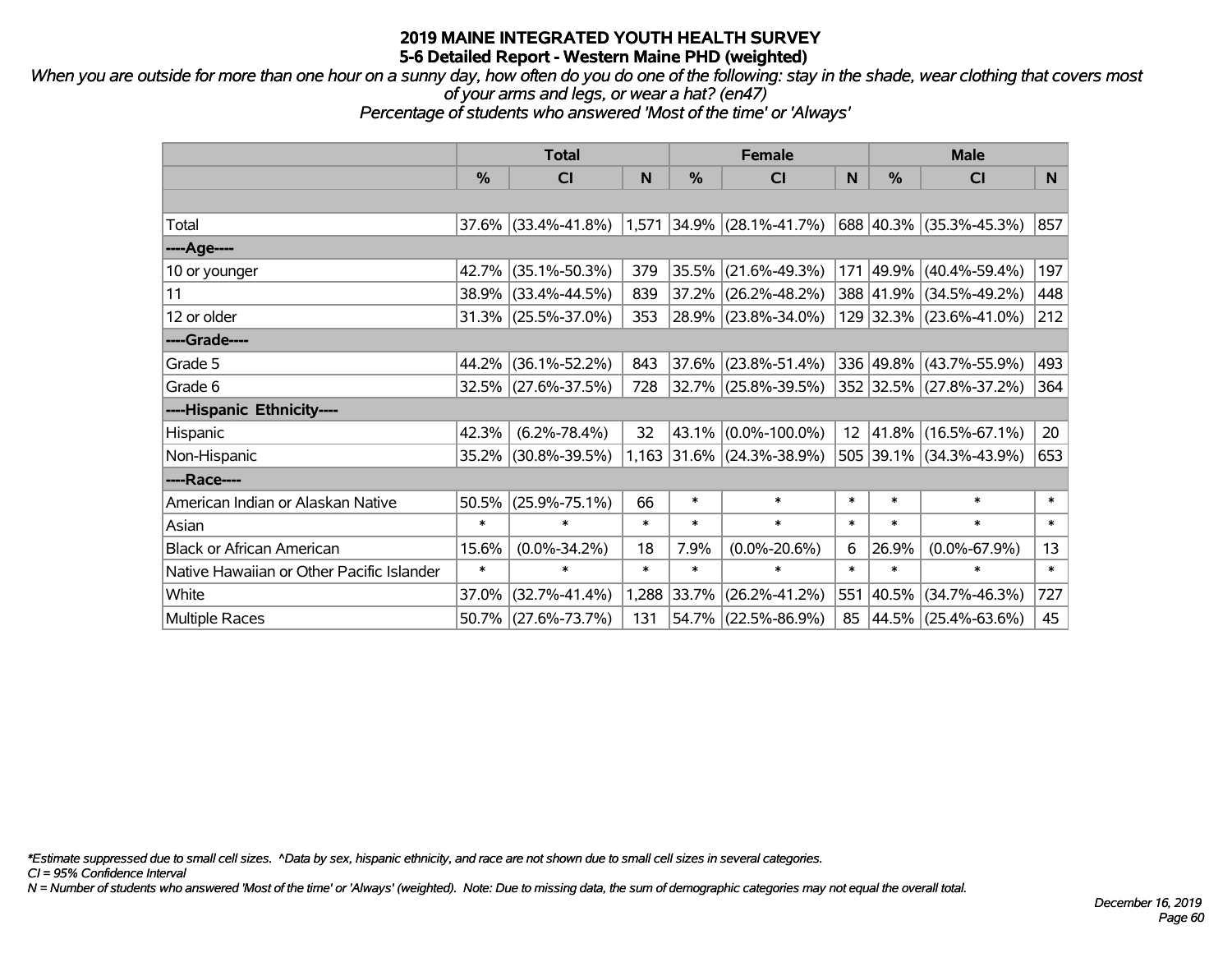*During the past year, have you had any sunburns? (A sunburn is any reddening or burn of the skin that lasts until the next day.) (en48) Percentage of students who answered 'Yes'*

|                                           | <b>Total</b> |                     |        | <b>Female</b> |                             |        | <b>Male</b>   |                             |              |
|-------------------------------------------|--------------|---------------------|--------|---------------|-----------------------------|--------|---------------|-----------------------------|--------------|
|                                           | %            | <b>CI</b>           | N      | %             | <b>CI</b>                   | N      | $\frac{0}{0}$ | <b>CI</b>                   | <sub>N</sub> |
|                                           |              |                     |        |               |                             |        |               |                             |              |
| Total                                     |              | 46.3% (42.7%-49.8%) |        |               | 1,956 49.9% (45.9%-53.9%)   |        |               | $1,018$ 43.1% (37.1%-49.0%) | 908          |
| ----Age----                               |              |                     |        |               |                             |        |               |                             |              |
| 10 or younger                             | 46.5%        | $(38.0\% - 55.1\%)$ | 427    |               | $52.0\%$ (42.4%-61.6%)      | 265    |               | 40.8% (26.6%-55.0%)         | 161          |
| 11                                        | 45.0%        | $(36.9\% - 53.0\%)$ | 988    |               | 48.9% (37.1%-60.7%)         | 529    |               | 41.2% (30.3%-52.2%)         | 443          |
| 12 or older                               |              | 48.3% (43.3%-53.4%) | 536    |               | 49.8% (38.2%-61.4%)         | 223    |               | 47.1% (44.5%-49.6%)         | 299          |
| ----Grade----                             |              |                     |        |               |                             |        |               |                             |              |
| Grade 5                                   | 41.7%        | $(38.3\% - 45.1\%)$ | 818    |               | 47.3% (40.6%-54.0%)         | 452    |               | $37.3\%$ (28.7%-46.0%)      | 366          |
| Grade 6                                   |              | 49.8% (46.8%-52.8%) |        |               | $1,114$ 52.1% (49.0%-55.1%) | 564    |               | 47.7% (44.6%-50.9%)         | 532          |
| ----Hispanic Ethnicity----                |              |                     |        |               |                             |        |               |                             |              |
| Hispanic                                  | 42.7%        | $(22.1\% - 63.4\%)$ | 32     | $\ast$        | $\ast$                      | $\ast$ | $\ast$        | $\ast$                      | $\ast$       |
| Non-Hispanic                              |              | 46.5% (41.5%-51.6%) |        |               | 1,550 46.2% (39.3%-53.2%)   | 754    |               | 46.3% (41.2%-51.3%)         | 766          |
| ----Race----                              |              |                     |        |               |                             |        |               |                             |              |
| American Indian or Alaskan Native         | 56.9%        | $(33.3\% - 80.5\%)$ | 75     | $\ast$        | $\ast$                      | $\ast$ | $\ast$        | $\ast$                      | $\ast$       |
| Asian                                     | $\ast$       | $\ast$              | $\ast$ | $\ast$        | $\ast$                      | $\ast$ | $\ast$        | $\ast$                      | $\ast$       |
| <b>Black or African American</b>          | 15.8%        | $(6.5\% - 25.1\%)$  | 21     | $\ast$        | $\ast$                      | $\ast$ | $\ast$        | $\ast$                      | $\ast$       |
| Native Hawaiian or Other Pacific Islander | $\ast$       | $\ast$              | $\ast$ | $\ast$        | $\ast$                      | $\ast$ | $\ast$        | $\ast$                      | $\ast$       |
| White                                     | 48.1%        | $(44.8\% - 51.3\%)$ | 1,683  | 51.4%         | $(46.2\% - 56.5\%)$         | 870    | 44.5%         | $(39.8\% - 49.1\%)$         | 783          |
| <b>Multiple Races</b>                     |              | 36.5% (18.6%-54.4%) | 98     |               | 46.8% (30.6%-63.0%)         | 73     | 22.4%         | $(0.0\% - 51.2\%)$          | 25           |

*\*Estimate suppressed due to small cell sizes. ^Data by sex, hispanic ethnicity, and race are not shown due to small cell sizes in several categories.*

*CI = 95% Confidence Interval*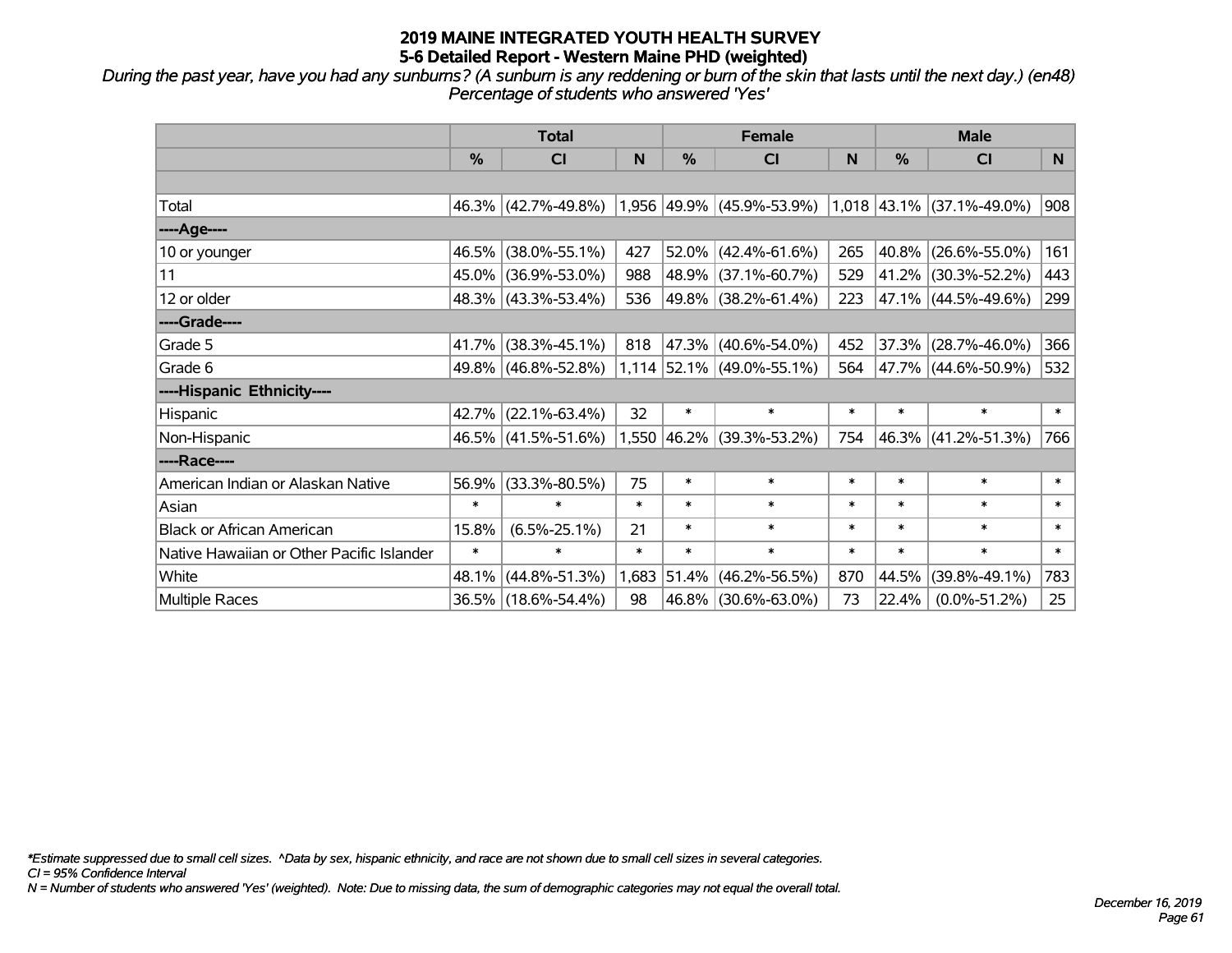*During the past year, have you had any sunburns? (A sunburn is any reddening or burn of the skin that lasts until the next day.) (en48\_2) Percentage of students who answered 'Yes' (Excludes 'Not sure' responses from e48)*

|                                           | <b>Total</b> |                                                     |        | <b>Female</b> |                             |        | <b>Male</b> |                             |              |
|-------------------------------------------|--------------|-----------------------------------------------------|--------|---------------|-----------------------------|--------|-------------|-----------------------------|--------------|
|                                           | %            | <b>CI</b>                                           | N      | $\frac{0}{0}$ | <b>CI</b>                   | N      | %           | <b>CI</b>                   | N            |
|                                           |              |                                                     |        |               |                             |        |             |                             |              |
| Total                                     | 55.4%        | $(50.6\% - 60.1\%)$   1,956   62.7%   (56.9%-68.5%) |        |               |                             |        |             | $1,018$ 49.2% (39.8%-58.5%) | 908          |
| ----Age----                               |              |                                                     |        |               |                             |        |             |                             |              |
| 10 or younger                             | 61.7%        | $(49.4\% - 73.9\%)$                                 | 427    |               | $81.6\%$ (71.9%-91.3%)      | 265    |             | 45.3% (27.5%-63.1%)         | 161          |
| 11                                        | 53.8%        | $(44.3\% - 63.2\%)$                                 | 988    |               | 59.6% (47.7%-71.5%)         | 529    |             | 48.1% (32.8%-63.4%)         | 443          |
| 12 or older                               |              | 53.7% (48.6%-58.8%)                                 | 536    |               | $54.4\%$ (43.3%-65.6%)      | 223    |             | 52.7% (48.9%-56.5%)         | 299          |
| ----Grade----                             |              |                                                     |        |               |                             |        |             |                             |              |
| Grade 5                                   | 53.2%        | $(45.4\% - 61.0\%)$                                 | 818    |               | $67.1\%$ (56.8%-77.4%)      | 452    | 43.1%       | $(29.1\% - 57.1\%)$         | 366          |
| Grade 6                                   |              | $56.6\%$ (52.9%-60.4%)                              |        |               | $1,114$ 59.5% (56.0%-63.0%) | 564    |             | 54.1% (48.8%-59.4%)         | 532          |
| ----Hispanic Ethnicity----                |              |                                                     |        |               |                             |        |             |                             |              |
| Hispanic                                  | 44.5%        | $(24.7\% - 64.3\%)$                                 | 32     | $\ast$        | $\ast$                      | $\ast$ | $\ast$      | $\ast$                      | $\ast$       |
| Non-Hispanic                              |              | 54.9% (50.4%-59.5%)                                 |        |               | 1,550 57.9% (53.5%-62.4%)   | 754    |             | $51.9\%$ (44.3%-59.5%)      | 766          |
| ----Race----                              |              |                                                     |        |               |                             |        |             |                             |              |
| American Indian or Alaskan Native         | 67.2%        | $(46.5\% - 87.9\%)$                                 | 75     | $\ast$        | $\ast$                      | $\ast$ | $\ast$      | $\ast$                      | $\ast$       |
| Asian                                     | $\ast$       | $\ast$                                              | $\ast$ | $\ast$        | $\ast$                      | $\ast$ | $\ast$      | $\ast$                      | $\ast$       |
| <b>Black or African American</b>          | 19.7%        | $(5.9\% - 33.6\%)$                                  | 21     | $\ast$        | $\ast$                      | $\ast$ | $\ast$      | $\ast$                      | $\ast$       |
| Native Hawaiian or Other Pacific Islander | $\ast$       | $\ast$                                              | $\ast$ | $\ast$        | $\ast$                      | $\ast$ | $\ast$      | $\ast$                      | $\pmb{\ast}$ |
| White                                     | 57.3%        | $(53.6\% - 61.0\%)$                                 | 1,683  |               | 64.2% (58.6%-69.7%)         | 870    | 51.0%       | $(43.8\% - 58.2\%)$         | 783          |
| <b>Multiple Races</b>                     | $41.6\%$     | $(23.7\% - 59.4\%)$                                 | 98     |               | 55.6% (37.8%-73.4%)         | 73     | 24.1%       | $(0.0\% - 55.2\%)$          | 25           |

*\*Estimate suppressed due to small cell sizes. ^Data by sex, hispanic ethnicity, and race are not shown due to small cell sizes in several categories.*

*CI = 95% Confidence Interval*

*N = Number of students who answered 'Yes' (Excludes 'Not sure' responses from e48) (weighted). Note: Due to missing data, the sum of demographic categories may not equal the overall total.*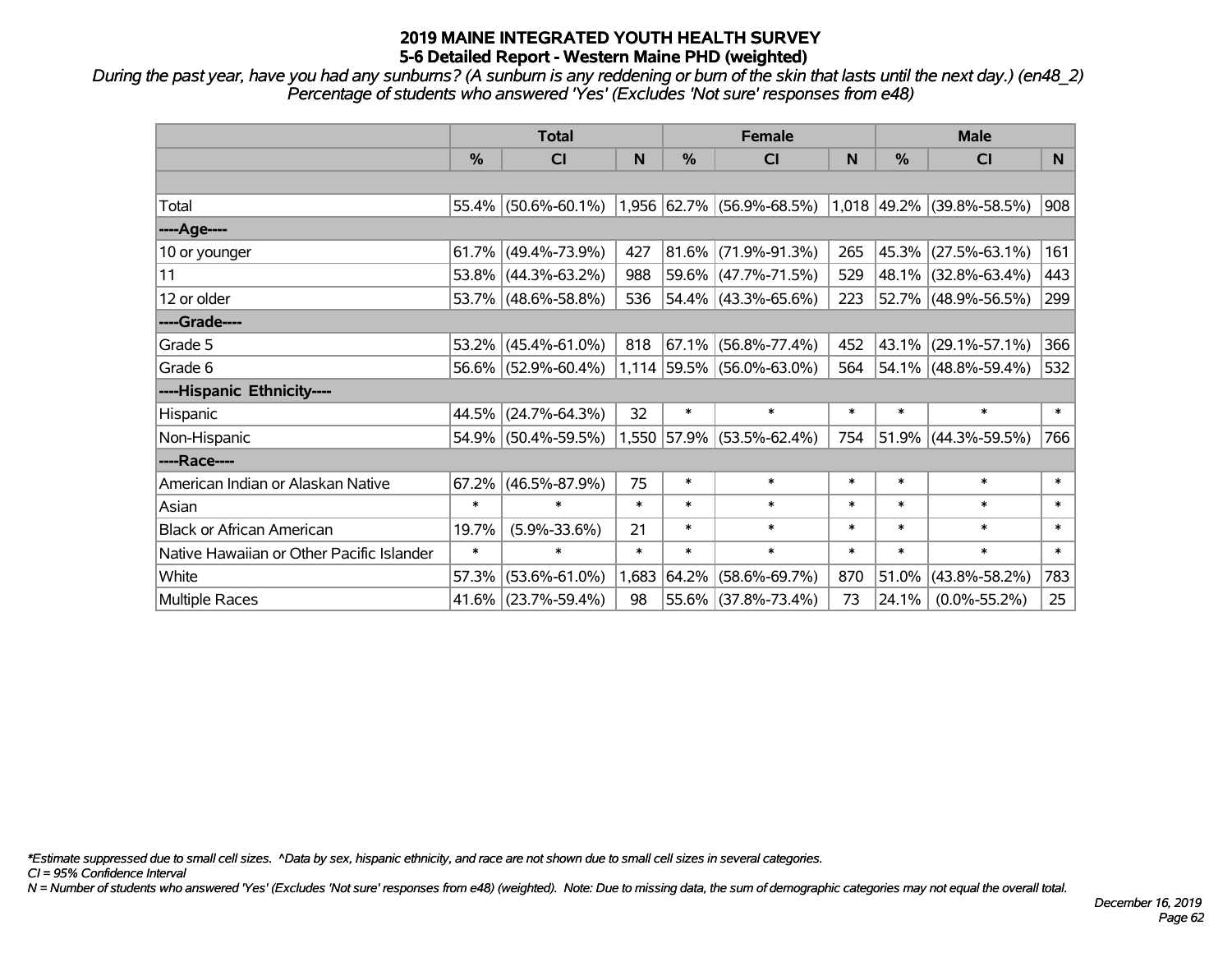*Do you agree or disagree that you have parents who try to help you succeed? (en49) Percentage of students who answered 'Strongly agree' or 'Agree'*

|                                           | <b>Total</b>  |                      |        | <b>Female</b> |                              |        | <b>Male</b>        |                      |        |  |
|-------------------------------------------|---------------|----------------------|--------|---------------|------------------------------|--------|--------------------|----------------------|--------|--|
|                                           | $\frac{0}{0}$ | <b>CI</b>            | N      | $\frac{0}{0}$ | <b>CI</b>                    | N      | %                  | <b>CI</b>            | N      |  |
|                                           |               |                      |        |               |                              |        |                    |                      |        |  |
| Total                                     | 91.7%         | $(88.8\% - 94.7\%)$  |        |               | $3,897$ 89.7% (86.2%-93.2%)  |        | $1,820$ $ 93.7\% $ | $(90.5\% - 96.9\%)$  | 2,005  |  |
| ----Age----                               |               |                      |        |               |                              |        |                    |                      |        |  |
| 10 or younger                             | 88.7%         | $(81.1\% - 96.3\%)$  | 826    |               | 84.3% (74.0%-94.6%)          | 430    | $ 93.9\% $         | $(87.3\% - 100.0\%)$ | 385    |  |
| 11                                        | 94.2%         | $(92.3\% - 96.0\%)$  | 2,068  |               | 94.1% (90.9%-97.4%)          | 1,018  | 94.0%              | $(91.5\% - 96.5\%)$  | 1,008  |  |
| 12 or older                               | 89.5%         | $(85.4\% - 93.6\%)$  | 998    |               | 85.0% (80.2%-89.8%)          | 372    | $ 93.0\% $         | $(88.0\% - 98.1\%)$  | 607    |  |
| ----Grade----                             |               |                      |        |               |                              |        |                    |                      |        |  |
| Grade 5                                   | 90.9%         | $(86.2\% - 95.5\%)$  |        |               | 1,806 88.6% (82.8%-94.4%)    | 848    | 92.8%              | $(87.8\% - 97.8\%)$  | 933    |  |
| Grade 6                                   | 92.4%         | $(90.8\% - 94.0\%)$  |        |               | $2,063$  90.7% (88.3%-93.0%) | 971    | 94.4%              | $(91.7\% - 97.1\%)$  | 1,056  |  |
| ----Hispanic Ethnicity----                |               |                      |        |               |                              |        |                    |                      |        |  |
| Hispanic                                  | 91.7%         | $(79.7\% - 100.0\%)$ | 69     | $\ast$        | $\ast$                       | $\ast$ | $\ast$             | $\ast$               | $\ast$ |  |
| Non-Hispanic                              | 91.0%         | $(87.2\% - 94.8\%)$  |        |               | 3,046 88.9% (83.8%-94.1%)    | 1,451  | $ 92.9\% $         | $(89.7\% - 96.1\%)$  | 1,555  |  |
| ----Race----                              |               |                      |        |               |                              |        |                    |                      |        |  |
| American Indian or Alaskan Native         | $\ast$        | $\ast$               | $\ast$ | $\ast$        | $\ast$                       | $\ast$ | $\ast$             | $\ast$               | $\ast$ |  |
| Asian                                     | $\ast$        | $\ast$               | $\ast$ | $\ast$        | $\ast$                       | $\ast$ | $\ast$             | $\ast$               | $\ast$ |  |
| <b>Black or African American</b>          | 71.9%         | $(52.8\% - 91.0\%)$  | 94     | $\ast$        | $\ast$                       | $\ast$ | $\ast$             | $\ast$               | $\ast$ |  |
| Native Hawaiian or Other Pacific Islander | $\ast$        | $\ast$               | $\ast$ | $\ast$        | $\ast$                       | $\ast$ | $\ast$             | $\ast$               | $\ast$ |  |
| White                                     | 92.4%         | $(89.7\% - 95.1\%)$  | 3,251  | 91.1%         | $(87.8\% - 94.3\%)$          | 1,532  | 93.6%              | $(89.5\% - 97.7\%)$  | 1,675  |  |
| Multiple Races                            | 85.2%         | $(75.8\% - 94.5\%)$  | 229    |               | 82.6% (75.8%-89.4%)          | 129    |                    | 88.7% (69.3%-100.0%) | 101    |  |

*\*Estimate suppressed due to small cell sizes. ^Data by sex, hispanic ethnicity, and race are not shown due to small cell sizes in several categories.*

*CI = 95% Confidence Interval*